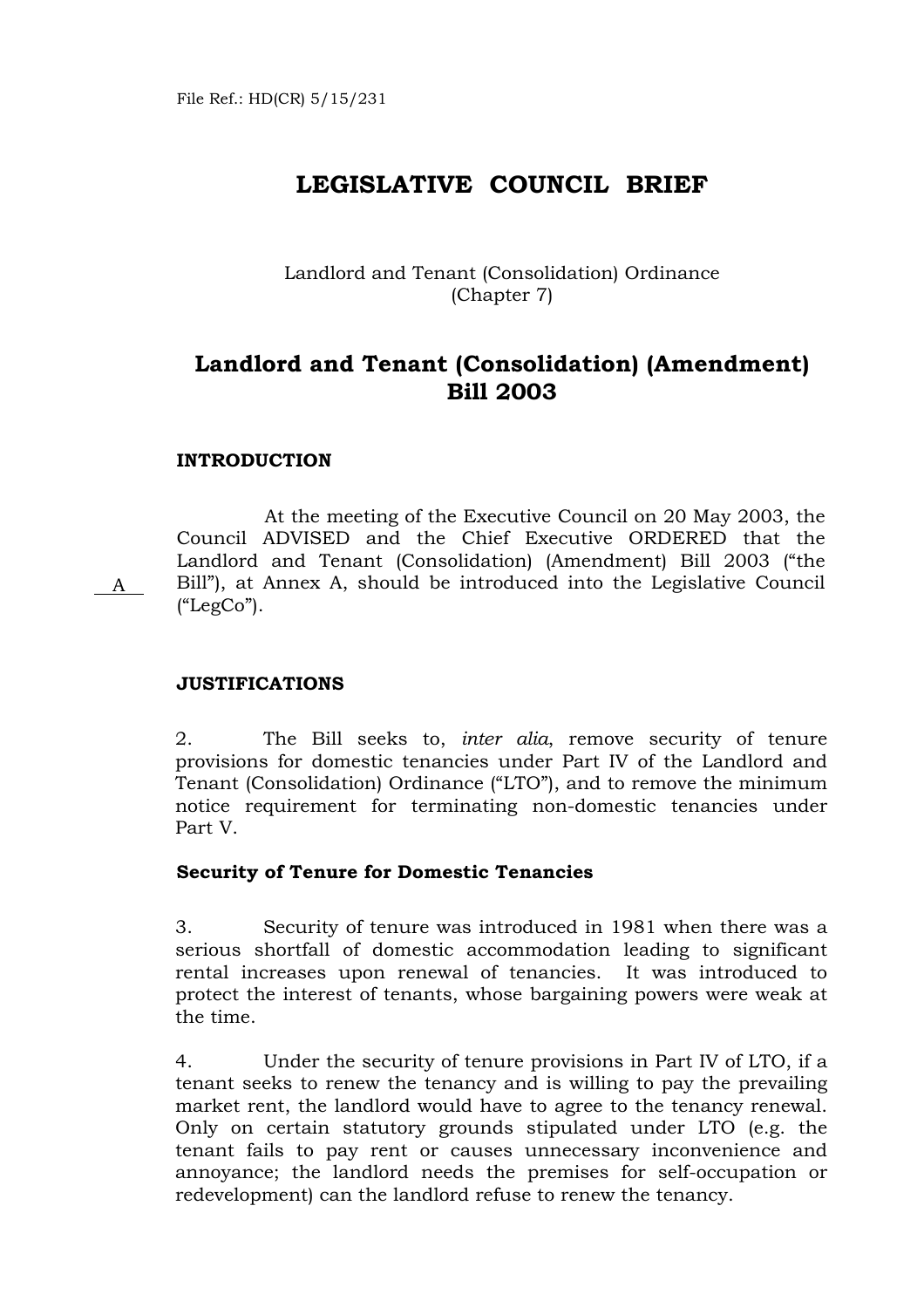5. A tenant who wants to renew a tenancy must serve a notice of renewal on the landlord no more than four months but no less than three months before the commencement date of the new tenancy which the tenant has specified on the notice.

6. If the landlord does not want to renew the tenancy, he must serve a notice of termination on the tenant no more than four months but no less than three months before the date of termination he has specified on the notice. A tenancy will continue automatically if the landlord does not initiate any action to seek termination.

7. These restrictions discourage property investors from leasing their residential properties and impede the free operation of the private rental market. Removing the restrictions will help restore the free operation of the private rental market. It will encourage more owners of residential properties to let out their properties as they know they will have the option of repossessing their properties if necessary upon the expiry of the tenancies. It may also be easier for negative equity property owners to obtain the consent of their mortgage bank to allow the owners to lease their residential properties as the banks will be able to sell the properties with vacant possession at the end of the tenancies in the event of mortgage default. The rental income will help ease the financial hardship of negative equity owners.

# **Minimum Notice Requirement for Non-Domestic Tenancies**

8. Under Part V of LTO, a non-domestic (e.g. office, industrial premises) tenancy would not end even after the expiry of the term specified in the tenancy agreement unless notice of termination has been served by the landlord on the tenant no less than six months, or by the tenant on the landlord no less than one month, before the end of the current tenancy.

9. This requirement restricts the freedom of private individuals in determining the terms of non-domestic tenancies. Lifting the requirement will restore their freedom to specify mutually agreed tenancy terms.

# **Outcome of Public Consultation**

10. From 22 January 2003 to 22 March 2003, we consulted the public and relevant organizations to seek their views on the following issues as set out in a Consultation Paper -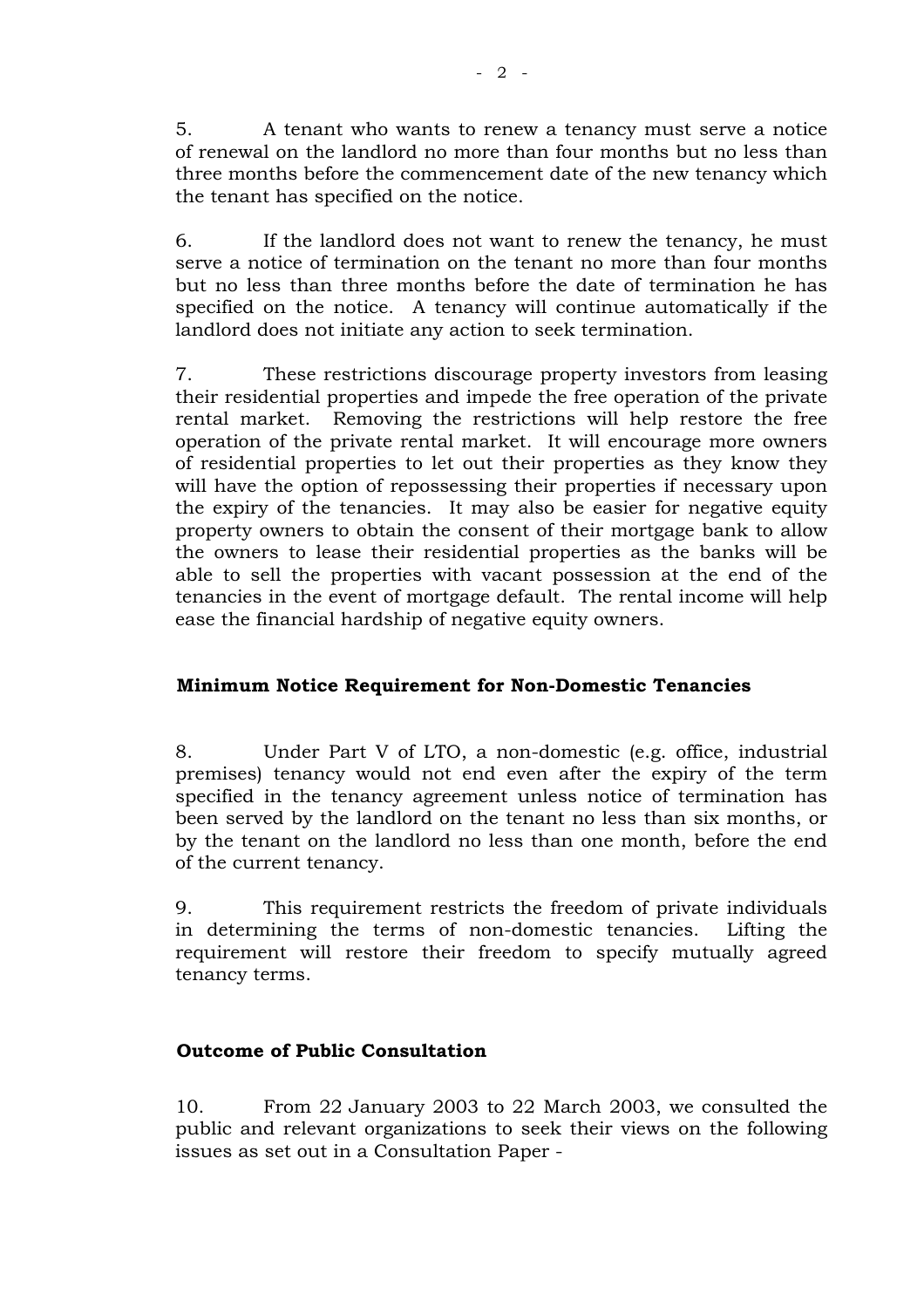- (a) whether security of tenure for domestic tenancies should be relaxed, and if it should, which of the following approaches is preferred -
	- (i) **Option A**: to remove the security of tenure for tenancies above a certain rental level only in Phase 1, and complete removal after a review in Phase 2;
	- (ii) **Option B**: to remove the security of tenure for new tenancies only from an appointed date of commencement;
	- (iii) **Option C**: to remove the security of tenure for all (i.e. both new and existing) tenancies from an appointed date of commencement; or
	- (iv) **Option D**: same as Option C but with a grace period. Existing tenancies which expire during the grace period would continue to enjoy the security of tenure;
- (b) whether the existing requirement to give notice (at least six months for landlords and at least one month for tenants) for terminating non-domestic tenancies should be abolished.
- 11. The overall results are as follows -

# Views on Consultation Paper

- (a) The vast majority (about 90%) of the 360 respondents supported relaxation of security of tenure. Among the respondents supporting relaxation, about 70% favoured abolition of security of tenure in one go (Option C); about 22% would like to see a grace period introduced after abolition (Option D); about 2% preferred removal of security of tenure for new tenancies only (Option B); and about 1% preferred removing security of tenure only for tenancies above a certain rateable value (Option A);
- (b) Among the responses received from 56 professional bodies and interested organizations, about 90% supported relaxation of security of tenure. About 70% of the organizations in support of relaxation favoured abolition in one go (Option C); about 24% preferred a grace period approach (Option D); about 2% chose the rateable value approach (Option A) while no organization favoured removing security of tenure for new tenancies only (Option B);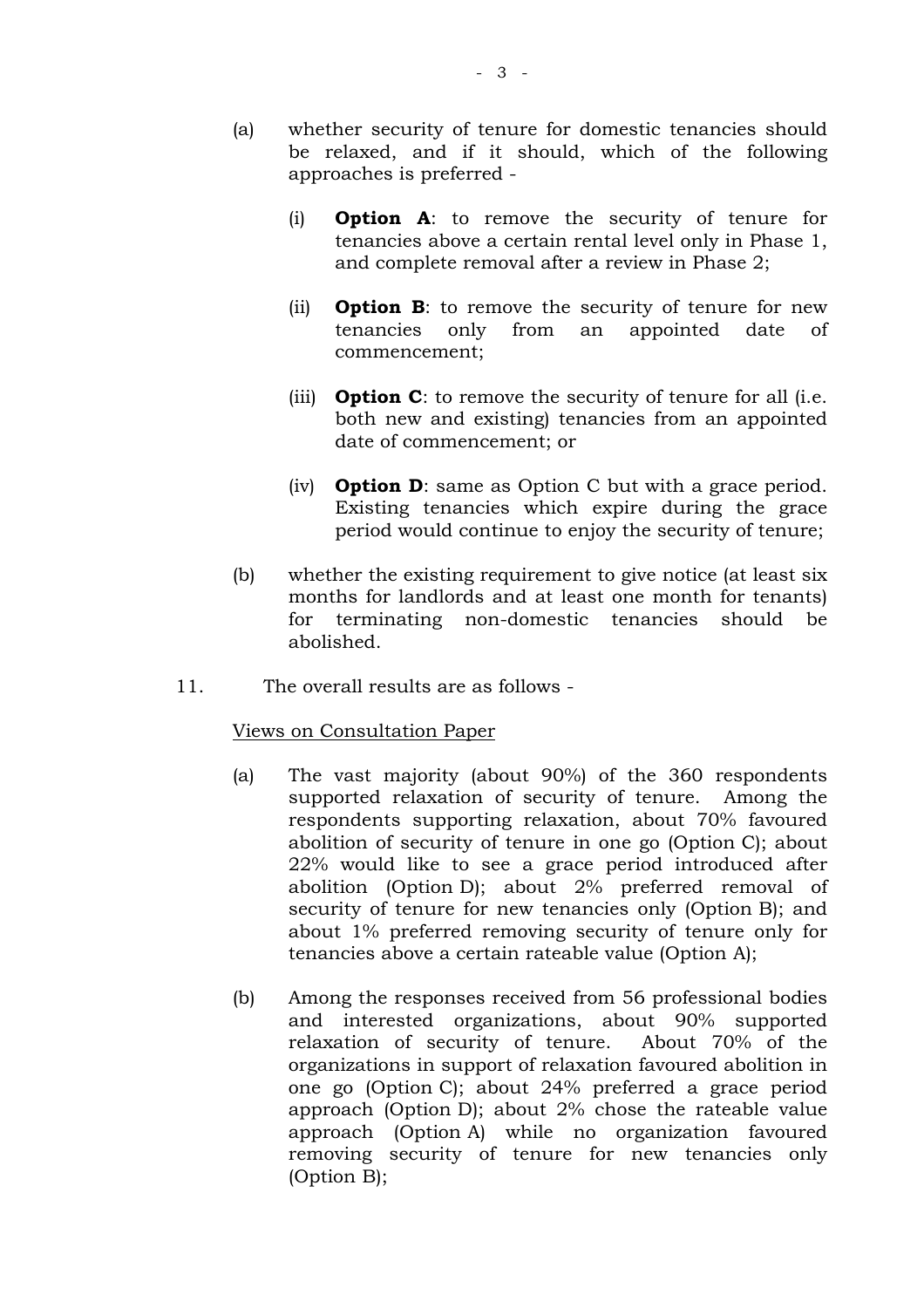- (c) Among the professional organizations which commented on the Consultation Paper, Hong Kong Bar Association is the only one which questioned the logic of relaxing security of tenure restrictions. The salient points made by the Bar Association are -
	- (i) there is no evidence to suggest that protection of tenants has impeded the free operation of the private market and discouraged investors from renting out their properties;
	- (ii) it is not necessarily excessive to give well-behaved tenants longer stay in their homes if they wish and if the landlord has no need of the property for his own use or for redevelopment;
	- (iii) the social cost of absolving developers from paying statutory compensation is not addressed; and
	- (iv) all existing tenants should be given the right to one further renewal;

12. We also conducted a telephone survey to gauge views from the community at large. The results are as follows -

# Views from telephone survey

- (a) Of the 2 006 respondents, about 63% supported relaxation of security of tenure; about 17% objected; and the rest had no views. Among the respondents who supported relaxation, about 82% favoured a grace period approach (Option D), and about 14% preferred abolition in one go (Option C); and
- (b) Among the respondents who supported relaxation on a selective basis, about 42% supported lifting security of tenure only for tenancies above a certain rental level (Option A), and about 23% preferred relaxation for new tenancies only (Option B).

13. About 74% of the 112 Consultation Paper respondents (including organizations) who expressed views on the existing notice requirement for terminating non-domestic tenancies were in favour of dispensing with the requirement.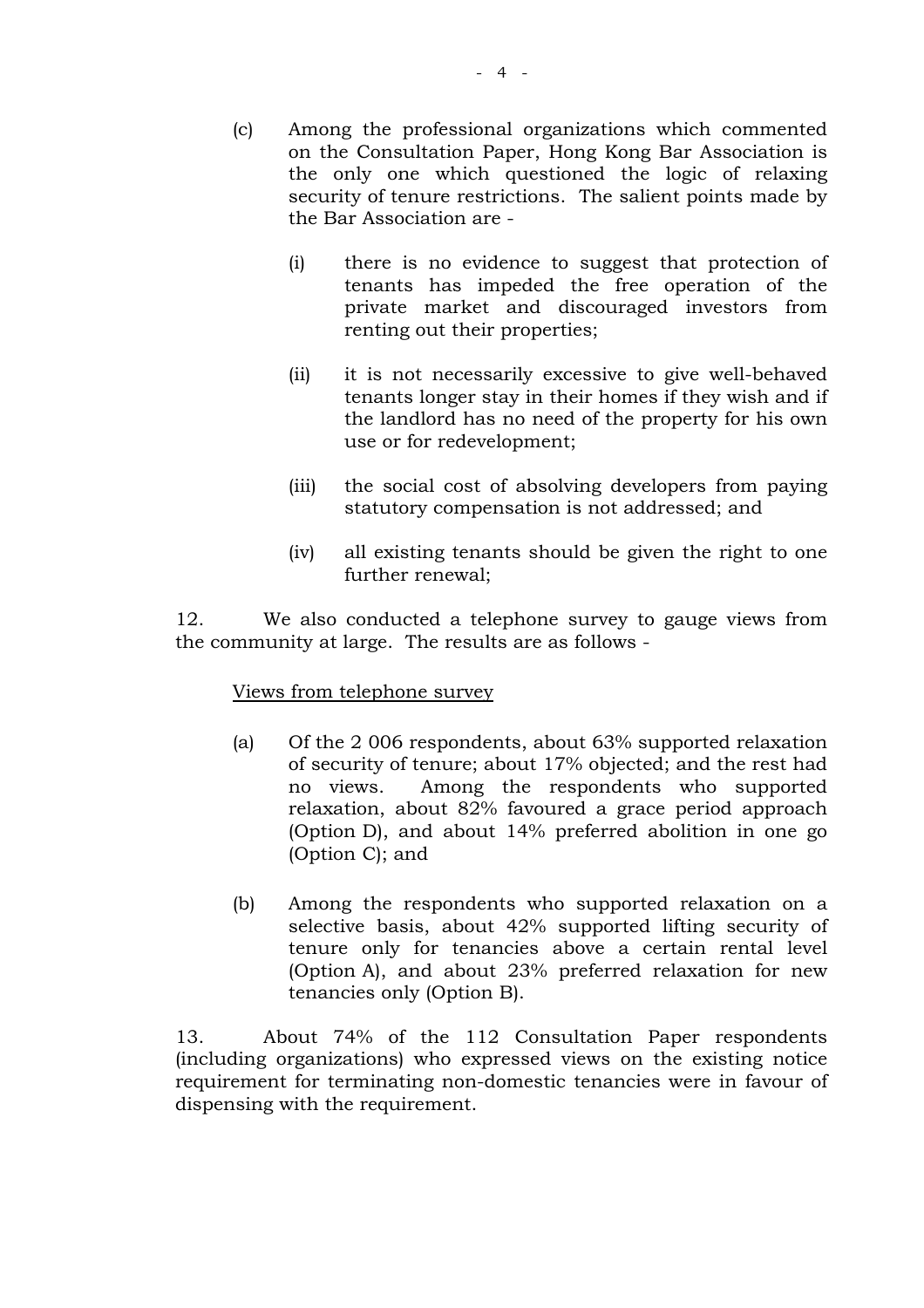# *General Views of Respondents*

14. The consultation results indicate that the community and relevant organizations generally favour across-the-board abolition of security of tenure either in one go or with a grace period. Many of them consider that security of tenure protection for tenants is no longer necessary for various reasons, such as: ample supply of flats in the private rental market; drastic decrease in rentals in recent years and considerable strengthening of tenants' bargaining powers in general. There is also a widely shared view that entering into or renewing tenancies are contractual matters between private parties, and the market should be allowed to operate freely without undue government intervention.

15. On the minimum notice requirement for terminating nondomestic tenancies, the general view was that tenancy terms should be agreed between the landlord and the tenant, and a rigid notice requirement should not be necessary.

# **THE BILL**

# *Removal of Security of Tenure for Domestic Tenancies*

16. The Bill seeks to remove the existing security of tenure restrictions by a date to be appointed by the Secretary for Housing, Planning and Lands. We propose that the appointed date for commencement of the legislation should be two months after the passage of the Bill but, at the very latest, June 2004 (before the current LegCo is due to lapse). This would be tantamount to providing a transitional period covering the period from the passage of the Bill to the appointed date of commencement, so that both landlords and tenants are clear about the exact date on which the Bill is to come into force.

17. Under this proposal, the security of tenure provisions under LTO would, from the appointed commencement date onward, no longer be applicable to any tenancies, except tenancies which were in force immediately prior to the appointed date -

- (a) in respect of which the landlord has served a notice of tenancy termination on the tenant before the appointed date. If the tenant succeeds in opposing the landlord's request for termination, the tenant would be entitled to one more tenancy renewal (typically a two-year term); or
- (b) in respect of which the tenant has served a notice of tenancy renewal on the landlord before the appointed date.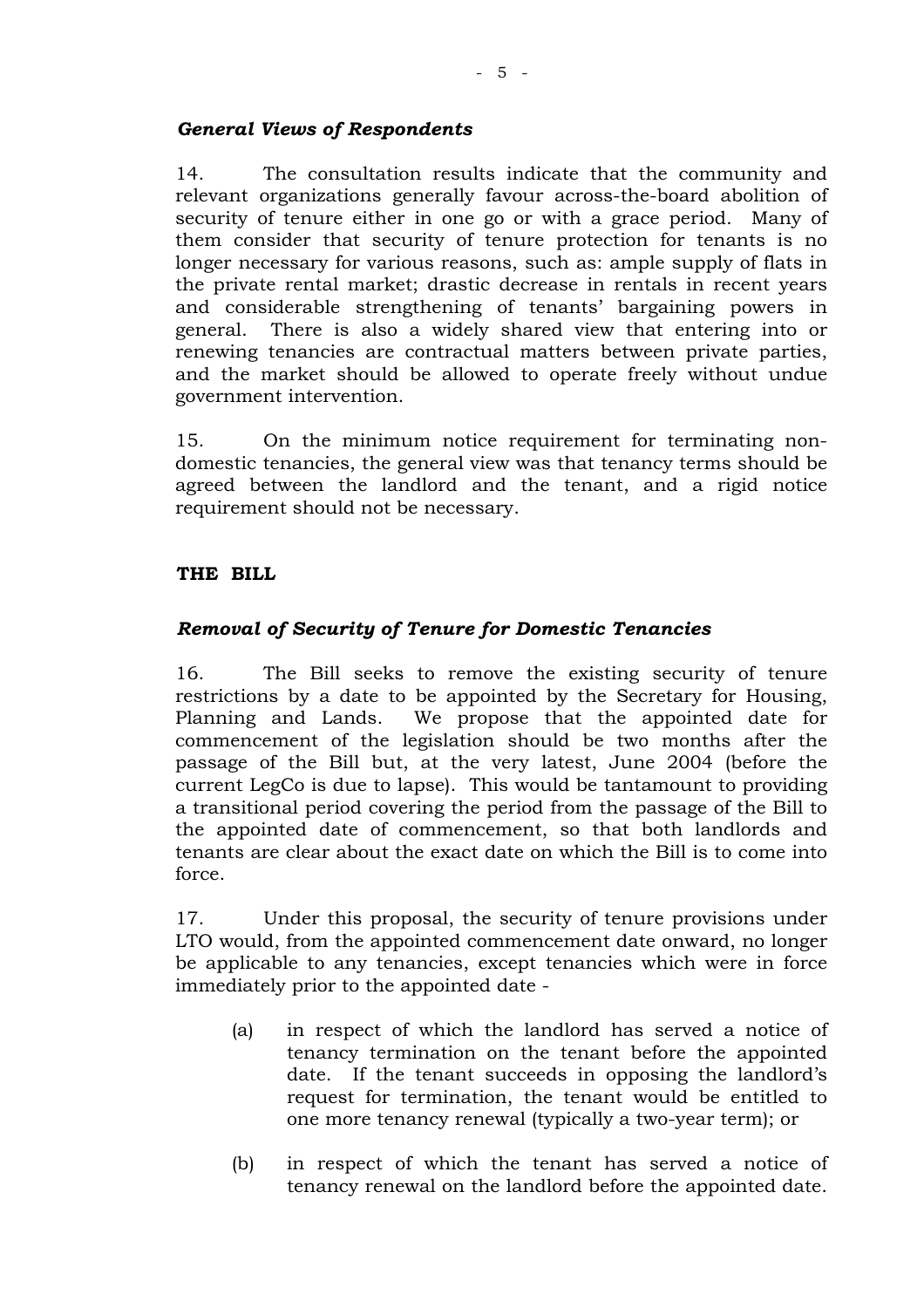If the tenant's request is successful, he would be entitled to one more tenancy renewal.

18. The proposed approach is administratively straightforward and is easy for the public to understand since security of tenure restrictions in general would cease from the appointed commencement date onwards. The time gap between the passage of the Bill and the appointed date of commencement would allow time for landlords and tenants to prepare for the change and would particularly be useful for tenancy renewal in the run-up to the appointed commencement date.

# *Removal of Minimum Notice Requirement for Non-Domestic Tenancies*

19. In view of the public feedback largely in favour of removing the notice requirement and our policy objective to minimize intervention in the property market, we propose to remove the notice requirement for terminating non-domestic tenancies under Part V of LTO. With this requirement removed, landlords and tenants would be free to agree between themselves on the notice period for terminating non-domestic tenancies. This would not adversely affect the interest of non-domestic tenants because given the ample supply of non-domestic rental units in the market, tenants now have much greater bargaining powers than before to negotiate longer notice periods if they wish.

- 20. The main provisions of the Bill are
	- (a) **Clause 3** repeals the security of tenure provisions under Part IV of LTO (in respect of private residential tenancies);
	- (b) **Clause 4** simplifies the procedure for notifying the Commissioner of Rating and Valuation (CRV) of private residential tenancies entered into or renewed after abolition of security of tenure;
	- (c) **Clause 5** is the savings clause in respect of Clause 3 and provides for situations where security of tenure protection would continue to apply until a certain time (e.g. where the relevant tenancy renewal notices under the existing provisions have been served by the parties);
	- (d) **Clause 6** repeals the minimum notice provisions under Part V of LTO (in respect of termination of non-domestic tenancies);
	- (e) **Clause 7** is the savings clause in respect of Clause 6 and provides for situations where the notice requirement for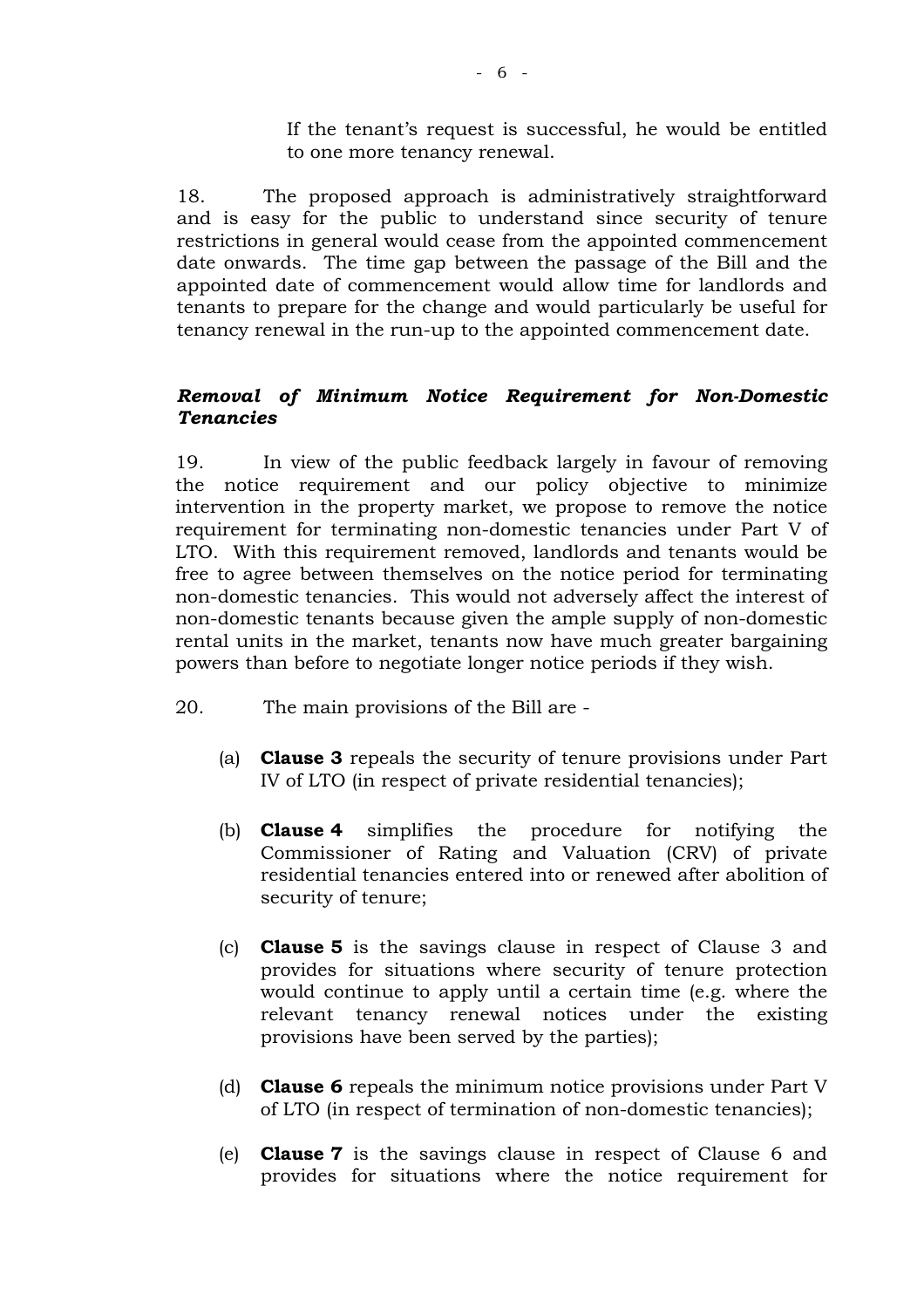terminating non-domestic tenancies would continue to apply until a certain time; and

- (f) **Clauses 8 to 15 and the Schedule** make consequential amendments to LTO and other Ordinances.
- B The existing provisions being amended are at Annex B.

# **LEGISLATIVE TIMETABLE**

| 21. | The legislative timetable will be -                         |                |  |  |  |  |
|-----|-------------------------------------------------------------|----------------|--|--|--|--|
|     | Publication in the Gazette                                  | 30 May 2003    |  |  |  |  |
|     | First Reading and commencement<br>of Second Reading debate  | 11 June 2003   |  |  |  |  |
|     | Resumption of Second Reading<br>debate, committee stage and |                |  |  |  |  |
|     | Third Reading                                               | to be notified |  |  |  |  |
|     |                                                             |                |  |  |  |  |

# **IMPLICATIONS OF THE BILL**

22. The Bill is in conformity with the Basic Law, including the provisions concerning human rights. It has no productivity and environmental implications, but it has economic, financial and civil service implications.

# **ECONOMIC IMPLICATIONS**

23. Removal of security of tenure is conducive to the efficient operation of the private residential market.

# **FINANCIAL AND CIVIL SERVICE IMPLICATIONS**

24. Removing security of tenure for domestic tenancies and the minimum notice requirement for non-domestic tenancies will not incur additional expenditure. Upon complete removal of security of tenure, there will be an estimated loss of revenue of around \$1.5 million per year resulting from the consequential removal of the fee charging services on endorsement of short-term tenancy agreements under LTO. Currently, certain short-term tenancy agreements (e.g. service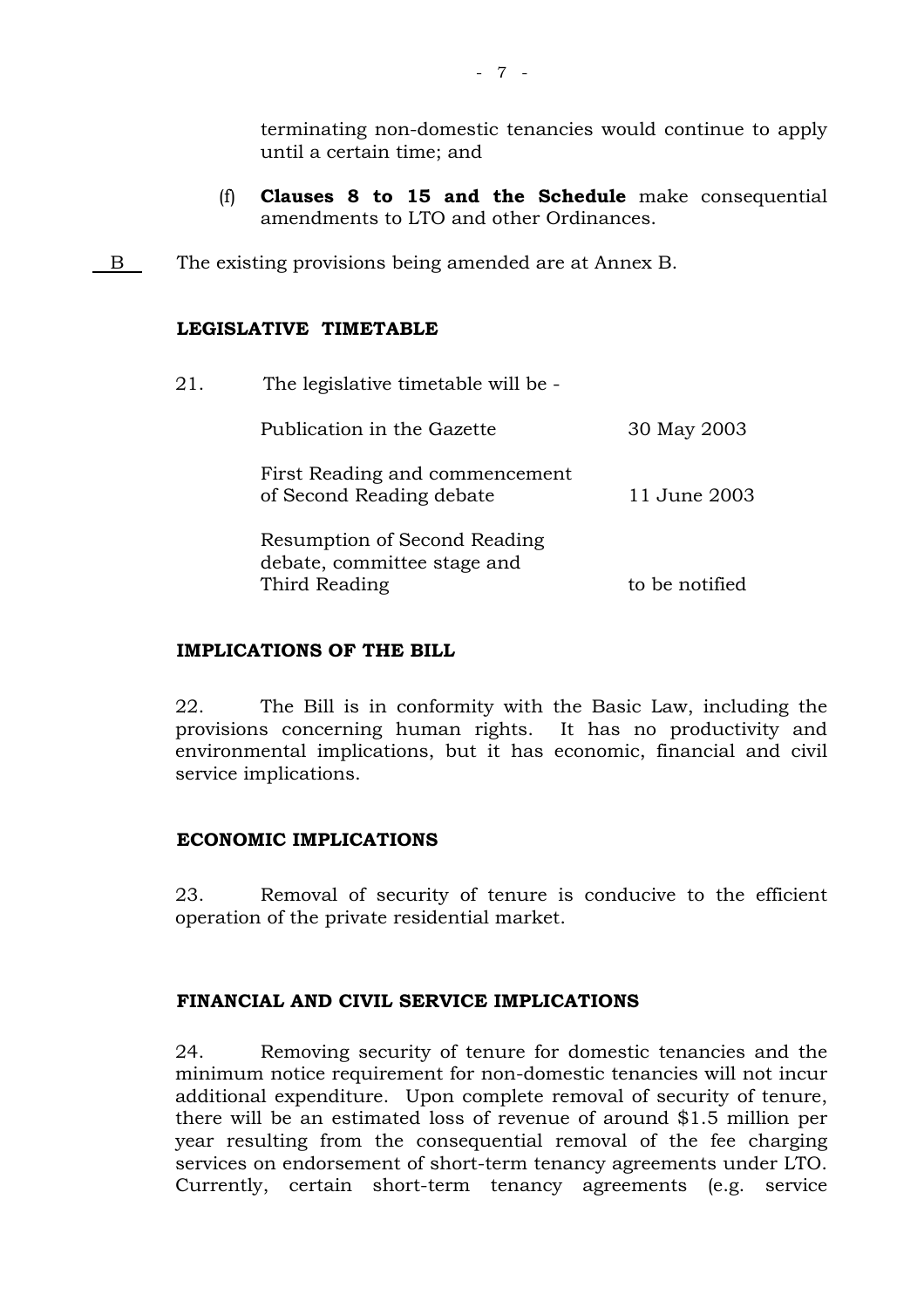apartment tenancies) may be excluded from security of tenure restrictions subject to CRV's endorsement (for a fee).

25. The removal of security of tenure will result in the deletion of 24 posts in the Landlord and Tenant Services Division of the Rating and Valuation Department with an annual staff cost saving of \$12.4 million.

# **PUBLIC CONSULTATION**

26. We issued a Consultation Paper on 22 January 2003 to invite views from the public and relevant professional bodies and organizations. During the two-month consultation period, we also organized a public forum (attended by over 100 persons) to explain the proposals to the public and to gather views. We also briefed political parties, interested organizations and resident groups on the proposals. A telephone survey was carried out to further gauge the views of the community at large on the proposals.

27. We consulted the LegCo Panel on Housing on the proposals on 14 February 2003 and on the results of consultation, on 7 April 2003. The Panel generally supported in principle the idea of relaxing security of tenure.

# **PUBLICITY**

28. A press release will be issued. A spokesman will be available to answer media enquiries.

29. After enactment of the Bill, intensive publicity will be launched to inform the public of the details of the new arrangement, particularly with regard to the option available to eligible existing tenants who may serve notice for tenancy renewal before the appointed commencement date and would be entitled to one more tenancy renewal if the request is successful.

# **ENQUIRIES**

30. For enquiries, please contact Mr Gilbert Ko, Assistant Director of Housing (Private Housing), at 2761 5039.

# **Housing, Planning and Lands Bureau 27 May 2003**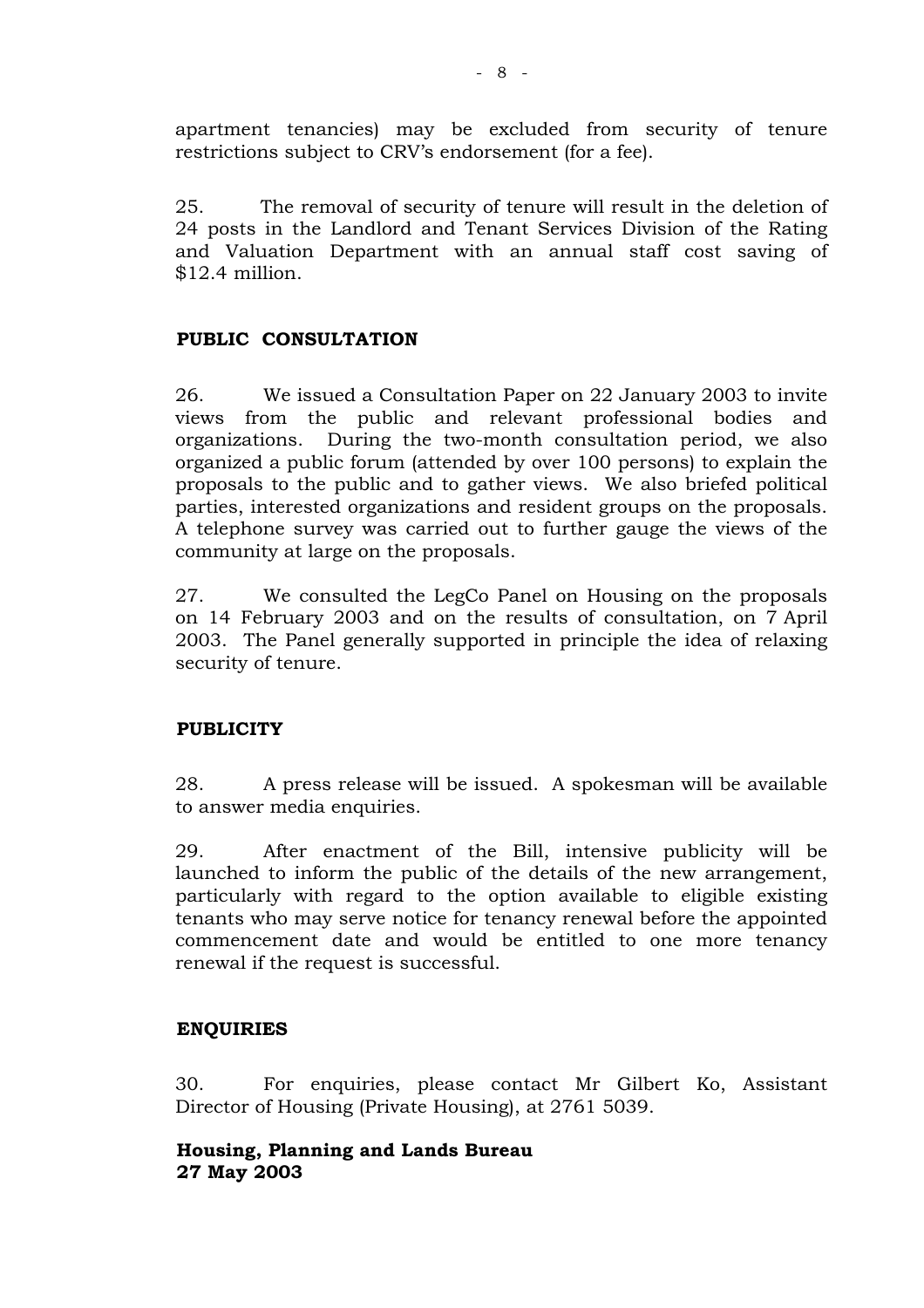## Annex A

# **LANDLORD AND TENANT (CONSOLIDATION) (AMENDMENT) BILL 2003**

#### **CONTENTS**

| Clause |                                                    | Page           |
|--------|----------------------------------------------------|----------------|
|        | PART 1                                             |                |
|        | PRELIMINARY                                        |                |
| $1$ .  | Short title and commencement                       | $\mathbf 1$    |
| 2.     | Interpretation                                     | $\mathbf 1$    |
|        | PART 2                                             |                |
|        | AMENDMENTS TO PART IV                              |                |
| 3.     | Provisions repealed                                | $\overline{2}$ |
| 4.     | Endorsement of tenancy agreement                   | 4              |
| 5.     | Savings in respect of Part IV                      | 4              |
|        | PART 3                                             |                |
|        | AMENDMENTS TO PART V                               |                |
| б.     | Sections repealed                                  | 6              |
| 7.     | Savings in respect of Part V                       | 6              |
|        | PART 4                                             |                |
|        | CONSEQUENTIAL AMENDMENTS                           |                |
|        | Consequential amendments to principal<br>Ordinance |                |
| $8$ .  | Interpretation                                     | 8              |
| 9.     | Application of this Part                           | 8              |
| 10.    | Proceedings                                        | 8              |
| 11.    | Exercise of powers of Commissioner                 | 9              |
| 12.    | Interpretation                                     | 9              |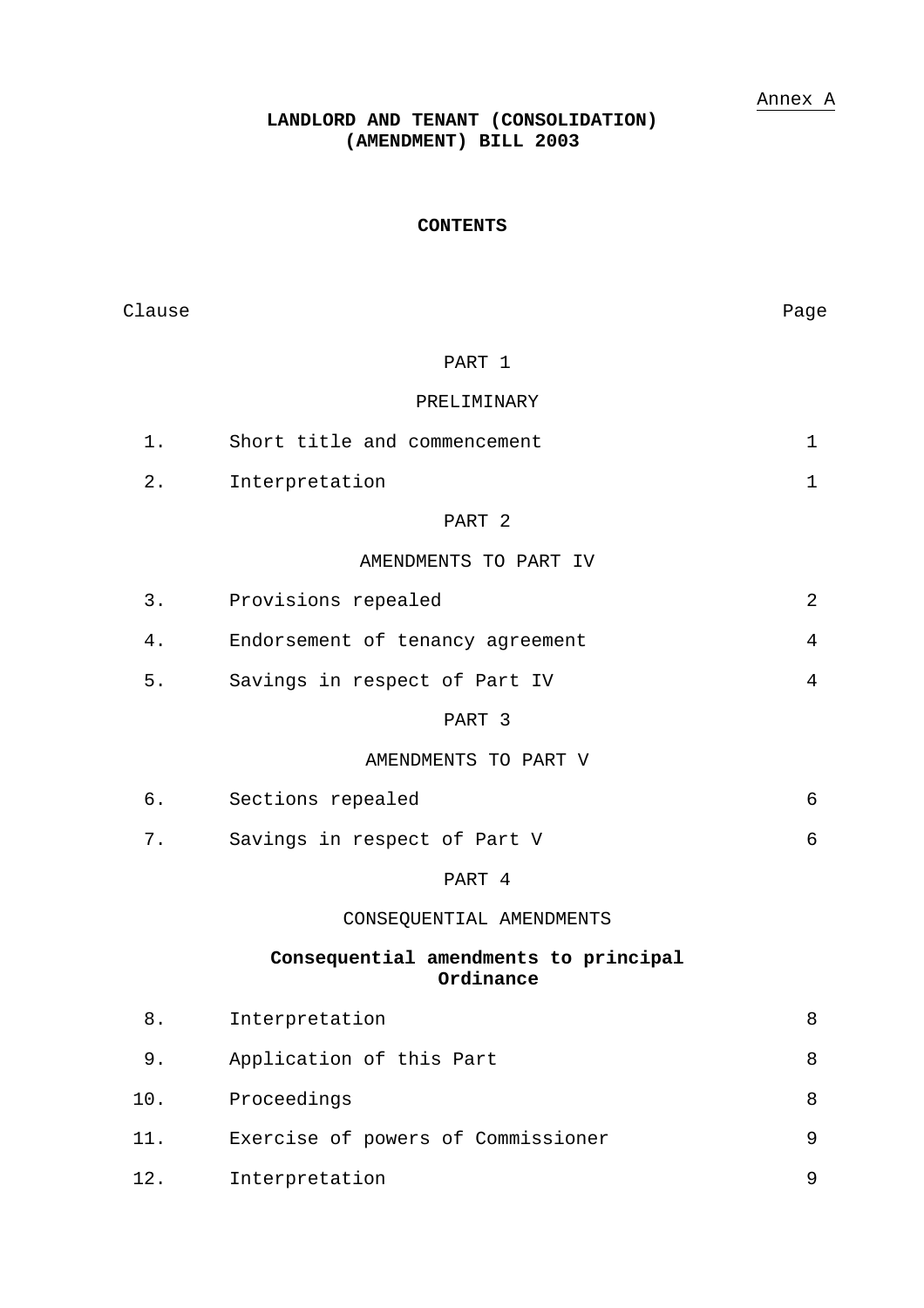| Clause   |                                                                                                                           | Page |  |  |
|----------|---------------------------------------------------------------------------------------------------------------------------|------|--|--|
| 13.      | Application                                                                                                               |      |  |  |
| 14.      | Provisions transitional, etc. to the<br>enactment of the Landlord and Tenant<br>(Consolidation)(Amendment) Ordinance 2002 |      |  |  |
|          | Consequential amendments to<br>other enactments                                                                           |      |  |  |
| 15.      | Consequential amendments to other enactments                                                                              | 10   |  |  |
| Schedule | Consequential amendments to other enactments                                                                              |      |  |  |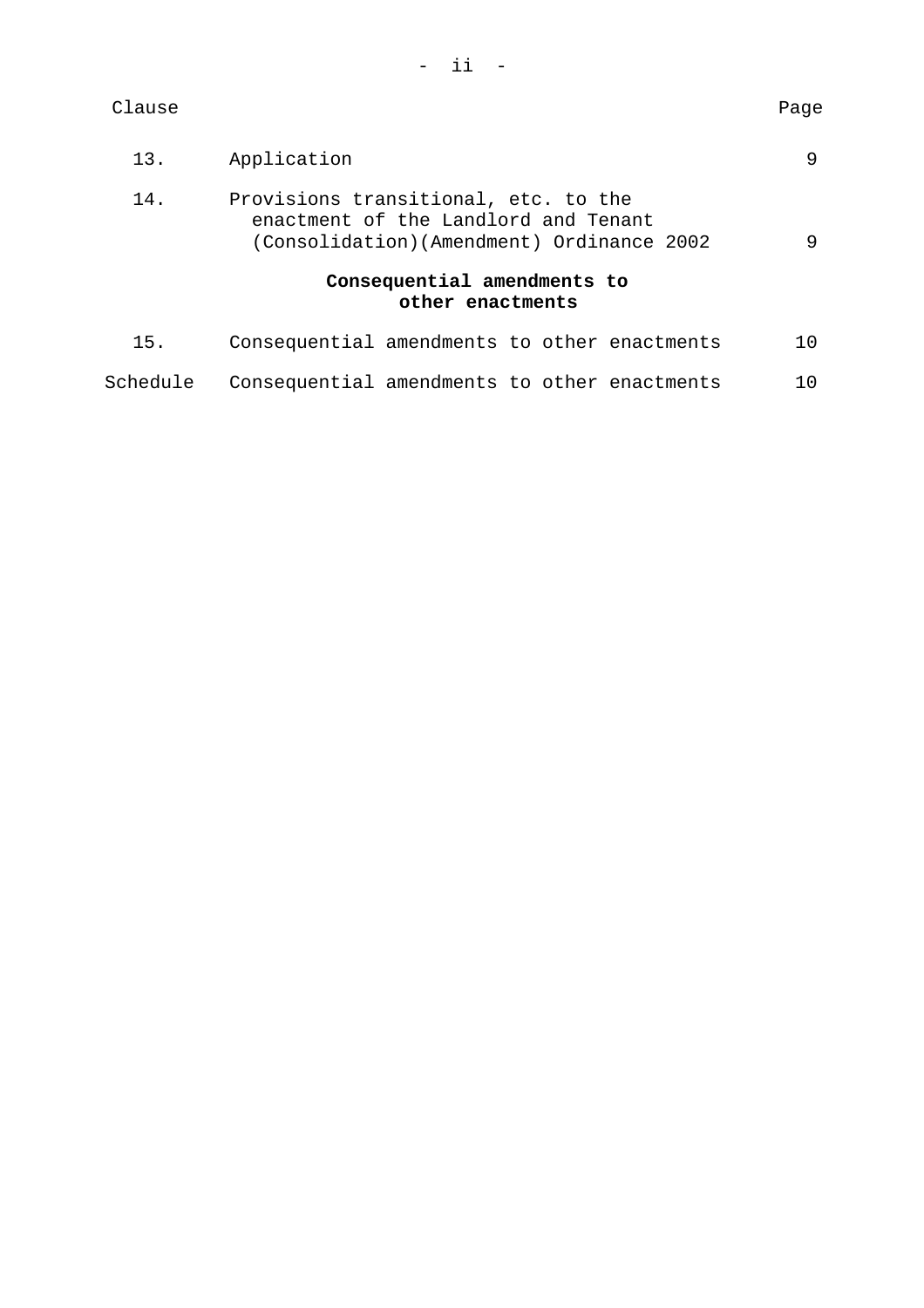#### A BILL

To

Amend Parts IV and V of the Landlord and Tenant (Consolidation) Ordinance and to make consequential amendments.

Enacted by the Legislative Council.

## PART 1

## PRELIMINARY

### **1. Short title and commencement**

 (1) This Ordinance may be cited as the Landlord and Tenant (Consolidation)(Amendment) Ordinance 2003.

 (2) This Ordinance shall come into operation on a day to be appointed by the Secretary for Housing, Planning and Lands by notice published in the Gazette.

## **2. Interpretation**

In this Ordinance –

"appointed day" ( $\qquad$ ) means the day appointed under section  $1(2)$ for the commencement of this Ordinance;

"Part IV" ( IV ) and "Part V" ( V ) mean respectively Part IV

and Part V of the principal Ordinance;

"principal Ordinance" ( ) means the Landlord and Tenant

(Consolidation) Ordinance (Cap. 7);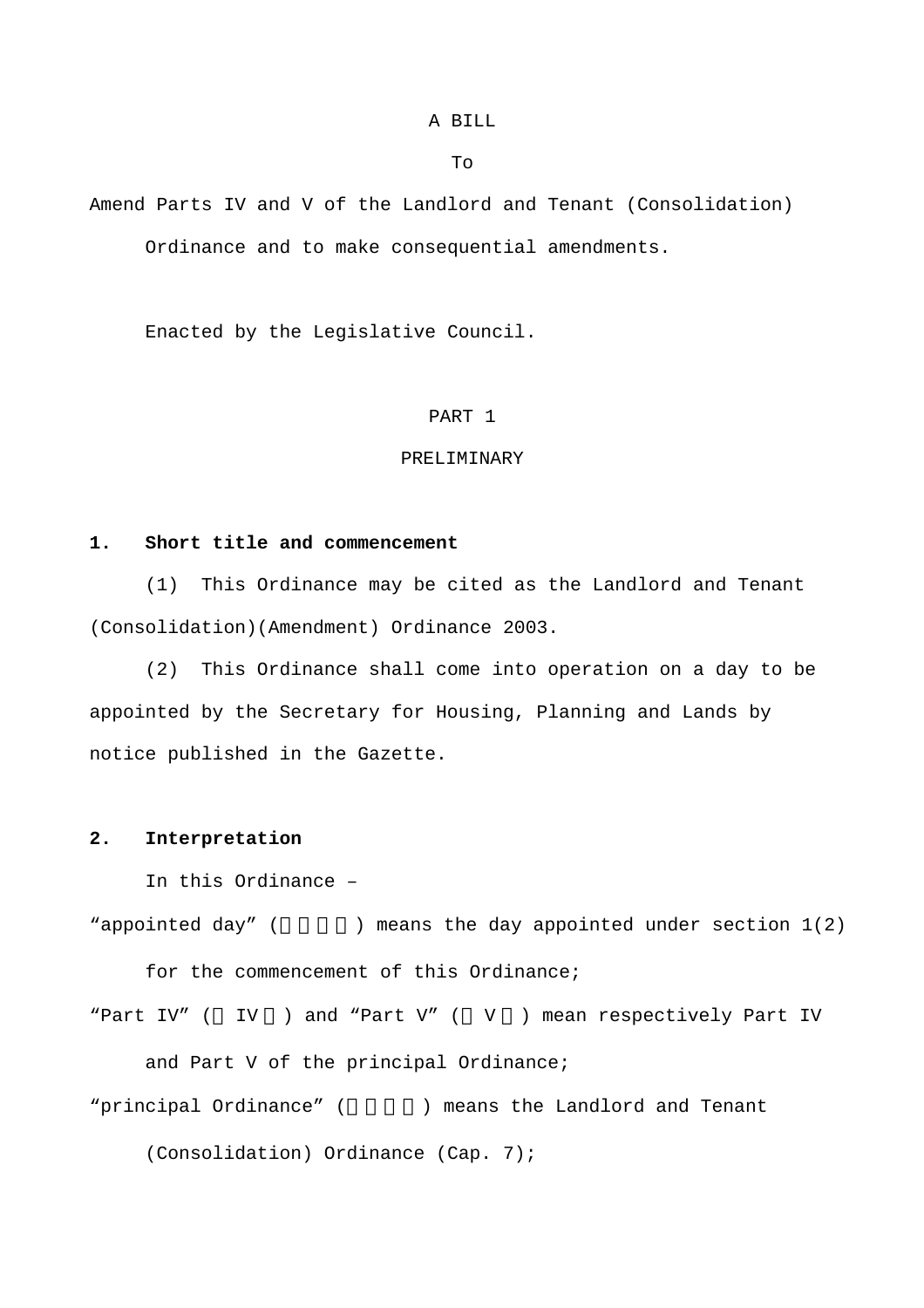"Tribunal" ( ) means the Lands Tribunal established under the Lands Tribunal Ordinance (Cap. 17).

#### PART 2

#### AMENDMENTS TO PART IV

## **3. Provisions repealed**

The following provisions of Part IV are repealed –

- (a) section  $116(3)$ , (4) and (4A) Application of this Part;
- (b) section  $117(1)$  and  $(2)$  Continuation of tenancies and grant of new tenancies;
- (c) section 118 Notices given before this Part applies;
- (d) section 119 Termination of tenancy by the landlord;
- (e) section 119A Tenant's request for a new tenancy;
- (f) section 119AA (as added by section 14 of the Landlord and Tenant (Consolidation)(Amendment) Ordinance 2002 (32 of 2002)) – Request to Commissioner for tenancy information;
- (g) section 119B Termination by tenant of tenancy for fixed term;
- (h) section 119C Renewal of tenancies by agreement;
- (i) section 119D Order by Tribunal for grant of a new tenancy;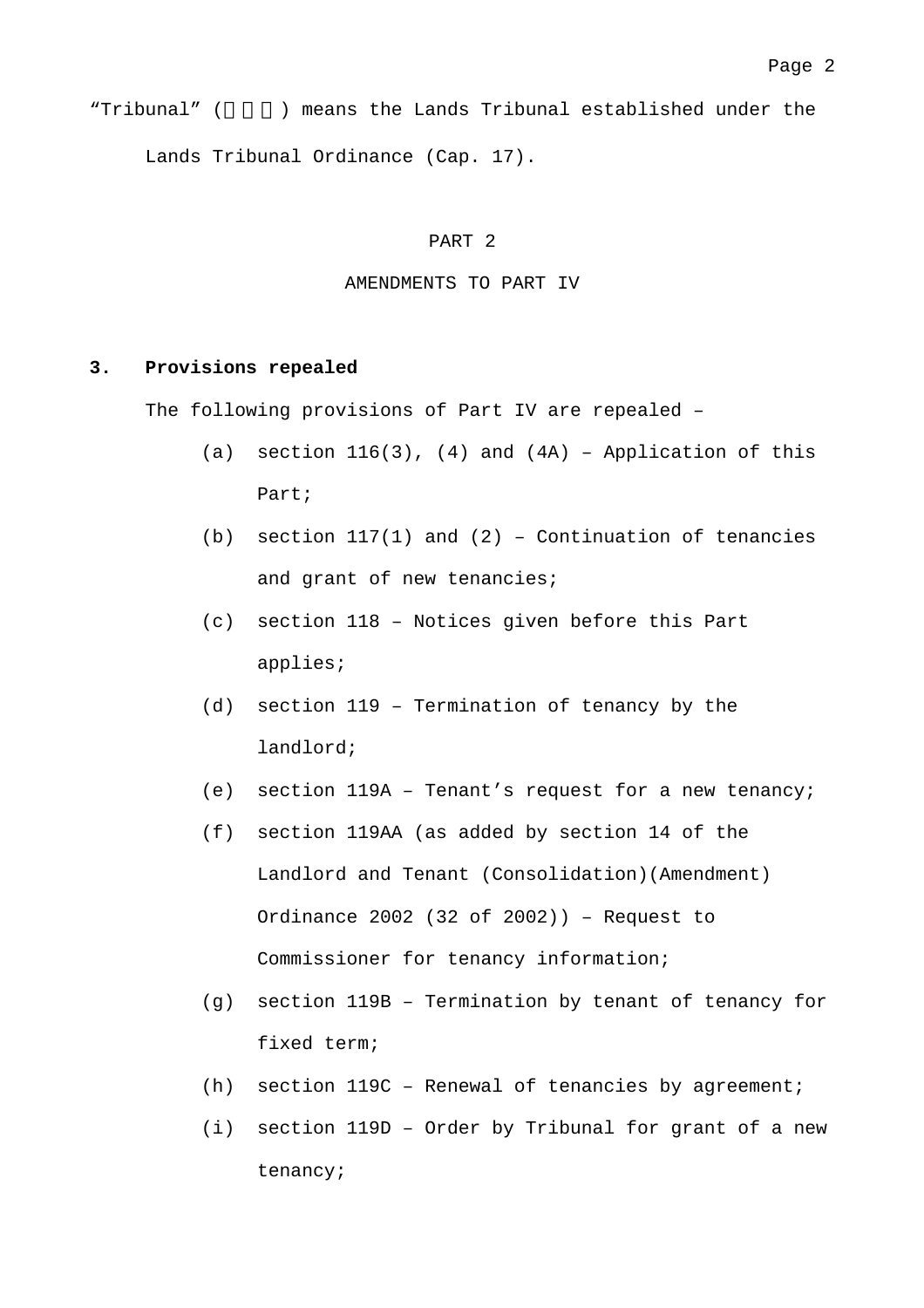- (j) section 119E Opposition by landlord to application for new tenancy;
- (k) section 119F Additional provisions regarding opposition on ground of intention to rebuild;
- (l) section 119FA New tenancy of part of premises;
- (m) section 119FB (as added by section 19 of the Landlord and Tenant (Consolidation)(Amendment) Ordinance 2002 (32 of 2002)) – Certificate stating rateable value and compensation payable under section  $119F(4)$  in respect of premises;
- (n) section 119G Dismissal of application for new tenancy where landlord successfully opposes;
- (o) section 119H Penalties;
- (p) section 119I Duration of new tenancy;
- (q) section 119J Other terms of new tenancy;
- (r) section 119K Rent under new tenancy;
- (s) section 119M Carrying out of order for new tenancy;
- (t) section 119N Interim continuation of tenancies pending determination by Tribunal;
- (u) section 119NA Rent where new tenancy refused etc.;
- (v) section 119O Short tenancies;
- (w) section 119P Sub-tenancies;
- (x) section 119Q Appeals.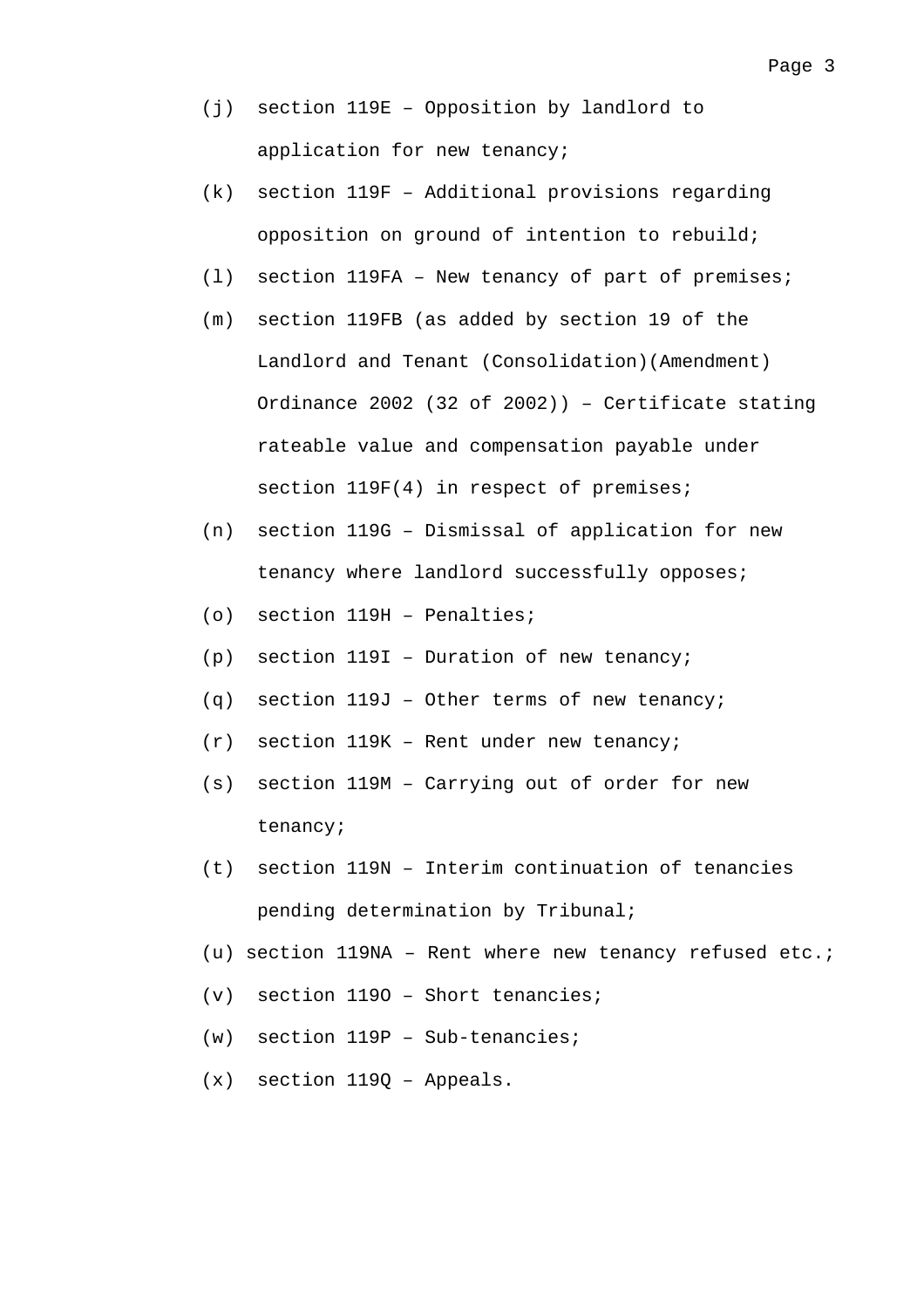#### **4. Endorsement of tenancy agreement**

 Section 119L is amended by repealing subsection (1) and substituting –

"(1) Where the parties enter into or renew a tenancy to which this Part applies, the landlord shall lodge with the Commissioner a notice in the specified form, and the Commissioner shall –

- (a) endorse the notice with the date of its receipt; and
- (b) notify both parties of the receipt of the notice.".

#### **5. Savings in respect of Part IV**

 (1) In the case of a tenancy to which Part IV applies and which is in existence on the day before the appointed day, if –

- (a) the landlord has before the appointed day given notice under and in accordance with section 119 of the principal Ordinance to terminate the tenancy; or
- (b) the tenant has before the appointed day made a request for a new tenancy under and in accordance with section 119A of the principal Ordinance,

then on and after the appointed day –

(c) the provisions repealed by section 3 of this Ordinance shall continue to apply to the tenancy as if they were not repealed; and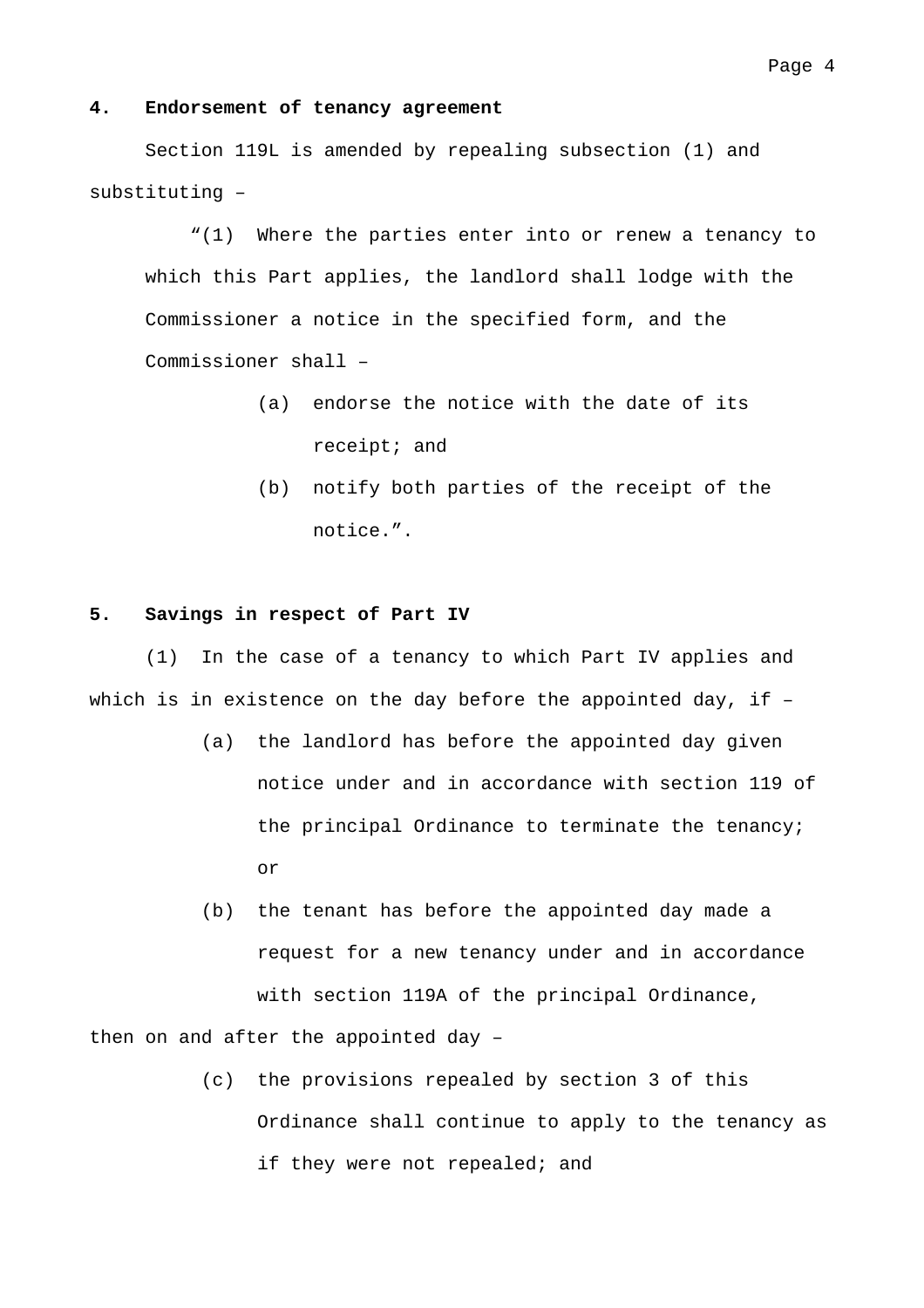(d) the enactments amended by sections 8 to 15 of and the Schedule to this Ordinance shall, if applicable, apply to the tenancy as if they were not amended.

 (2) On and after the appointed day, a tenancy to which Part IV applies and which is in existence on the day before the appointed day, but in respect of which no notice or request has been given or made before the appointed day under section 119 or 119A of the principal Ordinance –

- (a) may be terminated in accordance with its terms or as otherwise agreed between the parties; or
- (b) if it is a tenancy which was continued by virtue of section 117 of that Ordinance, may be terminated either as a month to month tenancy or as agreed between the parties.

 (3) If, before the appointed day, a landlord has successfully opposed the grant of a new tenancy on a ground specified in paragraph (b) or (c) of section 119E(1) of the principal Ordinance, the provisions of sections 119F and 119H of that Ordinance and of any condition imposed or order made under either of those sections apply in respect of the landlord as if those sections were not repealed on that day.

 (4) If, on the appointed day, a tenant is in possession of premises in the circumstances described in section 119NA(1) of the principal Ordinance, the provisions of section 119NA of that Ordinance apply in respect of the tenant as if that section was not repealed on that day.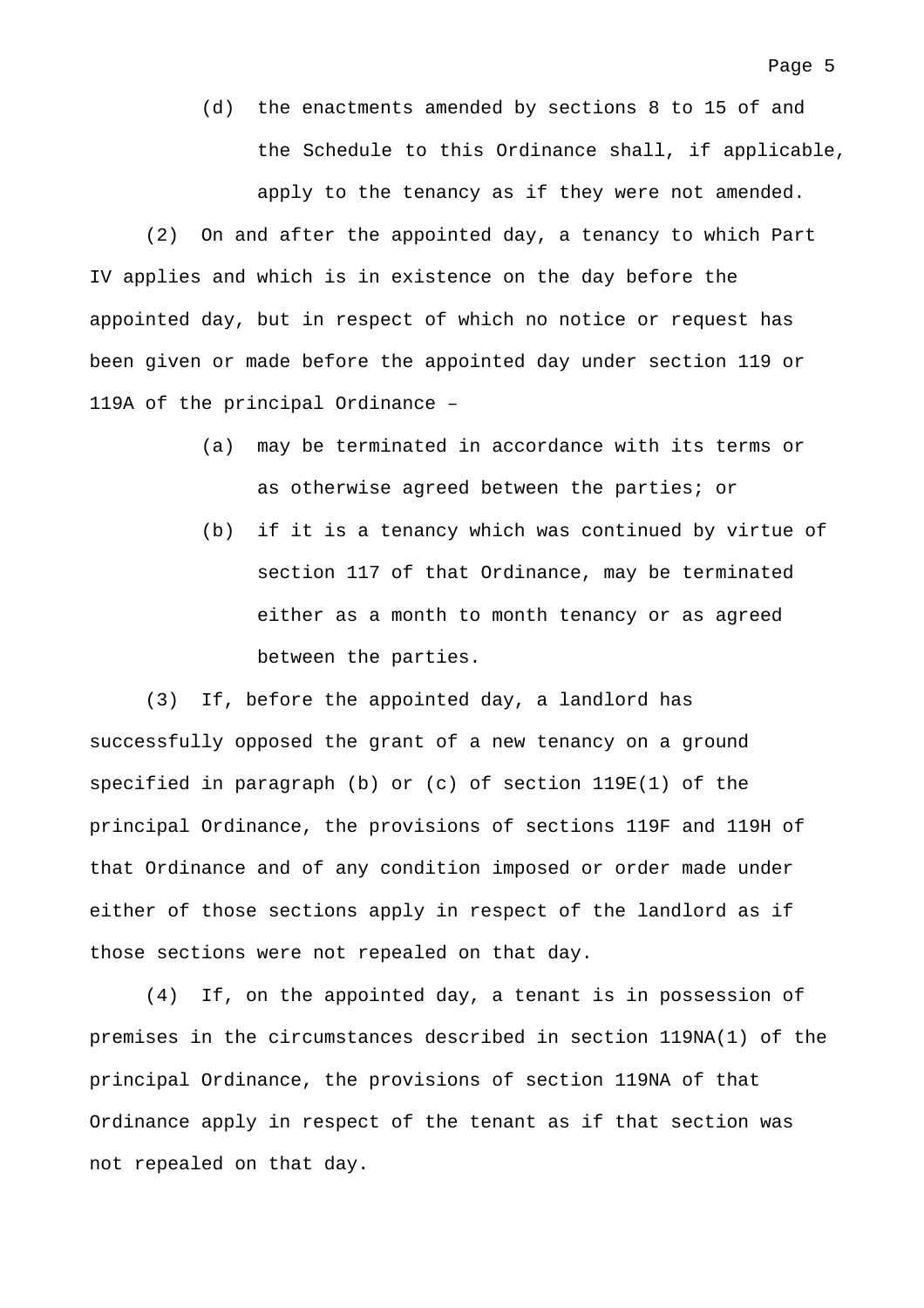(5) Proceedings relating to Part IV which are pending in the Tribunal on the appointed day, and decisions of the Tribunal relating to that Part which have not been given effect to on that day, may respectively continue and be given effect to on and after the appointed day notwithstanding the repeal of certain provisions of that Part by section 3 of this Ordinance.

 (6) Proceedings relating to provisions of Part IV saved by this section may be commenced in the Tribunal on or after the appointed day.

#### PART 3

## AMENDMENTS TO PART V

#### **6. Sections repealed**

The following sections of Part V are repealed –

- (a) section 122 Minimum length of notice to determine tenancy;
- (b) section 124 Landlord may substitute notice;
- (c) section 127 Saving of rights arising out of breach of tenancy.

#### **7. Savings in respect of Part V**

 (1) Notwithstanding the repeal of section 122 of the principal Ordinance on the appointed day –

> (a) a notice of termination served under section 122(1) of that Ordinance before that day shall have effect in relation to the tenancy to which it applies; and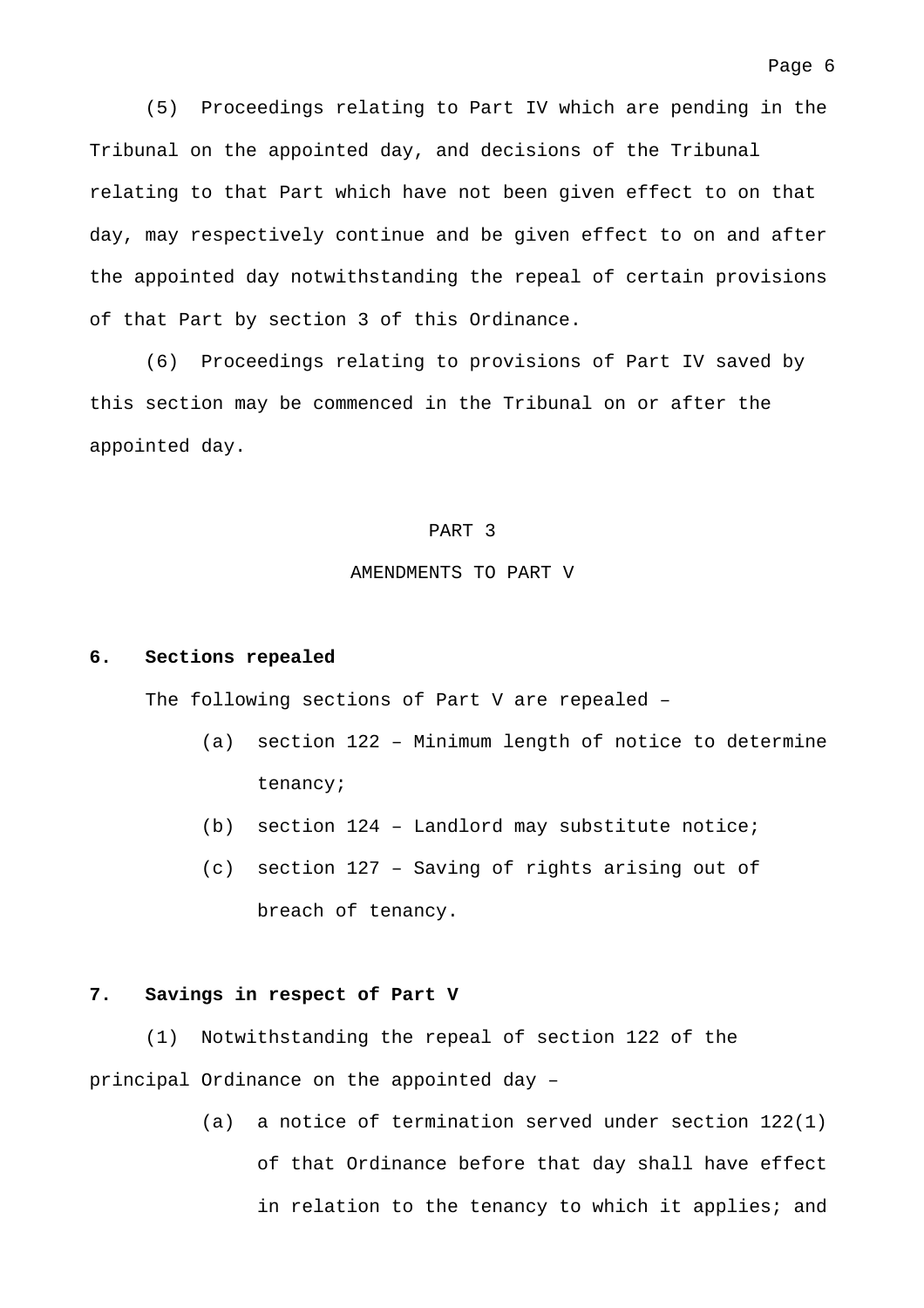(b) the definition of "notice of termination" in section 120A of that Ordinance shall continue to apply in relation to that tenancy.

 (2) On and after the appointed day, a tenancy to which Part V applies and which is in existence on the day before the appointed day, but in respect of which no notice of termination has been served before the appointed day under section 122(1) of the principal Ordinance –

- (a) may be terminated in accordance with its terms or as otherwise agreed between the parties; or
- (b) if it is a tenancy which was continued by virtue of section 122(4) of that Ordinance, may be terminated either as a month to month tenancy or as agreed between the parties.

 (3) Proceedings relating to Part V which are pending in the Tribunal on the appointed day, and decisions of the Tribunal relating to that Part which have not been given effect to on that day, may respectively continue and be given effect to on and after the appointed day notwithstanding the repeal of certain provisions of that Part by section 6 of this Ordinance.

 (4) Proceedings relating to provisions of Part V saved by this section may be commenced in the Tribunal on or after the appointed day.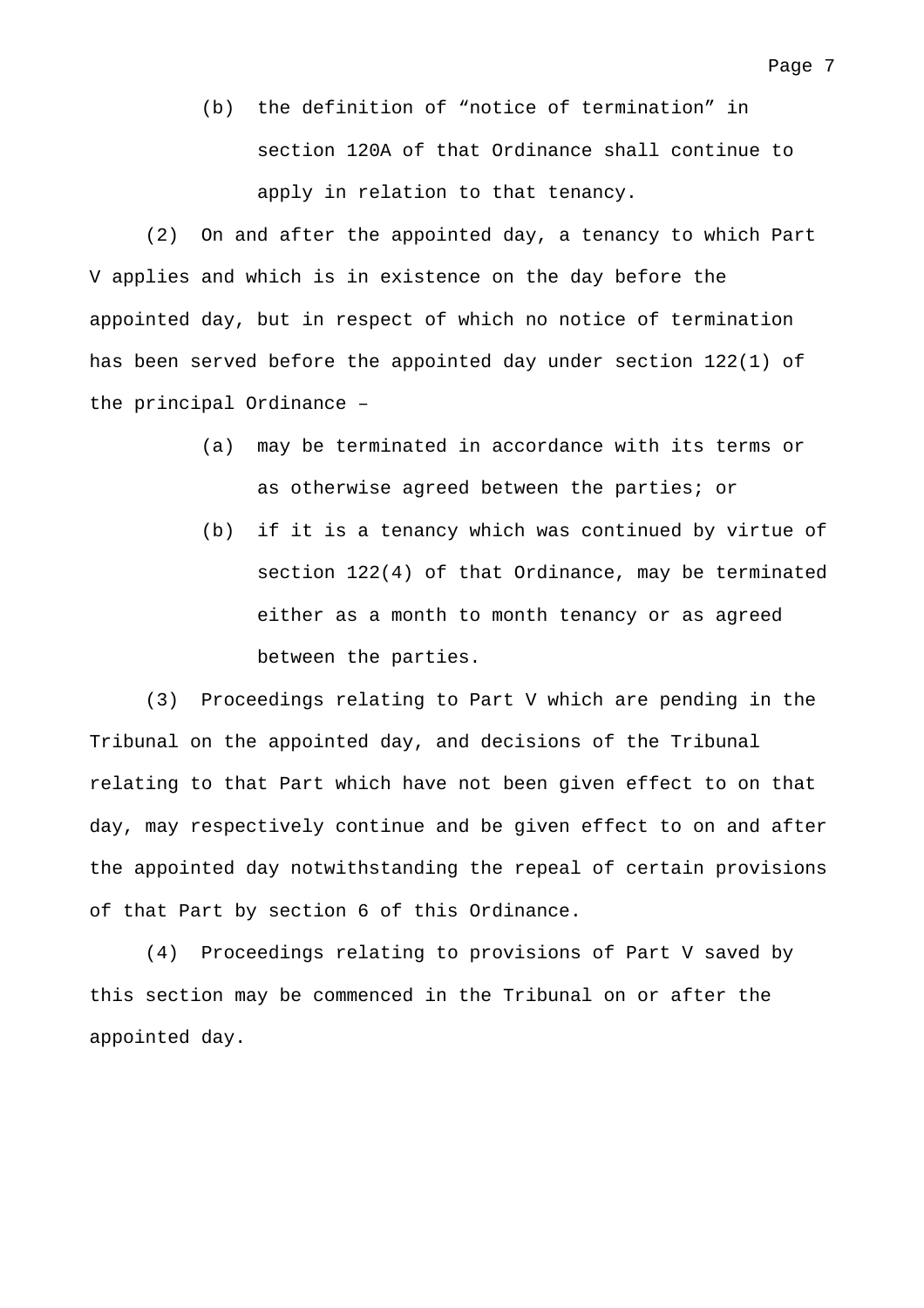#### PART 4

#### CONSEQUENTIAL AMENDMENTS

## **Consequential amendments to principal Ordinance**

## **8. Interpretation**

Section 115 is amended –

- (a) by repealing the definitions "current tenancy", "date of termination" and "prevailing market rent";
- (b) in the definition of "tenancy"
	- (i) in paragraph (a) by adding "and" at the end;
	- (ii) in paragraph (b) by repealing "and" at the end;
	- (iii) by repealing paragraph (c).

## **9. Application of this Part**

Section 116 is amended –

- (a) in subsection (1) by repealing "subsections (2) and (3)" and substituting "subsection (2)";
- (b) in subsection  $(2)(d)$  by repealing "or an authority by the Commissioner under section 119H(2)(a)".

## **10. Proceedings**

Section 119S is amended –

(a) in subsection (2) by repealing ", 117(1) or

 $119F(5)$ ";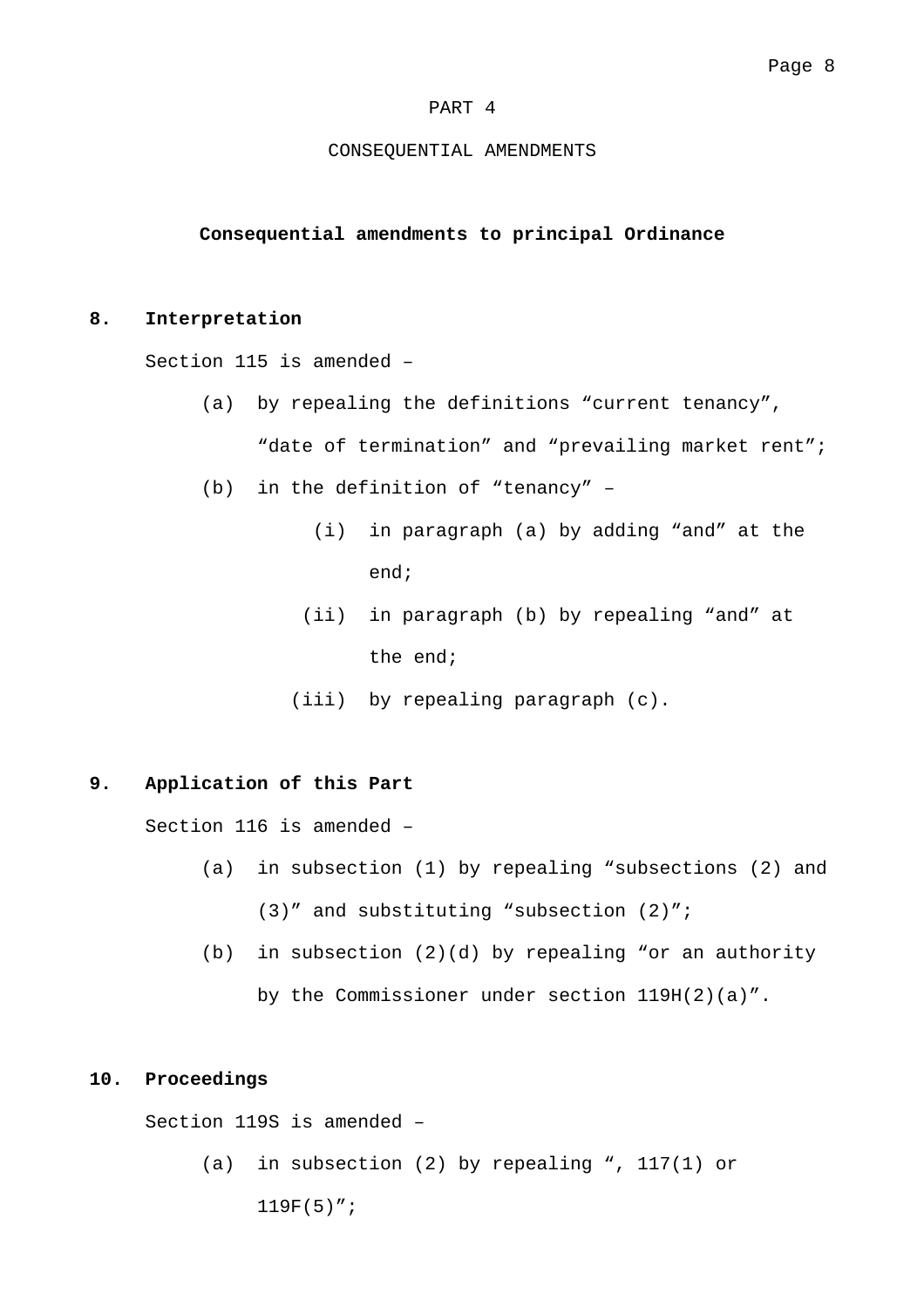(b) in subsection (4) by repealing "Subject to section 119Q, any" and substituting "Any".

#### **11. Exercise of powers of Commissioner**

Section 119T(1B) is amended –

- (a) in paragraph (a) by adding "and" at the end;
- (b) in paragraph (b) by repealing "; or" and substituting a full stop;
- (c) by repealing paragraph (c).

## **12. Interpretation**

 Section 120A is amended by repealing the definition "notice of termination".

## **13. Application**

Section 121(2) is amended –

- (a) in paragraph (h) by adding "and" at the end;
- (b) in paragraph (j) by repealing the semicolon at the end and substituting a full stop;
- (c) by repealing paragraphs (k) and (*l*).
- **14. Provisions transitional, etc. to the enactment of the Landlord and Tenant (Consolidation)(Amendment) Ordinance 2002**

 Section 144 is amended by repealing subsection (6)(a) and subsection (7)(a).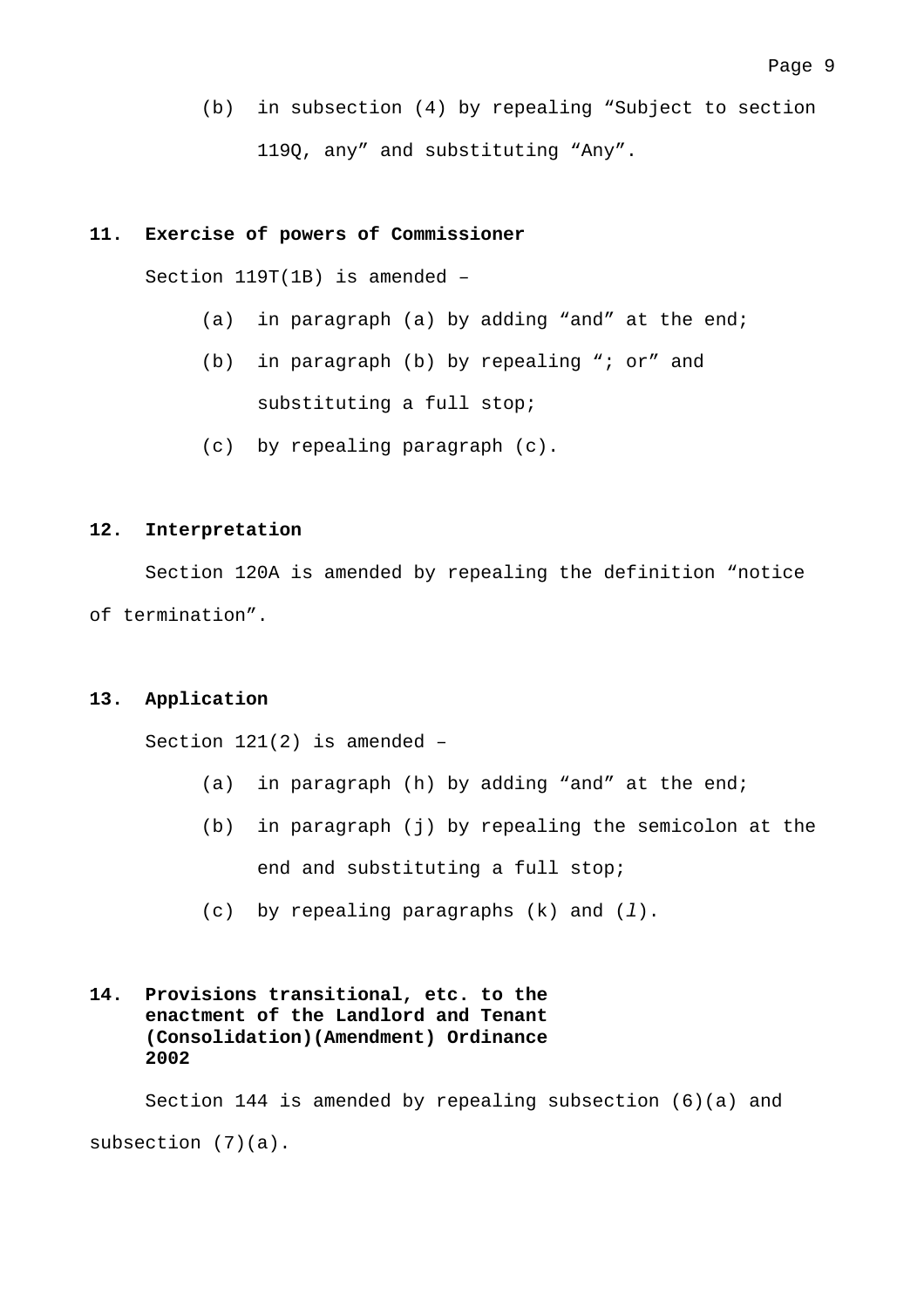**Consequential amendments to other enactments** 

## **15. Consequential amendments to other enactments**

The enactments specified in the Schedule are amended as set out in that Schedule.

SCHEDULE [s. 15]

CONSEQUENTIAL AMENDMENTS TO OTHER ENACTMENTS

## **Lands Tribunal Ordinance**

#### 1. **Jurisdiction of the Tribunal**

Section 8 of the Lands Tribunal Ordinance (Cap. 17) is amended by adding –

"(10) The jurisdiction conferred by subsections (6), (7) and (8) in respect of tenancies to which Part IV or V of the Landlord and Tenant (Consolidation) Ordinance (Cap. 7) applies is subject to the repeal of certain provisions of those Parts by the Landlord and Tenant (Consolidation) (Amendment) Ordinance 2003 ( of 2003).".

#### 2. **Practice and procedure of Tribunal**

Section 10(2) is amended –

- (a) in paragraph (c) by adding "and" at the end;
- (b) in paragraph (d)(iii) by repealing "; and" and substituting a full stop;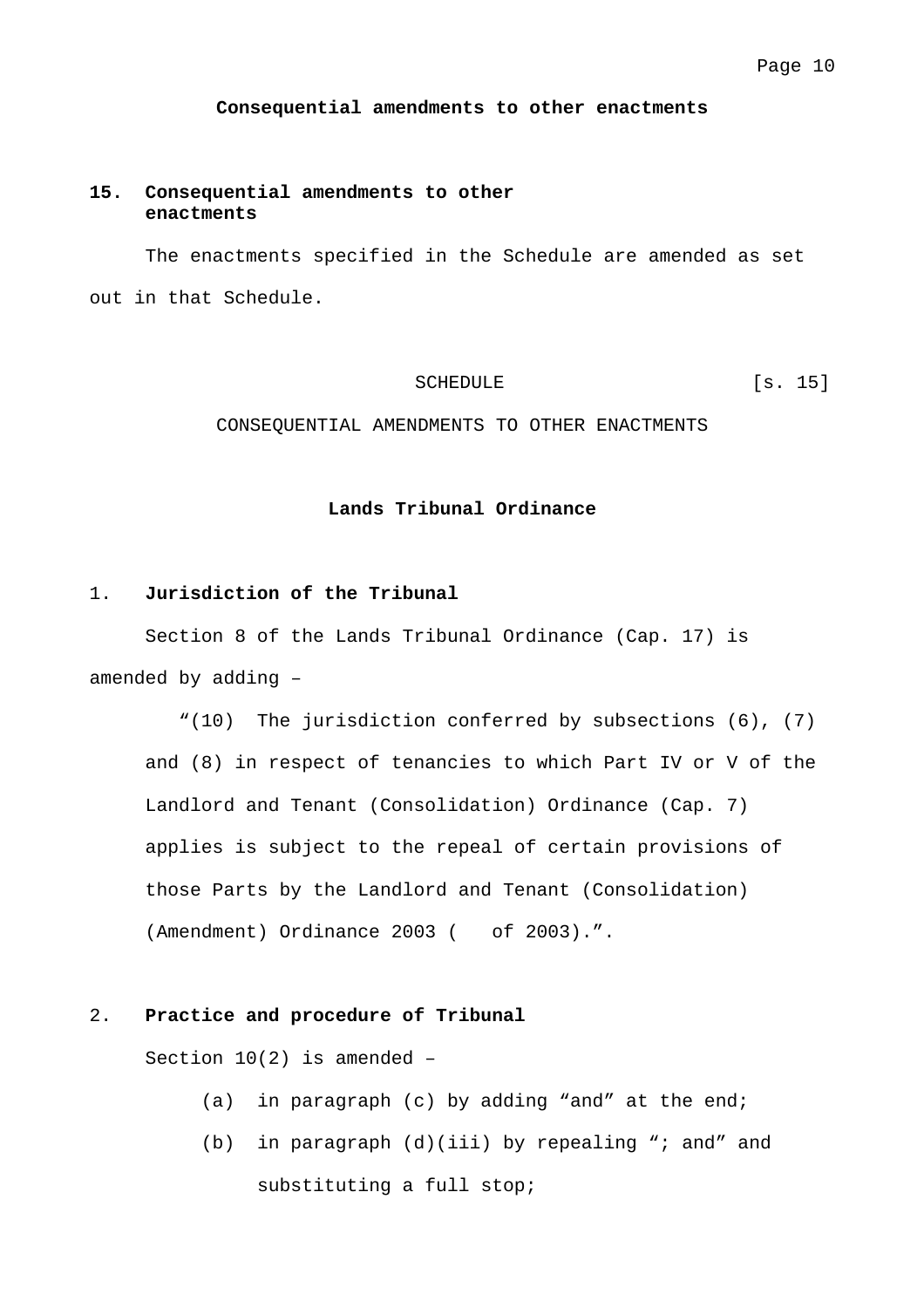(c) by repealing paragraph (e).

#### 3. **Review of decision**

 Section 11A(6) is amended by repealing ", or under section  $119F(2)$ ,".

#### **Lands Tribunal Rules**

#### 4. **Forms**

 The Schedule to the Lands Tribunal Rules (Cap. 17 sub. leg. A) is amended in Form 7 by repealing "or requiring to occupy the premises (if notice of opposition under section 119E(1)(b) of the Landlord and Tenant (Consolidation) Ordinance (Cap. 7))".

## **Rating Ordinance**

## 5. **General powers of Commissioner**

Section 5(1B) of the Rating Ordinance (Cap. 116) is amended –

- (a) in paragraph (a) by adding "or" at the end;
- (b) in paragraph (b) by repealing "; or" and substituting a full stop;
- (c) by repealing paragraph (c).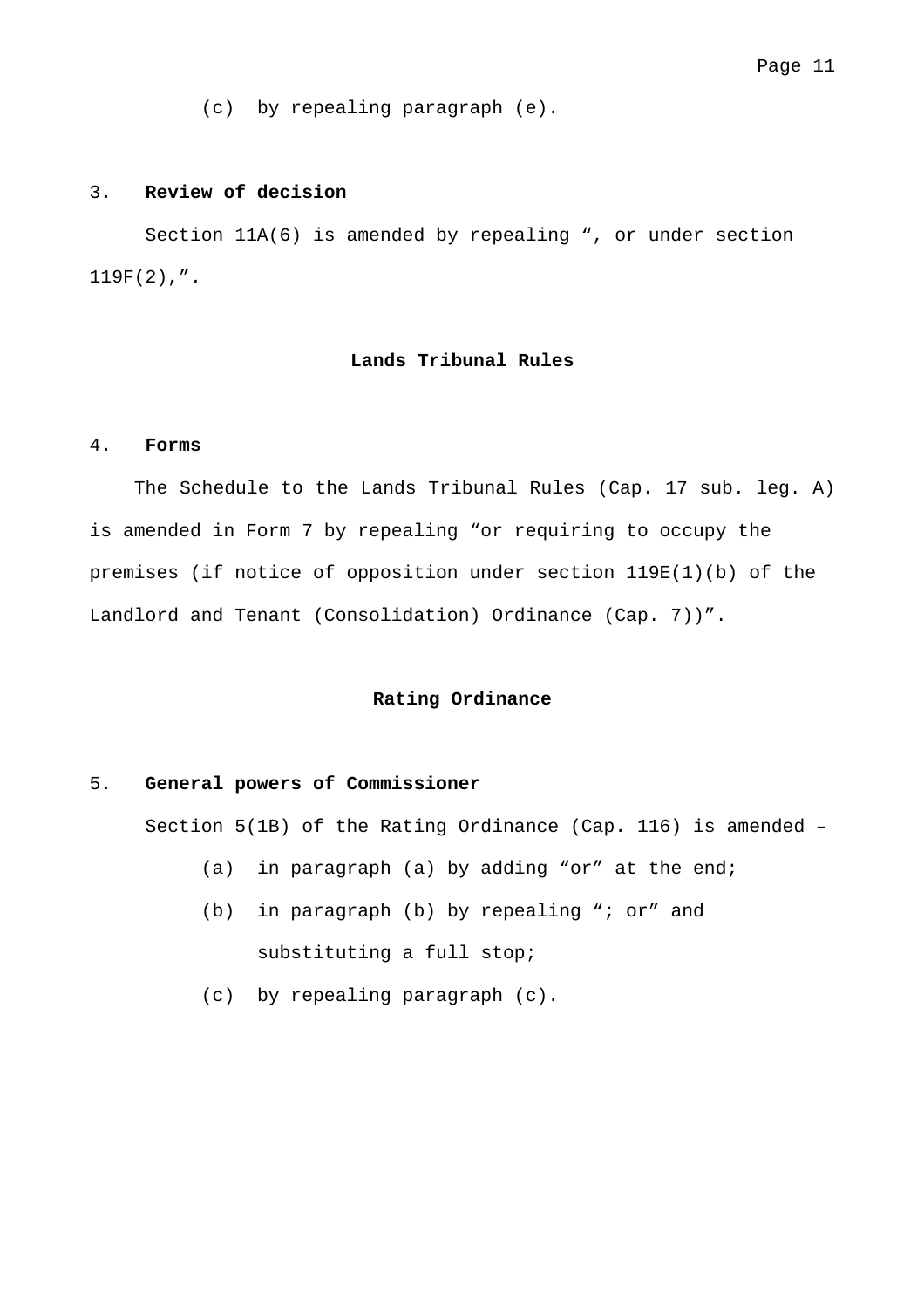### **Government Rent (Assessment and Collection) Ordinance**

## 6. **General powers of Commissioner**

 Section 31(1B) of the Government Rent (Assessment and Collection) Ordinance (Cap. 515) is amended –

- (a) in paragraph (a) by adding "or" at the end;
- (b) in paragraph (b) by repealing "; or" and substituting a full stop;
- (c) by repealing paragraph (c).

## **Electronic Transactions (Exclusion) Order**

## 7. **Provisions excluded from application of section 5 of Ordinance**

 Schedule 1 to the Electronic Transactions (Exclusion) Order (Cap. 553 sub. leg. B) is amended by repealing item 1.

## **Mass Transit Railway Ordinance**

#### 8. **Interests in land**

 Section 47(a) of the Mass Transit Railway Ordinance (Cap. 556) is amended by repealing ",  $119E(2)$  or  $119H(1)(a)$ ".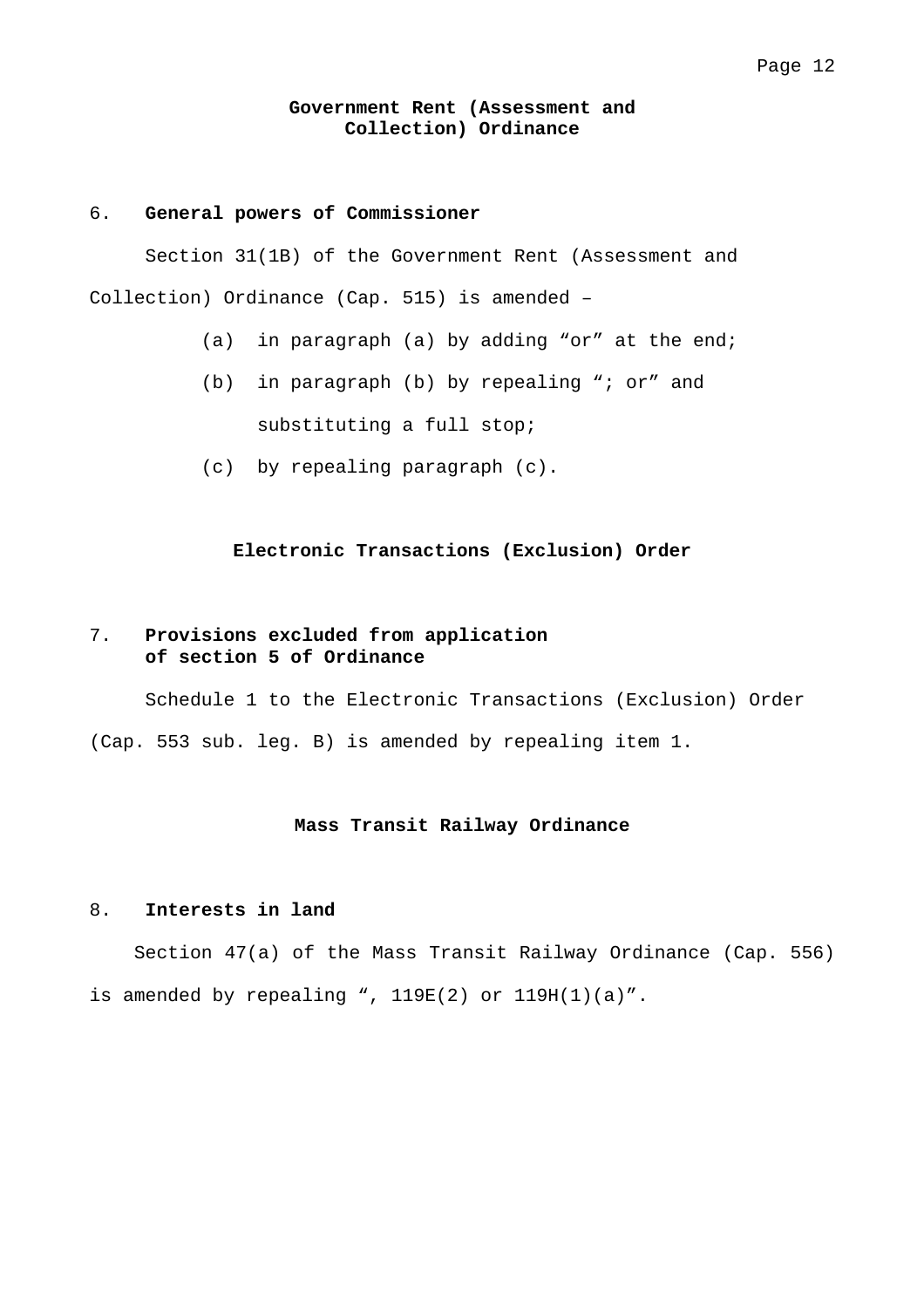#### **Hong Kong Red Cross Ordinance**

#### 9. **Interests in land**

 Section 12C(a) of the Hong Kong Red Cross Ordinance (Cap. 1129) is amended by repealing ", 119E(2) or 119H(1)(a)".

### **Standard Chartered Asia Limited Ordinance**

#### 10. **Vesting of interests in land**

 Section 12(a) of the Standard Chartered Asia Limited Ordinance (Cap. 1136) is repealed.

#### **Lloyds Bank (Merger) Ordinance**

#### 11. **Interests in land**

 Section 12(a) of the Lloyds Bank (Merger) Ordinance (Cap. 1137) is repealed.

#### **Royal Bank of Scotland Ordinance**

## 12. **Transfer of interests in land and other property**

 Section 16(a) of the Royal Bank of Scotland Ordinance (Cap. 1138) is amended by repealing "or a purchase or creation of an interest in land for the purposes of section 119E(2) of that Ordinance".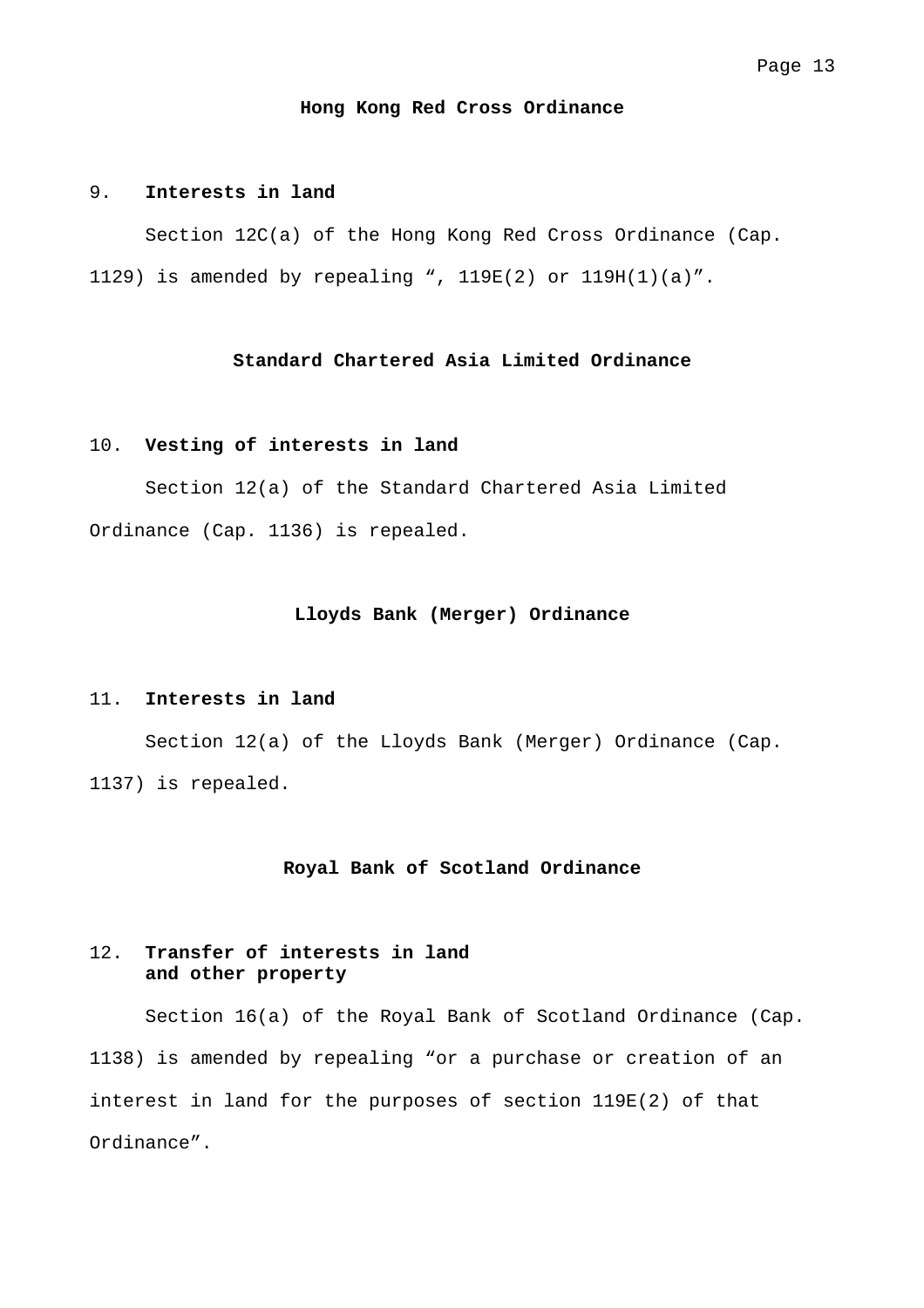#### **Deutsche Bank (Merger) Ordinance**

#### 13. **Interests in land**

 Section 12(a) of the Deutsche Bank (Merger) Ordinance (Cap. 1142) is repealed.

## **Rainier International Bank (Transfer of Hong Kong Undertaking) Ordinance**

## 14. **Interests in land**

 Section 11(a) of the Rainier International Bank (Transfer of Hong Kong Undertaking) Ordinance (Cap. 1144) is repealed.

## **First Pacific Bank Limited Ordinance**

#### 15. **Interests in land**

 Section 13(a) of the First Pacific Bank Limited Ordinance (Cap. 1146) is repealed.

#### **Dao Heng Bank Limited Ordinance**

## 16. **Interests in land**

 Section 14(a) of the Dao Heng Bank Limited Ordinance (Cap. 1152) is amended by repealing ", 53(7)(a), 119E(2) or 119H(1)(a)" and substituting "or 53(7)(a)".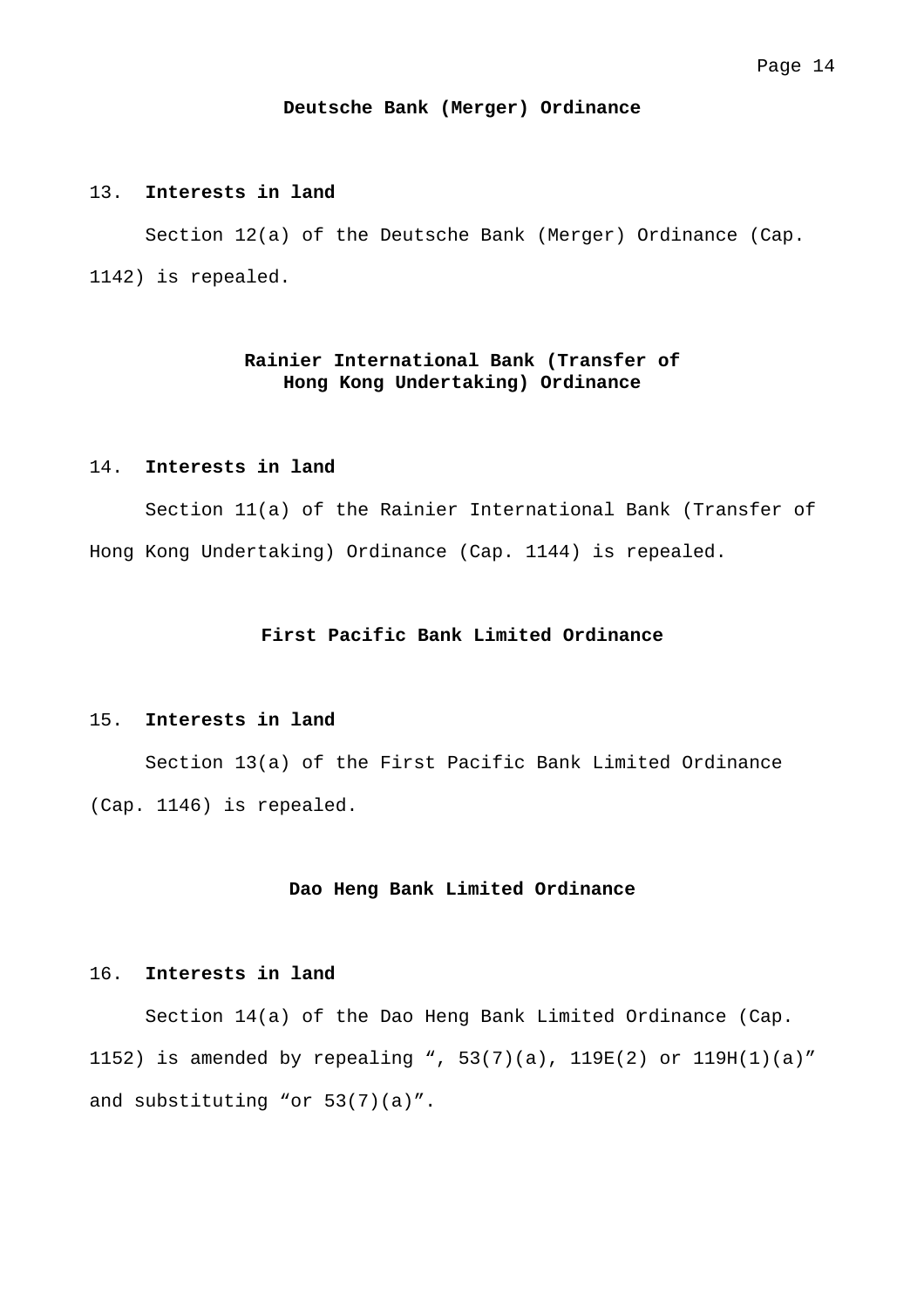## **Middle East Finance International Limited (Transfer of Undertaking) Ordinance**

## 17. **Interests in land**

 Section 14(a) of the Middle East Finance International Limited (Transfer of Undertaking) Ordinance (Cap. 1154) is amended by repealing ",  $53(7)(a)$ ,  $119E(2)$  or  $119H(1)(a)$ " and substituting "or 53(7)(a)".

## **The Christian and Missionary Alliance (Transfer of Hong Kong Immovable Property) Ordinance**

## 18. **Interests in land**

 Section 8(a) of The Christian and Missionary Alliance (Transfer of Hong Kong Immovable Property) Ordinance (Cap. 1155) is amended by repealing "section 119E(2) of the Landlord and Tenant (Consolidation) Ordinance (Cap. 7) or".

## **Bank of Tokyo-Mitsubishi Ordinance**

#### 19. **Interests in land**

 Section 14(a) of the Bank of Tokyo-Mitsubishi Ordinance (Cap. 1160) is repealed.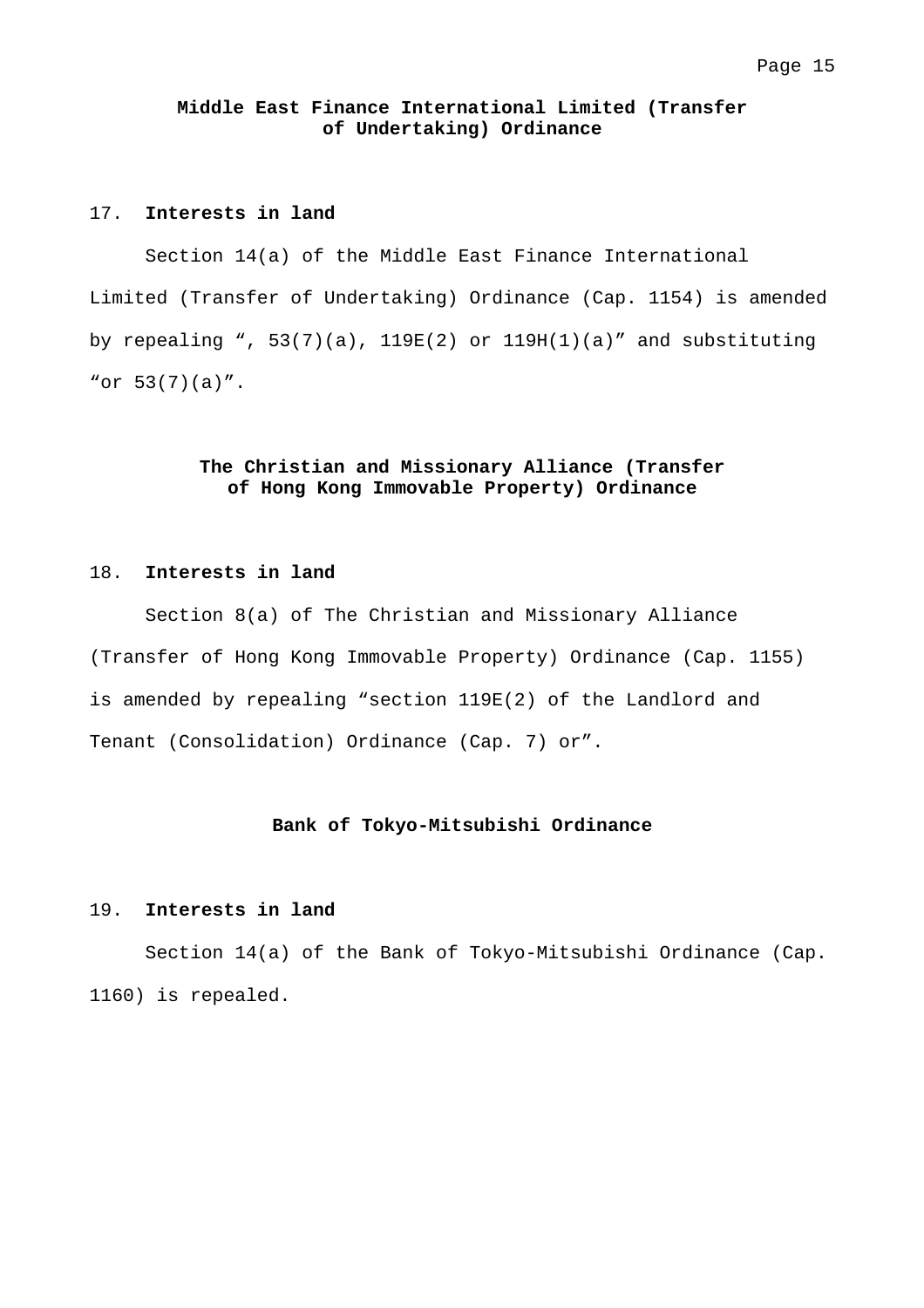### **The Bank of Tokyo-Mitsubishi (Merger of Subsidiaries) Ordinance**

## 20. **Interests in land**

 Section 16(a) of The Bank of Tokyo-Mitsubishi (Merger of Subsidiaries) Ordinance (Cap. 1161) is amended by repealing ", 119E(2) or 119H(a)".

#### **Hong Kong St. John Ambulance Incorporation Ordinance**

#### 21. **Vesting of property**

 Section 6(4)(a) of the Hong Kong St. John Ambulance Incorporation Ordinance (Cap. 1164) is amended by repealing ", 119E(2) or 119H(1)(a)".

#### **Bank of China (Hong Kong) Limited (Merger) Ordinance**

#### 22. **Interests in land**

 Section 18(1)(a) of the Bank of China (Hong Kong) Limited (Merger) Ordinance (Cap. 1167) is amended by repealing ", 119E(2) or 119H(1)(a)".

#### **The Bank of East Asia, Limited Ordinance**

#### 23. **Interests in land**

 Section 15(1)(a) of The Bank of East Asia, Limited Ordinance (Cap. 1168) is amended by repealing ", 119E(2) or 119H(1)(a)".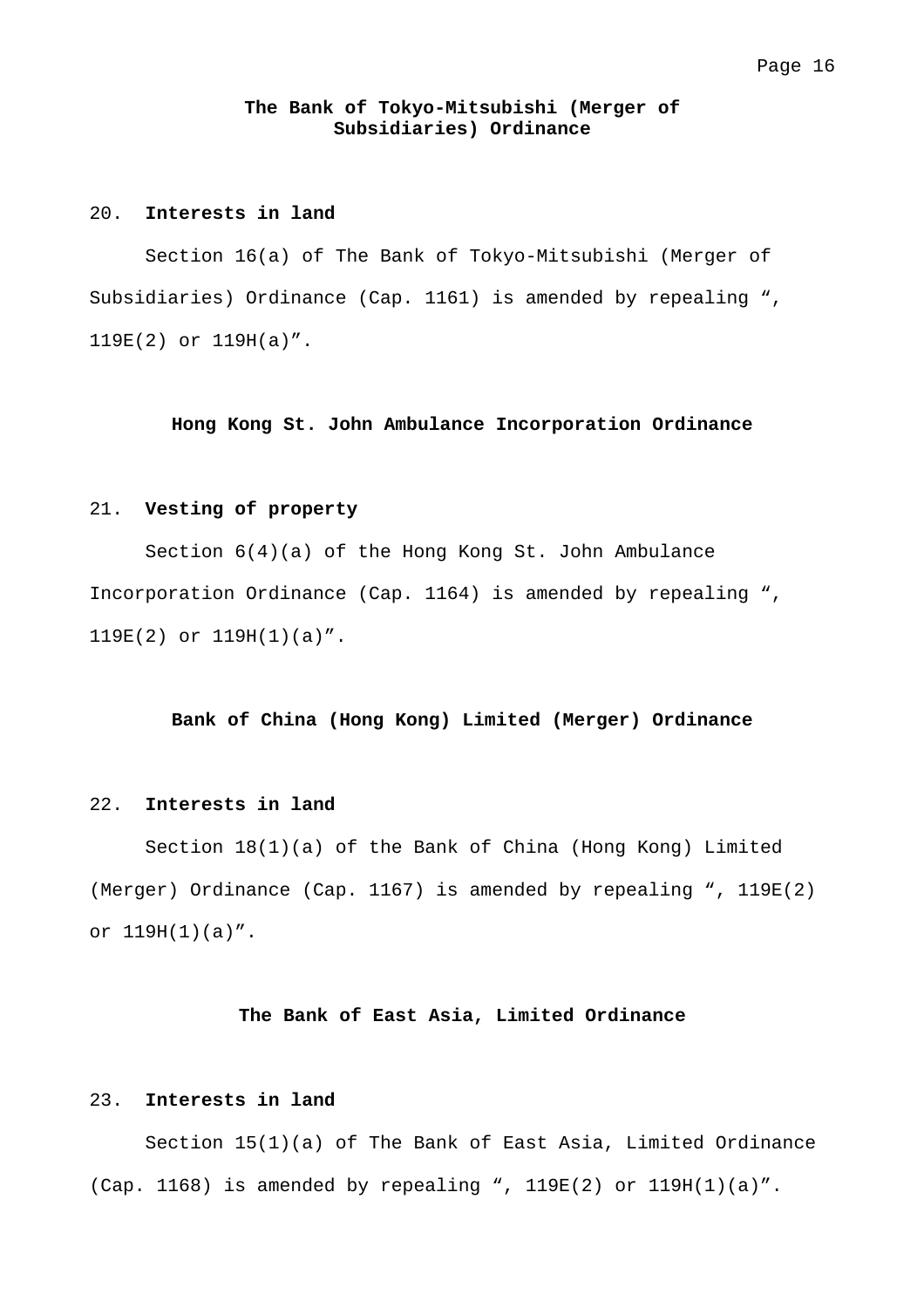### **Mizuho Corporate Bank, Ltd. (Hong Kong Consolidation) Ordinance**

## 24. **Interests in land**

 Section 13(1)(a) of the Mizuho Corporate Bank, Ltd. (Hong Kong Consolidation) Ordinance (Cap. 1169) is amended by repealing ", 119E(2) or 119H(1)(a)".

## **The Bank of East Asia, Limited (Merger) Ordinance**

## 25. **Interests in land**

 Section 15(1)(a) of The Bank of East Asia, Limited (Merger) Ordinance (Cap. 1170) is amended by repealing ", 119E(2) or  $119H(1)(a)$ ".

#### **CITIC Ka Wah Bank Limited (Merger) Ordinance**

#### 26. **Interests in land**

 Section 16(1)(a) of the CITIC Ka Wah Bank Limited (Merger) Ordinance (Cap. 1171) is amended by repealing ", 119E(2) or  $119H(1)(a)''$ .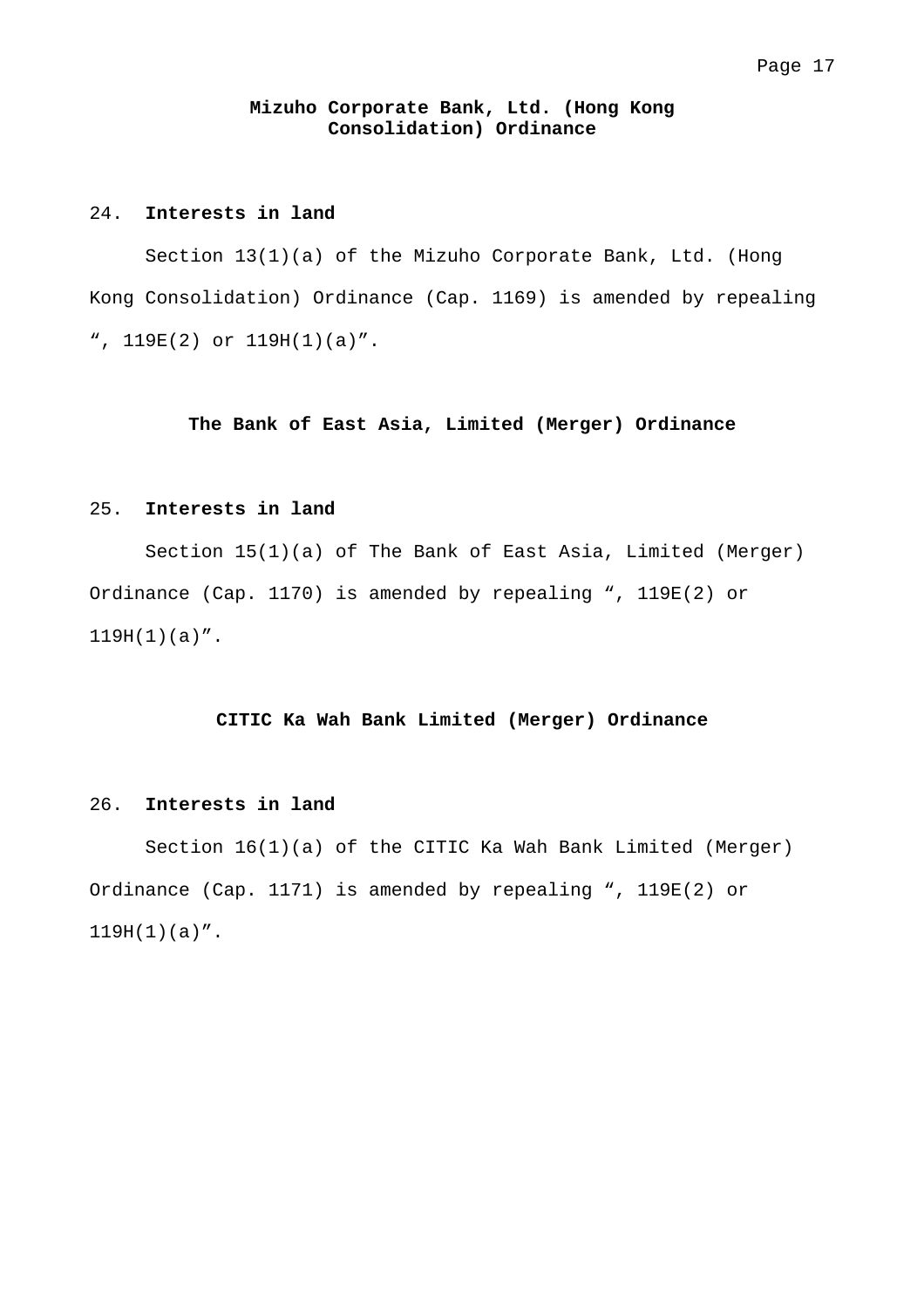#### **Dao Heng Bank Limited (Merger) Ordinance**

#### 27. **Interests in land**

 Section 16(1)(a) of the Dao Heng Bank Limited (Merger) Ordinance (11 of 2003) is amended by repealing ", 119E(2) or  $119H(1)(a)''$ .

## **The Bank of East Asia, Limited (Merger of Subsidiaries) Ordinance**

#### 28. **Interests in land**

 Section 14(1)(a) of The Bank of East Asia, Limited (Merger of Subsidiaries) Ordinance (13 of 2003) is amended by repealing ", 119E(2) or 119H(1)(a)".

#### **Explanatory Memorandum**

 Part IV of the Landlord and Tenant (Consolidation) Ordinance (Cap. 7)("LTO") provides security of tenure to most private domestic tenancies by entitling the tenant to apply for a new tenancy. Part V of the LTO imposes minimum notice requirements on the termination of non-domestic tenancies. The purpose of this Bill is to repeal the operative provisions of both Parts IV and V of the LTO in order to allow the rental market in both domestic and non-domestic tenancies to operate as freely as possible. The Bill also makes consequential amendments to certain other Ordinances.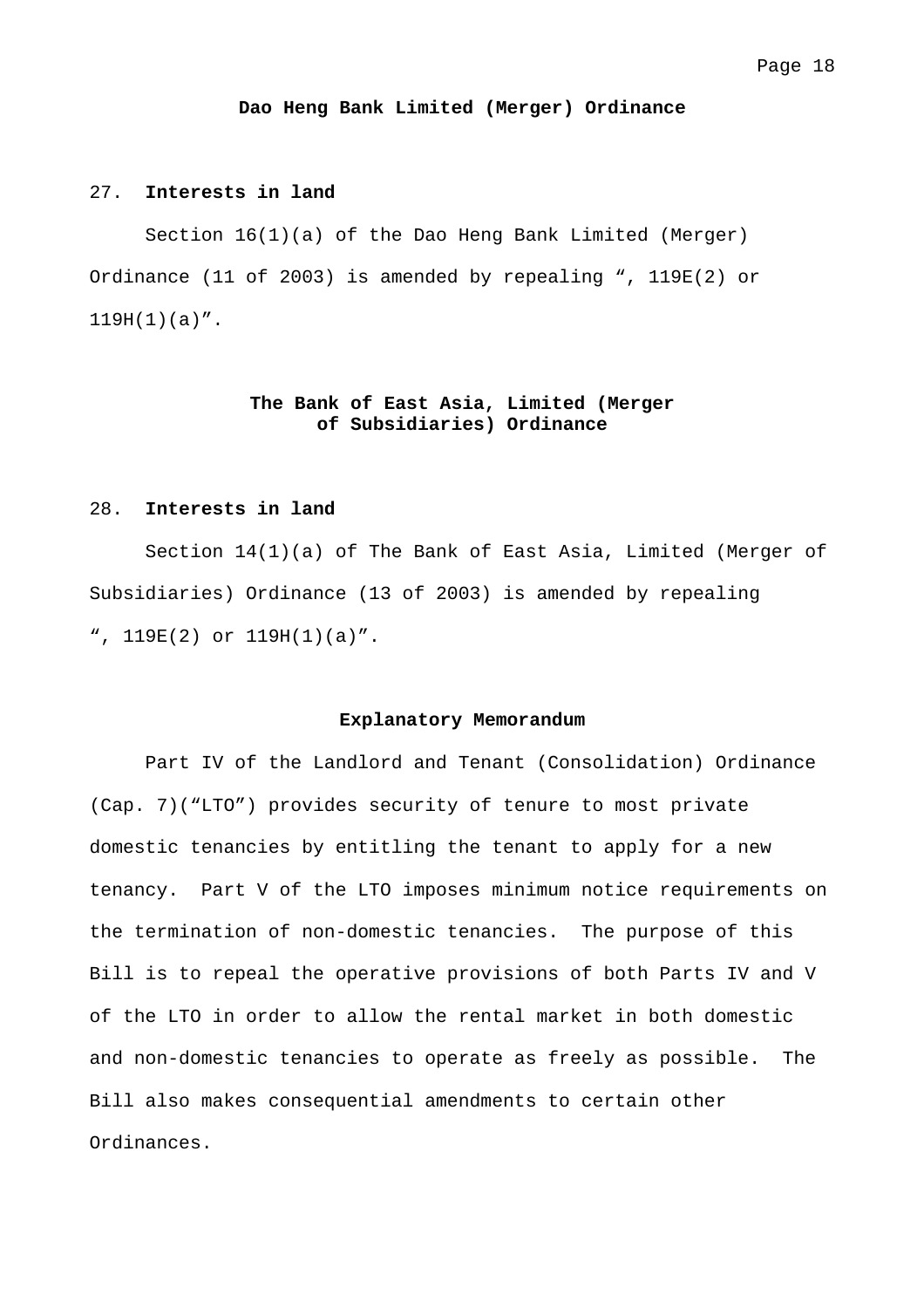2. Part 1 provides a short title, and empowers the Secretary for Housing, Planning and Lands to appoint a day for the commencement of the Ordinance if enacted. That day is defined as the "appointed day" in clause 2, which also defines "principal Ordinance" and certain other terms used in the Bill. 3. Part 2 repeals the provisions of Part IV of the LTO

which deal with security of tenure (clause 3), but with savings in respect of notices given or requests made before the appointed day, tenancies which continue after the appointed day, and decisions of the Lands Tribunal extant on the appointed day (clause 5). 4. Clause 4 amends section 119L of the LTO to simplify the procedure for giving notice to the Commissioner of Rating and Valuation.

5. Part 3 repeals the sections of Part V of the LTO which deal with notice of termination (clause 6), but with savings in respect of notices served before the appointed day, tenancies which continue after the appointed day, and decisions of the Lands Tribunal extant on the appointed day (clause 7).

6. Part 4 makes consequential amendments to the LTO (clauses 8 to 14) and to other Ordinances (clause 15 and the Schedule). An amendment to section 8 of the Lands Tribunal Ordinance (Cap. 17) provides that the jurisdiction of the Lands Tribunal in respect of Parts IV and V of the LTO will be subject to the repeals effected by the Bill when enacted.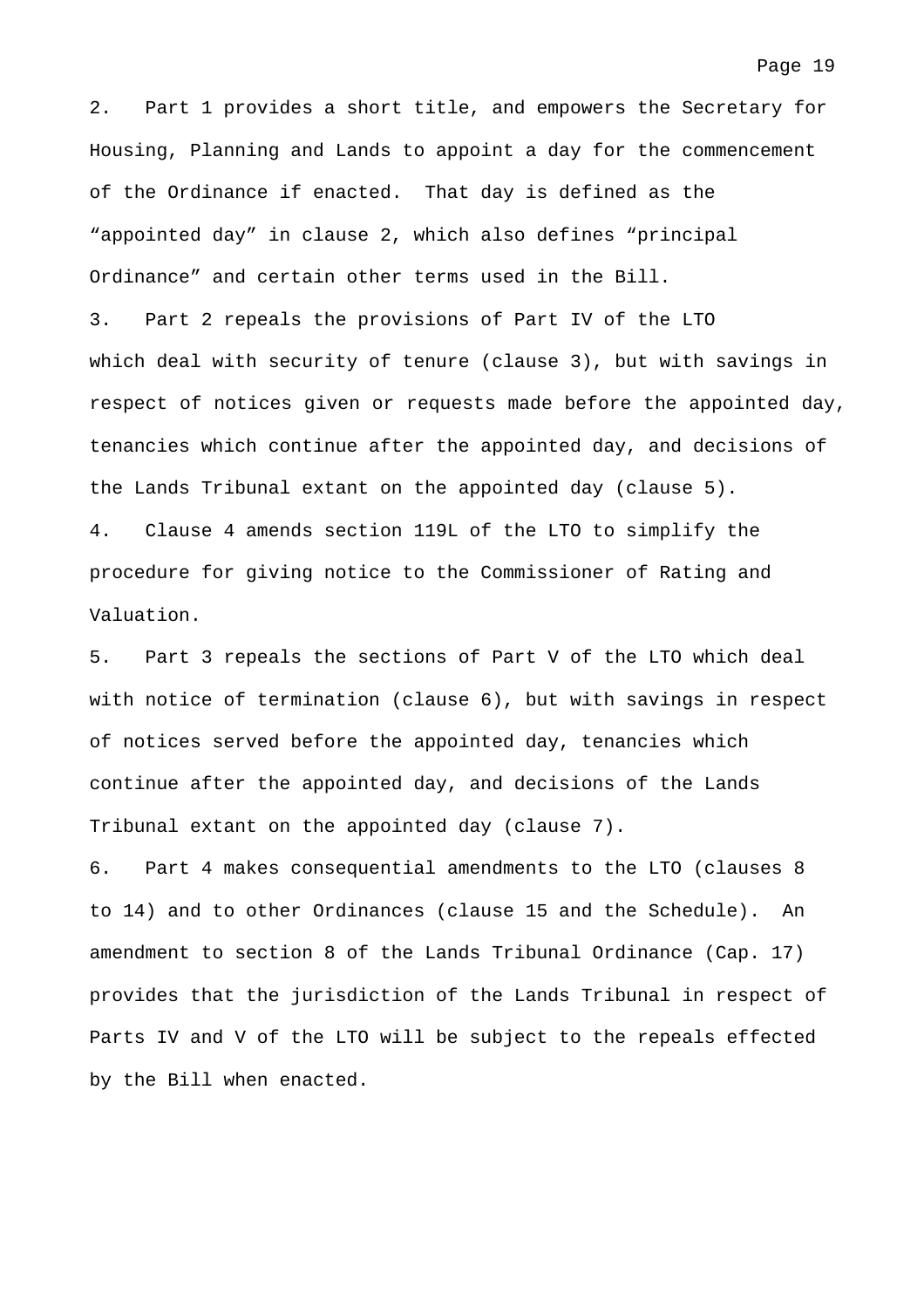| Chapter: |            | Title:   | <b>LANDLORD AND</b><br><b>TENANT</b><br>(CONSOLIDATION)<br><b>ORDINANCE</b> | Gazette<br>Number: |            |
|----------|------------|----------|-----------------------------------------------------------------------------|--------------------|------------|
| Section: | <b>116</b> | Heading: | <b>Application of this</b><br>Part                                          | Version<br>Date:   | 27/12/2002 |

- (1) Subject to subsections (2) and (3), this Part applies to any domestic tenancy-
	- (a) notwithstanding any provision in such tenancy, including any provision purporting generally or specifically to exclude this Part; and
	- (b) including any domestic tenancy to which Part I or Part II has ceased to apply. (Replaced 53 of 1993 s. 28)
- (1A)-(1B) (Repealed 53 of 1993 s. 28)
- (2) This Part shall not apply to any tenancy-
	- (a) to which Part I or Part II applies; or
	- (b) of land unbuilt on; or (Replaced 53 of 1993 s. 28)
	- (ba) of agricultural land, which expression shall have the meaning assigned to it by section 36 of the Rating Ordinance (Cap 116), including such a tenancy where there is on the land a dwelling house occupied by persons working the land; or (Added 53 of 1993 s. 28)
	- (bb) where the landlord is the employer and the tenant is the employee in possession of the premises in accordance with the terms and conditions of his employment, being terms and conditions which require him to vacate the accommodation on ceasing to be so employed; or (Added 53 of 1993 s. 28)
	- (bc) held from the Government, the Hong Kong Housing Authority, the Hong Kong Housing Society or the Hong Kong Settlers Housing Corporation Limited, or a sub-tenancy created out of such a tenancy; or (Added 53 of 1993 s. 28. Amended 29 of 1998 s. 105)
	- (bd) in writing created after 18 December 1981 for a fixed term of 5 years or longer which contains no provision-
		- (i) for earlier determination by the landlord otherwise than by forfeiture; and
		- (ii) for any premium or fine or for any increase in the rent during the fixed term; or (Added 53 of 1993 s. 28)
	- (c) of premises which is subsisting at the time an order under section 4 is made in respect of those premises; or (Added 29 of 1983 s. 30)
	- (d) which is entered into under an authority under section  $53(7A)(a)(ii)$  or an authority by the Commissioner under section 119H (2)(a). (Added 29 of 1983 s. 30)

(3) This Part shall not apply to a tenancy entered into in writing for a term not exceeding 1 year which is endorsed by the Commissioner under subsection (4).

(4) When the Commissioner is satisfied that a tenancy mentioned in subsection (3)-

- (a) has been entered into for a period during which, or for most of which, the landlord will be absent from Hong Kong or for any other special reason acceptable to the Commissioner, the landlord is unable to, or does not wish to, occupy the premises; or
- (b) is a tenancy (which is not a sub-tenancy) of premises-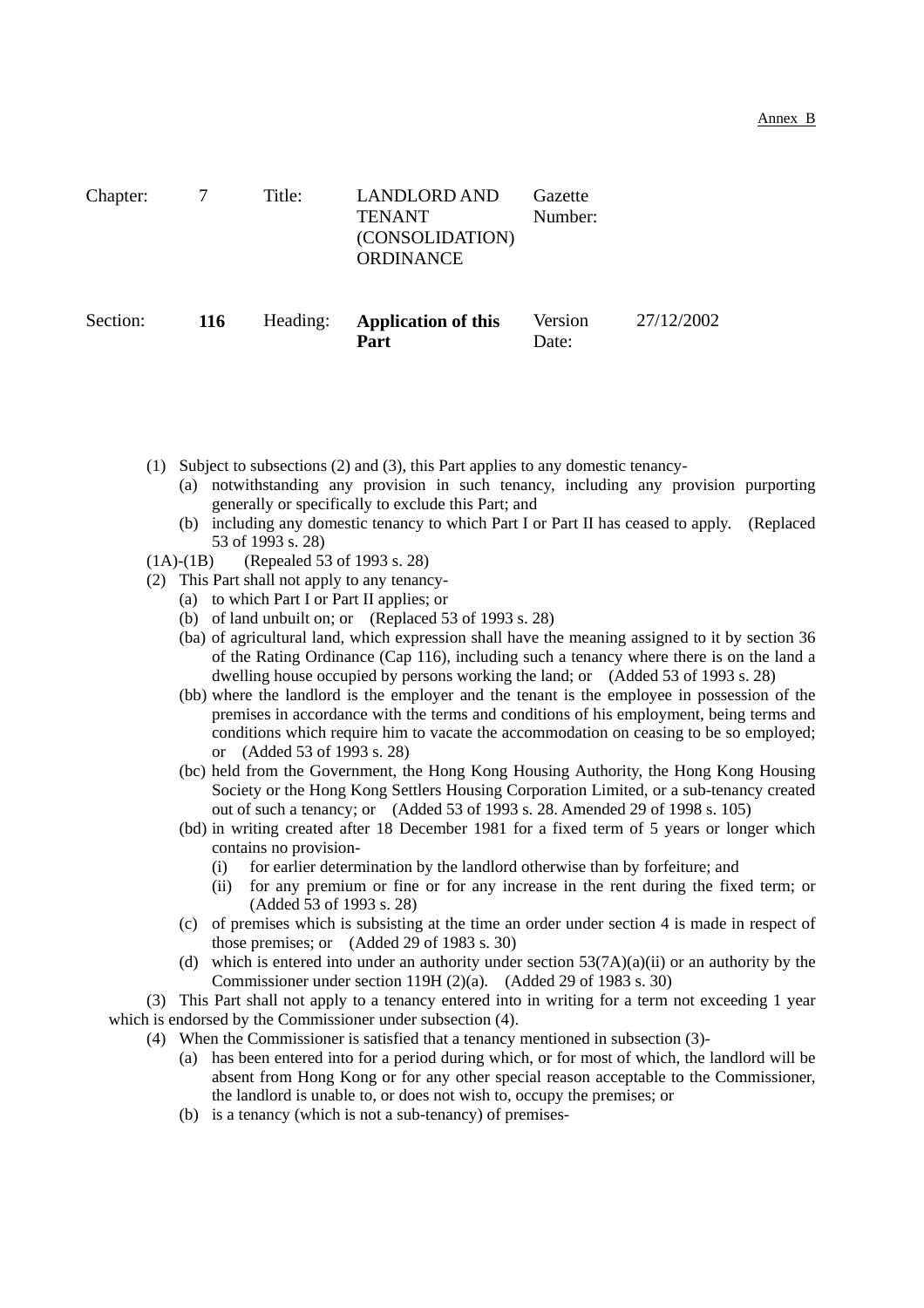- (i) which are, in his opinion, fully furnished; and
- (ii) in respect of which the landlord is obliged by the terms of the tenancy to maintain and repair the premises, furnishings and fittings; or
- (c) is a sub-tenancy of premises which are-
	- (i) in his opinion, fully furnished and in respect of which the principal tenant is obliged by the terms of the sub-tenancy to maintain and repair the premises, furnishings and fittings; and
	- (ii) under a principal tenancy which is excluded under paragraph (b),

and that the tenant or sub-tenant understands the effect of excluding the tenancy or sub-tenancy from this Part, he may endorse the agreement to the effect that this Part does not apply to the tenancy or sub-tenancy. (Replaced 40 of 1984 s. 32. Amended 32 of 1985 s. 19)

(4A) An application to the Commissioner for his endorsement under subsection (4) shall be in the specified form and accompanied by such fee as may be determined by the Financial Secretary by notice published in the Gazette. (Added 32 of 1985 s.19. Amended 32 of 2002 s. 10)

- (5) (a) The benefits and protection afforded by this Part shall, in any tenancy to which it applies, be available to the widow, widower, mother, father or any daughter or son over the age of 18 years of the tenant where she or he was residing with the tenant at the time of the tenant's death; and, for the purposes of this Part, references to a tenant shall except in this subsection include a reference to such widow, widower, mother, father, daughter or son.
	- (b) Only one person mentioned in paragraph (a) shall be entitled to the benefits and protection of this Part at one time and, in default of agreement by those persons, the Tribunal shall nominate that person on such grounds as appears to it to be just and equitable. (Added 29 of 1983 s. 30)
	- (c) The benefits and protection afforded by this Part shall not be available to a personal representative of a deceased tenant or, notwithstanding any will or the law of succession on intestacy, any other person who is not a person mentioned in paragraph (a) as entitled to those benefits and that protection. (Added 40 of 1984 s. 32)
- (6) (Repealed 40 of 1984 s. 32)

| Section: |  |
|----------|--|
|          |  |

| Section: |  | Heading: <b>Continuation of</b>  | <b>Version</b> | 27/12/2002 |
|----------|--|----------------------------------|----------------|------------|
|          |  | <b>tenancies and grant</b> Date: |                |            |
|          |  | of new tenancies                 |                |            |

## **Continuation and Renewal of Tenancies**

(1) A tenancy shall not come to an end unless terminated in accordance with this Part; and a tenant may apply to the Lands Tribunal for a new tenancy-

- (a) if the landlord has given notice under section 119 to terminate the tenancy; or
- (b) if the tenant has made a request for a new tenancy under section 119A.

(2) Subsection (1) shall not prevent the coming to an end of a tenancy by notice to quit given by the tenant, by surrender or forfeiture or by the forfeiture of a principal tenancy unless-

- (a) in case of a notice to quit, the notice was given before the tenant had been in occupation in right of the tenancy for 1 month; or
- (b) in the case of an instrument of surrender, it was executed before, or was executed in pursuance of an agreement made before, the tenant had been in occupation in right of the tenancy for 1 month.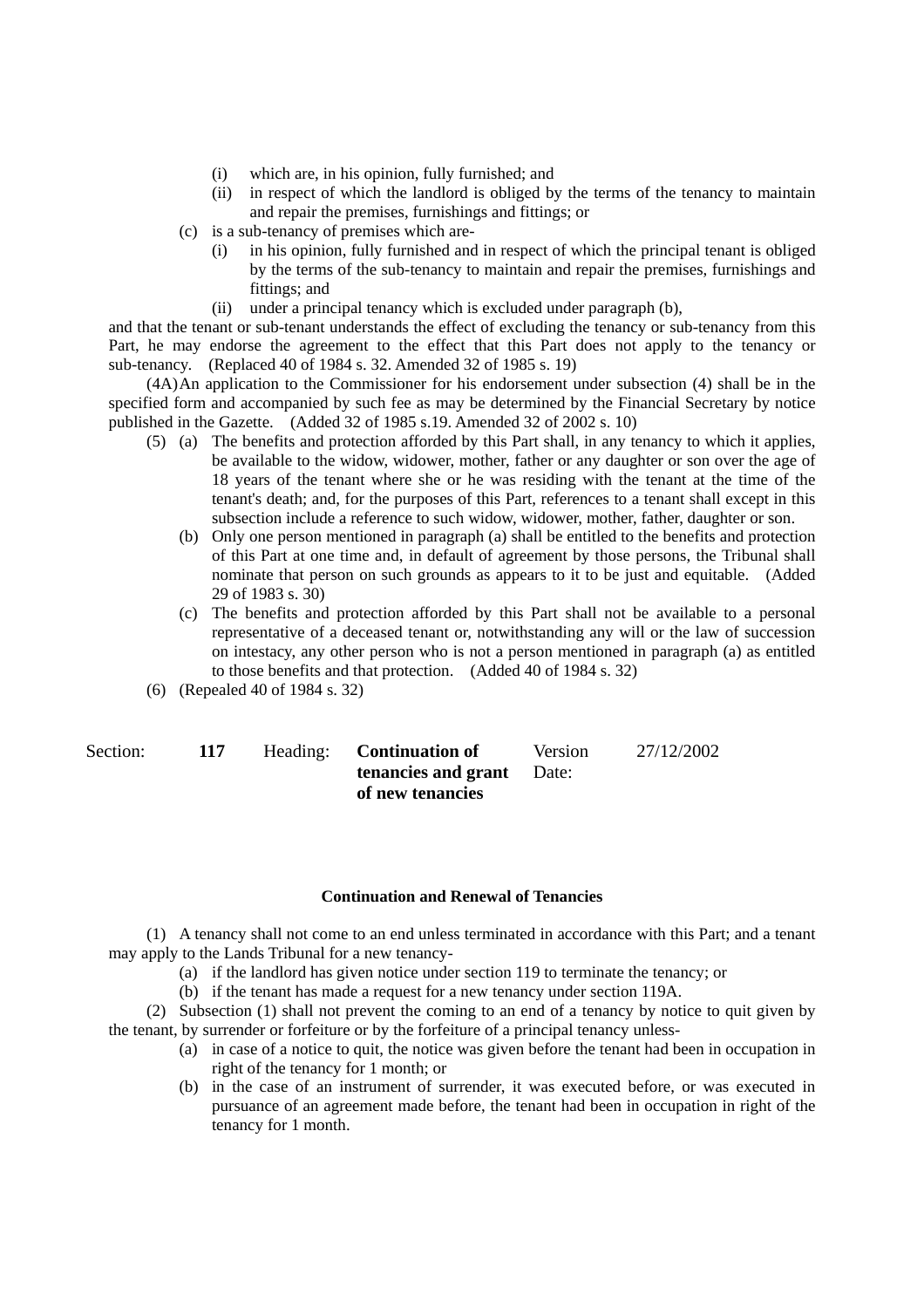- (3) In the case of a tenancy entered into on or after the commencement of this subsection-
	- (a) if the tenancy does not contain a covenant to pay the rent on the due date, then there shall be implied in the tenancy-
		- (i) a covenant to pay the rent on the due date; and
		- (ii) a condition for forfeiture if that implied covenant is broken by virtue of non-payment of the rent within 15 days of the due date;
	- (b) if the tenancy-
		- (i) does contain a covenant to pay the rent on the due date; but
		- (ii) does not contain a condition for forfeiture if that covenant is broken by virtue of non-payment of the rent,

then there shall be implied in the tenancy a condition for forfeiture if that covenant is broken by virtue of non-payment of the rent within 15 days of the due date;

- (c) if the tenancy does not contain a covenant substantially to the effect that the tenant not use, or suffer or permit the use of, the premises or any part thereof for an immoral or illegal purpose, then there shall be implied in the tenancy-
	- (i) a covenant that the tenant not use, or suffer or permit the use of, the premises or any part thereof for an immoral or illegal purpose; and
	- (ii) a condition for forfeiture if that implied covenant is broken;
- (d) if the tenancy-
	- (i) does contain a covenant substantially to the effect that the tenant not use, or suffer or permit the use of, the premises or any part thereof for an immoral or illegal purpose; but
	- (ii) does not contain a condition for forfeiture if that covenant is broken,

then there shall be implied in the tenancy a condition for forfeiture if that covenant is broken;

- (e) if the tenancy does not contain a covenant substantially to the effect that the tenant not cause unnecessary annoyance, inconvenience or disturbance to the landlord or to any other person, then there shall be implied in the tenancy-
	- (i) a covenant that the tenant not cause unnecessary annoyance, inconvenience or disturbance to the landlord or to any other person; and
	- (ii) a condition for forfeiture if that implied covenant is broken;
- (f) if the tenancy-
	- (i) does contain a covenant substantially to the effect that the tenant not cause unnecessary annoyance, inconvenience or disturbance to the landlord or to any other person; but
	- (ii) does not contain a condition for forfeiture if that covenant is broken,

then there shall be implied in the tenancy a condition for forfeiture if that covenant is broken;

- (g) if the tenancy does not contain a covenant substantially to the effect that the tenant not make any structural alteration to, or suffer or permit any structural alteration to, the premises without the prior written consent of the landlord, then there shall be implied in the tenancy-
	- (i) a covenant that the tenant not make any structural alteration to, or suffer or permit any structural alteration to, the premises without the prior written consent of the landlord; and
	- (ii) a condition for forfeiture if that implied covenant is broken; and
- (h) if the tenancy-
	- (i) does contain a covenant substantially to the effect that the tenant not make any structural alteration to, or suffer or permit any structural alteration to, the premises without the prior written consent of the landlord; but
	- (ii) does not contain a condition for forfeiture if that covenant is broken,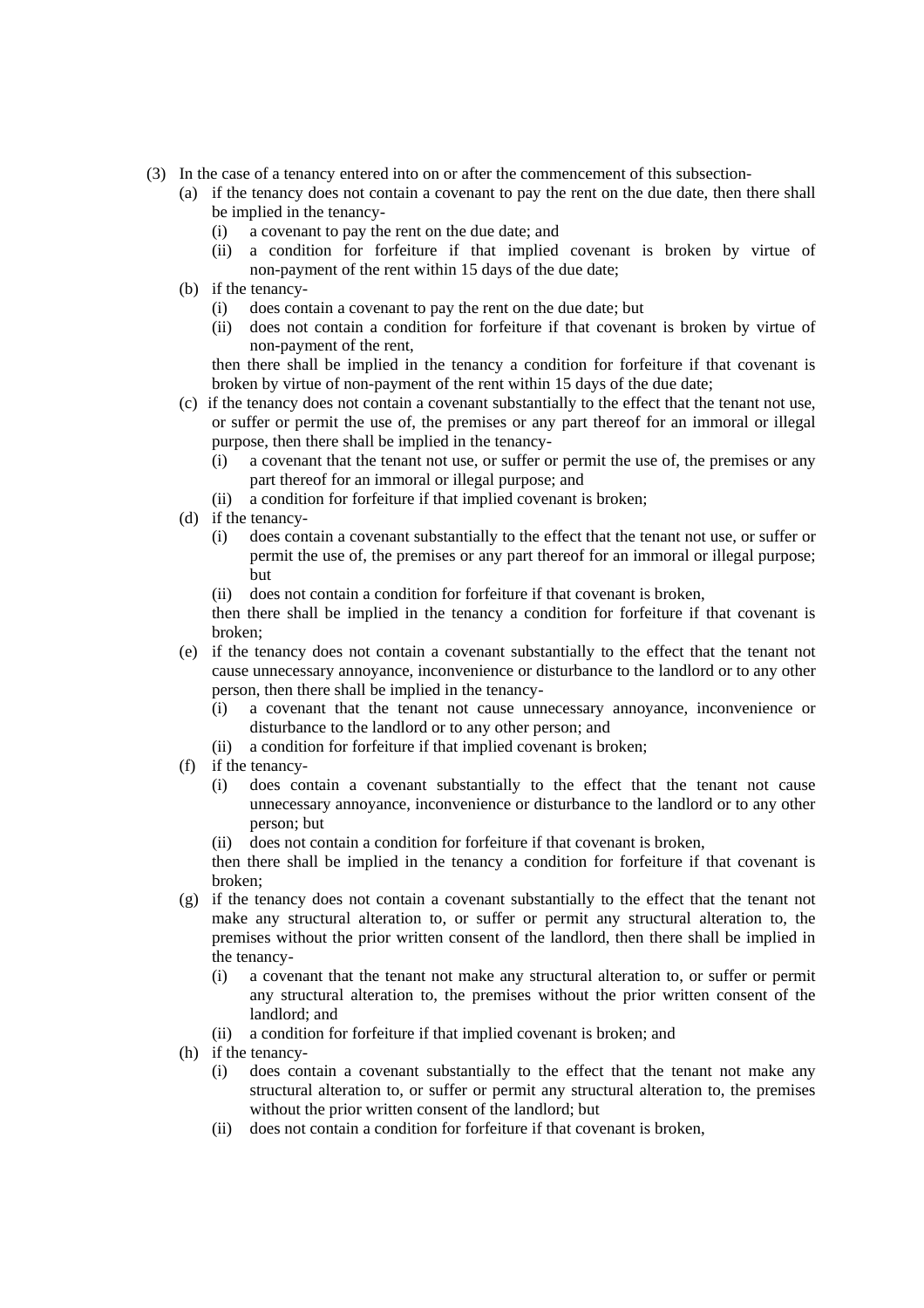then there shall be implied in the tenancy a condition for forfeiture if that covenant is broken. (Added 32 of 2002 s. 11)

(4) For the avoidance of doubt, it is hereby declared that, for the purposes of subsection (3)(b)(ii),  $(d)(ii)$ ,  $(f)(ii)$  or  $(h)(ii)$ , a tenancy mentioned in that subsection which contains a condition for forfeiture which may not be exercised solely on the ground mentioned in that subsection is, notwithstanding that, still a tenancy which contains a condition for forfeiture mentioned in that subsection. (Added 32 of 2002 s. 11)

- (5) It is hereby declared that-
	- (a) subsection  $(3)(a)$  and (b) shall have effect subject to section 58(4) and (10) of the Conveyancing and Property Ordinance (Cap 219) (and notwithstanding subsection (14) of that section);
	- (b) subsection (3)(c), (d), (e), (f), (g) and (h) shall have effect subject to section 58(1) to (13) of the Conveyancing and Property Ordinance (Cap 219) (and notwithstanding subsection (14) of that section);
	- (c) for the purposes of subsection (3)(e) and (f), the persistent delay of payment of rent is unnecessary annoyance, inconvenience or disturbance. (Added 32 of 2002 s. 11)

[cf. 1954 c. 56 s. 24 U.K.]

| Section: | 118 | Heading: | <b>Notices given before</b> Version |       | 30/06/1997 |
|----------|-----|----------|-------------------------------------|-------|------------|
|          |     |          | this Part applies                   | Date: |            |

(1) Where, at a time when a tenancy is not one to which this Part applies, the landlord gives notice to quit or of termination under Part V or otherwise and the notice expires when the tenancy is one to which this Part applies, the notice shall have no effect.

(2) This section shall not apply to re-entry where the tenant has given cause for forfeiture.

(3) This section shall apply to notices given before 19 December 1981 as well as after that date.

| Section: | 119 | Heading: | <b>Termination of</b> | <b>Version</b> | 27/12/2002 |
|----------|-----|----------|-----------------------|----------------|------------|
|          |     |          | tenancy by the        | Date:          |            |
|          |     |          | landlord              |                |            |

(1) Subject to section 119N, the landlord may terminate a tenancy by a notice given to the tenant in the specified form stating the date of termination. (See Form CR 101 in G.N. 3919 in Gazette No. 53 of 1981)

(2) Subject to subsection (3), a notice under this section shall not have effect unless it is given not more than 4 nor less than 3 months before the date of termination. (Amended 32 of 2002 s. 12)

(3) (a) In the case of a tenancy which, apart from this Part, could have been brought to an end by notice to quit given by the landlord, the date of termination shall not be earlier than the earliest date on which, apart from this Part, the tenancy could have been brought to an end by notice to quit given by the landlord on the date of the giving of the notice under this section.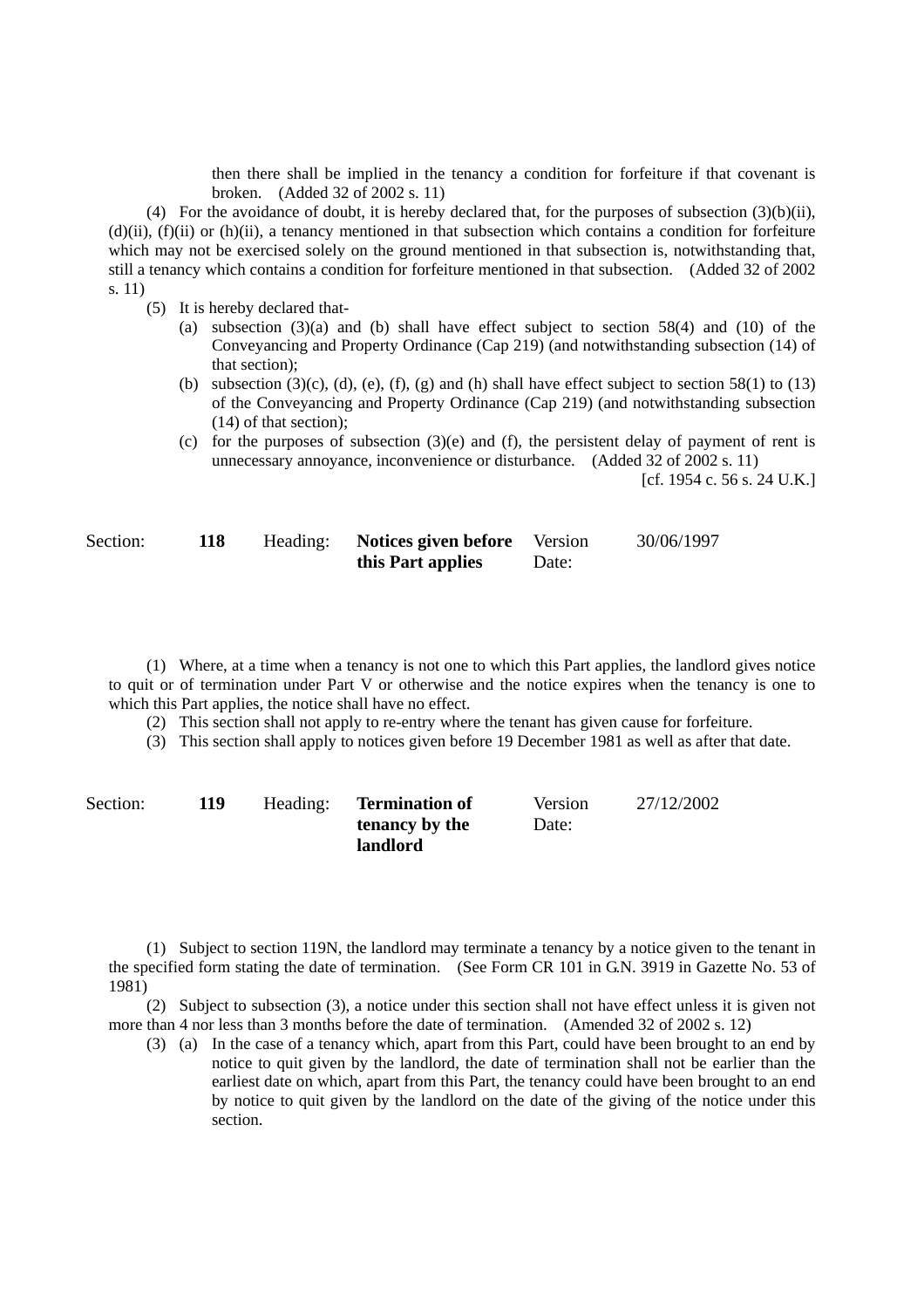(b) In the case of any other tenancy, a notice under this section shall not specify a date of termination earlier than the date on which apart from this Part the tenancy would have come to an end by effluxion of time.

(4) A notice under this section shall not have effect unless it requires the tenant, within 1 month after the giving of the notice, to notify the landlord in the specified form whether or not, at the date of termination, the tenant will be willing to give up possession of the premises comprised in the tenancy. (See Form CR 102) (Amended 32 of 2002 s. 12)

(5) A notice under this section shall not have effect unless it states whether the landlord would oppose an application to the Tribunal under this Part for the grant of a new tenancy and, if so, also states on which of the grounds mentioned in section 119E he would do so.

[cf. 1954 c. 56 s. 25 U.K.]

Section: **119A** Heading: **Tenant's request for a new tenancy**  Version Date: 27/12/2002

(1) A tenant under a current tenancy may make a request to the landlord for a new tenancy. (See Form CR 103 in G.N. 3919 in Gazette No. 53 of 1981)

(2) A tenant's request for a new tenancy shall be for a tenancy beginning with such date, not more than 4 nor less than 3 months after the making of the request, as may be specified therein: (Amended 32 of 2002 s. 13)

Provided that the date shall not be earlier than the date on which, apart from this Part, the current tenancy would come to an end by effluxion of time or could be brought to an end by notice to quit given by the tenant.

(3) A tenant's request for a new tenancy shall not have effect unless it is made by notice in the specified form given to the landlord.

(4) A tenant's request for a new tenancy shall not be made if the landlord has already given notice under section 119 to terminate the current tenancy, or if the tenant has already given notice to quit or notice under section 119B; and no notice under section 119 shall be given after the making by the tenant of a request for a new tenancy. (Amended 29 of 1983 s. 31)

(5) Where the tenant makes a request for a new tenancy in accordance with this section, the current tenancy shall, subject to sections 119M(2) and 119N, terminate immediately before the date specified in the request for the beginning of the new tenancy.

(6) Within 1 month of the making of a tenant's request for a new tenancy, the landlord may give notice in the specified form to the tenant that he will oppose an application to the Tribunal for the grant of a new tenancy; and any such notice shall state on which of the grounds mentioned in section 119E the landlord will oppose the application. (See Form CR 104) (Amended 32 of 2002 s. 13)

[cf. 1954 c. 56 s. 26 U.K.]

Section: **119B** Heading: **Termination by tenant of tenancy for**  Date: **fixed term**  Version 30/06/1997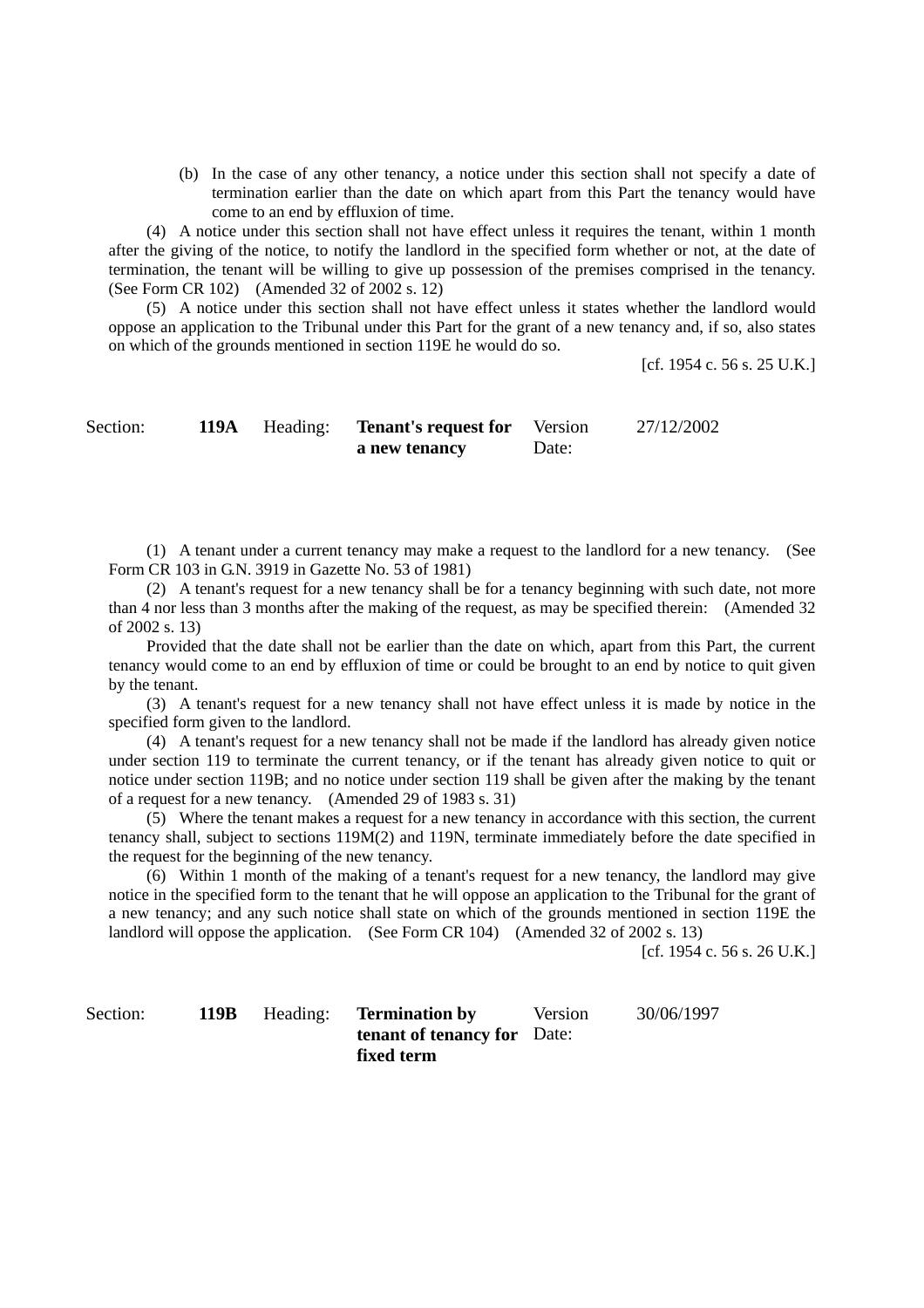(1) Where the tenant under a current tenancy gives to the landlord, not later than 1 month before the date on which, apart from this Part, the tenancy would come to an end by effluxion of time, a notice in writing that the tenant does not desire the tenancy to be continued, section 117 shall not have effect in relation to the tenancy, unless the notice is given before the tenant has been in occupation in right of the tenancy for 1 month.

(2) A tenancy which is continuing by virtue of section 117 may be brought to an end by not less than 1 month's notice in writing given by the tenant to the landlord, whether the notice is given after the date on which, apart from this Part, the tenancy would have come to an end or before that date, but not before the tenant has been in occupation in right of the tenancy for 1 month.

[cf. 1954 c. 56 s. 27 U.K.]

Section: **119C** Heading: **Renewal of tenancies**  Version **by agreement**  Date: 27/02/2002

(1) Where the landlord and tenant agree for the grant to the tenant of a future tenancy of the premises on terms and from a date specified in the agreement, the current tenancy shall continue until that date but no longer and shall not be a tenancy to which this Part applies:

Provided that an agreement for the grant of a future tenancy before the tenant has been in occupation in right of the current tenancy for 1 month shall not be enforceable by the landlord.

(2) Where the landlord and tenant agree for the grant to the tenant of a future tenancy but are unable to agree-

- (a) only on the rent payable; or
- (b) on the terms of the future tenancy (which may include the rent payable),

then-

- (i) where paragraph (a) is applicable, the parties may refer the rent for determination by the Tribunal or by a valuation surveyor appointed by the Tribunal under section 119K and that section shall apply accordingly (except that the tenant may, within 1 month of the determination, serve a notice on the landlord declining to accept the future tenancy, in which case the current tenancy shall continue for such period, not exceeding 2 months from the date of delivery of the notice to the landlord, as the tenant shall state in the notice);
- (ii) where paragraph (b) is applicable, the parties may refer the terms for determination by the Tribunal which, in determining those terms, shall have regard to the terms of the current tenancy and to all relevant circumstances (except that the tenant may, within 1 month of the determination, serve a notice on the landlord declining to accept the future tenancy, in which case the current tenancy shall continue for such period, not exceeding 2 months from the date of delivery of the notice to the landlord, as the tenant shall state in the notice). (Replaced 32 of 2002 s. 15)

[cf. 1954 c. 56 s. 28 U.K.]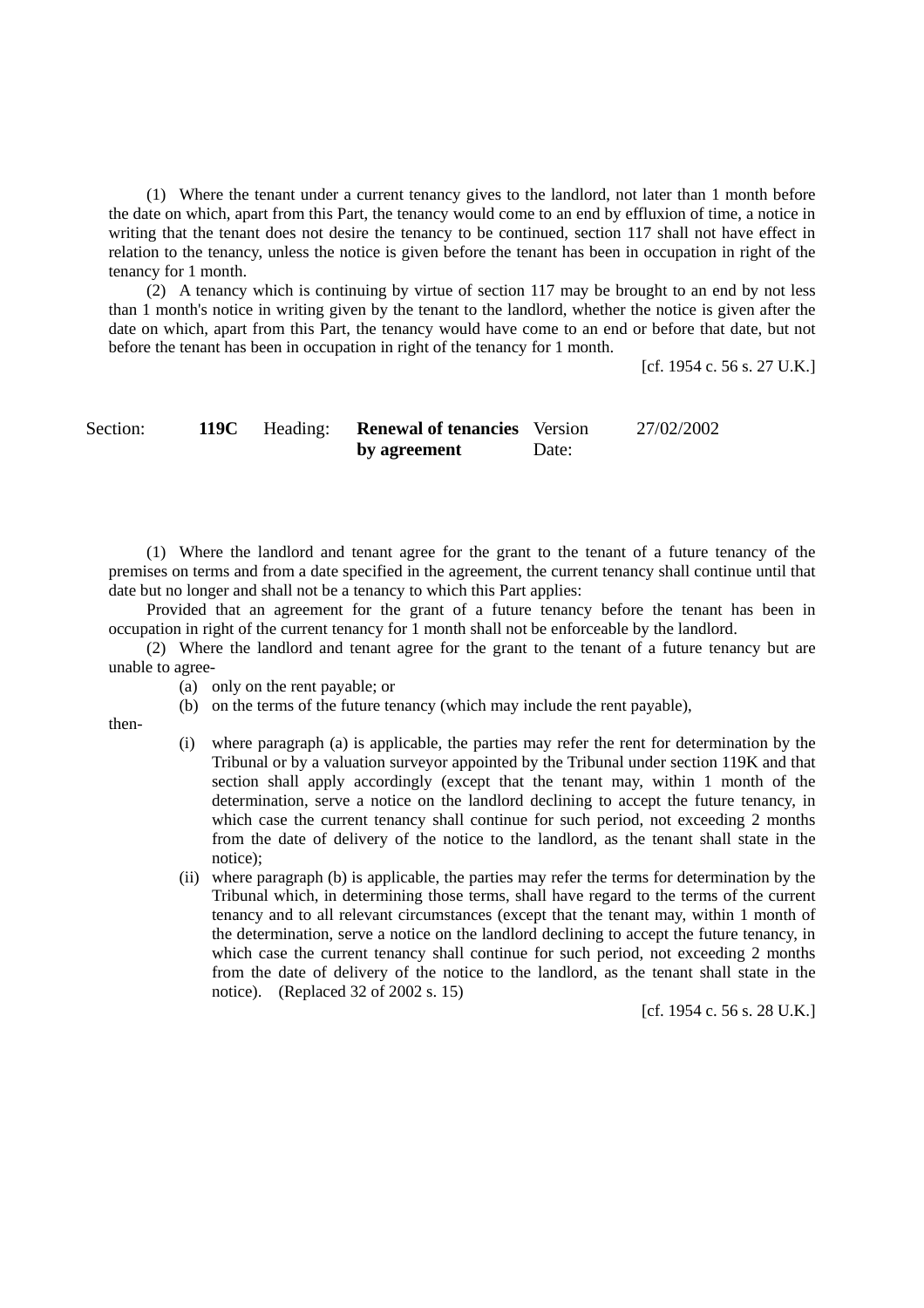Section: **119D** Heading: **Order by Tribunal for grant of a new tenancy**  Version Date: 27/12/2002

#### **Application to Tribunal for new tenancy**

(1) Subject to section 119G, on an application under section 117(1) the Tribunal shall make an order for the grant of a new tenancy.

(2) Subject to subsection (4), where an application under section  $117(1)$  is made in consequence of a notice given by the landlord under section 119, the application shall not be entertained unless the tenant has notified the landlord in accordance with that notice that he will not be willing at the date of termination to give up possession of the premises comprised in the tenancy. (Amended 32 of 2002 s. 16)

- (3) (a) Subject to subsection (4), no application under section 117(1) shall be entertained if it is made- (Amended 32 of 2002 s. 16)
	- (i) less than 1 month after, either, the giving of the landlord's notice under section 119 or, as the case may be, the making of the tenant's request for a new tenancy under section 119A; or (Amended 32 of 2002 s. 16)
	- (ii) (Repealed 32 of 2002 s. 16)
	- (iii) after the current tenancy has terminated in accordance with this Part.
	- (b) (Repealed 32 of 2002 s. 16)

(4) The Tribunal may for good cause entertain an application under section 117(1) notwithstanding that subsection (2) or (3) has not been complied with in respect of the application. (Added 32 of 2002 s. 16)

[cf. 1954 c. 56 s. 29 U.K.]

| Section: | 119E | Heading: | <b>Opposition by</b> | Version | 27/12/2002 |
|----------|------|----------|----------------------|---------|------------|
|          |      |          | landlord to          | Date:   |            |
|          |      |          | application for new  |         |            |
|          |      |          | tenancy              |         |            |

(1) The grounds on which a landlord may oppose an application under section 117(1) are any of the following grounds, whether or not they were stated in the landlord's notice under section 119, or, as the case may be, the notice under section 119A(6)- (Amended 32 of 2002 s. 17)

- (a) any rent lawfully due from the tenant has not been paid or, where any covenant or condition of the tenancy has been broken or not performed, such breach or non-performance is, under the current tenancy, a cause of forfeiture;
- (b) the premises or any part thereof are reasonably required by the landlord for occupation as a residence for himself, his father, his mother or any son or daughter of his over the age of 18: (Amended 29 of 1983 s. 33)
	- Provided that the Tribunal shall not refuse to grant a new tenancy by reason only of this ground if-
	- (i) in the case of a tenancy, the tenant satisfies the Tribunal that in all the circumstances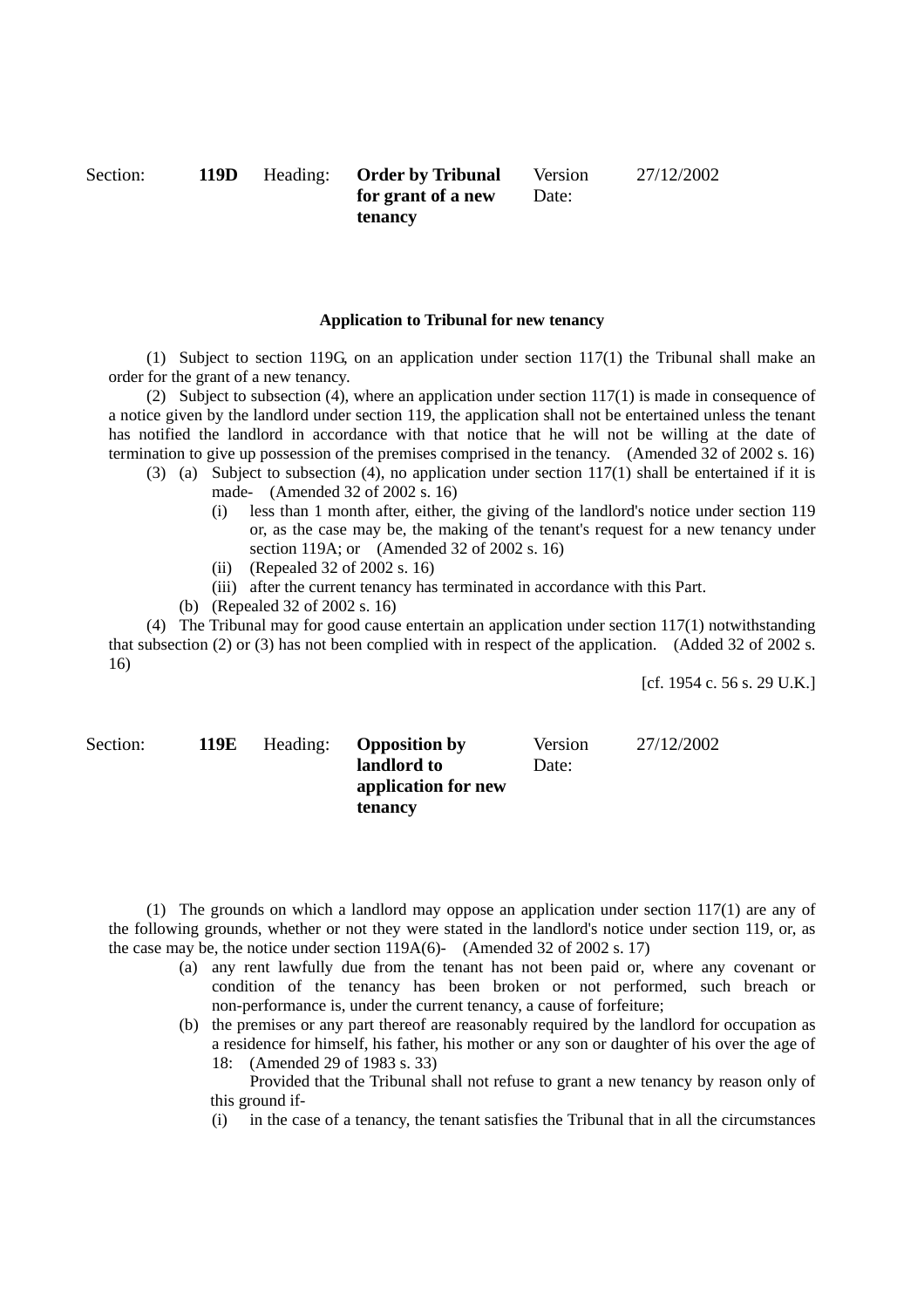of the case, it would manifestly not be just and equitable to refuse to grant a new tenancy; or

- (ii) in the case of a sub-tenancy, the Tribunal is satisfied, in all the circumstances of the case, including the question whether other accommodation is available for the principal tenant or the sub-tenant, greater hardship would be caused by refusing to grant a new tenancy than by granting one;
- (c) the landlord intends to rebuild the premises;
- (d) the tenant has caused unnecessary annoyance, inconvenience or disturbance to the landlord or to any other person:

Provided that no ground shall be established under this paragraph unless the Tribunal is satisfied that the annoyance, inconvenience or disturbance had continued after a warning in writing had been served by the landlord on the tenant causing the same;

- (e) the tenant has used, or has suffered or permitted the use of, the premises of which he is the tenant or any part thereof, for an immoral or illegal purpose;
- (f) the tenant has sublet the whole or any part of the premises of which he is tenant and does not occupy any part of the premises as his dwelling. (Added 29 of 1983 s. 33)

(2) The landlord shall not be entitled to oppose an application on the ground specified in paragraph (b) of subsection (1) if the interest of the landlord, or an interest which has merged in that interest and but for the merger would be the interest of the landlord, was acquired after the beginning of the period of 12 months which ends with the termination of the current tenancy, and at all times since the acquisition thereof the premises have been comprised in a tenancy or successive tenancies of the description specified in section 116(1).

 $(2A)$  For the purposes of subsection  $(1)(b)$ -

"landlord" () includes one or more landlords, holding the premises jointly or in common, with the other landlord or landlords so holding assenting to the opposition to an application under section 117(1); and

"his father, his mother or any son or daughter of his" (  $\qquad \qquad$ ) includes the father,

mother, son or daughter of one or more landlords, holding the premises jointly or in common, with other landlord or landlords so holding assenting to the opposition to an application under section 117(1). (Added 29 of 1983 s. 33)

(3) For the purpose of subsection (1)(d), a tenant who persistently fails to pay rent as and when it falls due may be regarded as causing unnecessary inconvenience to the landlord.

[cf. 1954 c. 56 s. 30 U.K.]

Section: **119F** Heading: **Additional provisions**  Version **regarding opposition**  Date: **on ground of intention to rebuild** 

27/12/2002

(1) The Tribunal shall not decline to make an order for the grant of a new tenancy on the ground mentioned in paragraph (c) of section 119E(1) unless, in addition, the landlord establishes that-

(a) the rebuilding will result in an increase in the number of dwellings or in accommodation for domestic use or in accommodation for other than domestic use; and, if for other than domestic use, the site of the premises is suitable for the intended use; or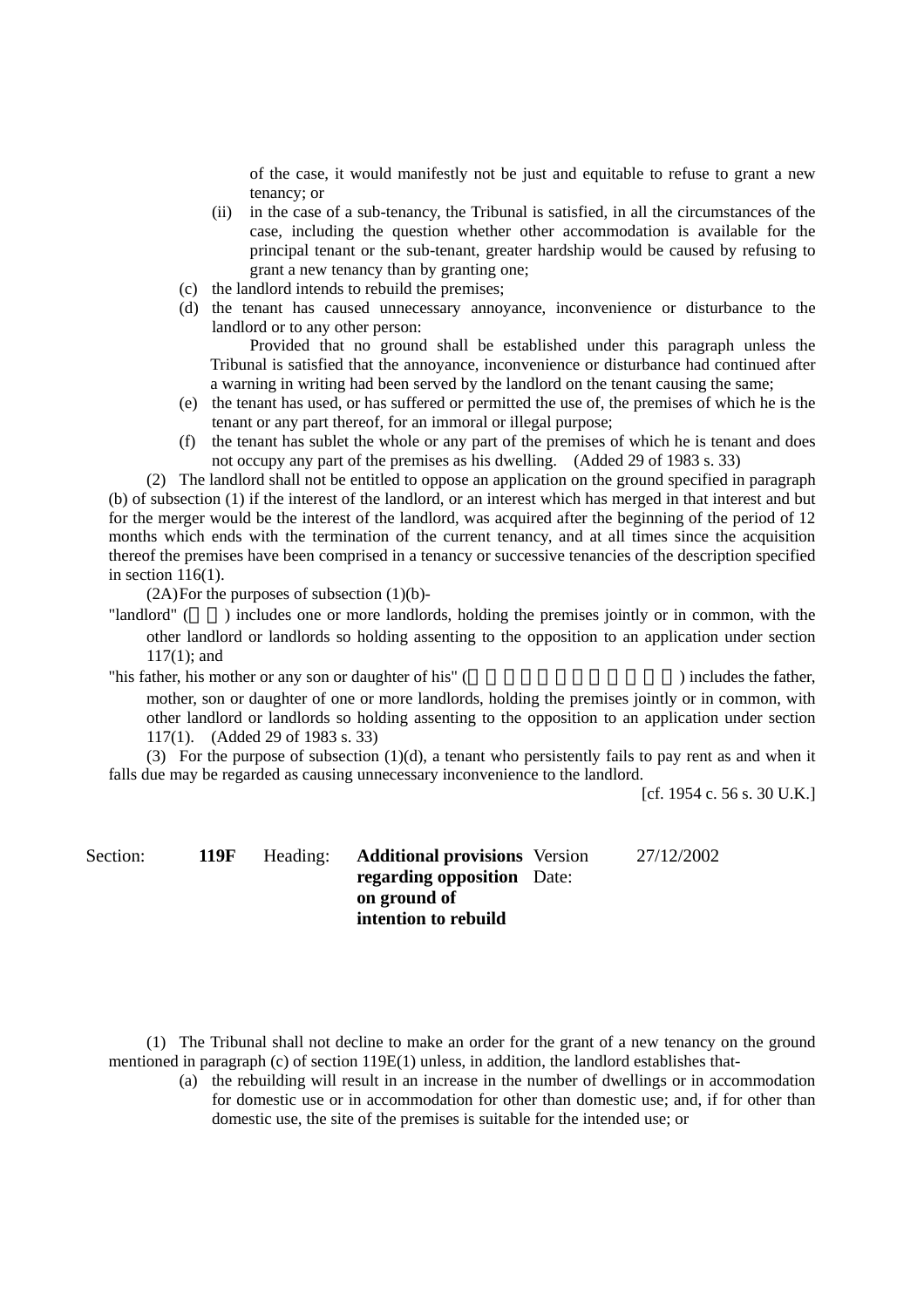- (b) the rebuilding is in the public interest; or
- (c) the expenditure required to restore or repair the premises would not be economically reasonable,

and, where the approval or authority of any person is required in respect of the rebuilding, the Tribunal may-

- (i) state that the landlord has established the ground mentioned in paragraph (c) of section 119E(1) and one of the matters mentioned in paragraphs (a), (b) and (c) of this subsection;
- (ii) postpone the hearing of the application to enable the landlord to apply for that approval or authority; and
- (iii) if that approval or authority is obtained, but not otherwise, decline to make an order for the grant of a new tenancy.

(2) Where a landlord successfully opposes the grant of a new tenancy on the ground mentioned in paragraph (c) of section 119E(1), the Tribunal may impose any reasonable condition on the landlord in relation to his intention to rebuild the premises and shall order that compensation be paid to the tenant and-

- (a) that plans of the new building showing the number and size of any dwellings and other accommodation to be erected be lodged with the Tribunal and that the new building be erected to provide that number of dwellings and other accommodation; and (Amended 32 of 2002 s. 18)
- (b) that the rebuilding work (including any demolition that is required) be commenced, and the new building be ready for occupation, on the dates ordered. (Amended 29 of 1983 s. 34; 32 of 1985 s. 20)

(2A) For the purposes of any review under section 11A of the Lands Tribunal Ordinance (Cap 17), the time limit mentioned in that section shall not apply to a decision, other than in relation to the payment of compensation, under subsection (2). (Added 29 of 1983 s. 34)

(3) The Commissioner shall cause an order of the Tribunal made under this section to be registered by memorial in the Land Registry against the premises affected and the conditions imposed under subsection (2) shall be binding on and enforceable against any successors in title to the landlord. (Amended 8 of 1993 s. 2)

- (4) (a) The compensation ordered by the Tribunal under subsection (2) shall be-
	- (i) where the rateable value of the premises does not exceed \$30000, an amount equal to 7 times the rateable value;
	- (ii) where the rateable value of the premises exceeds \$30000 and does not exceed \$60000, \$210000 plus 5 times the amount by which the rateable value exceeds \$30000;
	- (iii) where the rateable value of the premises exceeds \$60000 and does not exceed \$90000, \$360000 plus 3 times the amount by which the rateable value exceeds \$60000;
	- (iv) where the rateable value of the premises exceeds \$90000, \$450000 plus the amount equivalent to that by which the rateable value exceeds \$90000. (Replaced L.N. 153 of 1996)
	- (b) Where any part of premises (including all the premises) is let or sublet, compensation payable under this subsection to the tenant or sub-tenant shall be calculated on the same basis as is specified in paragraph (a) as if any reference in that paragraph to "premises" were a reference to that part of the premises which-
		- (i) in the case of the tenant, is the subject of the tenancy and not the subject of the sub-tenancy;
		- (ii) in the case of the sub-tenant, is the subject of the sub-tenancy and not the subject of any other sub-tenancy. (Replaced 32 of 2002 s. 18)
	- (c) Where it appears that any part of premises (including all the premises) is let or sublet, the Tribunal may call upon the Commissioner for a certificate as to which part of the premises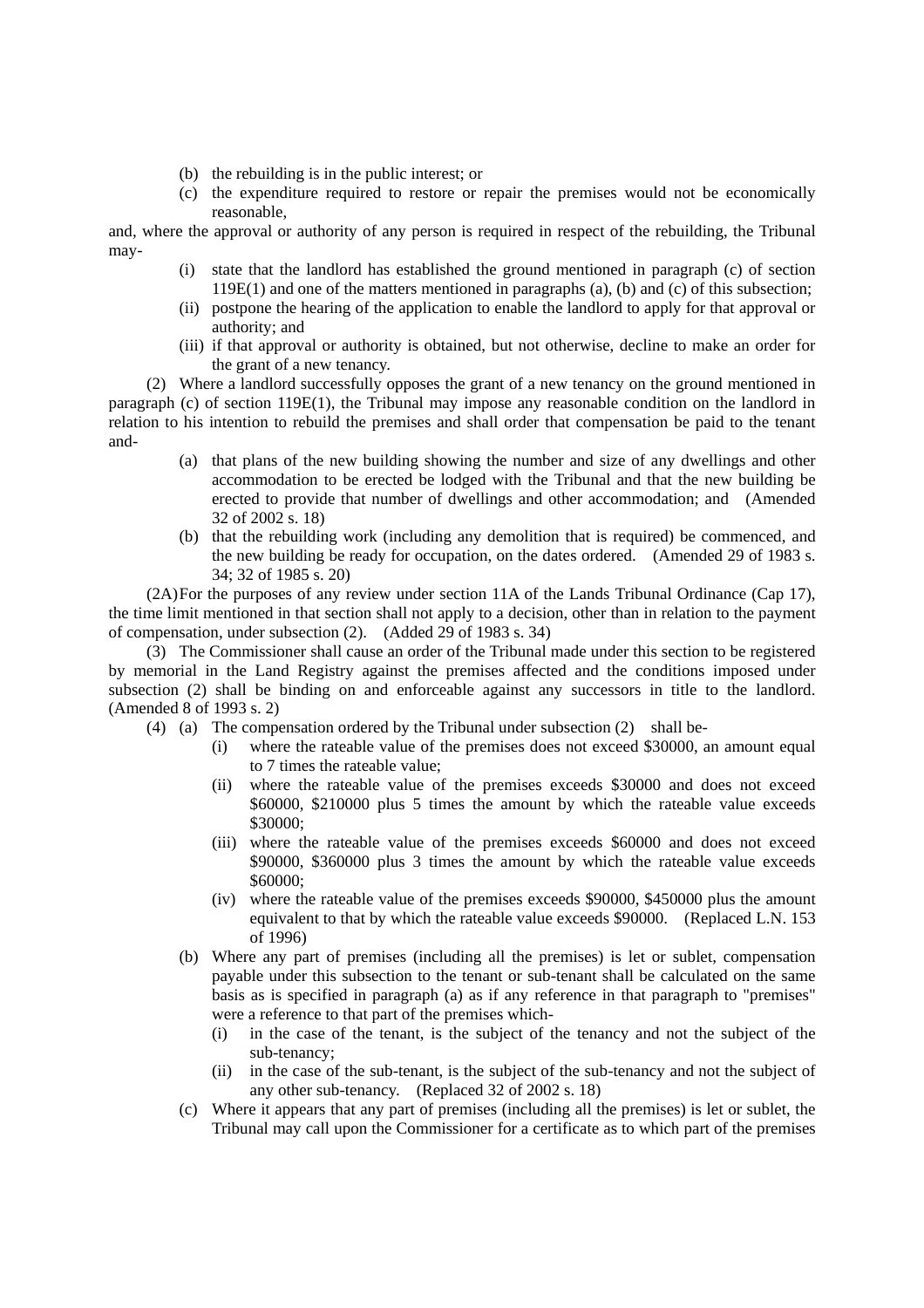is occupied by a tenant or sub-tenant, and to specify what amount of the rateable value of the premises is attributable to that part, and such a certificate purporting to be signed by or on behalf of the Commissioner shall be admissible in evidence for the purposes of paragraph (b) upon its mere production without further proof, subject to the right of any party, including any tenant or sub-tenant, to cross-examine the Commissioner or a public officer in his department nominated by the Commissioner for that purpose. (Amended 32 0f 2002 s. 18)

(d) For the purposes of this subsection-

"premises" () means the subject of a tenancy (but without prejudice to the operation of paragraph (b)); (Added 32 of 2002 s. 18)

"rateable value" ( ) means (and without prejudice to the operation of paragraph (g))- (Amended 32 0f 2002 s. 18)

- (a) in the case of premises being a tenement that was, at the date of the landlord's submission to the Tribunal of his opposition to the grant of a new tenancy on the ground mentioned in section  $119E(1)(c)$  pursuant to an application made under section 117(1), included in the valuation list in force under section 14 of the Rating Ordinance (Cap 116), the rateable value of those premises contained in that list on that date (disregarding any amendment or alteration to that list made after that date, even if retrospective); (Amended 22 of 1995 s. 36)
- (b) in any other case, the rateable value that would have been contained in that list on that date had the premises been included in that list, a certificate signed by the Commissioner as regards the premises for the purposes of this section being final and binding as to such value. (Replaced 53 of 1993 s. 29)
- (e) The method of calculating the compensation mentioned in paragraph (a) may be amended by resolution of the Legislative Council. (Replaced 40 of 1984 s. 33)
- (f) Where a landlord successfully opposes the grant of a new tenancy on the ground mentioned in section  $119E(1)(c)$  pursuant to an application made under section  $117(1)$ before the commencement of the Landlord and Tenant Consolidation) (Amendment Ordinance 1993 (53 of 1993), the definition of "rateable value" ( $\frac{1}{2}$ paragraph (d) shall be construed as if each reference to the date of the landlord's submission of his opposition were a reference to the date of that commencement. (Added 53 of 1993 s. 29)
- (g) Where-
	- (i) any part of premises (including all the premises) is let or sublet; or
	- (ii) a tenancy is of premises consisting of 2 or more dwellings,

then the rateable value or values, as the case requires, of the premises may be determined by the apportionment (where subparagraph (i) is applicable) or aggregation (where subparagraph (ii) is applicable) of the rateable value or values concerned, or any combination thereof. (Added 32 of 2002 s. 18)

- (5) (a) Where there is a breach of a condition imposed under paragraph (a) of subsection (2) which results in fewer dwellings or less accommodation being erected than appeared in the plans lodged, the Tribunal may, on the application of the Commissioner, impose a penalty of a sum not exceeding what would have been the market value, at the time of the imposition, of the building if it had been erected in accordance with the plans.
	- (b) Where there is a breach of a condition imposed under paragraph (b) of subsection (2), the Tribunal may, on the application of the Commissioner,-
		- (i) where the landlord holds the premises under a Government lease or other tenancy from the Government, decree such breach to be a breach of covenant in the Government lease or of a condition or stipulation in the tenancy and a right of re-entry under the Government Rights (Re-entry and Vesting Remedies) Ordinance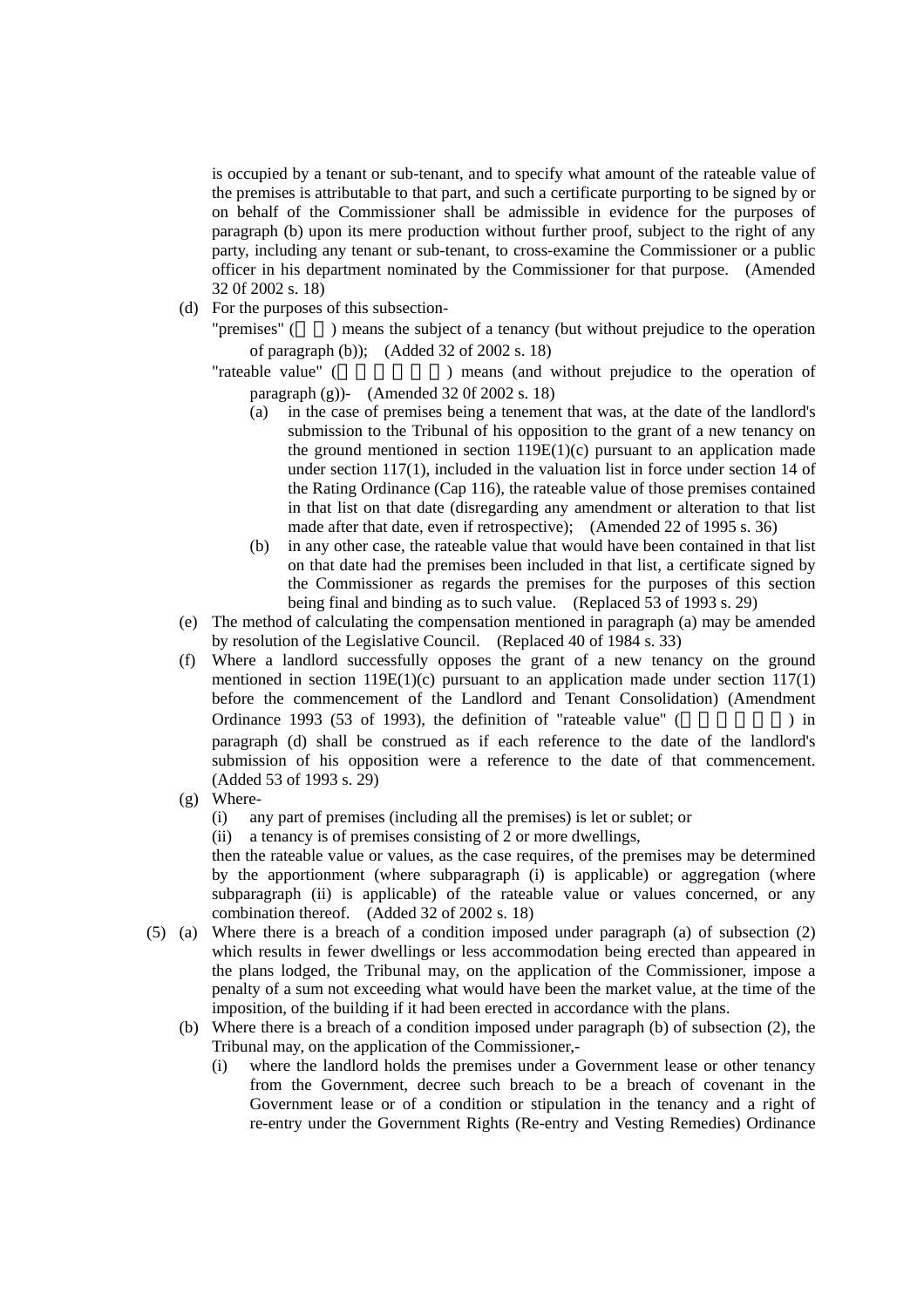(Cap 126) shall accrue to the Government; or (Amended 29 of 1998 s. 5)

- (ii) in any case, impose a penalty not exceeding the market value of the premises at the time of the imposition of the penalty.
- (ba) In paragraph (b)(ii) (and without prejudice to the operation of paragraph (b)(i)), "premises" (b) means the premises-) means the premises-
	- (i) the subject of successful opposition to the grant of a new tenancy on the ground mentioned in paragraph (c) of section 119E(1); and
	- (ii) in the state they were at the time of such opposition. (Added 32 of 2002 s. 18)
- (c) Where there is a breach of any other condition imposed under subsection (2), the Tribunal may, on the application of the Commissioner, impose a penalty payable to the general revenue of a sum not exceeding \$500000.

(6) In this section, "dwelling"  $($ ) means a building, or part of a building, which is designed and constructed for the purpose of separate occupation as a dwelling, whether or not it is subject to a separate tenancy. (Replaced 53 of 1993 s. 29)

| Section: |  | <b>119FA</b> Heading: New tenancy of part Version |       | 30/06/1997 |
|----------|--|---------------------------------------------------|-------|------------|
|          |  | of premises                                       | Date: |            |

Subject to section  $119E(1)(b)$ , where an application under section  $117(1)$  is opposed on the ground mentioned in section 119E(1)(b) and the Tribunal is satisfied that only part of the premises is reasonably required, the Tribunal shall-

- (a) in a case where any tenant or sub-tenant is willing to accept such an order, make an order for the grant of a new tenancy or new tenancies in respect of such part or parts of the premises as the Tribunal thinks just and equitable having regard to those reasonable requirements and all the circumstances of the case; or
- (b) in any other case, decline to make an order for the grant of a new tenancy.

(Added 29 of 1983 s. 35)

| Section: |  | 119G Heading: Dismissal of<br>application for new<br>tenancy where<br>landlord successfully | Version<br>Date: | 30/06/1997 |
|----------|--|---------------------------------------------------------------------------------------------|------------------|------------|
|          |  | opposes                                                                                     |                  |            |

(1) If the landlord opposes an application under section 117(1) on grounds on which he is entitled to oppose it in accordance with section 119E and, subject to section 119F, establishes any of those grounds to the satisfaction of the Tribunal, the Tribunal shall not make an order for the grant of a new tenancy.

(2) Where the Tribunal does not make an order for the grant of a new tenancy on a ground specified in paragraph (b) of section 119E(1), it shall specify the name of the person for whose occupation it is satisfied the premises are required. (Added 29 of 1983 s. 36)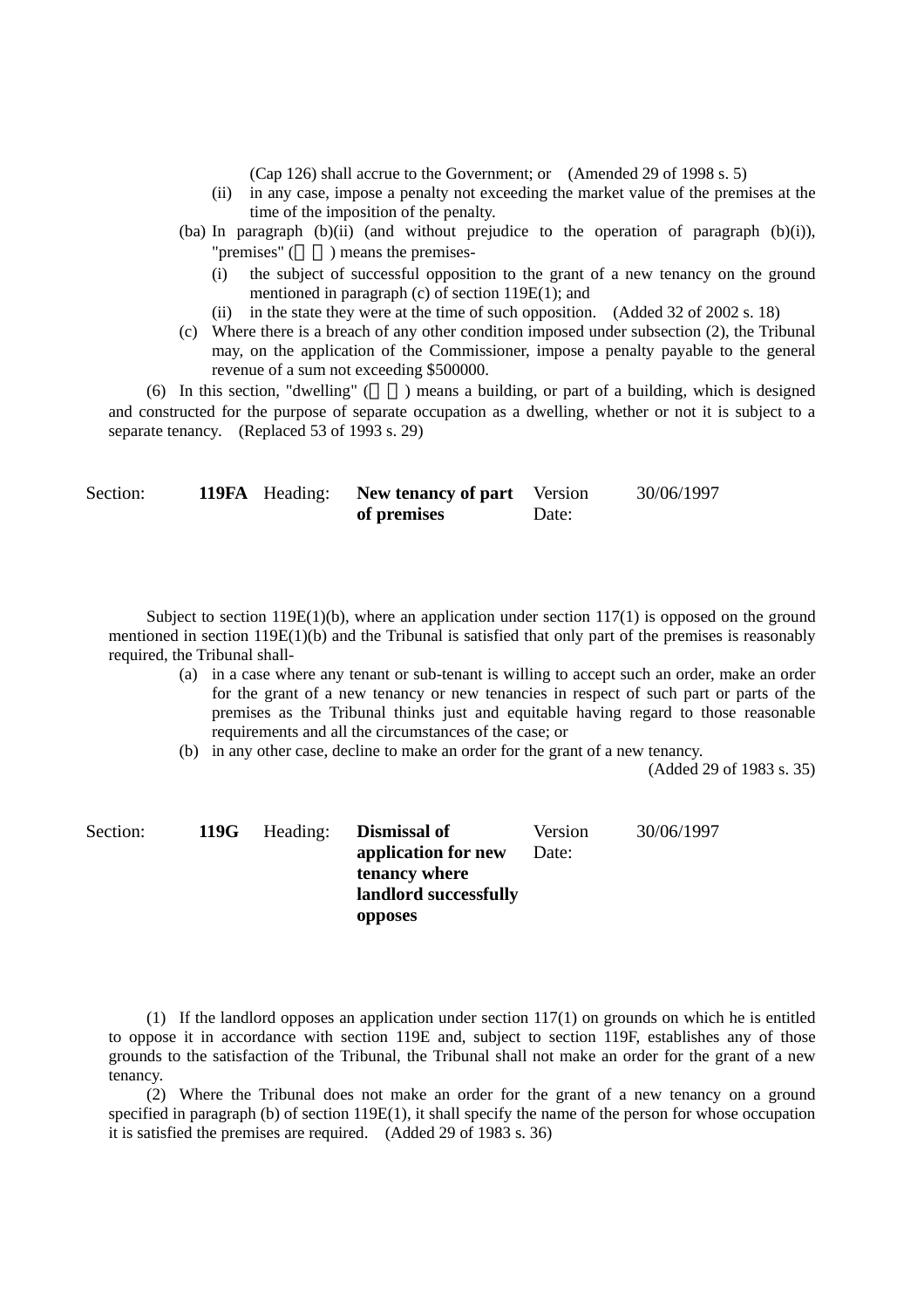| Section: |  |
|----------|--|
|          |  |

Section: **119H** Heading: **Penalties** Version

Date:

27/12/2002

- (1) Subject to subsection (2), where the landlord successfully opposes the grant of a new tenancy-
	- (a) on a ground specified in paragraph (b) or (c) of section  $119E(1)$ , he shall not, for a period of 24 months after the decision of the Tribunal declining to make an order for the grant of a new tenancy-
		- (i) let the premises or any part thereof; or
		- (ii) assign, transfer or part with possession of the premises or any part thereof except, in a case specified in paragraph (c) of section  $119E(1)$ , where the assignment, transfer or parting with possession is solely to facilitate the rebuilding of the premises; and
	- (b) on a ground specified in paragraph (b) of section 119E(1), he shall not, for a period of 24 months after the decision of the Tribunal declining to make an order for the grant of a new tenancy, use, or allow the use of, the premises or any part thereof other than as a residence for the person for whose occupation the Tribunal was satisfied the premises were required under that subsection. (Replaced 29 of 1983 s. 37)
- (2) (a) Where a landlord successfully opposes the grant of a new tenancy on the ground specified in paragraph (b) or  $(c)$  of section 119E(1), the Tribunal may authorize the landlord to-
	- (i) let the premises or any part thereof; or
	- (ii) assign, transfer or part with possession of the premises or any part thereof; or
	- (iii) use, or allow the use of, the premises or any part thereof other than as a residence for the person for whose occupation the Tribunal was satisfied the premises were required under paragraph (b) of section 119E(1),

and the Commissioner may, on an application accompanied by such fee as the Financial Secretary may determine by notice published in the Gazette, authorize the landlord to let, use or allow the use of the premises as mentioned in subparagraph (i) or (iii) for a term not exceeding 1 year. (Replaced 29 of 1983 s. 37. Amended 32 of 1985 s. 21; 32 of 2002 s. 20)

- (b) The Tribunal or the Commissioner, when granting an authority under paragraph (a) to let, shall specify the terms, including the rent, on which the premises or the part are to be let:
	- Provided that the rent shall not be more than that payable by the tenant last in possession.

(3) Without prejudice to subsection (9), a landlord who contravenes subsection (1) commits an offence and is liable on conviction on indictment to a fine of \$500000 and in addition, on a second or subsequent conviction, to imprisonment for 12 months, and in any case to forfeit a sum not exceeding the equivalent of-

- (a) in the case of a contravention of subsection  $(1)(a)(i)$ , 2 years' rent calculated at the rate at which the premises were let without the authority of the Tribunal or the Commissioner; or
- (b) in the case of a contravention of subsection  $(1)(a)(ii)$ , the difference, at the date of the contravention, between the market value of the premises with vacant possession and the market value of the premises with the former tenant in possession. (Amended 29 of 1983 s. 37)

(4) Any court which sentences a landlord for an offence under subsection (3) may, in addition to imposing a penalty under that subsection, make an order under subsection (9) after hearing the former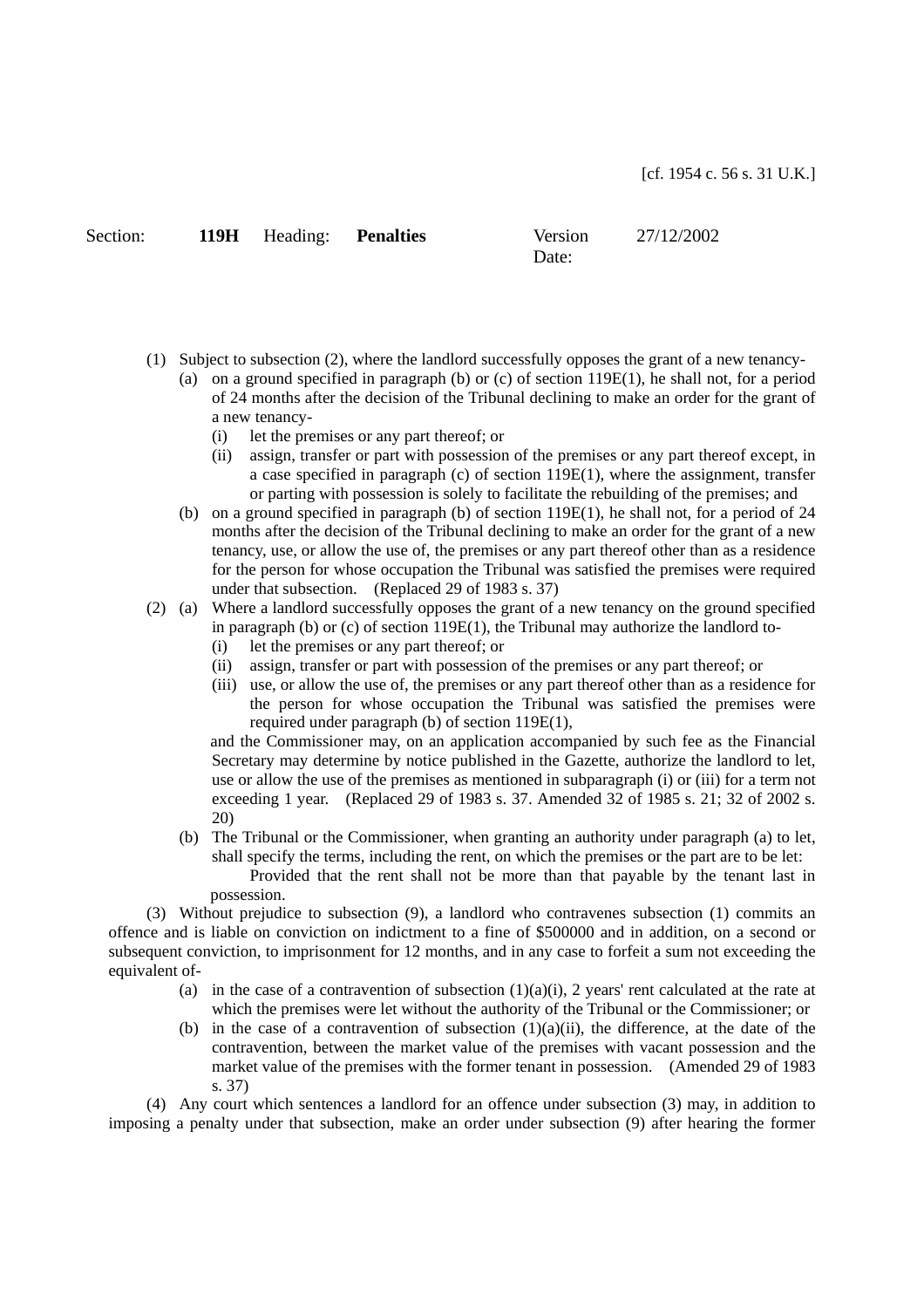tenant and the defendant.

(5) (Repealed 29 of 1983 s. 37)

(6) A letting, assignment, transfer or parting with possession of premises or part thereof shall not be void, voidable or unenforceable by reason only of a contravention of subsection (1).

(7) (Repealed 32 of 2002 s. 20)

(8) A landlord who has successfully opposed the grant of a new tenancy on a ground specified in paragraph (b) or (c) of section 119E(1) shall be presumed, until the contrary is shown, to have knowledge of that opposition, of the application for a new tenancy, of the grounds alleged upon which the application was opposed, of the outcome of the application and of any consent given by the tenant or sub-tenant in connection with the delivery of vacant possession.

(9) Where a landlord successfully opposes the grant of a new tenancy under section 119E(1) and it is subsequently made to appear to the Tribunal that the opposition was successful by reason of the misrepresentation or concealment of material facts or where the landlord is shown to have acted in contravention of subsection (1), the Tribunal or, as the case may be, the court referred to in subsection (4) may order the landlord to pay to the former tenant such sum as it thinks fit by way of compensation for damage or loss sustained by that tenant as a result of that opposition. (Amended 32 of 1985 s. 21)

(10) Where a tenant obtains the grant of a new tenancy under section 119D and it is subsequently made to appear to the Tribunal that the grant was obtained by reason of the misrepresentation or concealment of material facts, the Tribunal may order the tenant to pay to the landlord such sum as it thinks fit by way of compensation for damage or loss sustained by the landlord as a result of that grant.

| Section: | 119I | Heading: <b>Duration of new</b> | <b>Version</b> | 30/06/1997 |
|----------|------|---------------------------------|----------------|------------|
|          |      | tenancy                         | Date:          |            |

Where on an application under this Part the Tribunal makes an order for the grant of a new tenancy, the new tenancy shall be such tenancy as may be agreed between the landlord and the tenant, or, in default of such an agreement, shall be such a tenancy as may be determined by the Tribunal to be reasonable in all the circumstances, being a tenancy for a term not exceeding 3 years, and shall begin on the coming to an end of the current tenancy or such other date as may be agreed between the landlord and the tenant or, in default of such agreement, as may be fixed by the Tribunal: (Amended 29 of 1983 s. 38)

Provided that, if there is a principal tenancy which comes to an end within a term of 3 years, the Tribunal shall not determine the duration of the tenancy to be longer than the term until the principal tenancy comes to an end, less 3 days.

[cf. 1954 c. 56 s. 33 U.K.]

| Section: | 119J | Heading: Other terms of new | Version | 30/06/1997 |
|----------|------|-----------------------------|---------|------------|
|          |      | tenancy                     | Date:   |            |

The terms of a tenancy granted by order of the Tribunal under this Part (other than terms as to the duration thereof and as to the rent payable thereunder) shall be such as may be agreed between the landlord and the tenant or as, in default of such agreement, may be determined by the Tribunal; and in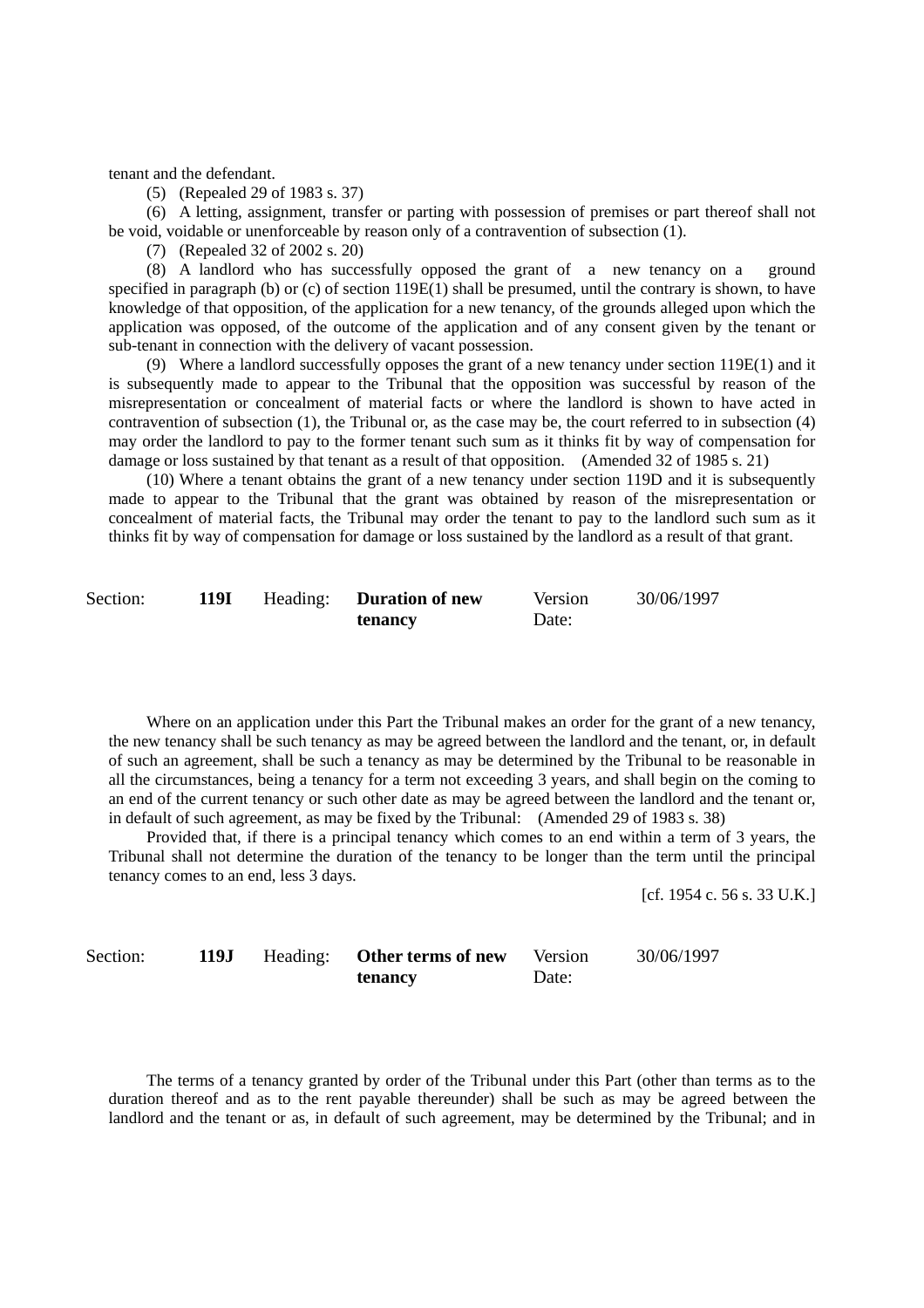determining those terms the Tribunal shall have regard to the terms of the current tenancy and to all relevant circumstances.

[cf. 1954 c. 56 s. 35 U.K.]

Section: **119K** Heading: **Rent under new tenancy**  Version Date: 30/06/1997

(1) The rent payable under a new tenancy granted by order of the Tribunal shall be such as may be agreed between the landlord and tenant or as, in default of such agreement, may be determined by the Tribunal or by a valuation surveyor appointed by the Tribunal, to be a prevailing market rent. (Amended 29 of 1983 s. 46)

(2) The determination of the rent by the valuation surveyor shall, upon a copy of such determination being lodged with the Tribunal and the Commissioner, be binding on the parties.

(3) The valuation surveyor appointed under subsection (1) shall be paid such reasonable fee by the Registrar of the Tribunal as may be determined by the Tribunal from moneys provided by the Legislative Council.

> **order for new tenancy**

[cf. 1954 c. 56 s. 34 U.K.]

Section: **119M** Heading: **Carrying out of** 

Version Date: 30/06/1997

(1) Where under this Part, the Tribunal makes an order for the grant of a new tenancy, then, unless the tenant serves the notice mentioned in subsection (2), the landlord shall be bound to execute or make in favour of the tenant, and the tenant shall be bound to accept, a lease or agreement for a tenancy of the premises embodying the terms agreed between the landlord and the tenant or determined by the Tribunal or the valuation surveyor in accordance with this Part; and where the landlord executes or makes such a lease or agreement the tenant shall be bound, if so required by the landlord, to execute a counterpart or duplicate thereof.

(2) Where the tenant, within 1 month after the determination of the terms of the new tenancy, serves a notice in the specified form on the landlord and the Tribunal stating that he does not wish to accept the new tenancy, the order of the Tribunal shall have no effect and the current tenancy shall continue for such period, not exceeding 2 months from the date of delivery of the notice to the landlord, as the tenant shall state in the notice. (See Form CR 106 in G.N. 3919 in Gazette No. 53 of 1981)

(3) While the current tenancy continues under subsection (2), it shall not be a tenancy to which this Part applies.

(4) During the period from the date on which the current tenancy would, apart from section 119N, have come to an end by virtue of a notice given under section 119(1) or under section 119A(5) until-

(a) the date on which the new tenancy begins; or, as the case may be,

(b) the date on which the current tenancy comes to an end under subsection (2),

the tenant shall be liable to pay the rent fixed in respect of the new tenancy under section 119K: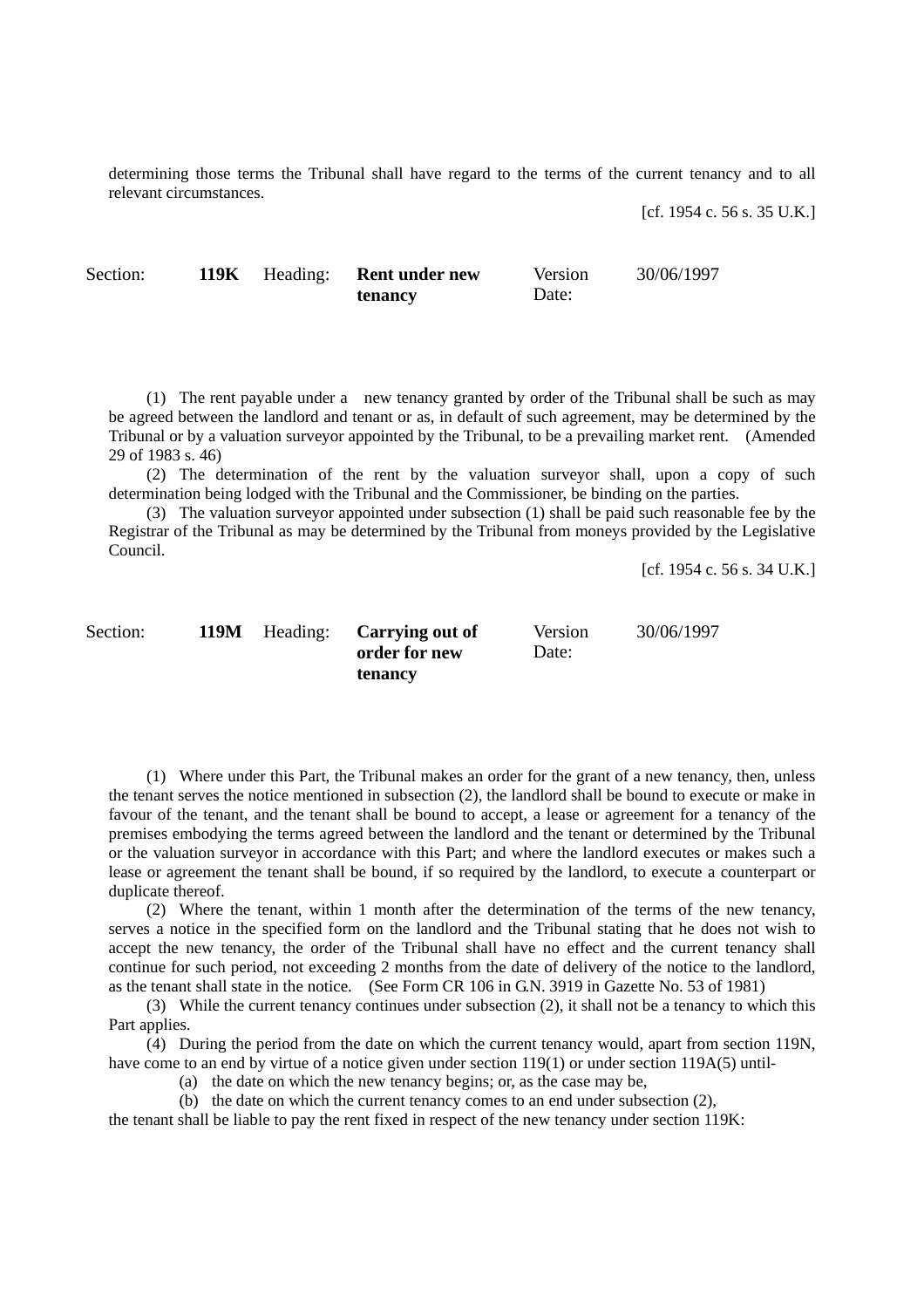Provided that, if the terms of the new tenancy, apart from rent, are materially different from the terms of the current tenancy, the Tribunal may, on the application of either party, order that the tenant shall be liable to pay a reasonable rent which may be lesser or greater than the rent fixed in respect of the new tenancy under section 119K.

[cf. 1954 c. 56 s. 36 U.K.]

#### Section: **119N** Heading: **Interim continuation**  Version **of tenancies pending**  Date: **determination by Tribunal**  27/12/2002

- (1) Subject to sections 119B(2), 119I and 119M(2), in any case where- (Amended 29 of 1983 s. 40)
	- (a) a notice to terminate a tenancy has been given under section 119 or a request for a new tenancy has been made under section 119A; and
	- (b) an application to the Tribunal has been made under section 117(1); and
	- (c) apart from this section, the effect of the notice or request would be to terminate the tenancy before the expiration of the period of 3 months beginning with the date on which the application is finally disposed of,

the effect of the notice or request shall be to terminate the tenancy at the expiration of the said period of 3 months and not at any other time.

(2) The reference in paragraph (c) of subsection (1) to the date on which an application is finally disposed of shall be construed as a reference to the earliest date by which the proceedings on the application (including any proceedings on or in consequence of an appeal) have been determined and any time for appealing has expired, except that if the application is withdrawn or any appeal is abandoned the reference shall be construed as a reference to the date of the withdrawal or abandonment.

(3) During the period from the date on which a tenancy referred to in subsection (1) would, but for that subsection as read with subsection (2), have come to an end until the termination of the tenancy at the expiration of the period of 3 months referred to in subsection (1), the tenant shall be liable to pay the rent-

- (a) agreed between the landlord and tenant; or
- (b) in default of such agreement, as determined by the Tribunal, or by a valuation surveyor appointed by the Tribunal, to be the prevailing market rent. (Added 32 of 2002 s. 22)

(4) Section 119K(2) and (3) shall, with all necessary modifications, apply to and in relation to subsection (3) as it applies to and in relation to section  $119K(1)$ . (Added 32 of 2002 s. 22)

[cf. 1954 c. 56 s. 64 U.K.]

| Section: |  | <b>119NA</b> Heading: <b>Rent where new</b> | Version | 30/06/1997 |
|----------|--|---------------------------------------------|---------|------------|
|          |  | <b>tenancy refused etc.</b> Date:           |         |            |

(1) Where a tenant remains in possession of any premises after the date on which the current tenancy would, apart from section 119N, have come to an end by virtue of a notice given under section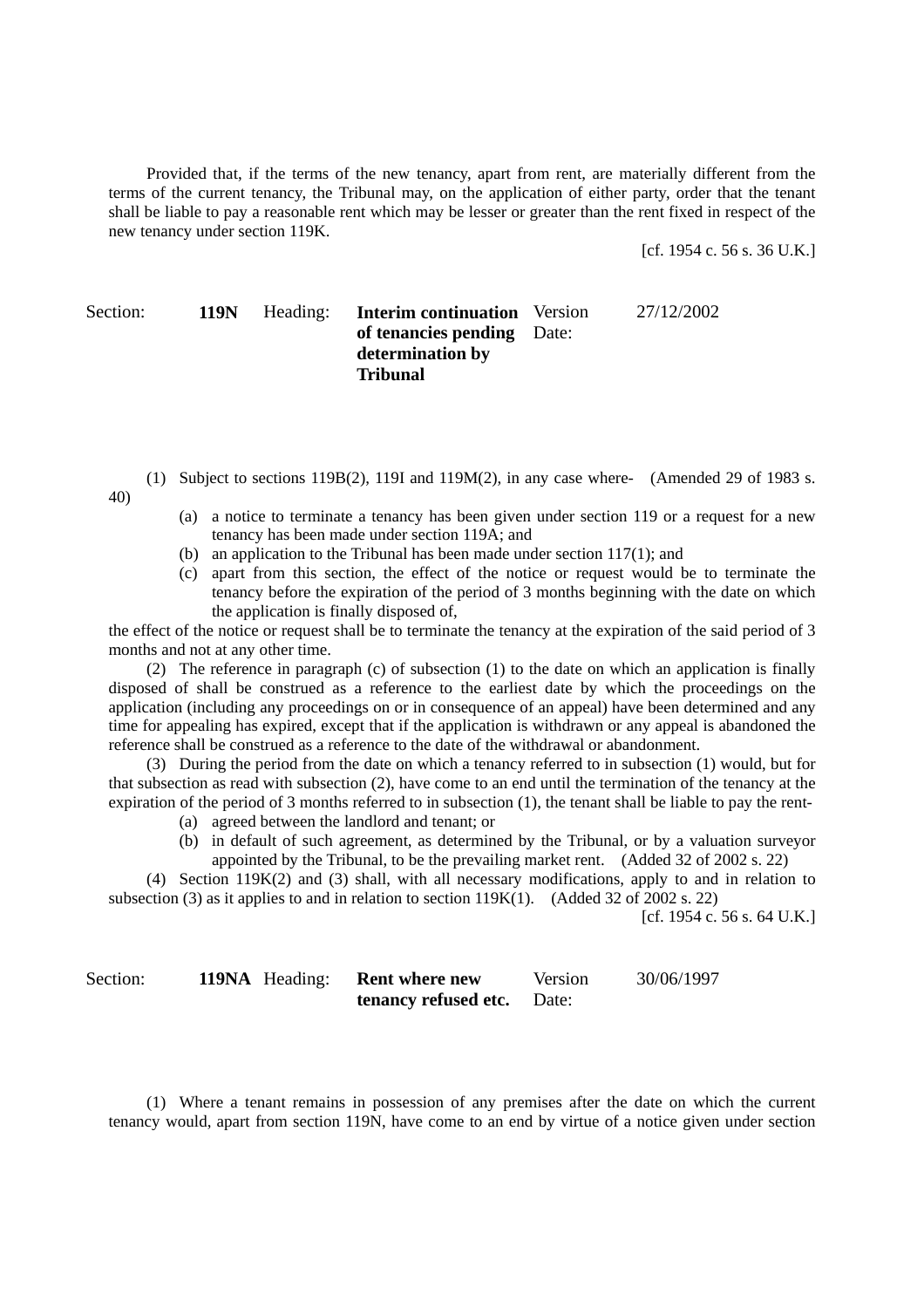119(1) or under section 119A(5) and the Tribunal does not, for any reason, make an order for the grant of a new tenancy, the tenant shall be liable to pay rent, as determined by the Tribunal under subsection (2), for the period from that date until the tenant delivers up vacant possession to the landlord.

(2) The Tribunal may, on the application of the landlord or the tenant, determine the rent payable by the tenant under subsection (1) and the Tribunal shall determine that rent as the rent it would have determined if it had ordered the grant of a new tenancy of the premises for a term of 2 years and otherwise on the same terms as the terms of the current tenancy.

(3) This section shall have effect in any proceedings pending in the Tribunal on 10 June 1983.

(Added 29 of 1983 s. 41)

| Section: |  | 1190 Heading: Short tenancies | Version | 30/06/1997 |
|----------|--|-------------------------------|---------|------------|
|          |  |                               | Date:   |            |

Where the duration of a current tenancy is such that the time limits fixed in this Part for the giving of notices are not appropriate, the Tribunal may, on application, fix different time limits.

| Section: |  | 119P Heading: Sub-tenancies | Version | 27/12/2002 |
|----------|--|-----------------------------|---------|------------|
|          |  |                             | Date:   |            |

(1) Where a tenant has, in breach of the current tenancy, sublet the whole or any part of the premises and the current tenancy is terminated under this Part, the sub-tenancy shall also terminate.

(2) Where a tenant has, without breach of the current tenancy, sublet the whole or any part of the premises and the sub-tenant has given notice in the specified form to the landlord of his interest in the premises, a copy of any notice or request given or made under sections 119, 119A, 119B and 119D and a copy of the application under section  $117(1)$  shall be served on the sub-tenant; and-

- (a) if the tenant fails to make a request for a new tenancy under section 119A, the sub-tenant may make a request for a new tenancy immediately from the landlord:
- (b) if the tenant fails to apply for a new tenancy under section 117, the sub-tenant may apply for a new tenancy immediately from the landlord. (See Form CR 107 in G.N. 3919 in Gazette No. 53 of 1981)

(3) Where a sub-tenant makes a request for a new tenancy under section 119A and subsection (2), he may, in accordance with this Part, apply to the Tribunal for a new tenancy immediately from the landlord.

(4) In any application under section 117 by the tenant for a new tenancy, a sub-tenant to whom the premises or any part thereof has been let without breach of the current tenancy shall be entitled to be heard.

(5) Where, in an application under section 117 by the tenant for a new tenancy, the Tribunal does not make an order for the grant of a new tenancy to the tenant then-

(a) if the Tribunal does not make such an order because the landlord has, under this Part, established either of the grounds mentioned in paragraph (b) or (c) of section 119E(1), any sub-tenancy shall terminate; and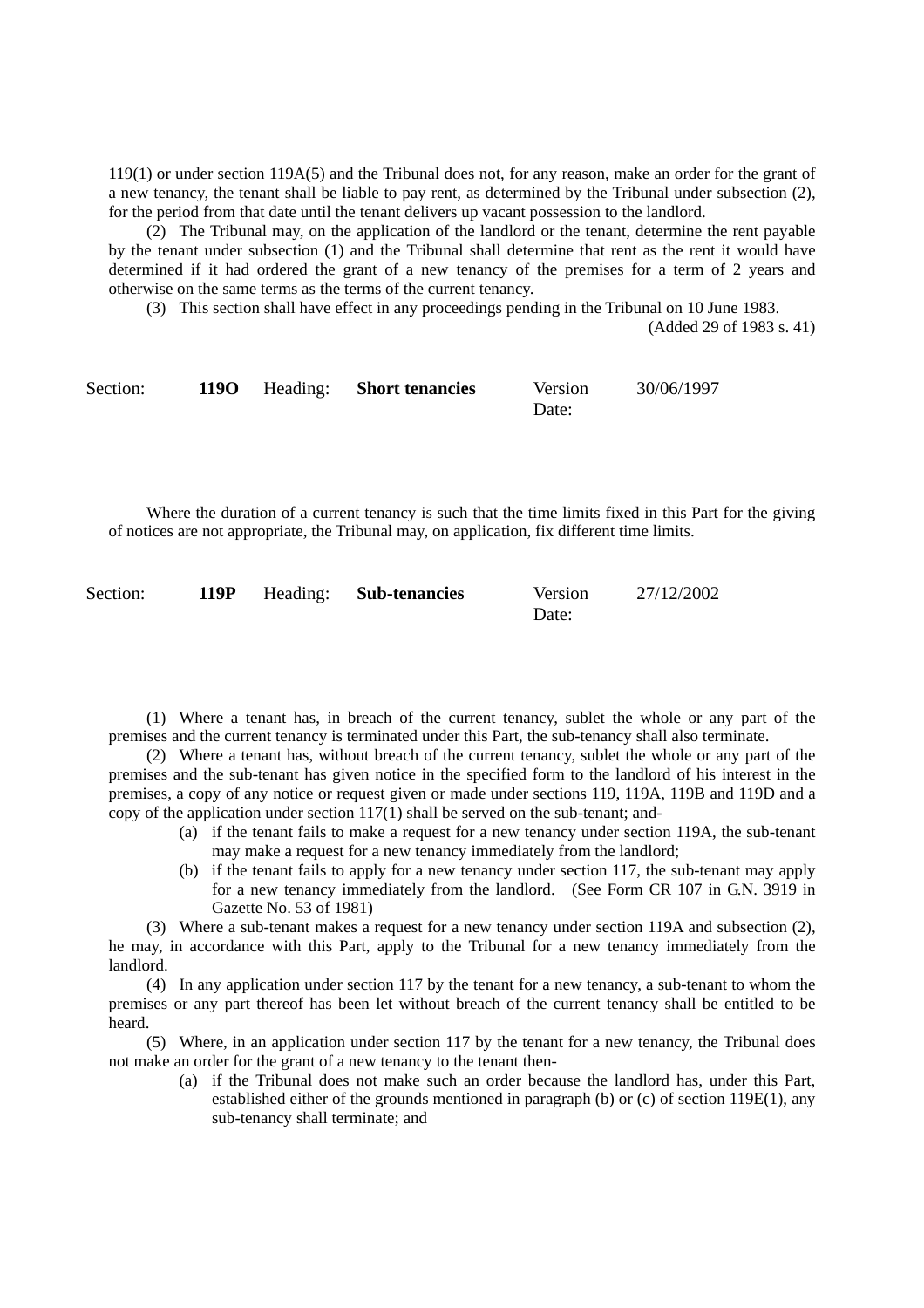(b) if the Tribunal does not make such an order other than because the landlord has established either of the grounds mentioned in paragraph (b) or (c) of section 119E(1), the Tribunal shall, on the application of a sub-tenant, make an order for the grant of a new tenancy immediately from the landlord to the sub-tenant unless, if the application had been made by the sub-tenant for a new tenancy from the tenant, the Tribunal would not, under section 119G, have made an order for the grant of a new tenancy:

Provided that, where a part only of the premises would remain in the possession of a sub-tenant or sub-tenants if an order were made under this paragraph, the Tribunal, on the application of the landlord, shall make an order for the grant of such a new tenancy to the sub-tenant, or the sub-tenants jointly, only of the whole premises. (Amended 32 of 1985 s. 22; 32 of 2002 s. 23)

(6) Where a sub-tenant applies, under section 117 and subsection (2) or (3), for an order for the grant of a new tenancy immediately from the landlord, the Tribunal shall make an order granting such a tenancy unless, if the application had been made by the sub-tenant for a new tenancy from the tenant, the Tribunal would not, under section 119G, have made an order for the grant of a new tenancy. (Amended 32 of 2002 s. 23)

(7) Where the Tribunal makes an order granting to a sub-tenant a new tenancy immediately from the landlord, the provisions of this Part shall apply as if the order was made under section 119D.

(8) Notwithstanding any termination of a tenancy, a sub-tenancy granted without breach of the current tenancy shall continue as between the landlord and sub-tenant on the same terms as the sub-tenant held from the tenant in the same way as a tenancy would continue under this Part. (Amended 29 of 1983 s. 42)

(8A) Where a sub-tenant becomes the tenant immediately from the landlord, either under a new tenancy or under subsection (8), any subletting on or after 10 June 1983 under that tenancy by that tenant, without the written permission of the landlord, shall be a breach of a condition of the tenancy which is a cause of forfeiture. (Added 29 of 1983 s. 42)

(9) Subject to this section, a sub-tenancy shall not subsist for longer than the tenancy under which it was granted.

| Section: | 119Q Heading: Appeals | Version | 30/06/1997 |
|----------|-----------------------|---------|------------|
|          |                       | Date:   |            |

(1) Any party may appeal to the Court of Appeal against a determination of the Tribunal on an application under section 117(1) or against an order under section 119F(5) or section 119H(9) or (10) on the ground that such determination is erroneous in point of law.

(2) An appeal under this section shall be subject to the provisions of, and any rules made under, the Lands Tribunal Ordinance (Cap 17).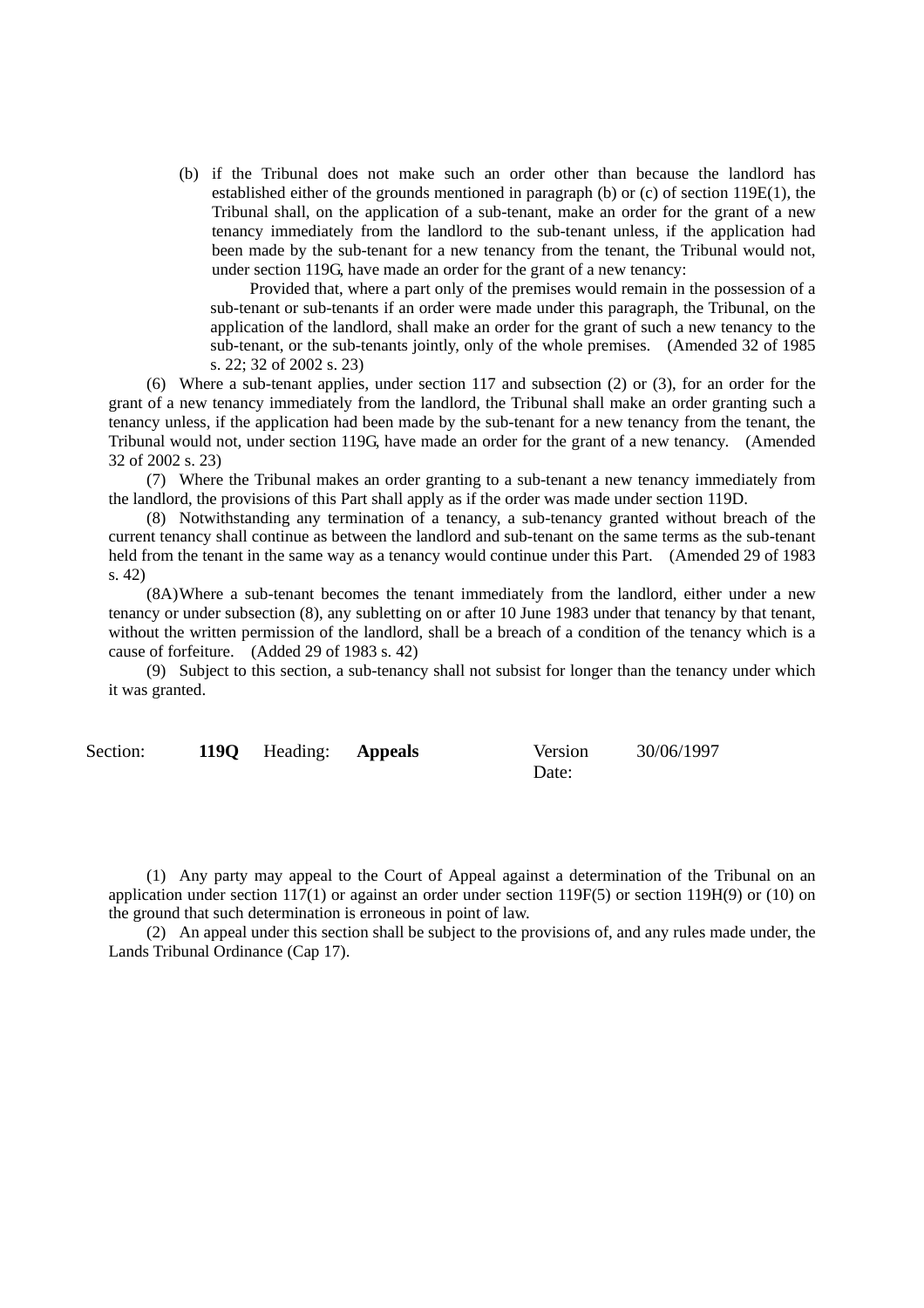Section: **119L** Heading: **Endorsement of tenancy agreement** 

Version Date:

30/06/1997

- (1) Where the parties-
	- (a) on or after 10 June 1983, enter into a tenancy to which this Part applies;
	- (b) agree a renewal of a tenancy under section 119C;
	- (c) execute a lease or agreement for a new tenancy as determined by the Tribunal or agreed by them,

the landlord shall lodge with the Commissioner a notice in triplicate in the specified form signed by the landlord; and the Commissioner shall endorse the fact of receipt on 2 copies of the notice and return 1 copy to the landlord and 1 copy to the tenant. (Replaced 29 of 1983 s. 39) (See Form CR 109 in G.N. 2215 in Gazette No. 30 of 1984)

- (1A) The notice mentioned in subsection (1) may be lodged-
	- (a) without charge, within 1 month after the event notified; or
	- (b) upon payment to the Commissioner of a fee of \$500, at any time. (Added 40 of 1984 s. 34)

(2) Subject to section 51A(6), a landlord shall not be entitled to maintain an action to recover rent under an agreement mentioned in subsection (1) unless a notice relating to that agreement is endorsed by the Commissioner under that subsection. (Amended 29 of 1983 s.39)

(Amended 40 of 1984 s. 34)

Section: **122** Heading: **Minimum length of notice to determine tenancy**  Version Date: 27/12/2002

- (1) (a) Save where vacant possession is given up or where a tenant surrenders his tenancy in exchange for a new tenancy no tenancy, whether existing on 14 April 1962 or created thereafter, shall cease or be determined without a written notice of termination being served by the landlord or tenant on the other party. (Amended 39 of 1979 s. 21; 52 of 1981 s. 12)
	- (b) The notice shall be served by the landlord, not less than 6 months, or by the tenant, not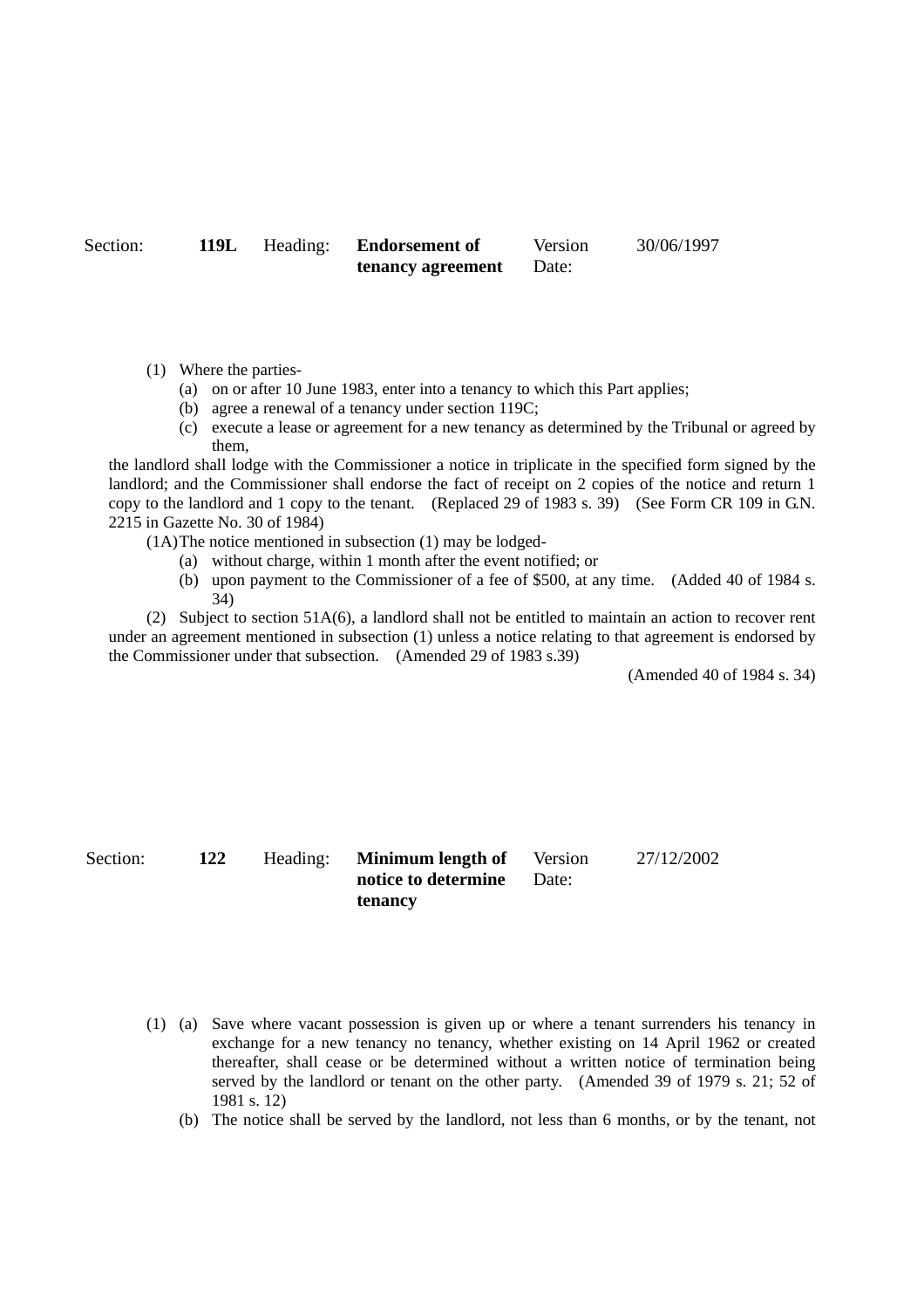less than 1 month, before the day on which it is to take effect. (Added 52 of 1981 s. 12)

(c) A tenancy for a fixed term shall not cease at the end of that term unless notice is served by the landlord, not less than 6 months, or by the tenant, not less than 1 month, before that end. (Added 52 of 1981 s . 12)

(2) Nothing in this section shall be construed as permitting any tenancy to be determined earlier than would have been the case had this Part not been enacted or as affording any tenant any security of tenancy beyond the period of 6 months required for a notice of termination. (Amended 39 of 1979 s. 21; 52 of 1981 s. 12; 32 of 2002 s. 30)

(3) Where notice of termination in English and Chinese is served on a tenant and in addition is posted on 3 successive days upon the main door or entrance of the premises affected, such notice of termination shall take effect terminating also any sub-tenancies created under the tenancy to which it relates. (Amended 39 of 1979 s. 21; 44 of 2000 s. 3; 32 of 2002 s. 30)

(4) When but for subsection (1) a tenancy would have terminated, the tenancy shall continue at the same rent until a notice of termination expires upon such of the covenants, conditions and other terms of the original tenancy as are appropriate to a month to month tenancy, together with, in the absence of any express covenant for the payment of rent and condition of forfeiture, the covenant and condition implied in every tenancy by section 126. (Replaced 32 of 2002 s. 30)

(5) A notice of termination may be served in any manner which would constitute effective service of a notice to quit but shall not be valid if served in respect of any premises before they become subject to this Part. (Amended 39 of 1979 s. 21)

(6) (Repealed 76 of 1981 s. 54)

(7) Where a notice of termination served prior to 18 December 1979 is due to expire on or after that date, and before the expiration of the notice the tenancy becomes subject to Part II by virtue of the Landlord and Tenant (Consolidation) (Amendment) Ordinance 1980 (6 of 1980), the notice of termination shall cease to be of any effect. (Added 6 of 1980 s. 17)

(14 of 1962 s. 3 incorporated) (For savings and transitional provisions see Ord. No. 39 of 1979 s.  $25(3)$ 

| Section: | 124 | Heading: Landlord may | Version | 30/06/1997 |
|----------|-----|-----------------------|---------|------------|
|          |     | substitute notice     | Date:   |            |

Where subsequent to the giving of a notice by the landlord under section 122 the tenancy is excluded from the application of this Part, the landlord may thereupon substitute for such notice a notice to quit of such duration as would validly determine the tenancy but for the enactment of this Part. Such substituted notice shall take effect notwithstanding the existence of the notice given under section 122.

(14 of 1962 s. 5 incorporated)

| Section: | 127 | Heading: Saving of rights   | Version | 20/11/1998 |
|----------|-----|-----------------------------|---------|------------|
|          |     | arising out of breach Date: |         |            |
|          |     | of tenancy                  |         |            |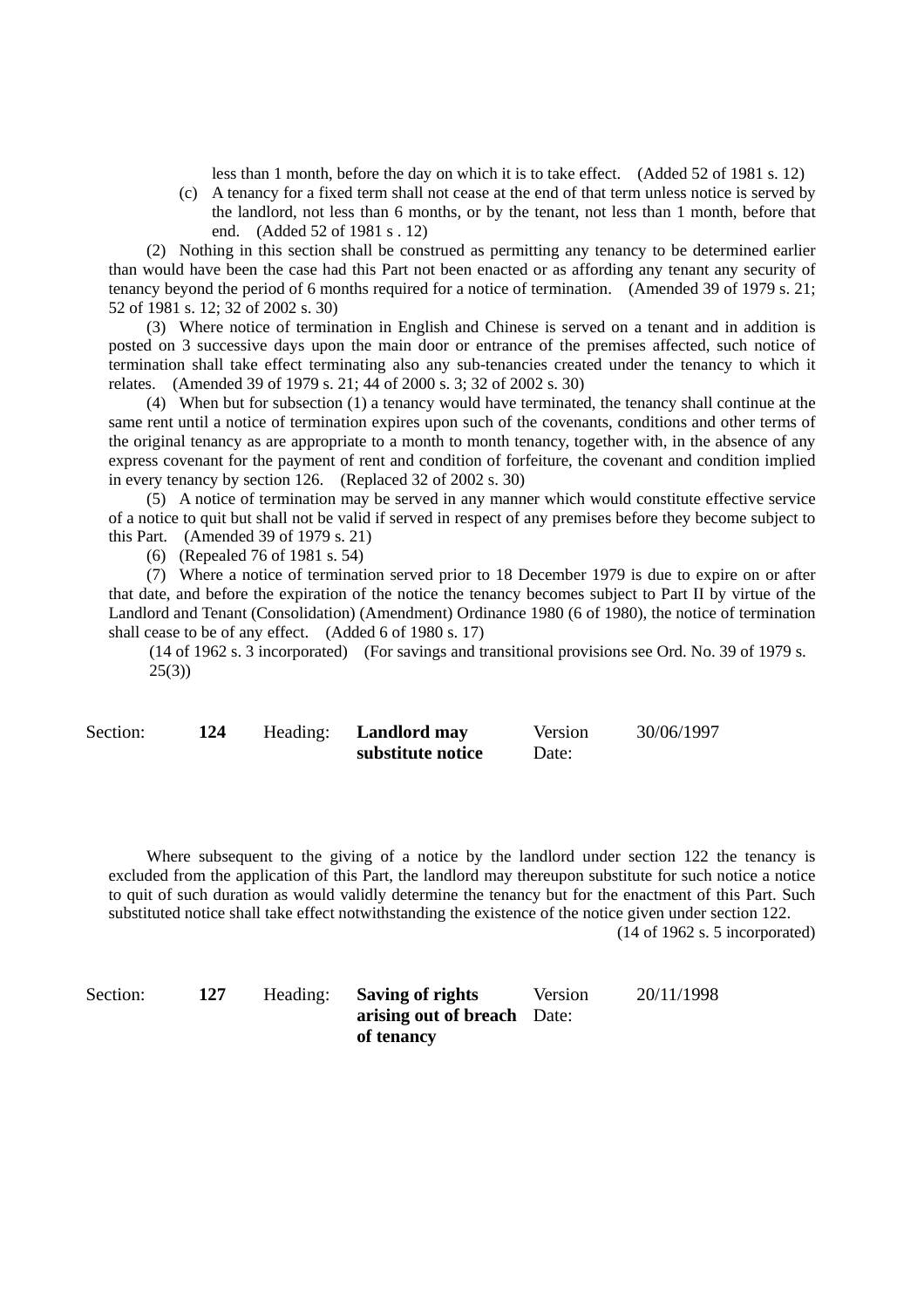Nothing contained in this Part shall affect any right or remedy arising, either before or after 14 April 1962 out of any breach of condition or other term in any tenancy or out of any condition providing for a right of re-entry in the event of the tenant's business being wound up, the tenant suffering execution to be levied or a bankruptcy order to be made, assigning the lease for the benefit of creditors or entering any agreement or making any arrangement with creditors for the liquidation of debts by composition or otherwise:

Provided that a covenant to yield up possession on a specified date shall be construed as a covenant to yield up possession on such later date as may be necessary to permit the giving of notice of termination as required by this Part.

(14 of 1962 s. 6 incorporated. Amended 37 of 1998 s. 3)

| Section: | 115 | Heading: Interpretation | Version | 01/07/1997 |
|----------|-----|-------------------------|---------|------------|
|          |     |                         | Date:   |            |

Remarks: Adaptation amendments retroactively made - see 23 of 1998 s. 2; 29 of 1998 s. 105

## PART IV

## NEW TENANCIES OF DOMESTIC PREMISES

### **Interpretation and Application**

(1) In this Part, unless the context otherwise requires-

"Commissioner" () means the Commissioner of Rating and Valuation;

"current tenancy" () means a tenancy which is subsisting (whether or not continued by section 117) at the time when a notice is served under section 119(1) or a request made under section 119A(1);

"date of termination" () means the date stated in a notice served under section 119(1) as the date at which the tenancy is to come to an end;

"domestic tenancy" (
) means a tenancy of premises let as a dwelling; (Replaced 53 of 1993 s. 26)

"forfeiture" (  $\qquad \qquad$ ) means forfeiture-

- (a) for breach of any provision of a tenancy; or
- (b) under a provision of a tenancy allowing forfeiture or determination following the destruction, or partial destruction, of or damage to the premises; (Added 40 of 1984 s. 31)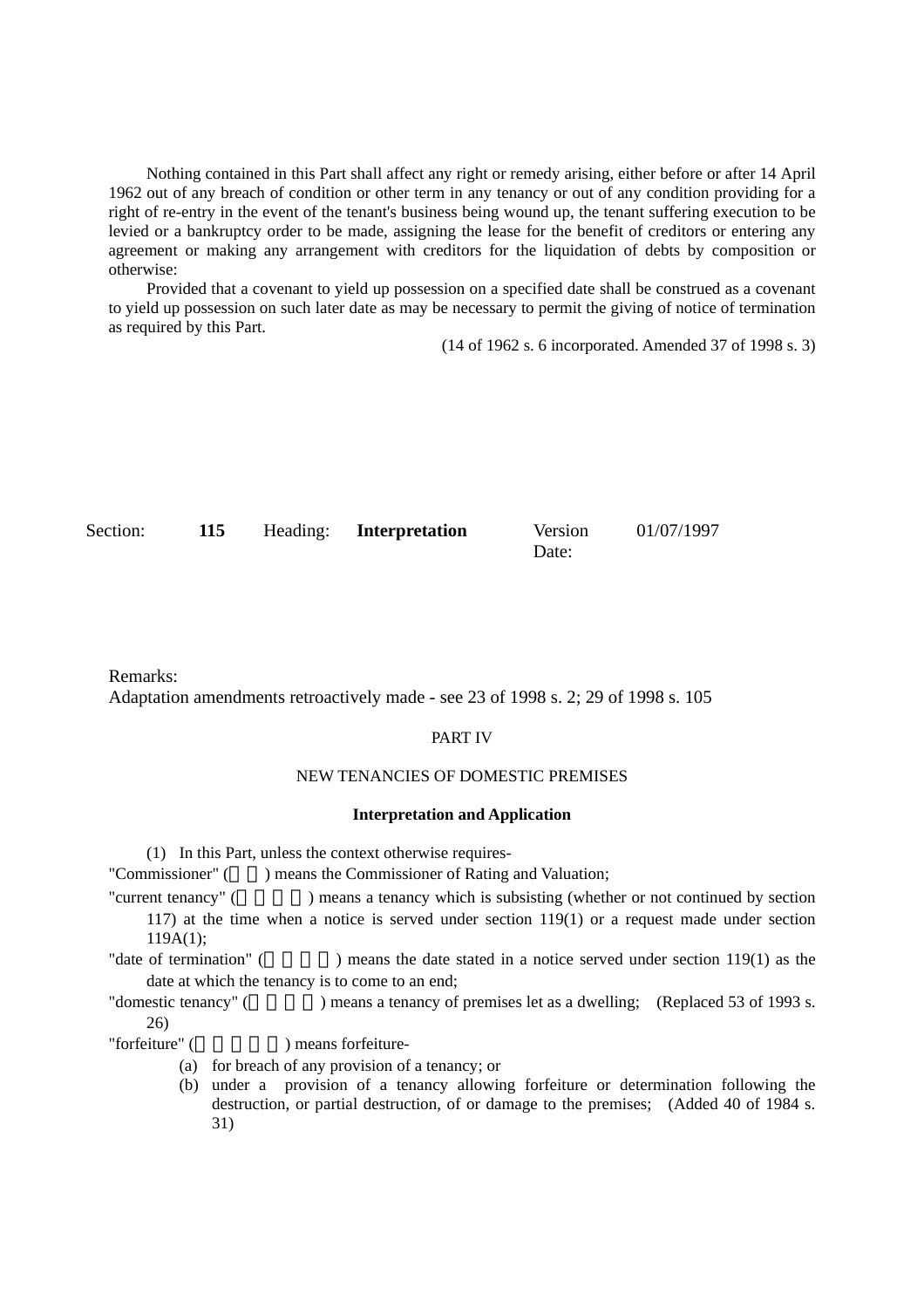- "landlord" (業主) includes any person, other than the Government, who is, from time to time, entitled to receive rent in respect of any premises and, in relation to a particular tenant, means the person entitled to receive rent from that tenant; (Amended 29 of 1998 s. 105)
- "notice to quit" () means a notice to terminate a tenancy given in accordance with the express or implied provisions of that tenancy;
- "premises" ( $\qquad$ ) means the subject matter of any tenancy; (Added 29 of 1983 s. 29)
- "prevailing market rent" (
Figure 1) means the rent, exclusive of rates at which premises the subject matter of a tenancy to which this Part applies might reasonably be expected to be let, at the date on which the current tenancy would, apart from section 119N, have come to an end under section 119(1) or section 119A(5), on the terms of the new tenancy granted under this Part, but disregarding the effect of this Ordinance; (Amended 29 of 1983 ss. 29  $\&$  46)
- "tenancy" () means a tenancy entered into orally or in writing and includes-
	- (a) an agreement for a tenancy;
	- (b) a sub-tenancy; and
	- (c) a tenancy continued or granted under this Part;
- "tenant" (a) does not include a Government lessee but includes- (Amended 29 of 1998 s. 105)
	- (a) a sub-tenant; and
		- (b) any government other than the Government of the Hong Kong Special Administrative Region, or a public body, corporation, partnership or firm which is the tenant of premises which is the subject matter of a tenancy to which this Part applies; (Amended 23 of 1998) s. 2)

"Tribunal" (  $\blacksquare$  ) means the Lands Tribunal established under the Lands Tribunal Ordinance (Cap 17).

(2) (Repealed 53 of 1993 s. 26)

(3) No notice or application under this Part shall, for the purposes of the Land Registration Ordinance (Cap 128), be regarded as an instrument in writing by which any parcel of ground, tenement or premises may be affected or as creating a lis pendens. (Added 29 of 1983 s. 29)

[cf. 1954 c. 56 s. 46 U.K.]

| Section: | 116 | Heading: <b>Application of this</b> | Version | 27/12/2002 |
|----------|-----|-------------------------------------|---------|------------|
|          |     | Part                                | Date:   |            |

- (1) Subject to subsections (2) and (3), this Part applies to any domestic tenancy-
	- (a) notwithstanding any provision in such tenancy, including any provision purporting generally or specifically to exclude this Part; and
	- (b) including any domestic tenancy to which Part I or Part II has ceased to apply. (Replaced 53 of 1993 s. 28)
- (1A)-(1B) (Repealed 53 of 1993 s. 28)
- (2) This Part shall not apply to any tenancy-
	- (a) to which Part I or Part II applies; or
	- (b) of land unbuilt on; or (Replaced 53 of 1993 s. 28)
	- (ba) of agricultural land, which expression shall have the meaning assigned to it by section 36 of the Rating Ordinance (Cap 116), including such a tenancy where there is on the land a dwelling house occupied by persons working the land; or (Added 53 of 1993 s. 28)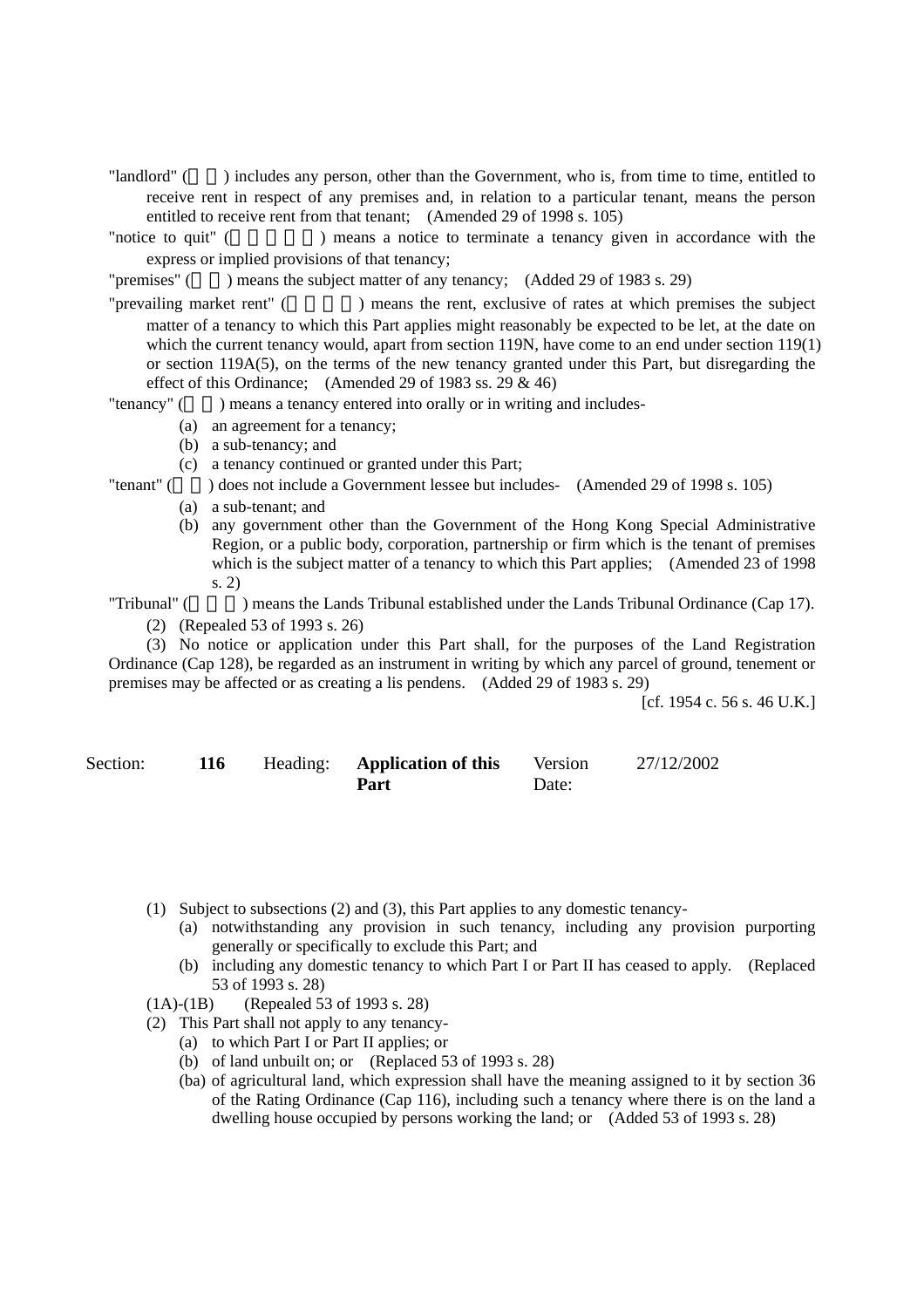- (bb) where the landlord is the employer and the tenant is the employee in possession of the premises in accordance with the terms and conditions of his employment, being terms and conditions which require him to vacate the accommodation on ceasing to be so employed; or (Added 53 of 1993 s. 28)
- (bc) held from the Government, the Hong Kong Housing Authority, the Hong Kong Housing Society or the Hong Kong Settlers Housing Corporation Limited, or a sub-tenancy created out of such a tenancy; or (Added 53 of 1993 s. 28. Amended 29 of 1998 s. 105)
- (bd) in writing created after 18 December 1981 for a fixed term of 5 years or longer which contains no provision-
	- (i) for earlier determination by the landlord otherwise than by forfeiture; and
	- (ii) for any premium or fine or for any increase in the rent during the fixed term; or (Added 53 of 1993 s. 28)
- (c) of premises which is subsisting at the time an order under section 4 is made in respect of those premises; or (Added 29 of 1983 s. 30)
- (d) which is entered into under an authority under section  $53(7A)(a)(ii)$  or an authority by the Commissioner under section 119H (2)(a). (Added 29 of 1983 s. 30)

(3) This Part shall not apply to a tenancy entered into in writing for a term not exceeding 1 year which is endorsed by the Commissioner under subsection (4).

- (4) When the Commissioner is satisfied that a tenancy mentioned in subsection (3)-
	- (a) has been entered into for a period during which, or for most of which, the landlord will be absent from Hong Kong or for any other special reason acceptable to the Commissioner, the landlord is unable to, or does not wish to, occupy the premises; or
	- (b) is a tenancy (which is not a sub-tenancy) of premises-
		- (i) which are, in his opinion, fully furnished; and
		- (ii) in respect of which the landlord is obliged by the terms of the tenancy to maintain and repair the premises, furnishings and fittings; or
	- (c) is a sub-tenancy of premises which are-
		- (i) in his opinion, fully furnished and in respect of which the principal tenant is obliged by the terms of the sub-tenancy to maintain and repair the premises, furnishings and fittings; and
		- (ii) under a principal tenancy which is excluded under paragraph (b),

and that the tenant or sub-tenant understands the effect of excluding the tenancy or sub-tenancy from this Part, he may endorse the agreement to the effect that this Part does not apply to the tenancy or sub-tenancy. (Replaced 40 of 1984 s. 32. Amended 32 of 1985 s. 19)

(4A) An application to the Commissioner for his endorsement under subsection (4) shall be in the specified form and accompanied by such fee as may be determined by the Financial Secretary by notice published in the Gazette. (Added 32 of 1985 s.19. Amended 32 of 2002 s. 10)

- (5) (a) The benefits and protection afforded by this Part shall, in any tenancy to which it applies, be available to the widow, widower, mother, father or any daughter or son over the age of 18 years of the tenant where she or he was residing with the tenant at the time of the tenant's death; and, for the purposes of this Part, references to a tenant shall except in this subsection include a reference to such widow, widower, mother, father, daughter or son.
	- (b) Only one person mentioned in paragraph (a) shall be entitled to the benefits and protection of this Part at one time and, in default of agreement by those persons, the Tribunal shall nominate that person on such grounds as appears to it to be just and equitable. (Added 29 of 1983 s. 30)
	- (c) The benefits and protection afforded by this Part shall not be available to a personal representative of a deceased tenant or, notwithstanding any will or the law of succession on intestacy, any other person who is not a person mentioned in paragraph (a) as entitled to those benefits and that protection. (Added 40 of 1984 s. 32)
- (6) (Repealed 40 of 1984 s. 32)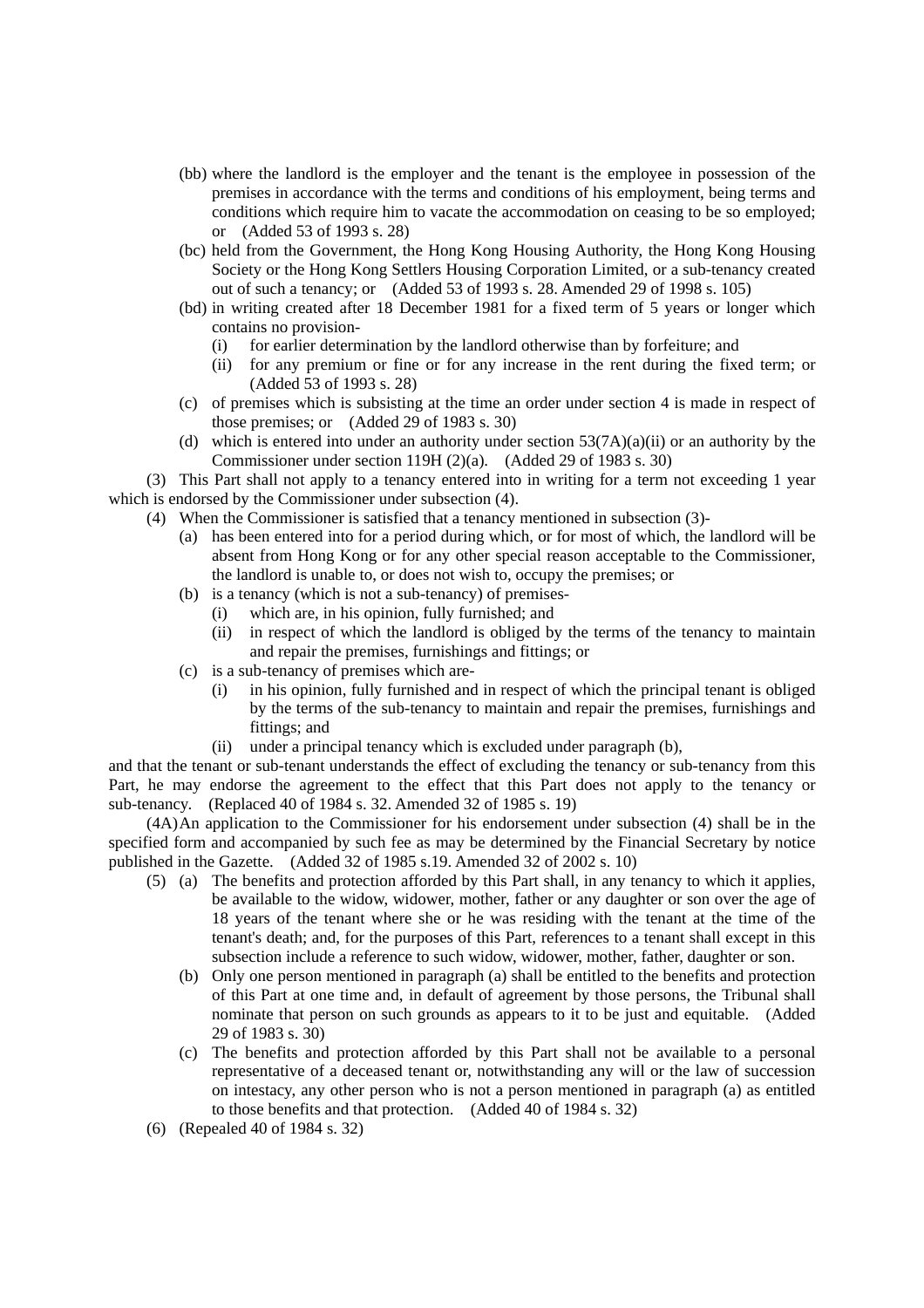Section: **119S** Heading: **Proceedings** Version

```
Date:
```
27/12/2002

(1) Subject to subsection (2), neither the Commissioner nor any public officer employed in the Rating and Valuation Department shall be called to give evidence in proceedings before the Tribunal and no subpoena shall be issued against the Commissioner or such public officer.

(2) The Commissioner or any public officer employed in the Rating and Valuation Department may be called to give evidence in any proceedings under section  $115A(10)$ ,  $117(1)$  or  $119F(5)$ . (Amended 32 of 2002 s. 24)

(3) (Repealed 32 of 2002 s. 24)

(4) Subject to section 119Q, any determination or order of the Tribunal under this Part shall be final.

| Section: |  |
|----------|--|
|          |  |

| Section: | 119Т | Heading: <b>Exercise of powers of</b> Version |       | 27/12/2002 |
|----------|------|-----------------------------------------------|-------|------------|
|          |      | <b>Commissioner</b>                           | Date: |            |

(1A) The Commissioner may disclose any information obtained under this Part to any specified person where in his opinion the disclosure will enable or assist the person to perform a function or exercise a power (including a right) imposed or conferred on the person by-

- (a) this Ordinance;
- (b) the Rating Ordinance (Cap 116); or
- (c) the Government Rent (Assessment and Collection) Ordinance (Cap 515). (Added 32 of 2002 s. 25)

 $(1B)$  In subsection  $(1A)$ , "specified person" () means-

- (a) the Tribunal or a court or magistrate;
- (b) a public officer acting in his capacity as a public officer; or
- (c) a landlord or tenant acting in his capacity as a landlord or tenant, as the case may be, under section 119AA. (Added 32 of 2002 s. 25)
- (1) The Commissioner may, for the purposes of this Part-
	- (a) serve on any person a requisition in the specified form requiring him to furnish to the Commissioner, within such reasonable period as the Commissioner may specify in the form, the particulars reasonably required by the Commissioner by the requisition;
	- (b) require the landlord or tenant or former landlord or tenant of any premises to exhibit to him all documents relating to the tenancy and user of the premises, including leases, receipts for rent, rent-books and accounts, and the Commissioner may take copies of those documents;
	- (c) at any reasonable time, with the consent of the occupier, enter and inspect any premises and take such measurements and other particulars as he thinks fit;
	- (d) require the occupier or other person in control of the premises, following not less than 24 hours notice in writing delivered at the premises, to allow the Commissioner to enter and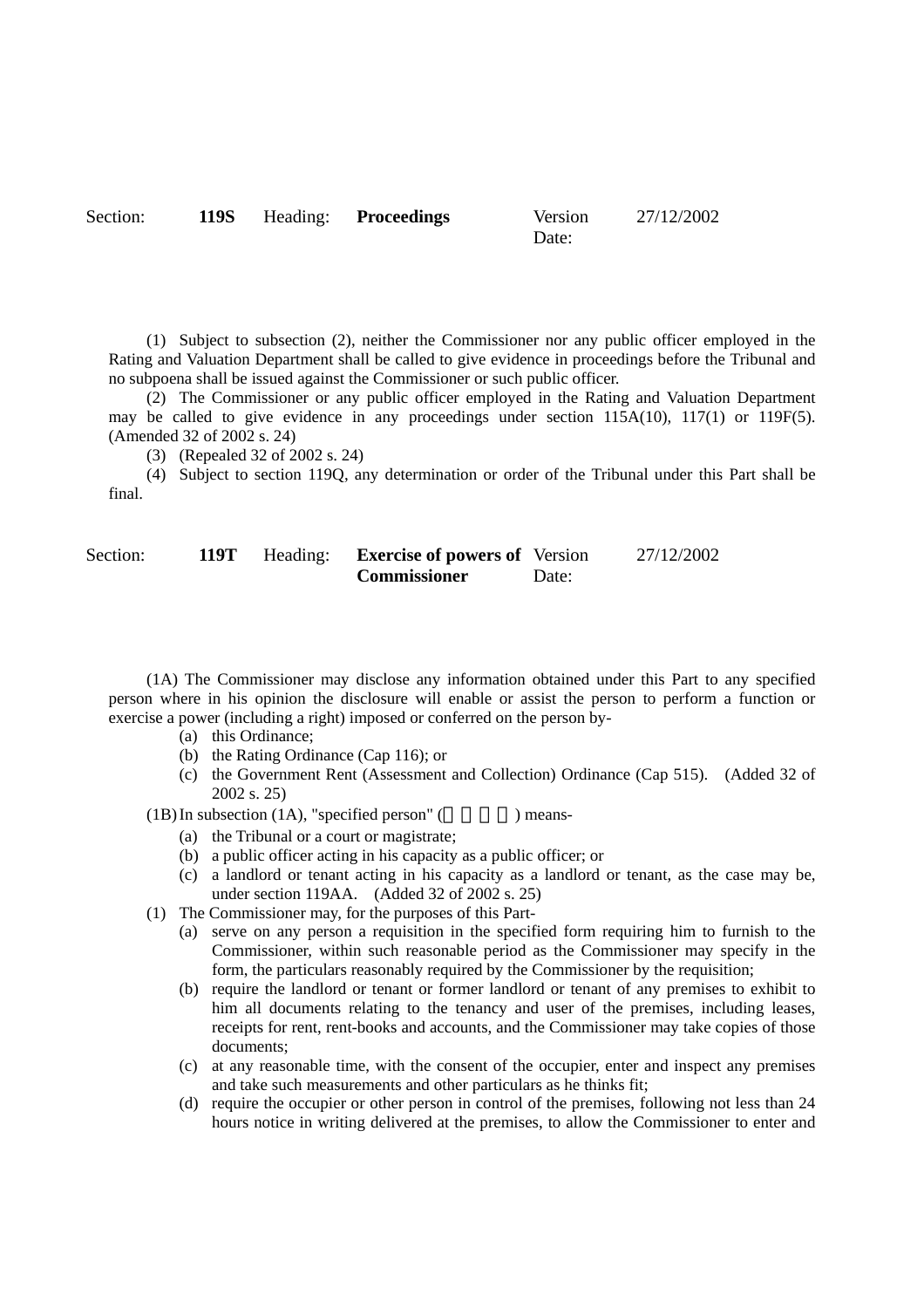inspect those premises at any reasonable time and take such measurements and other particulars as he thinks fit;

(e) after the expiry of not less than 24 hours notice in writing to the occupier of the premises or, if the occupier cannot be found, to the landlord or other person in control of the premises, enter at any reasonable time during daylight (using such force as may be necessary) and inspect any premises and take such measurements and other particulars as he thinks fit.

(2) Any public officer or class of public officer employed in the Rating and Valuation Department and authorized in writing in that behalf by the Commissioner may exercise any of the powers and perform any of the duties conferred or imposed on the Commissioner by this Part.

(Added 53 of 1993 s. 30)

Section: **120A** Heading: **Interpretation** Version Date: 27/12/2002

## PART V

## TENANCY (NOTICE OF TERMINATION)

In this Part, unless the context otherwise requires-

"Commissioner" () means the Commissioner of Rating and Valuation; (Added 39 of 1979 s. 20)

"landlord" () includes any person, other than the Government, who is from time to time entitled to receive rent in respect of any premises and, in relation to a particular tenant, means a person entitled to receive rent from such a tenant; (Added 39 of 1979 s. 20. Amended 29 of 1998 s. 105)

"notice of termination" (
Weap a notice served under section 122(1); (Added 39 of 1979 s. 20)

"premises" () means the subject matter of any tenancy; (Added 39 of 1979 s. 20)

"principal tenant" () means a tenant of premises other than a Government lessee, who has or shall sublet any part or parts thereof as a separate holding or holdings; (Added 39 of 1979 s. 20. Amended 29 of 1998 s. 105)

"Tribunal" (Tribunal" (Bassense the Lands Tribunal established under the Lands Tribunal Ordinance (Cap 17). (Added 76 of 1981 s. 53)

(Added 39 of 1979 s. 19. Amended 32 of 2002 s. 28)

| Section: | 121 | Heading: <b>Application</b> | Version | 27/12/2002 |
|----------|-----|-----------------------------|---------|------------|
|          |     |                             | Date:   |            |

(1) Save as otherwise provided in this section, this Part shall apply to every tenancy (which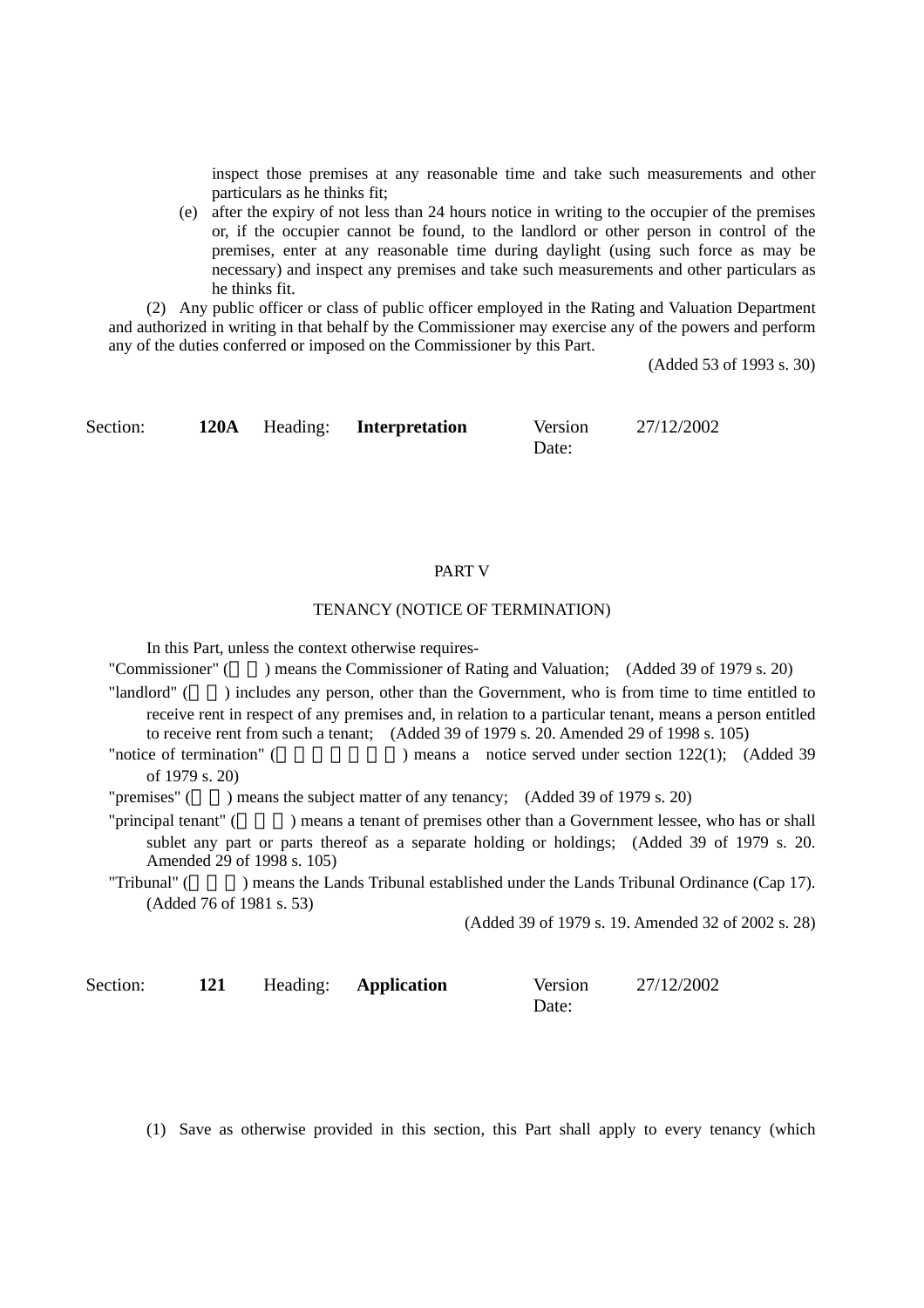expression shall wherever it occurs in this Part include sub-tenancies unless the context otherwise requires) whether the same be effected orally or in writing and notwithstanding any provision in such tenancy, including any provision purporting specifically to exclude the provisions of this Part.

(2) This Part shall not apply to the following-

- (a) a tenancy for a fixed term of 3 years or more the agreement for which contains no provision for earlier determination of the same other than for breach of any of the provisions of the agreement or under a provision of the tenancy allowing forfeiture or determination following the destruction, or partial destruction, of or damage to the premises; (Amended 40 of 1984 s. 36)
- (b) a tenancy-
	- (i) of premises to which Part I applies; or
	- (ii) of premises in respect of which there is in existence an order under section 4; (Replaced 24 of 1980 s. 4. Amended 29 of 1983 s. 45)
- (ba) a tenancy to which Part II applies; (Added 6 of 1980 s. 16)
- (c) a tenancy to which Part IV applies;
- (d) a tenancy in respect of which a valid notice to quit was given prior to 14 April 1962, including a tenancy arising by reason of a tenant holding over in such circumstances;
- (e) a tenancy of land unbuilt on, but such a tenancy shall cease to be excluded so soon as there is built on the land in accordance with the provisions of the agreement for the tenancy any building of a permanent nature;
- (f) a tenancy of agricultural land, which expression shall have the meaning assigned to it by the Rating Ordinance (Cap 116), including such a tenancy where there exists on the land any dwelling house occupied by persons working the land;
- (g) a tenancy where the landlord is the employer and the tenant is the employee in possession of the premises in accordance with the terms and conditions of his employment where such terms and conditions require him to vacate the accommodation upon ceasing to be so employed;
- (h) a tenancy held from the Government; (Amended 29 of 1998 s. 105)
- (i) (Repealed 29 of 1983 s. 45)
- (i) a tenancy authorized by the Commissioner under section  $53(7A)(a)(ii)$ ; (Added 29 of 1983 s. 45)
- (k) a tenancy in respect of which the agreement has been endorsed by the Commissioner under section 116(4); and (Added 29 of 1983 s. 45)
- (l) a tenancy authorized by the Commissioner under section 119H(2)(a). (Added 29 of 1983 s. 45)
- (3) This Part shall not apply to a tenancy in writing-
	- (a) for a fixed term not exceeding 1 year; and
	- (b) which-
		- (i) has been entered into for a period during which, or for most of which, the landlord will be absent from Hong Kong; or
		- (ii) is in respect of premises which the landlord intends to rebuild and is for a period pending that rebuilding; or
		- (iii) is in respect of premises normally occupied or intended to be occupied by the landlord but is temporarily surplus to his requirements; or
		- (iv) is entered into in circumstances which are special having regard to the particular purposes of the landlord and the particular needs of the tenant. (Replaced 40 of 1984 s. 36)

(4) A dispute as to whether a tenancy is excluded under subsection (3) shall be determined by the Commissioner in a summary manner on application in writing to him and the Commissioner shall cause notice of the determination to be served on the person who made the application. (Replaced 32 of 2002 s. 29)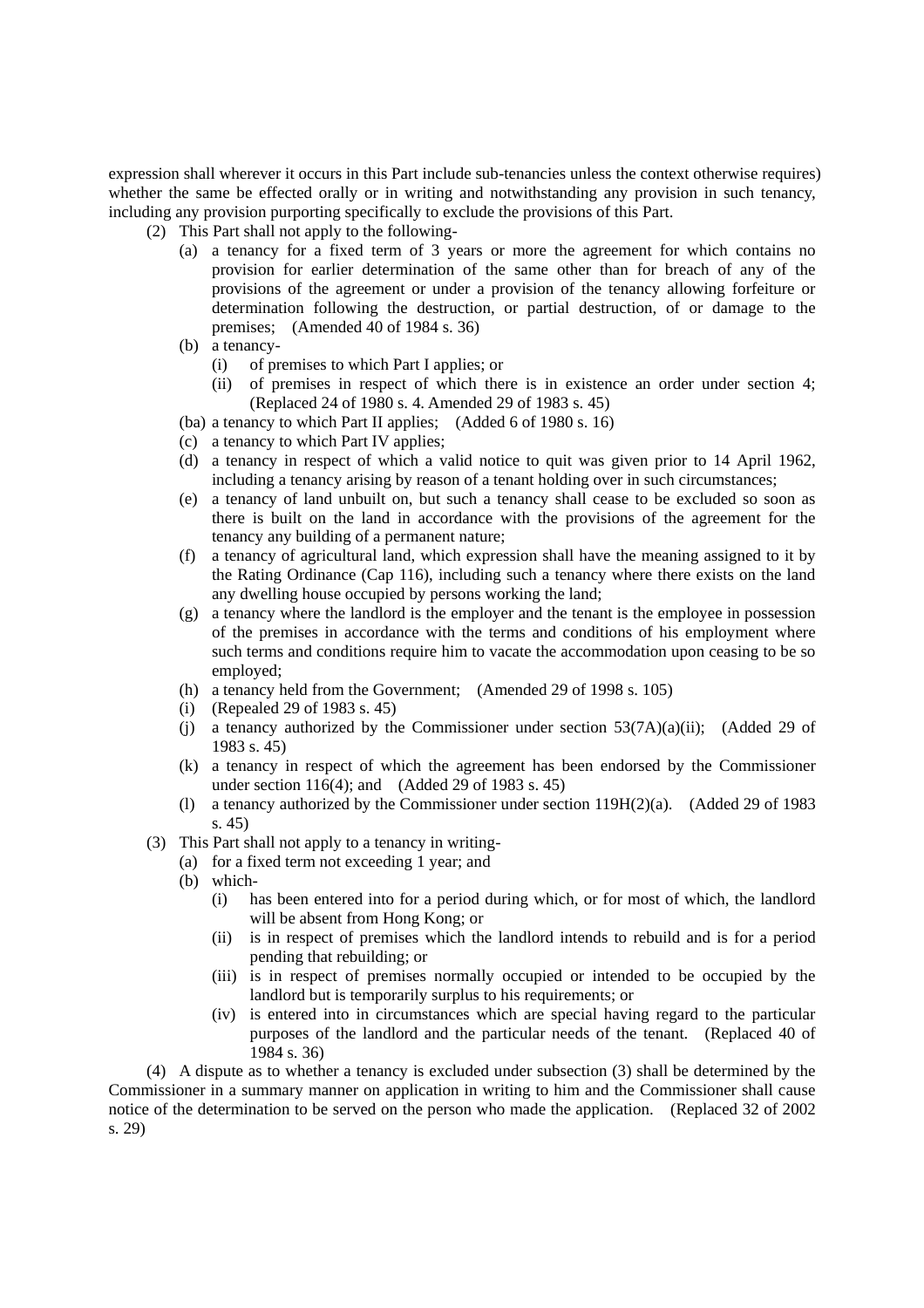(5) Any public officer or class of public officer employed in the Rating and Valuation Department and authorized in writing in that behalf by the Commissioner may exercise the powers of the Commissioner under subsection (4). (Added 40 of 1984 s. 36)

(6) Any person aggrieved by a determination under subsection (4) may, within 1 month of the service of the notice of the determination, appeal to the Tribunal against the determination and the Tribunal may make such order thereon as it thinks fit. (Added 32 of 2002 s. 29)

(14 of 1962 s. 2 incorporated)

Section: **144** Heading: **Provisions** 

**transitional, etc. to the enactment of the Landlord and Tenant (Consolidation) (Amendment) Ordinance 2002**  Version Date:

27/12/2002

### Remarks:

\* Provisions marked with the asterisk have not yet come into operation.

*\**[*(1) A person may apply to the Commissioner for a certificate under section 50(10) or 53A(4)(d) as in force before the expiry of Part II.* 

- *(2) An application under subsection (1) shall-* 
	- *(a) be made by sending a notice in the specified form to the Commissioner; and*
	- *(b) be accompanied by such fee as may be determined by the Financial Secretary by notice published in the Gazette.*
- *(3) The Commissioner shall comply with an application under subsection (1).*]

(4) Section 119 shall apply to a notice given under that section before the commencement of section 12 of the Landlord and Tenant (Consolidation) (Amendment) Ordinance 2002 (32 of 2002) as if that section 12 had never commenced.

(5) Section 119A shall apply to a request for a new tenancy in accordance with that section made before the commencement of section 13 of the Landlord and Tenant (Consolidation) (Amendment) Ordinance 2002 (32 of 2002) as if that section 13 had never commenced.

(6) Section 119F(4)-

- (a) as amended by the Landlord and Tenant (Consolidation) (Amendment) Ordinance 2002 (32 of 2002) shall apply in the case of a landlord who opposes, in accordance with rule 69 of the Lands Tribunal Rules (Cap 17 sub. leg.), the grant of a new tenancy on or after the commencement of section 18(c) of that Ordinance;
- (b) as in force before that commencement shall apply in the case of a landlord who so opposes the grant of a new tenancy before that commencement.
- (7) Notwithstanding section 74B as in force before the expiry of Part II, section 119F(4)-
	- (a) as amended by the Landlord and Tenant (Consolidation) (Amendment) Ordinance 2002 (32 of 2002) shall apply in the case of a landlord who has applied, in accordance with rule 68 of the Lands Tribunal Rules (Cap 17 sub. leg.), for an order for possession of premises on the ground specified in section  $53(2)(c)$ , as in force before that expiry, on or after the commencement of section 18(c) of that Ordinance;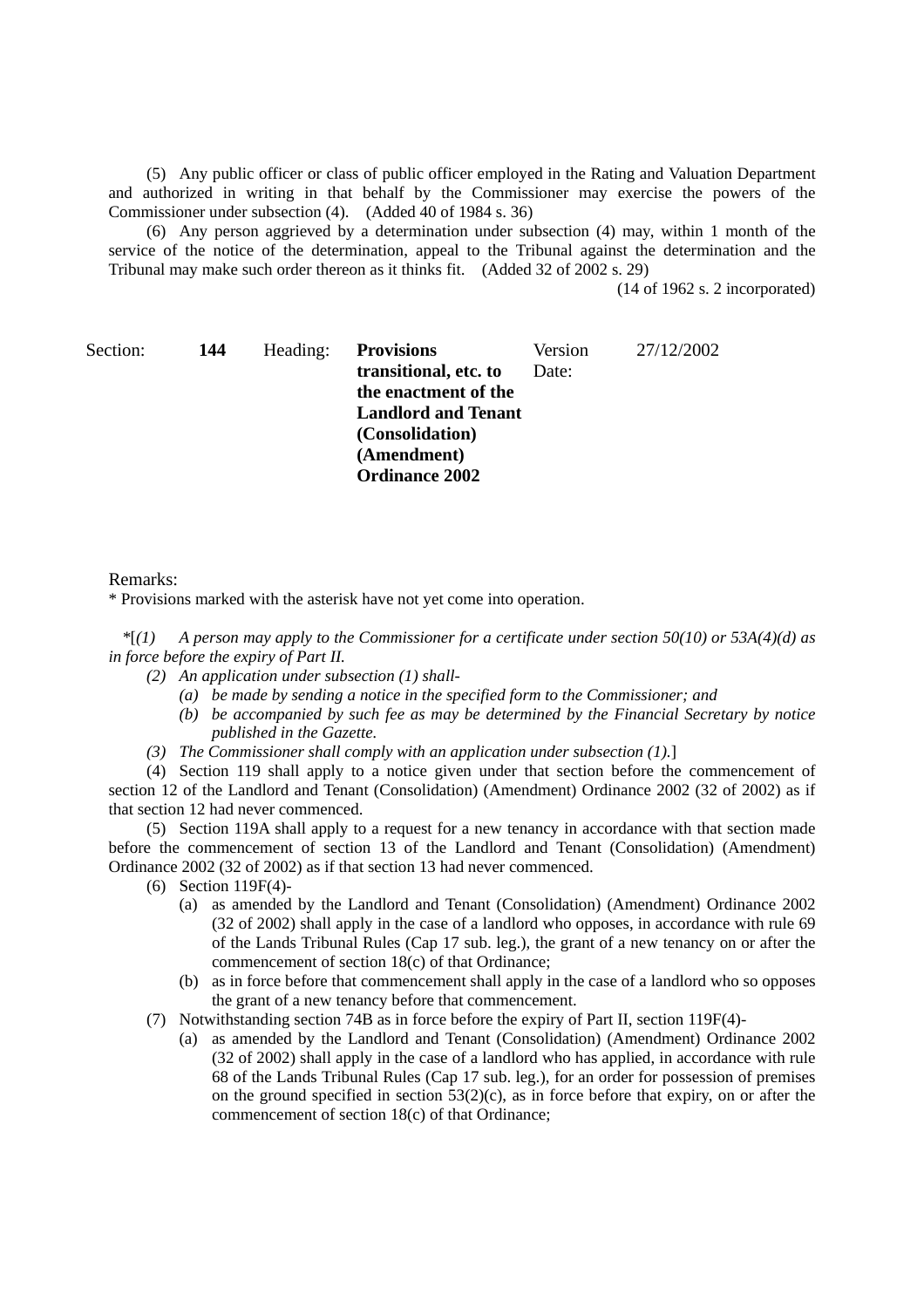(b) as in force before that commencement shall apply in the case of a landlord who so applies for an order for possession of premises on the ground specified in section 53(2)(c), as in force before that expiry, before that commencement.

(8) For the avoidance of doubt, it is hereby declared that, subject to the other provisions of this section, section 23 of the Interpretation and General Clauses Ordinance (Cap 1) applies to the expiry of any Part of this Ordinance (including the expiry of any provision or provisions of any such Part) as it applies to the repeal in whole or in part of any Ordinance.

(Added 32 of 2002 s. 39)

| Chapter: | Title:   | <b>LANDS TRIBUNAL</b><br>ORDINANCE            | Gazette<br>Number:   | 32 of 2002 |
|----------|----------|-----------------------------------------------|----------------------|------------|
| Section: | Heading: | <b>Jurisdiction of the</b><br><b>Tribunal</b> | <b>Version Date:</b> | 27/12/2002 |

(1) The Tribunal shall have jurisdiction to determine the amount of compensation (if any) payable by the Government in respect of any claim submitted to it under any Ordinance specified in the Schedule.

(2) The Tribunal shall have jurisdiction to determine the amount of compensation (if any) payable by the Government in respect of any claim submitted to it under an Ordinance other than an Ordinance specified in the Schedule if-

- (a) the claim arises from any action taken by or on behalf of the Government in connexion with-
	- (i) the compulsory acquisition of land or any interest therein;
	- (ii) the extinguishment or variation of any rights pertaining to land;
	- (iii) the creation of any easements in, over or under any land; or
	- (iv) the authorization of any undertaking affecting any land or any interest therein; and
- (b) the claim is submitted to the Tribunal for determination by agreement by or on behalf of both the Government and the claimant.

(3) Subsection (2) shall apply notwithstanding any other provision made in any such Ordinance for the determination of any such claim.

(4) The Tribunal shall have jurisdiction to determine any appeal submitted to it for determination under any Ordinance specified in the Schedule.

(5) The Tribunal shall have such other jurisdiction as may be vested in it under any Ordinance including any Ordinance specified in the Schedule. (Amended 27 of 1993 s. 43)

(6) The Tribunal shall have jurisdiction to make orders for possession under the Landlord and Tenant (Consolidation) Ordinance (Cap 7), including an order for possession to take effect on termination of the current tenancy where it does not make an order for the grant of a new tenancy under section 119G of that Ordinance. (Added 49 of 1982 s. 8. Amended 30 of 1983 s. 2)

(7) The Tribunal shall have jurisdiction to make orders for possession or for ejectment in relation to premises to which Part I, or tenancies or sub-tenancies to which Part II, Part IV or Part V of the Landlord and Tenant (Consolidation) Ordinance (Cap 7) applies where the contractual period of a tenancy or sub-tenancy has been terminated by forfeiture, by surrender (including surrender under the former section 52A, or under section 117, of that Ordinance), by notice of termination within the meaning of Part IV or Part V of that Ordinance or by notice to quit given by the landlord to the tenant, the tenant to the landlord, the principal tenant to the sub-tenant or the sub-tenant to the principal tenant. (Added 30 of 1983 s. 2. Amended 32 of 1985 s. 27; 102 of 1995 s. 2; 32 of 2002 s. 40)

(8) The Tribunal shall have jurisdiction, in any application for possession or for ejectment, under the Landlord and Tenant (Consolidation) Ordinance (Cap 7) or otherwise, and in any application for a new tenancy under Part IV of that Ordinance, whether or not it grants any such application, to make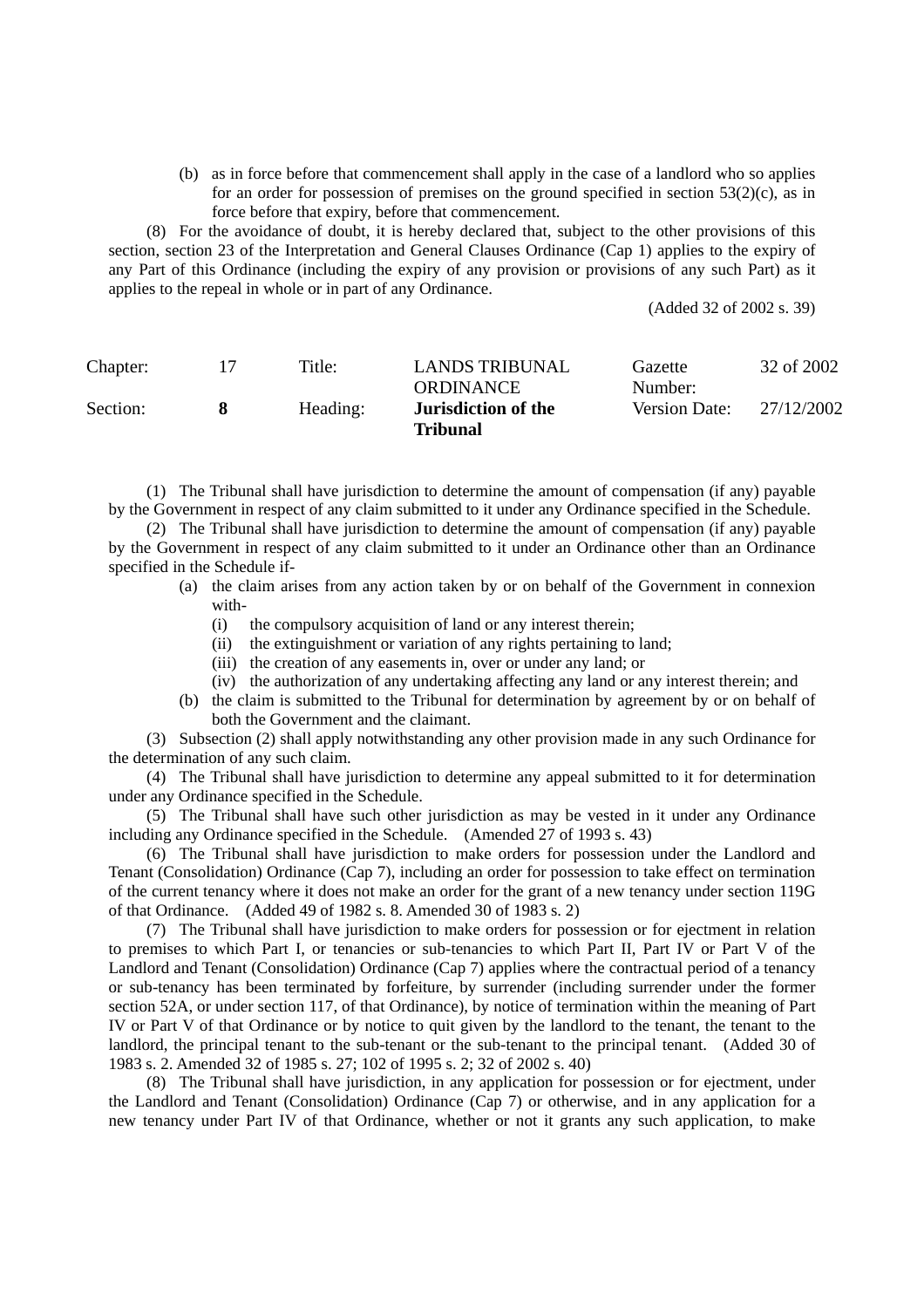orders for the payment of rent, mesne profits, including interim payments of rent and mesne profits, for the payment of any other money which is due under the tenancy or sub-tenancy, and for the disposal of any property left in the premises concerned by the tenant or sub-tenant. (Added 30 of 1983 s. 2. Amended 32 of 2002 s. 40)

(8A) The Tribunal shall have jurisdiction to determine any claim or counterclaim or set-off and counterclaim transferred to it under section 7 or 10 of the Small Claims Tribunal Ordinance (Cap 338). (Added 28 of 1999 s. 18)

(9) In the exercise of its jurisdiction, the Tribunal shall have the same jurisdiction to grant remedies and reliefs, equitable or legal, as the Court of First Instance. (Added 30 of 1983 s. 2. Amended 27 of 1993 s. 43; 25 of 1998 s. 2)

| Section: | 10 | Heading: Practice and | Version | 27/12/2002 |
|----------|----|-----------------------|---------|------------|
|          |    | procedure of          | Date:   |            |
|          |    | Tribunal              |         |            |

(1) The Tribunal shall have the powers which are vested in the Court of First Instance in the exercise of its civil jurisdiction in respect of the following matters-

- (a) the attendance, examination and payment of witnesses;
- (b) the hearing of any matter with the assistance of an assessor or assessors;
- (c) the consolidation or hearing of any matters;
- (d) the punishment of persons guilty of contempt;
- (e) the ordering of inspection of any premises or place;
- (f) the entering and viewing of any premises or place;
- (g) the enforcement of decisions, judgments and orders;
- (h) the making of orders as to interim payments;
- (i) the making of orders in default of any action by a party,

and, so far as it thinks fit, may follow the practice and procedure of the Court of First Instance in the exercise of its civil jurisdiction. (Amended 49 of 1982 s. 10; 30 of 1983 s. 3; 25 of 1998 s. 2)

(2) Without prejudice to the generality of the powers vested in it under subsection (1), the Tribunal may-

- (a) on the application of any party to any proceedings before it, or of its own motion, order any party to the proceedings to disclose to the Tribunal the existence of any document which is in the power of such party to produce and which the Tribunal considers is or may be material to the determination of the matter being heard by the Tribunal;
- (b) order any party to any proceedings before it-
	- (i) to produce to the Tribunal any document which it may require and which is in the power of such party to produce; and
	- (ii) to afford to any other party to the proceedings an opportunity to examine any such document or copy thereof and to take copies thereof;
- (c) together with the parties to any proceedings before it and any expert witness of any such party, enter on and inspect any land, premises or place which relates to the proceedings before the Tribunal or any land, premises or place contiguous or adjacent thereto; (Amended 32 of 2002 s. 40)
- (d) for good cause, enlarge the time, whether or not that time has already expired, fixed by any Ordinance-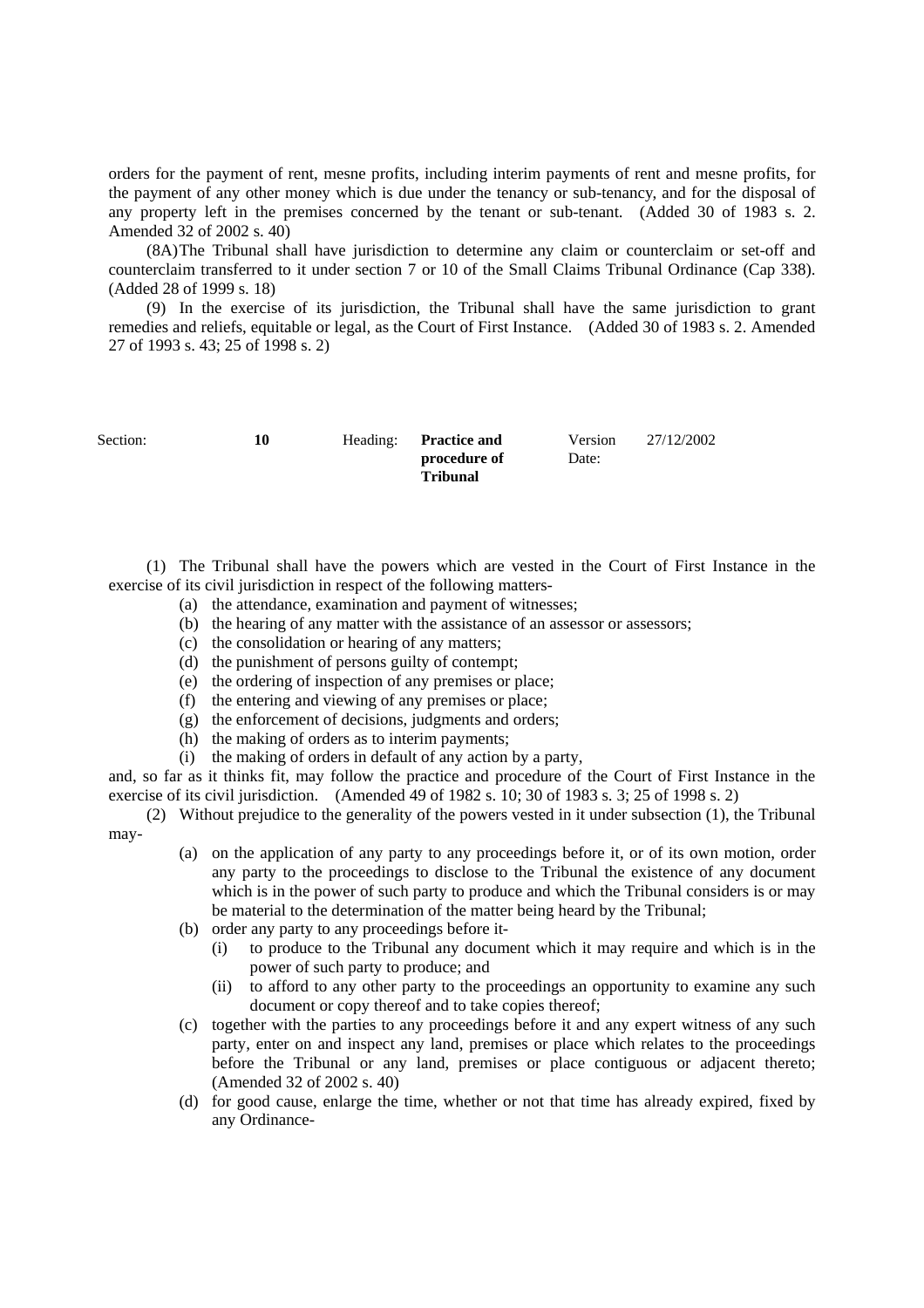- (i) for the giving of any notice (and whether or not the notice relates to any proceedings); (Replaced 32 of 2002 s. 40)
- (ii) for the taking of any step in any proceedings; (Amended 32 of 2002 s. 40)
- (iii) for the filing or lodging of any document in any proceedings; and (Added 30 of 1983 s. 3. Amended 32 of 2002 s. 40)
- (e) for good cause, abridge any period specified in section 119(2), 119A(2) or 119D(3)(a)(i) of the Landlord and Tenant (Consolidation) Ordinance (Cap 7). (Added 32 of 2002 s. 40)

(3) The Chief Justice after consultation with the President may make rules prescribing- (Amended 49 of 1982 s. 10)

- (a) the form of any document to be made or issued by any party or intending party for the purpose of any proceedings before the Tribunal;
- (b) the fees payable in respect of any proceedings before the Tribunal;
- (c) the practice and procedure to be followed in any proceedings before the Tribunal or in any appeal from a decision of the Tribunal in so far as no provision is made therefor in this Ordinance;
- (d) the evidence which may be required or admitted in any proceedings before the Tribunal; (Added 80 of 1978 s. 3)
- (e) the award, taxation and recovery of costs; and (Added 49 of 1982 s. 10)
- (f) provisions generally for the better operation of this Ordinance. (Added 49 of 1982 s. 10)
- (4) The President may-
	- (a) determine any form of document to be made or issued by the Tribunal;
	- (b) determine any matter of procedure and practice in so far as no provision therefor is made under this Ordinance; and
	- (c) give directions as to the distribution and disposal of the business of the Tribunal. (Replaced 49 of 1982 s. 10)
- (5) (a) The proceedings of the Tribunal shall be conducted with as much informality as is consistent with attaining justice and, for this purpose, the President may give directions as to the manner and form in which proceedings shall be conducted.
	- (b) Directions by the President under paragraph (a) may be given in such manner as he thinks fit and need not be published in the Gazette. (Added 49 of 1982 s. 10)

(6) The Tribunal may admit in evidence any statement, document, information or matter, whether or not it would otherwise be admissible in evidence and attach such weight to it as may be appropriate in the circumstances. (Added 49 of 1982 s. 10)

| Section: | 11A | Heading: <b>Review of decision</b> Version 27/12/2002 |       |  |
|----------|-----|-------------------------------------------------------|-------|--|
|          |     |                                                       | Date: |  |

(1) The Tribunal may, within 1 month from the date of any decision by it, decide to review that decision and, on such grounds as it may think sufficient, may set aside, reverse, vary or confirm it. (Replaced 30 of 1983 s. 5)

(2) The Tribunal may act under subsection (1)-

- (a) on the application of any party; or
- (b) on its own motion,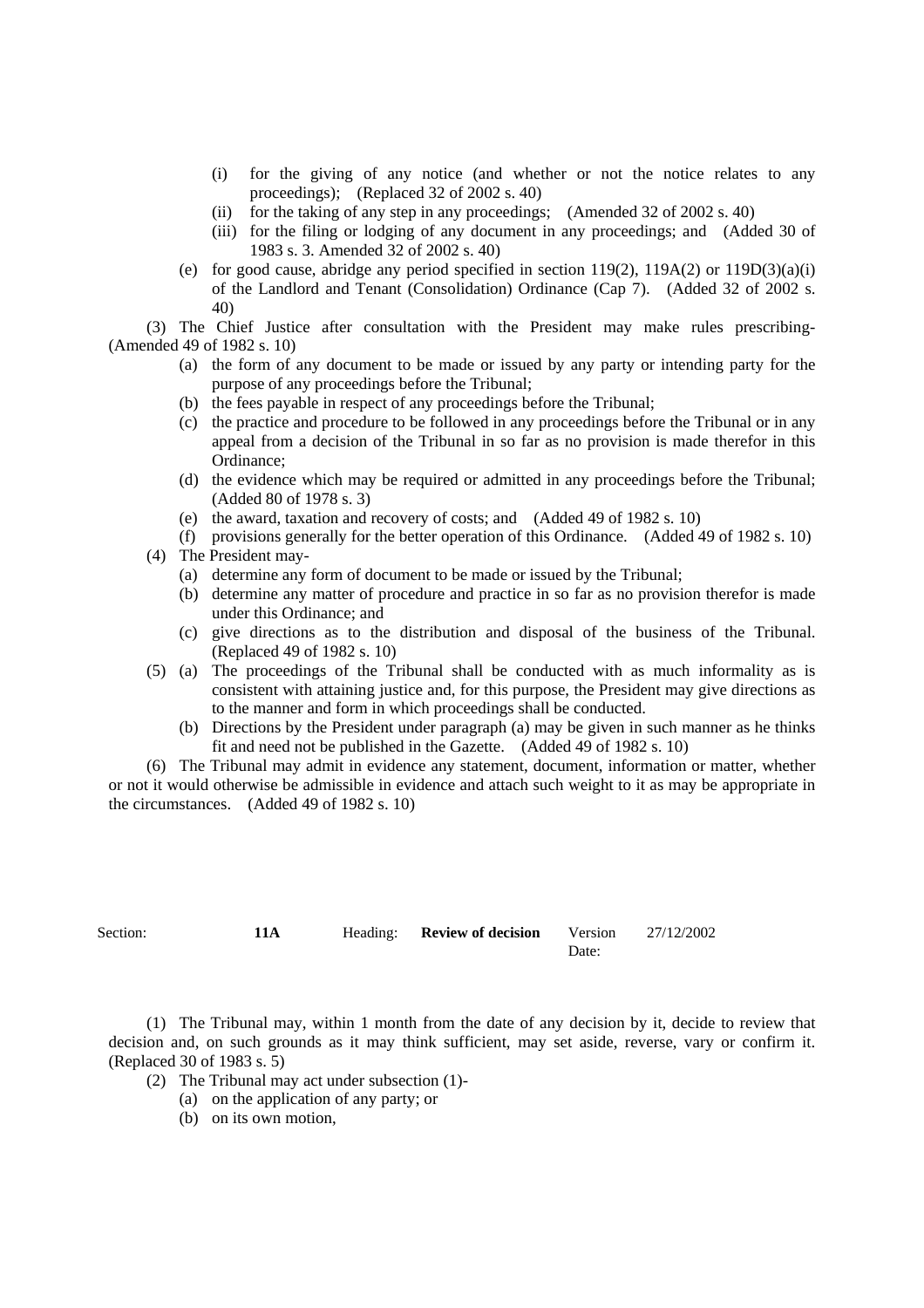and on notice to all other parties to the proceedings. (Replaced 49 of 1982 s. 12)

(3) If the Tribunal shall have decided, within 1 month from the date of any decision, to exercise its power of review in respect thereof, such power may be exercised at any time thereafter whether within such period of 1 month or otherwise.

(4) The Tribunal may, in any review, hear and receive any evidence it thinks fit for the purpose of determining the issue between the parties. (Added 41 of 1984 s. 2)

(5) The Tribunal shall not exercise its power of review in respect of a decision-

- (a) subject to subsection (6), if the decision has already been the subject of a review or the decision is a decision setting aside, reversing, varying or confirming under this section another decision of the Tribunal; or
- (b) subsequent to the commencement of proceedings by any party with a view to questioning the decision, by way of appeal or otherwise, unless such proceedings have been abandoned. (Added 32 of 2002 s. 40)

(6) Subsection (5)(a) shall not apply in the case of a decision of the Tribunal under the former section  $4(7)(a)$  or  $53A(2)$ , or under section 119F(2), of the Landlord and Tenant (Consolidation) Ordinance (Cap 7). (Added 32 of 2002 s. 40)

(Added 80 of 1978 s. 5)

| Chapter:  | 17A | Title: | LANDS TRIBUNAL Gazette<br><b>RULES</b> | Number:          | 32 of 2002 |
|-----------|-----|--------|----------------------------------------|------------------|------------|
| Schedule: |     |        | Heading: <b>SCHEDULE</b>               | Version<br>Date: | 27/12/2002 |

[rule 1]

# FORMS FORM 1  $[\text{rule } 4(1)]$

## INTERLOCUTORY APPLICATION

(Heading)

Lands Tribunal Application No. ................

TO

of

| YOU ARE HEREBY SUMMONED to appear before His Honour  Presiding |  |
|----------------------------------------------------------------|--|
|                                                                |  |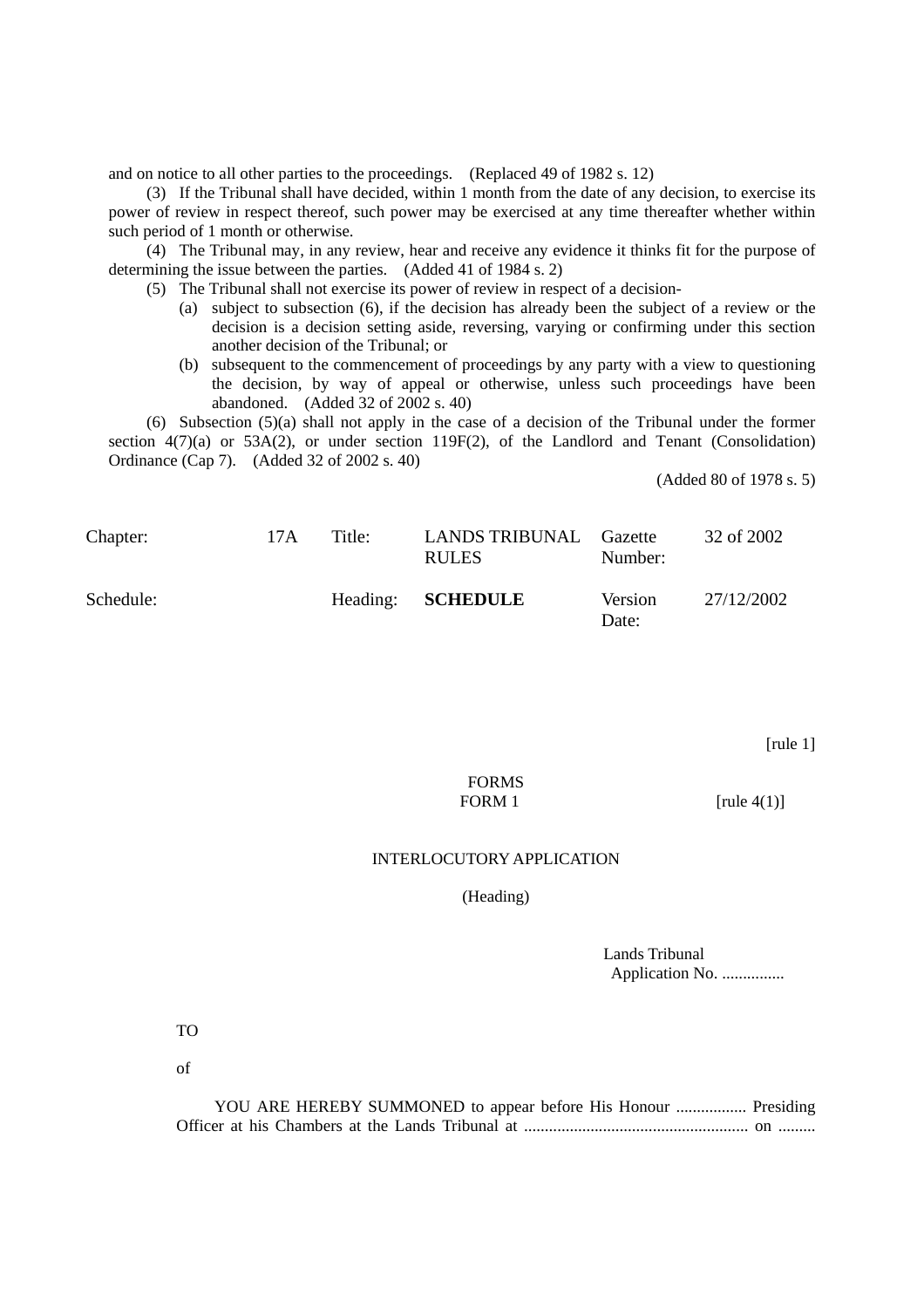day the ............ day of .......................... 19 .......... at ................. o'clock in the ............. noon on the hearing of an application on the part of the Applicant/Respondent\* for an order to be made that  $(1)$ -

And you are to take notice that if you do not appear the Tribunal may consider and deal with the application in a summary way.

Dated this .............. day of ...................... 19 ..........

The address of the Applicant/Respondent\* is

The address of the Applicant/Respondent solicitor\* is

...............................................+ Seal of the Tribunal

................................................ Applicant/Respondent\*

- (1) State the object of the application.
- \* Delete whichever is inapplicable.
- + Name of the Registrar.

FORM 1

\_\_\_\_\_\_\_\_\_\_\_

# INTERLOCUTORY APPLICATION

(reverse)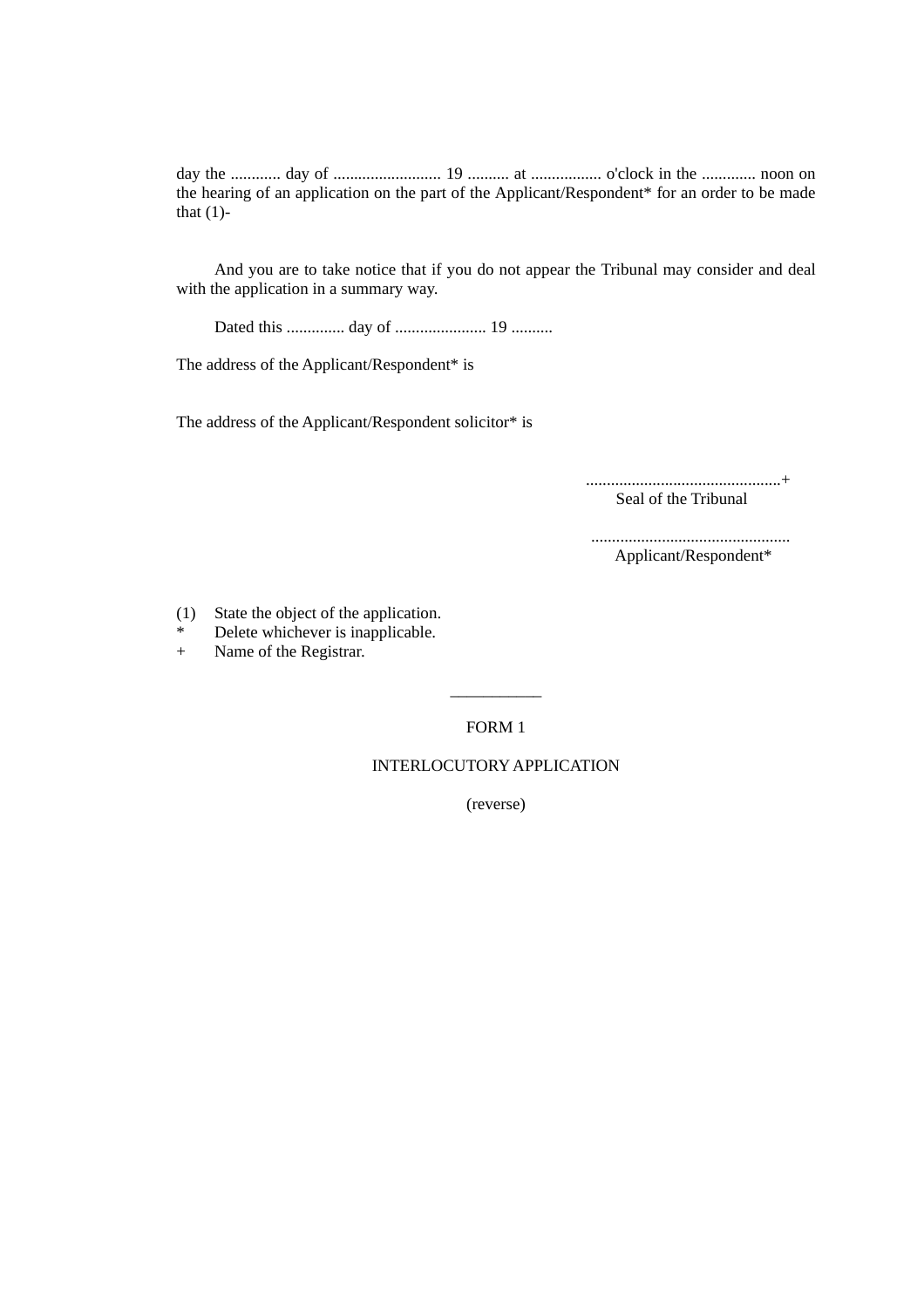Affidavit/Affirmation\* of Service Bailiff's Notes I, ............................................ make oath/do solemnly, sincerely and truly declare and affirm\* and say that the within application was served by me on the said Applicant/Respondent\* ............................... ............................................................................... on the ........ day of .................. 19 ....... by delivering a copy thereof to ...................................... ..............................................................................

Sworn/Affirmed\* at the courts of Justice/Lands Tribunal Registry\*, .................................... Hong Kong, the ................... day of ................................ 19 .........

Before me,

A Commissioner etc.

\*Delete whichever is inapplicable.

(L.N. 417 of 1995)

## FORM 2 [rule 16]

## NOTICE OF HEARING

----------------------

Lands Tribunal Application No. .....................

These proceedings have been set down for hearing before the Lands Tribunal at ..................................................................................................... in the Fixture/Floating List on .............. day the ................... day of ........ 19 ........ at .......... a.m./p.m., or in the Running List.

Dated this .................. day of ........................ 19 .........

..................................................... (Deputy Registrar, Lands Tribunal)

To ..............................................

(L.N. 417 of 1995)

FORM 3 [rule 22]

---------------------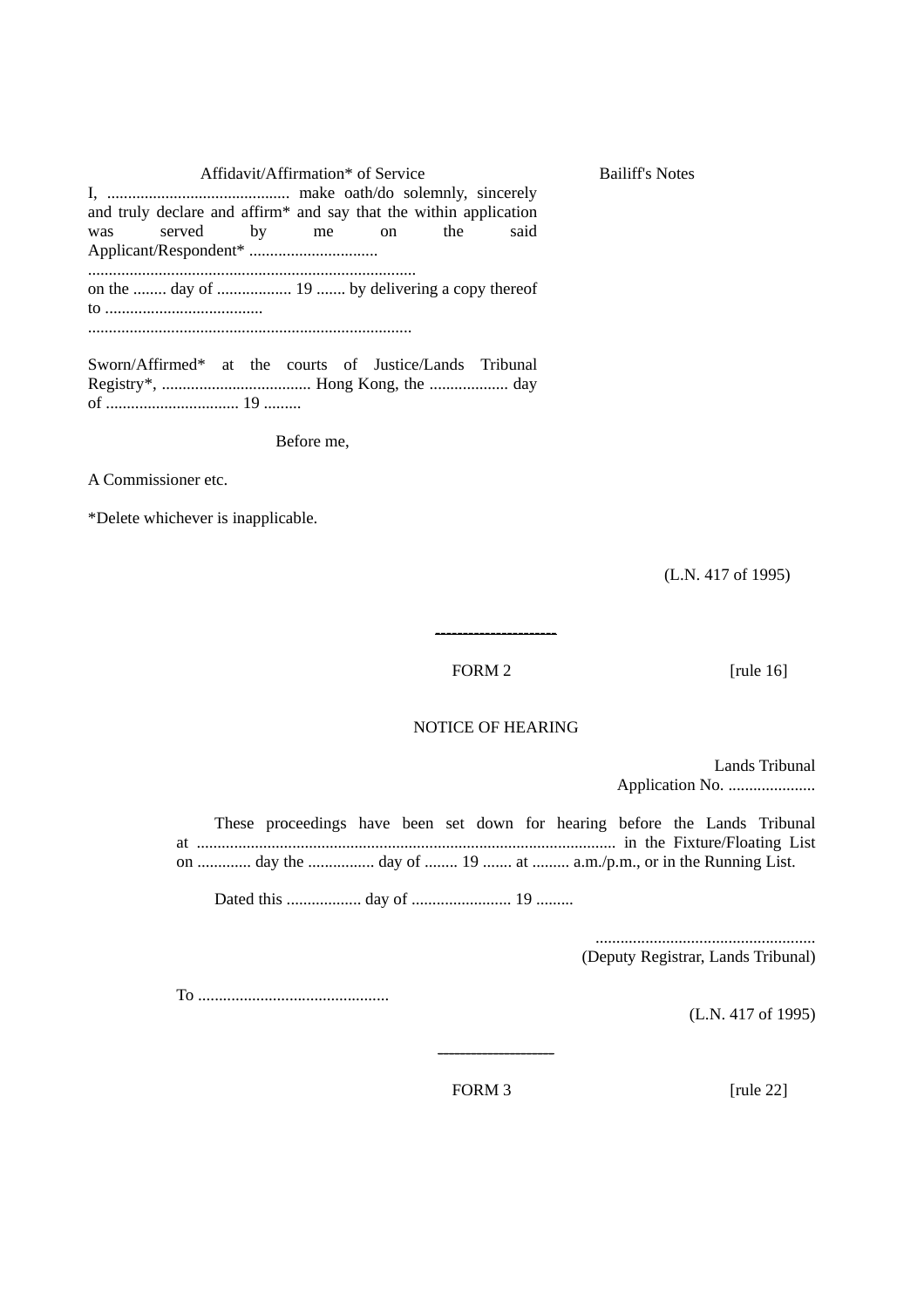#### APPLICATION FOR SUMMONS TO A WITNESS

Lands Tribunal Application No. ...........................

To: The Registrar, Lands Tribunal

| material evidence on behalf of the Applicant/Respondent, I  apply for a summons to be |  |  |
|---------------------------------------------------------------------------------------|--|--|
|                                                                                       |  |  |
|                                                                                       |  |  |
| at  a.m./p.m. to give evidence on behalf of the Applicant/Respondent.                 |  |  |

Dated this .................. day of ..................... 19 .........

............................................................. (Solicitors for the) Applicant/Respondent (L.N. 417 of 1995)

## FORM 4 [rule 22]

## SUMMONS TO WITNESS TO APPEAR (AND TO PRODUCE DOCUMENTS)

-------------------

Lands Tribunal Application No. ...........................

To [Name, address and occupation]

You are hereby summoned to attend at a sitting of the Lands Tribunal to be held at ................................................. on ................... day the ................. day of .................................. 19 .......... at ......... a.m./p.m. to give evidence in the above proceedings (and also to bring with you and produce [State particulars of documents required]).

This summons was issued on behalf of Applicant/Respondent .................................... .......................................................................................................................................

----------------------

Dated this ................ day of ................... 19 ...........

............................................. Registrar, Lands Tribunal (L.N. 417 of 1995)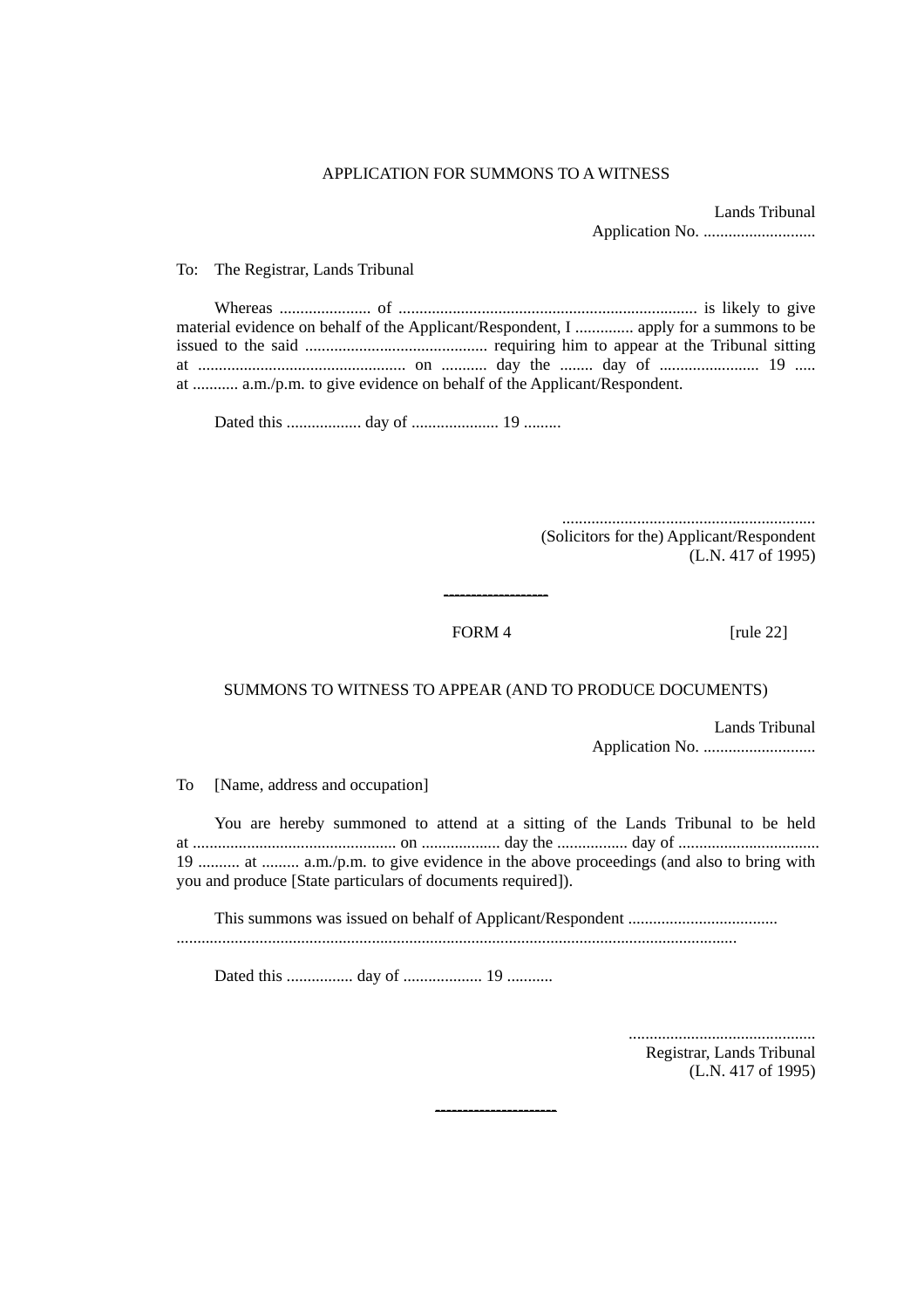## NOTICE OF APPLICATION TO LANDS TRIBUNAL TO DETERMINE COMPENSATION FOR LAND RESUMED UNDER LANDS RESUMPTION ORDINANCE

Pursuant to section  $6(2)/8(2)^*$ 

\*I/We ................................ of ................................................................................ (address)

.......................................................................................................................................

or

\*The Director of Lands

require(s) the Lands Tribunal to determine the amount of compensation to be paid in respect of the resumption of ......................................................................................................... .......................................................................................................................................

(describe the estate or interest in land resumed)

formerly owned by \*me/us

| *bv |           |
|-----|-----------|
|     | (name(s)) |
|     |           |

because

\*an offer made under section 6(1)(a) of the Ordinance has been rejected. (Attach a statement of particulars required by rule 34(3).)

\*a claim submitted under section \*6(2)/8(1) of the Ordinance has not been agreed. (Attach a copy of the claim.)

\*no claim has been submitted under section 6(2) of the Ordinance. (Attach a statement of the particulars required by rule 34(3).)

--------------------

Dated this .................... day of .................... 19 ..........

.....................................................................

(to be signed by or on behalf of the Applicant)

To: 1. The Registrar, Lands Tribunal.  $\mathcal{D}$ 

Address for service of the Applicant:

\*Delete whichever does not apply.

(L.N. 417 of 1995; 29 of 1998 s. 9)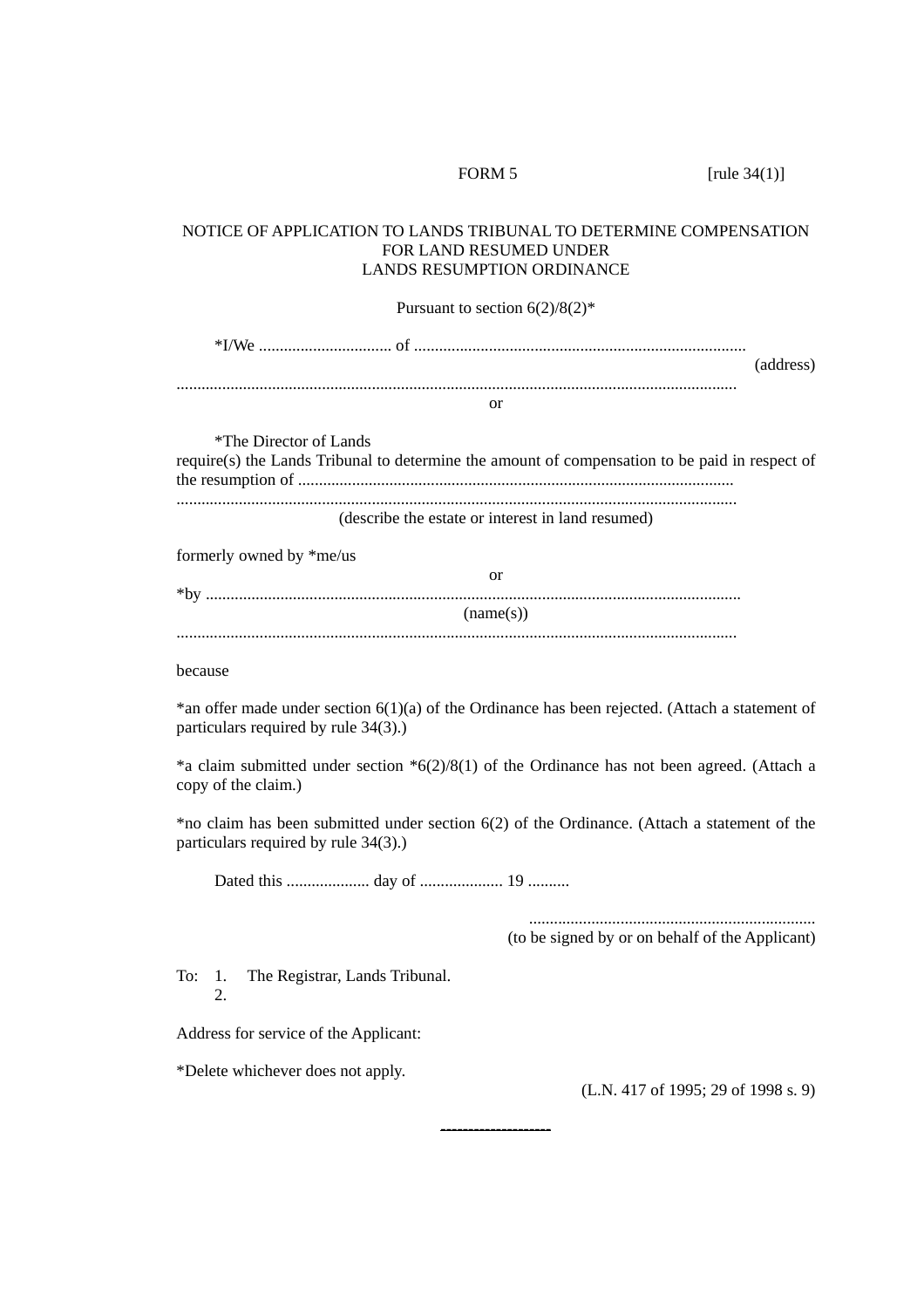| FORM <sub>6</sub>                                                                                                                                                      | [rule $35$ ]                                    |  |
|------------------------------------------------------------------------------------------------------------------------------------------------------------------------|-------------------------------------------------|--|
| NOTICE OF APPLICATION TO LANDS TRIBUNAL TO DETERMINE COMPENSATION<br>FOR ENTRY UNDER<br><b>LANDS RESUMPTION ORDINANCE</b>                                              |                                                 |  |
| Pursuant to section $7(3)$                                                                                                                                             |                                                 |  |
|                                                                                                                                                                        | (address)                                       |  |
|                                                                                                                                                                        |                                                 |  |
|                                                                                                                                                                        | (describe the land)                             |  |
|                                                                                                                                                                        |                                                 |  |
| or                                                                                                                                                                     |                                                 |  |
| <i>*The Director of Lands</i>                                                                                                                                          |                                                 |  |
| require(s) the Lands Tribunal to determine the amount of compensation to be paid in respect of<br>damage caused by reason of-                                          |                                                 |  |
| (describe the land)                                                                                                                                                    |                                                 |  |
| and/or works performed thereon,                                                                                                                                        |                                                 |  |
| under section $7(1)$ of the Ordinance.                                                                                                                                 |                                                 |  |
| A claim for compensation (copy attached) was made pursuant to section $7(2)$ of the<br>ordinance but no agreement has been reached by way of settlement or compromise. |                                                 |  |
|                                                                                                                                                                        |                                                 |  |
|                                                                                                                                                                        | (to be signed by or on behalf of the Applicant) |  |
| To:<br>The Registrar, Lands Tribunal.<br>1.<br>2.                                                                                                                      |                                                 |  |
| Address for service of the Applicant:                                                                                                                                  |                                                 |  |
| ∗<br>Delete whichever does not apply.<br>Amend to suit the nature of the claim.<br>$\hspace{0.1mm} +\hspace{0.1mm}$                                                    | (L.N. 417 of 1995; 29 of 1998 s. 9)             |  |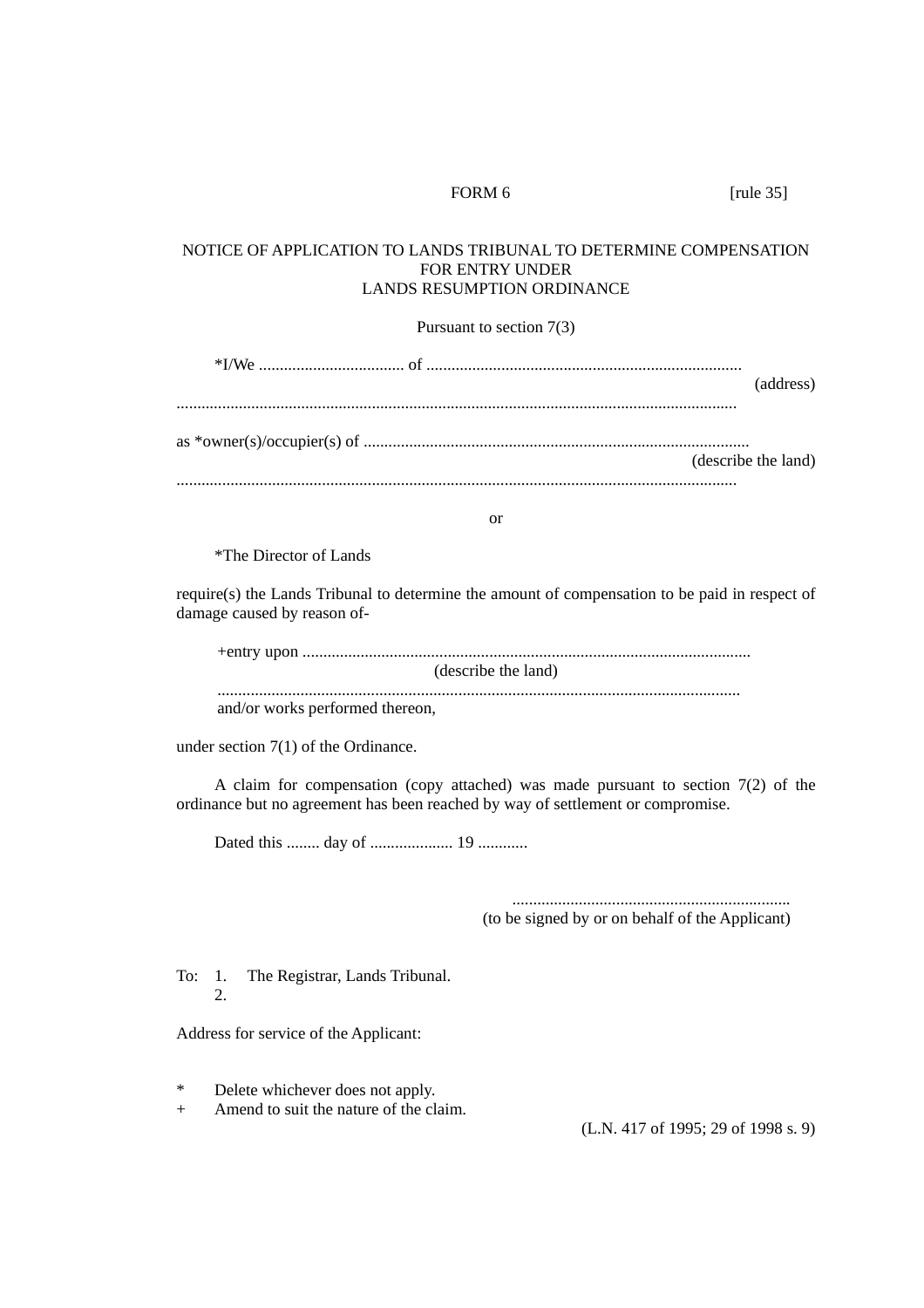Lands Tribunal Application No. .....................

FORM 7 [rules 36, 39, 40, 45, 49, 51, 54, 57, 58, 59, 61, 69, 73, 75, 78, 78I]

## NOTICE OF OPPOSITION TO APPLICATION/APPEAL TO LANDS TRIBUNAL UNDER LANDLORD AND TENANT (CONSOLIDATION) ORDINANCE

------------------------

\*or .................................................. ORDINANCE

Pursuant to section ...............................

+Name, address and status of applicant:

Name, address and status of respondent:

Address and description of premises:

Names, ages and relationship to respondent of persons occupying premises (if application under section  $53(2)(b)$  of the Landlord and Tenant (Consolidation) Ordinance (Cap 7)) or requiring to occupy the premises (if notice of opposition under section 119E(1)(b) of the Landlord and Tenant (Consolidation) Ordinance (Cap 7)):

Grounds and particulars:

I do/do not wish to be heard.

Dated this .............. day of .................... 19 ......

............................................

(Respondent)

Address for service of the Respondent:

To: 1. The Registrar, Lands Tribunal.

2. The Applicant.

(Please add such other persons as may be required to be served)

\* Delete whichever is inapplicable and if necessary add title of relevant Ordinance.

+ State in relation to applications under the Landlord and Tenant (Consolidation) Ordinance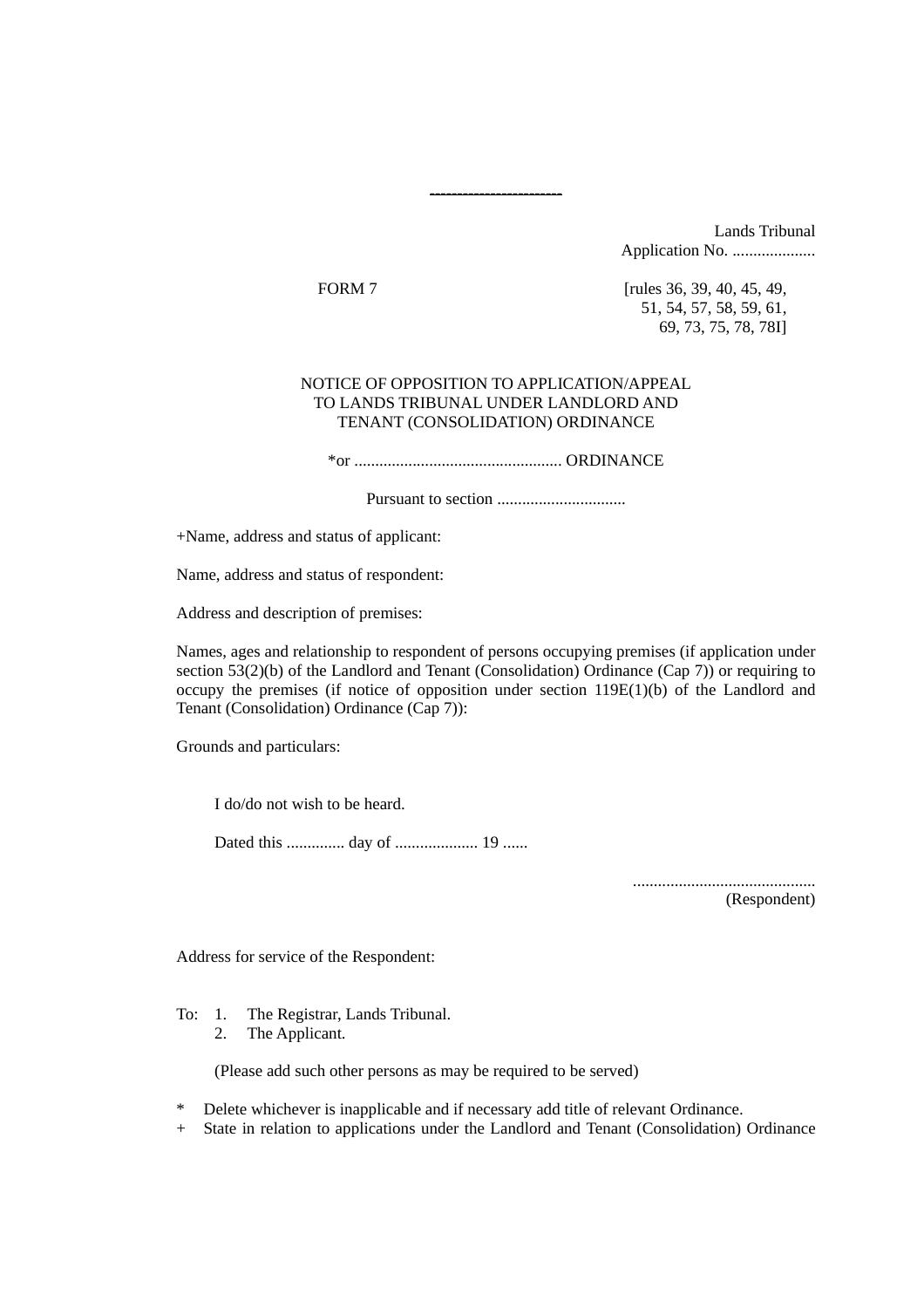(Cap 7) whether status of party is landlord, principal tenant, tenant or sub-tenant. (L.N. 417 of 1995; 25 of 1998 s. 2; L.N. 78 of 2002)

------------------------

FORM 8 [rule 38(1)]

## NOTICE OF APPLICATION TO LANDS TRIBUNAL TO DETERMINE COMPENSATION UNDER MASS TRANSIT RAILWAY (LAND RESUMPTION AND RELATED PROVISIONS) ORDINANCE

Pursuant to section .....................

\*I/We .......................................................... of ...................................................... (Address)

.......................................................................................................................................

or

The Director of Lands

require(s) the Lands Tribunal to determine the amount of compensation to be paid in respect of a claim (copy attached) for compensation under item(s) ................................................

(specify the items)

of Part I of the First Schedule to the Ordinance. The Director has rejected the claim and now commences these proceedings pursuant to section  $21(6)(b)/21(6)(c)$  of the Ordinance. [To be completed only where the Director is applying.]

or

4 months have expired since the claim was received by the Director and these proceedings are commenced pursuant to section 21(7) of the Ordinance.

 $+$ The reasons given by the Director, under section 21(5) of the Ordinance for rejecting the claim were-

Dated this ....................... day of .................. 19 ..........

.................................................................... (to be signed by or on behalf of the Applicant)

To: 1. The Registrar, Lands Tribunal. 2.

Address for service of the Applicant: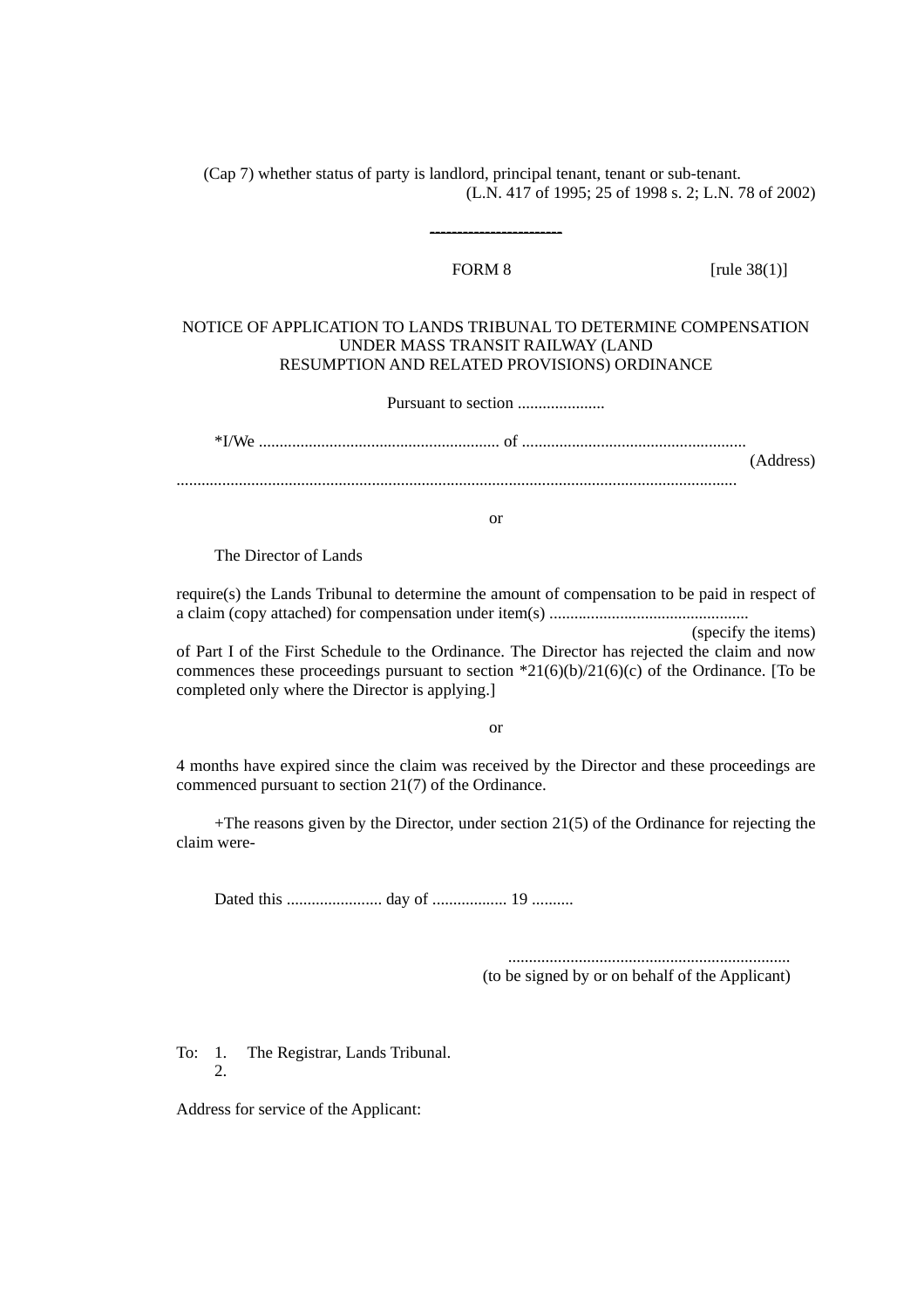Delete whichever does not apply.

+ Complete where applicable.

(L.N. 417 of 1995)

--------------------------

FORM 9 [rule 40(1)]

## NOTICE OF APPLICATION TO LANDS TRIBUNAL TO REVIEW DECISION OF CHIEF EXECUTIVE REFUSING TO RESUME CONTIGUOUS OR ADJACENT LAND UNDER MASS TRANSIT RAILWAY (LAND RESUMPTION AND RELATED PROVISIONS) ORDINANCE

Pursuant to section 8(2)

I/We ................................................ of ................................................................. (address) ....................................................................................................................................... as former owner(s)/occupier(s) of-

> (a) the resumed land being .............................................................................. ............................................................................................................... ; (describe the resumed land) and (b) the contiguous or adjacent land being ......................................................... .................................................................................................................

> > (describe the contiguous or adjacent land)

apply to the Lands Tribunal to review the decision of the Chief Executive made under section 8(1) of the Mass Transit Railway (Land Resumption and Related Provisions) Ordinance (Cap 276) that the resumed land is not reasonably necessary to the use and enjoyment of the contiguous or adjacent land so that such contiguous or adjacent land cannot itself be put to any profitable use.

A copy of the application made to the Chief Executive pursuant to section 8(1) of the Ordinance is attached.

--------------------------

Dated this ......................... day of .................. 19 ...........

...................................................................

(to be signed by or on behalf of the Applicant)

To: 1. The Registrar, Lands Tribunal.

2. Director of Lands.

Address for service of the Applicant:

(L.N. 417 of 1995; 25 of 1998 s. 2)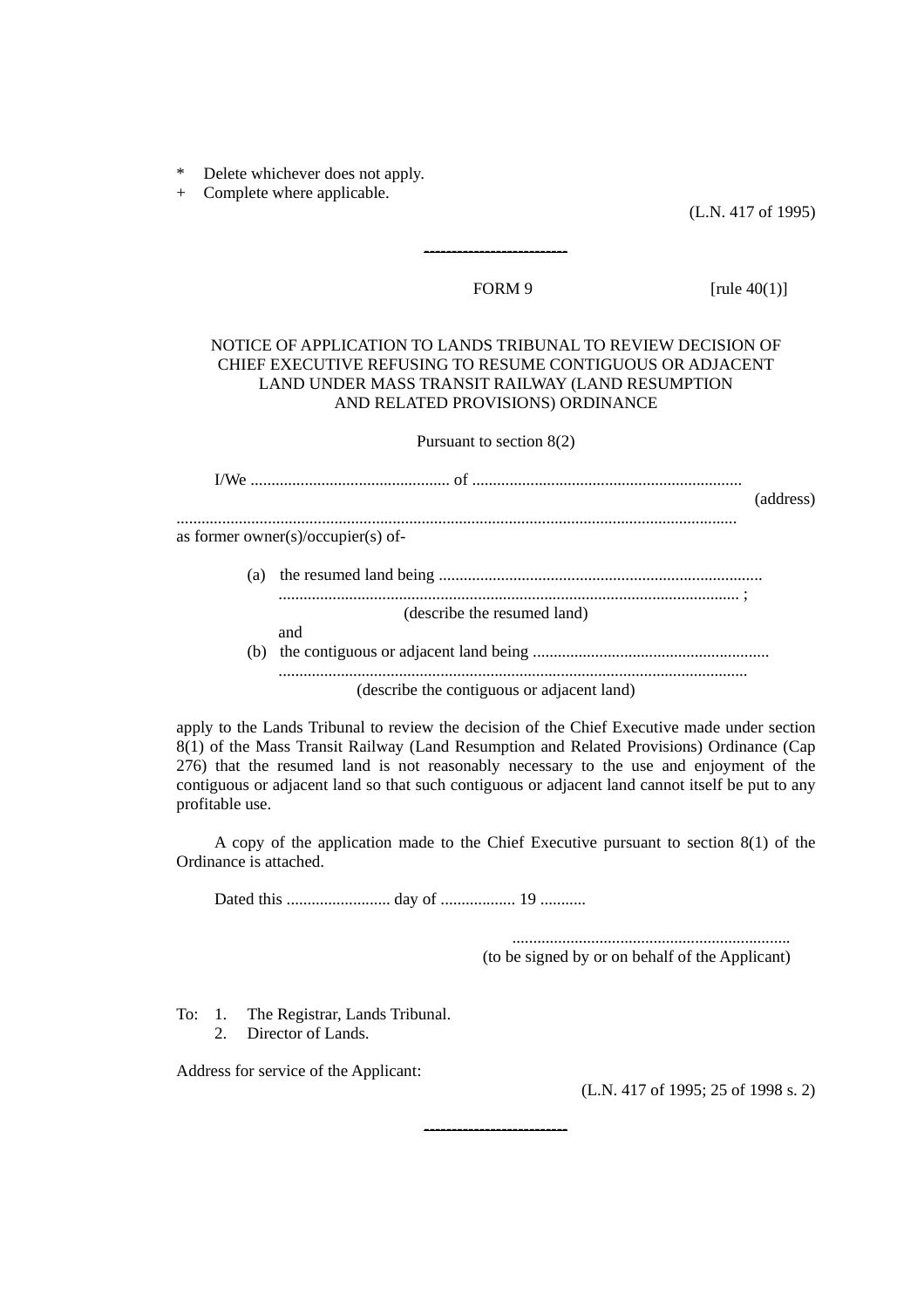FORM 10 [rule 44(1)]

## NOTICE OF APPLICATION TO LANDS TRIBUNAL TO DETERMINE COMPENSATION UNDER ROADS (WORKS, USE AND COMPENSATION) ORDINANCE

Pursuant to section ....................

| $^{\star}$ |  |
|------------|--|
|            |  |

\* The Secretary for the Environment, Transport and Works

\* require(s) the Lands Tribunal to extend pursuant to section 28(2) of the Ordinance the period(s) specified by section 28(1) of the Ordinance.

or

require(s) the Lands Tribunal to review pursuant to section  $23(2)$  of the Ordinance a decision of the Chief Executive made under section 23(1) of the Ordinance.

or

- require(s) the Lands Tribunal to determine the amount of compensation to be paid in respect of a claim (copy attached) for compensation under item(s) ............................... of Part II of the Schedule to the Ordinance.
- \* The Secretary has rejected the claim and commences these proceedings pursuant to section  $29(6)(b)/29(6)(c)$  of the Ordinance. (To be completed only where the Secretary is applying). or

7 months have expired since the claim was received by the Secretary and these proceedings are commenced pursuant to section 29(7) of the Ordinance.

The reasons given by the Secretary under section 29(5) of the Ordinance, for rejecting the claim were- (Complete where applicable)

Dated this .............................. day of ................. 19 ............

................................................................... (to be signed by or on behalf of the Applicant)

To: 1. The Registrar, Lands Tribunal. 2.

Address for service of the applicant: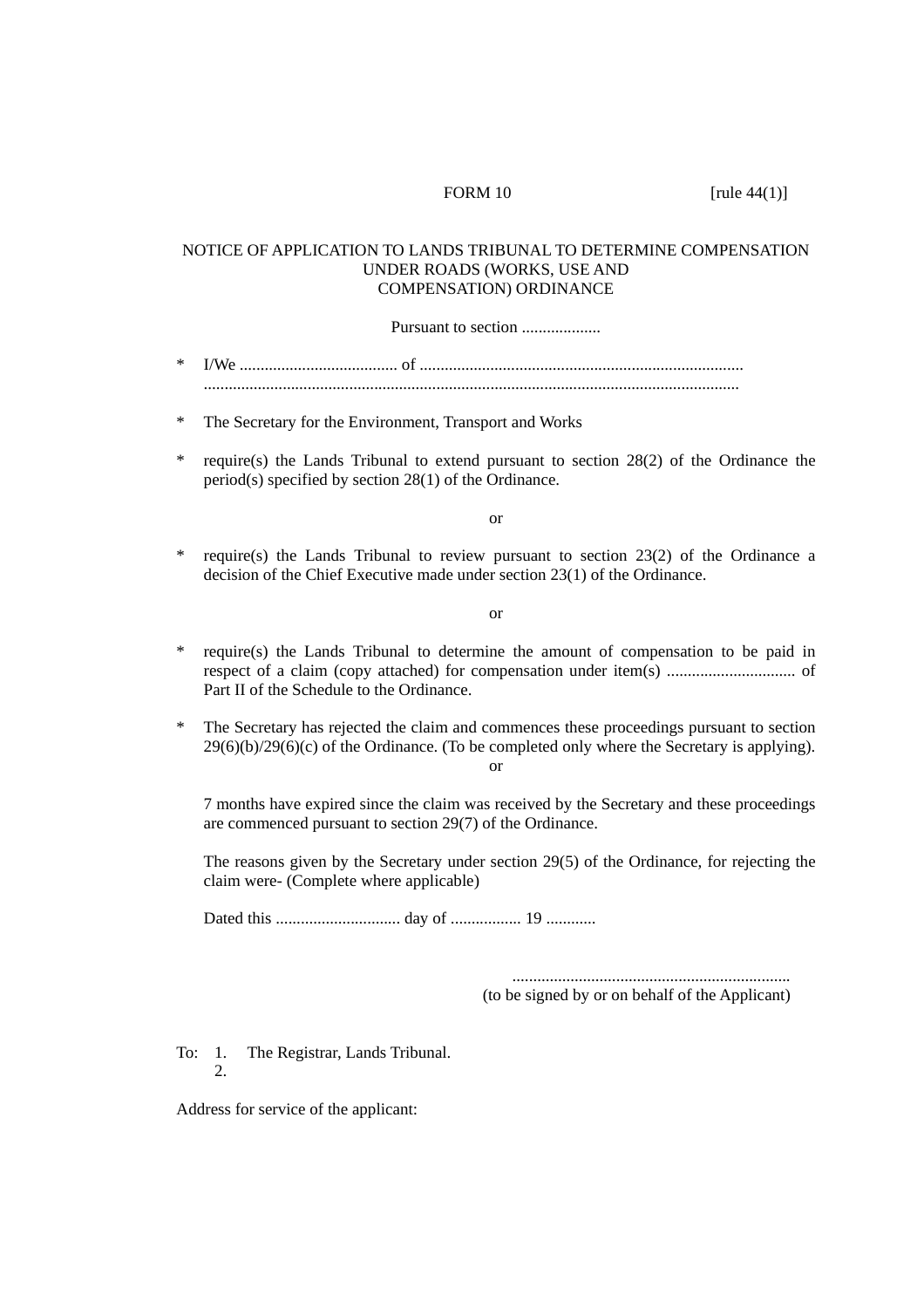\*Delete whichever is inapplicable.

(L.N. 417 of 1995; 25 of 1998 s. 2; L.N. 106 of 2002)

--------------------------

FORM 11 [rule 46(1)]

## NOTICE OF APPLICATION TO LANDS TRIBUNAL TO REVIEW DECISION OF CHIEF EXECUTIVE REFUSING TO RESUME CONTIGUOUS OR ADJACENT LAND UNDER ROADS (WORKS, USE AND COMPENSATION) ORDINANCE

Pursuant to section 23(2)

I/We .................................................................. of ............................................... .............................................................................. have a compensatable interest (address)

in the undermentioned contiguous or adjacent land and-

(a) being the former owner(s)/occupier(s) of ................................................... ................................................................................................................. (describe the resumed land)

\*OR

- (a) being aggrieved by the closing of the road or extinguishment, modification or restriction of the private right, namely- ................................................................................................................. ................................................................................................................. (describe the road or private right)
- (b) the contiguous or adjacent land being ......................................................... ................................................................................................................. (describe the contiguous or adjacent land)

apply to the Lands Tribunal to review the decision of the Chief Executive made under section 23(1) of the Ordinance that the resumed land/road/right is not reasonably necessary to the use and enjoyment of the contiguous or adjacent land.

A copy of the application made to the Chief Executive pursuant to section 23(1) of the Ordinance is attached.

Dated this .................. day of .................. 19 .............

................................................................... (to be signed by or on behalf of the Applicant)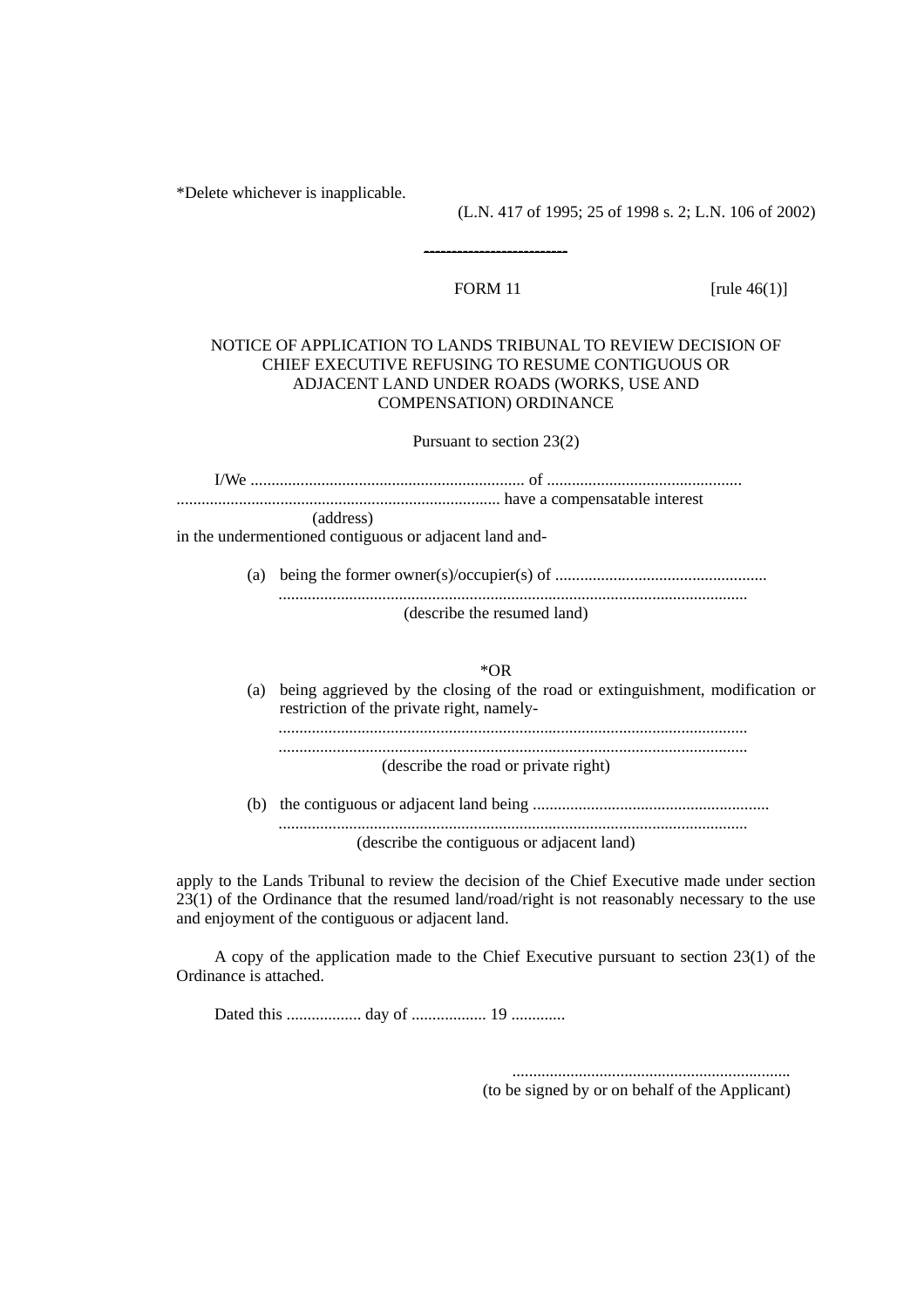- To: 1 The Registrar, Lands Tribunal.
	- 2. Secretary for the Environment, Transport and Works.

Address for service of the applicant:

\*Delete whichever does not apply.

(L.N. 417 of 1995; 25 of 1998 s. 2; L.N. 106 of 2002)

--------------------------

FORM  $12$  [rule  $48(1)$ ]

## NOTICE OF APPLICATION TO LANDS TRIBUNAL TO DETERMINE COMPENSATION UNDER FORESHORE AND SEA-BED (RECLAMATIONS) ORDINANCE

Pursuant to section

I/We ........................................................ of ......................................................... (address) .......................................................................................................................................

or

\*The Director of Lands

require(s) the Lands Tribunal to determine under section 13 of the Ordinance, the amount of compensation payable in respect of a claim (copy attached) made under section 12 of the Ordinance by .................................................................................................................. ....................................................................................................................................... ....................................................................................................................................... (person affected)

Authorization of the proposal under section 3 of the Ordinance to which the claim relates, became effective under section 7 of the Ordinance.

or

Authorization of the proposal under section 3 of the Ordinance to which the claim relates, has been given (in part) by the Chief Executive in Council under section  $*8(1)(b)/8(1)(c)$  of the Ordinance.

It is certified that notice under section 13(5) of the Ordinance of reference of the claim to the Lands Tribunal was served on the other party to the claim on the ......................... day of .................... 19 .............

Dated this .................. day of .................. 19 .............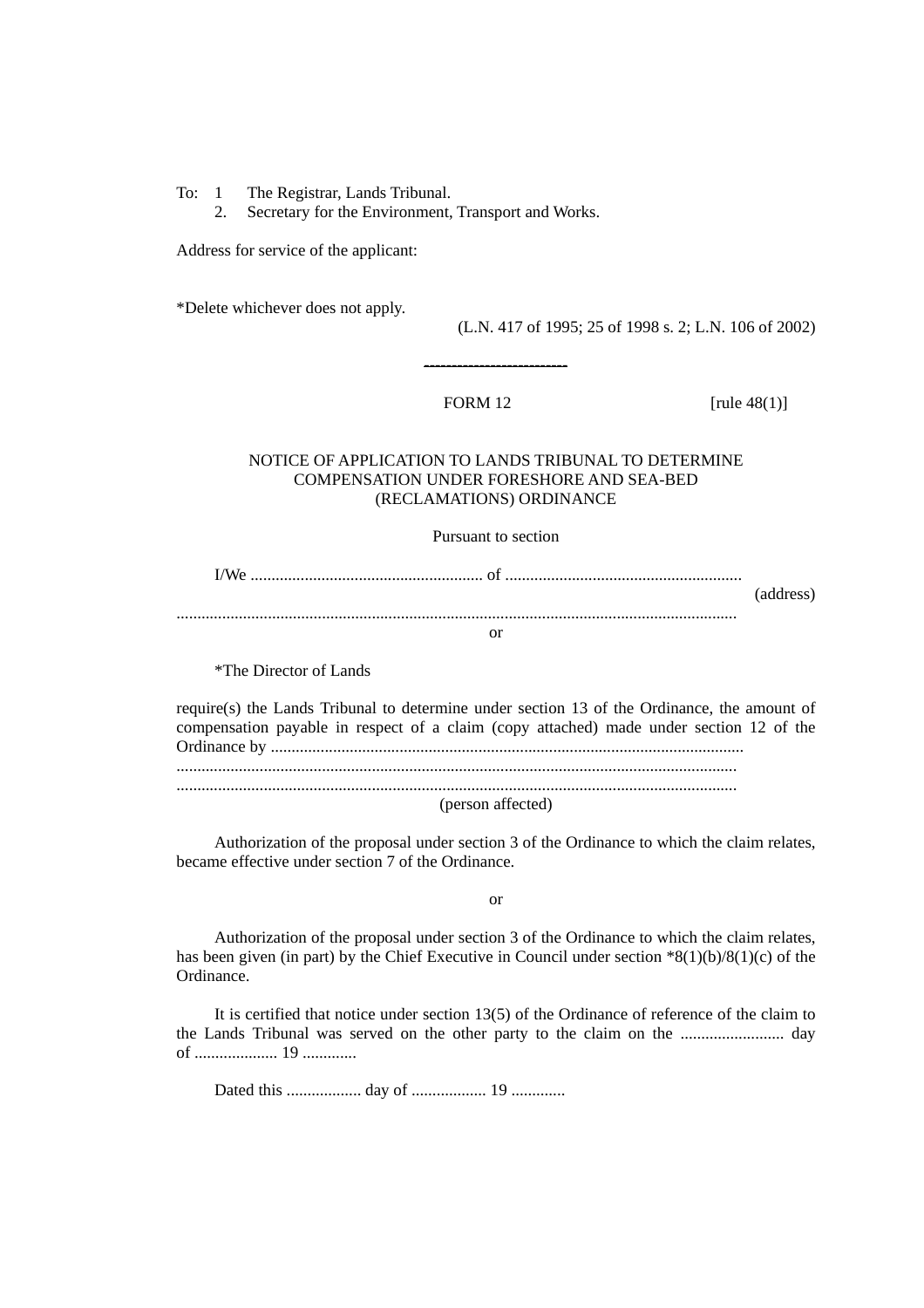(to be signed by or on behalf of the Applicant)

...................................................................

To: The Registrar, Lands Tribunal.

Address for service of the Applicant:

\*Delete whichever is inapplicable.

(L.N. 417 of 1995; 25 of 1998 s. 2)

# FORM 13 [rule 50]

# NOTICE TO LANDS TRIBUNAL UNDER HONG KONG AIRPORT (CONTROL OF OBSTRUCTIONS) ORDINANCE

--------------------------

Pursuant to section 25(2)

\*I/We .................................................... of ............................................................ (address)

.......................................................................................................................................

or

\*The Director of Lands

require(s) the Lands Tribunal to determine a dispute under section 25 of the Ordinance as to the compensation to be paid for .......................................................................................

(describe the loss, damage or expense for which compensation .......................................................................................................................................

has been claimed and attach copy of claim made under section 23 of the Ordinance)

The Tribunal is also required to determine the person or persons to whom compensation is payable. The names and addresses of the persons claiming entitlement to the compensation are- (set out names and address)

It is certified that notice, under section 25(2) of the Ordinance, of intention to refer this dispute to the Tribunal was served on the following parties to the dispute on the .................. day of ................ 19 ..............-(set out names and addresses)

Dated this .................. day of ................... 19 .........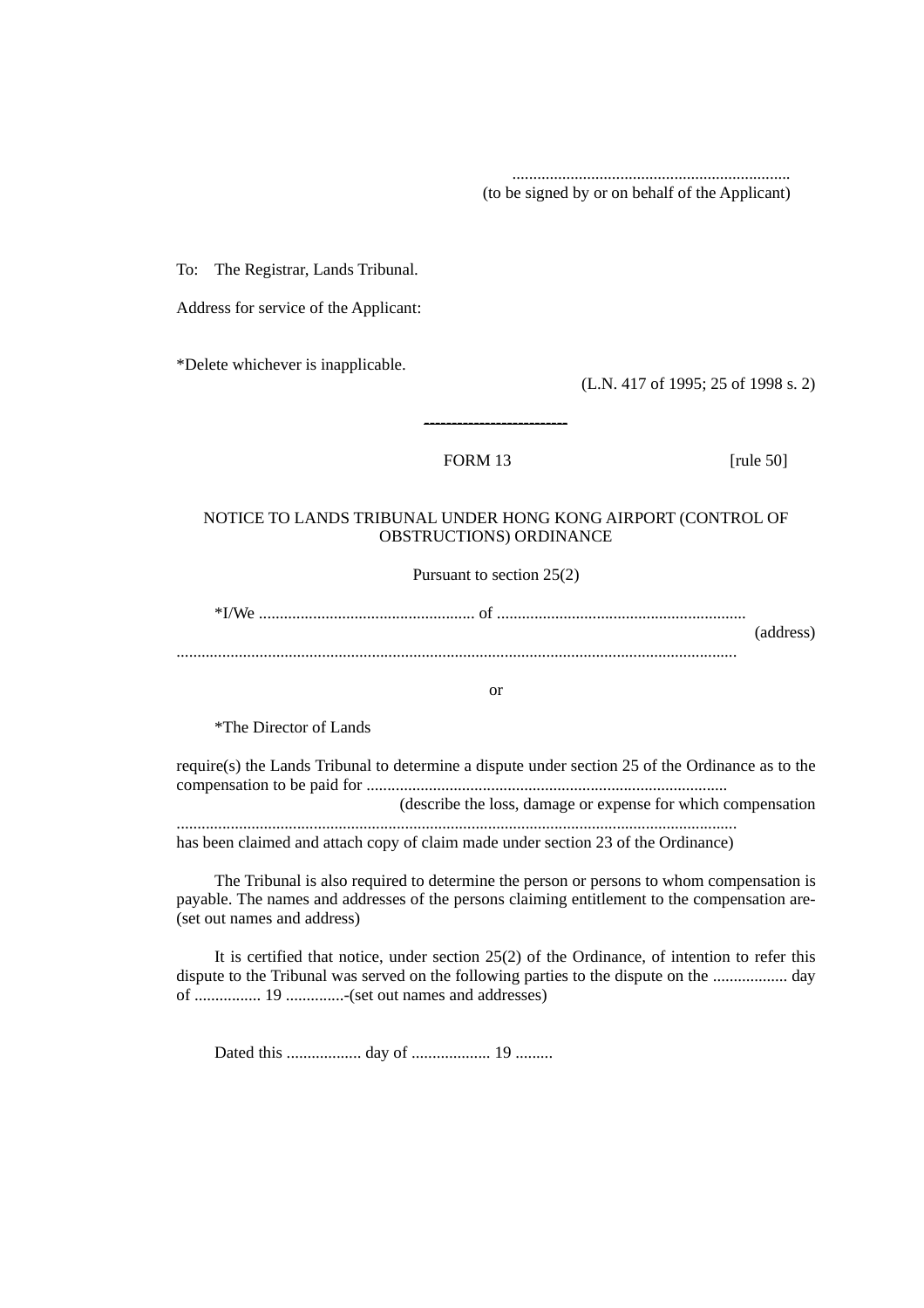(to be signed by or on behalf of the Applicant)

...................................................................

To: The Registrar, Lands Tribunal.

Address for service of the applicant:

\*Delete whichever inapplicable.

(L.N. 417 of 1995)

FORM 14 [rule 53(1)]

## NOTICE OF APPLICATION TO LANDS TRIBUNAL TO DETERMINE COMPENSATION UNDER ELECTRICITY NETWORKS (STATUTORY EASEMENTS) ORDINANCE

------------------

Pursuant to section 10(3)

I/We ................................................... of ..............................................................

.......................................................................................................................................

require the Lands Tribunal to determine the amount of compensation in a claim (copy attached) for compensation under section 10(1) of the Ordinance.

Particulars of the application are-

- 1. Land affected by the registration of the statutory order:
- 2. Nature of the estate or interest of the applicant in the land:
- 3. Amount of compensation claimed:
- 4. Grounds and facts relied upon by applicant:

28 days have expired since the claim was delivered to the power company but the applicant and the power company have failed to reach agreement in respect of the power company's liability, if any, under section 10 of the Ordinance. This application is being submitted to the Tribunal not later than 60 days after the expiration of the said 28 days.

Dated this .................. day of ............................. 19 ..........

(to be signed by or on behalf of the Applicant)

....................................................................

To: 1. The Registrar, Lands Tribunal.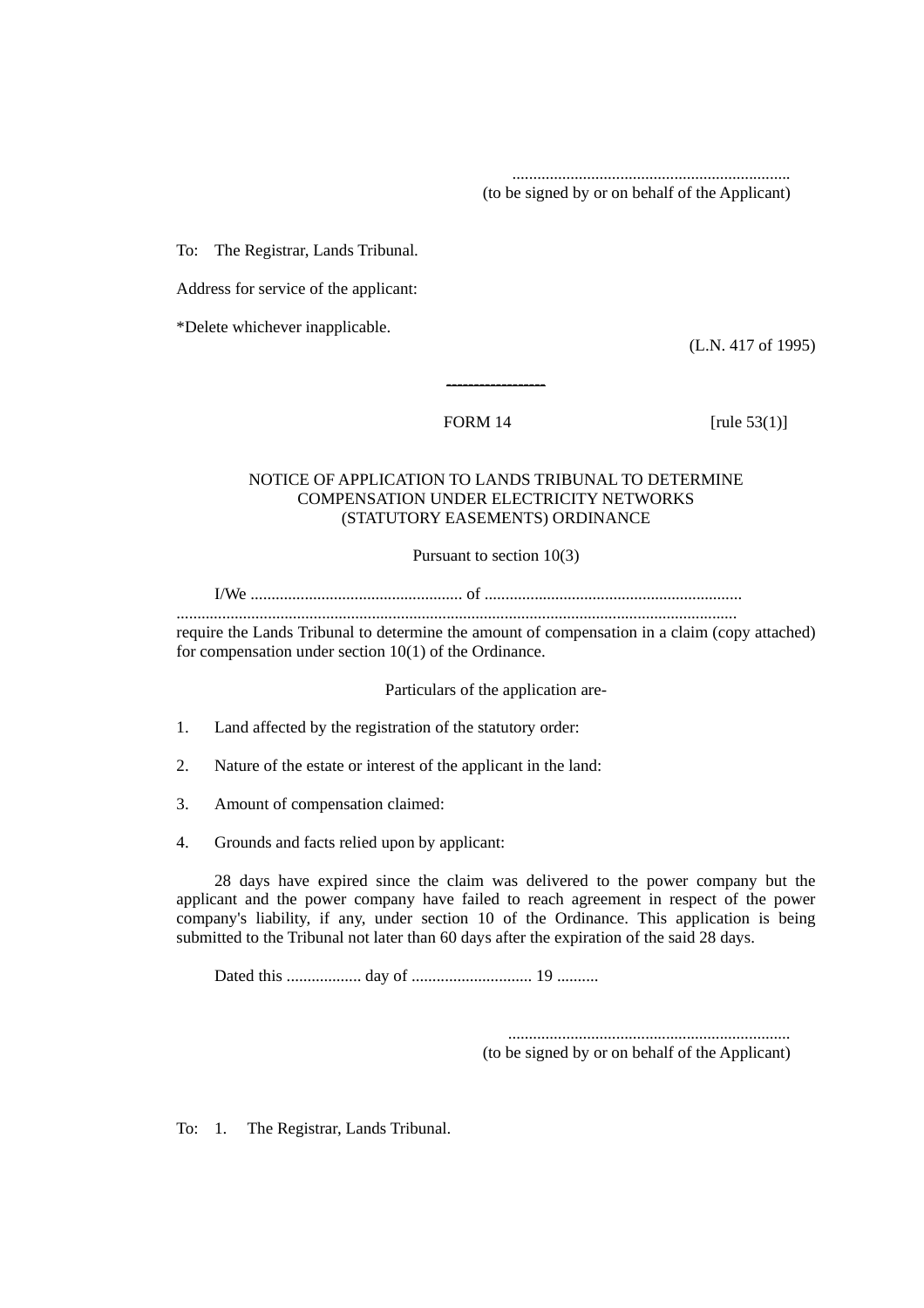2. (Power company).

Address for service of the applicant:

(L.N. 417 of 1995)

--------------------------

FORM 15  $[\text{rule } 56(1)]$ 

#### NOTICE OF APPLICATION TO LANDS TRIBUNAL TO DETERMINE COMPENSATION UNDER BUILDINGS ORDINANCE

Pursuant to section 18A

\*I/We ........................................... of .................................................................... ....................................................................................................................................... require the Lands Tribunal to determine the compensation to be paid by the respondent(s) in respect of a shoring claim the particulars of which are as follows- \*1. I am the occupier of a building for which shoring is erected

- or I am a person other than the occupier of a building for which shoring is erected. The building is situate at ........................................................................................... ...............................................................................................................................
- 2. Name and address of respondent(s).
- 3. Address of respondent(s) building works/proposed building works which necessitate the erection of shoring-

..............................................................................................................................

- 4. No agreement in writing has been entered into with the respondent(s) for payment of compensation. If I do so, I will inform you in writing.
- 5. Particulars of loss or damage suffered by applicant by reason of the erection, maintenance or dismantling of the shoring:

--------------------------

Dated this ................... day of ................. 19 ..........

...................................................................

(to be signed by or on behalf of the Applicant)

To: 1. The Registrar, Lands Tribunal. 2. Respondent(s).

Address for service of the applicant:

\* Delete whichever inapplicable.

(L.N. 417 of 1995)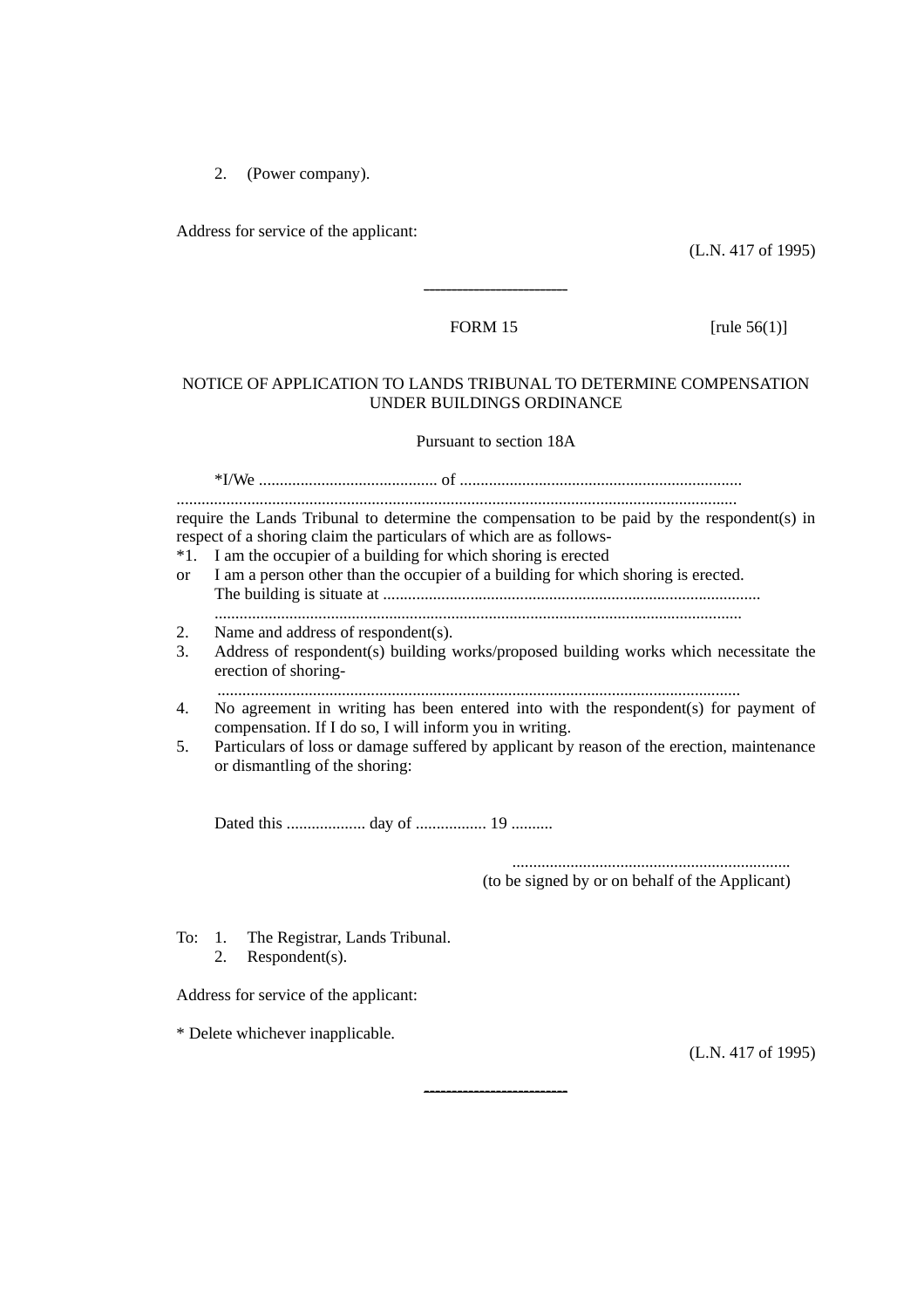FORM 16 [rule 58(1)(a)]

## NOTICE OF APPEAL TO LANDS TRIBUNAL UNDER DEMOLISHED BUILDINGS (RE-DEVELOPMENT OF SITES) ORDINANCE

Pursuant to section 4(1)

I/We ............................................. of .................................................................... (address) ....................................................................................................................................... as owner(s) of ................................................................................................................. (describe the property) ....................................................................................................................................... require the Lands Tribunal to hear an appeal against a re-development order in respect of such property made by the Director of Buildings pursuant to section 4(1) of the Ordinance and served on \*me/us on the ............... day of ............. 19 ......... The appeal is against ............................................................................................... (here state whether the appeal is ....................................................................................................................................... against the entire order or specify the part or parts objected to) ....................................................................................................................................... The grounds of appeal are ....................................................................................... ....................................................................................................................................... ....................................................................................................................................... Dated this ..................... day of .................... 19 ........ ......................................................................... (to be signed by or on behalf of the appellant(s))

To: 1. The Registrar, Lands Tribunal. 2. The Director of Buildings.

Address for service of the Appellant(s):

(L.N. 417 of 1995)

--------------------------

FORM 17  $\text{rule } 58(1)(b)$ 

# NOTICE OF APPEAL TO LANDS TRIBUNAL UNDER DEMOLISHED BUILDINGS (RE-DEVELOPMENT OF SITES) ORDINANCE

Pursuant to section 6(3)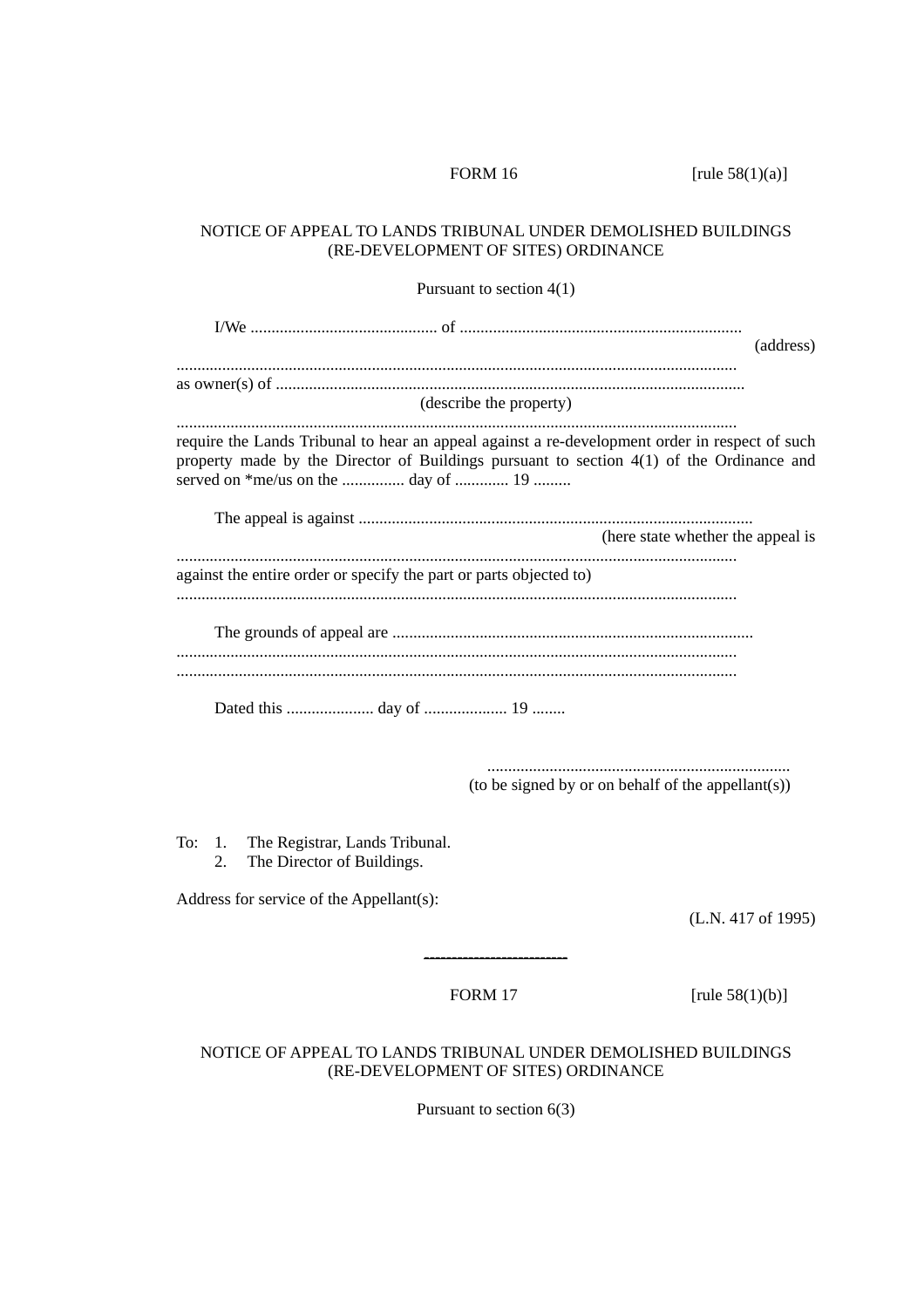| W۴ |  |
|----|--|
|    |  |

.......................................................................................................................................

as  $*<sub>over</sub>(s)$ (describe the property)

.......................................................................................................................................

require the Lands Tribunal to hear an appeal against assessment of incremental value in respect of such property made by the Director of Lands pursuant to section 6(1) of the Ordinance and notified to \*me/us on the ......... day of ............... 19......

The grounds of appeal are ....................................................................................... ....................................................................................................................................... .......................................................................................................................................

Dated this ....................... day of .................. 19 ...........

.................................................................. (to be signed or on behalf of the appellant(s))

To: 1. The Registrar, Lands Tribunal. 2. The Director of Lands.

Address for service of the Appellant(s):

\*Delete whichever does not apply.

(L.N. 417 of 1995)

# FORM 18 [rule 59]

--------------------------

# NOTICE OF APPLICATION TO LANDS TRIBUNAL UNDER DEMOLISHED BUILDINGS (RE-DEVELOPMENT OF SITES) ORDINANCE

Pursuant to section 7(2)

Name and address of applicant:

Name and address of respondent:

Address and description of premises:

Term of tenancy:

Rent:

(1) On the ...................... day of ................ 19 ......... I vacated the premises which were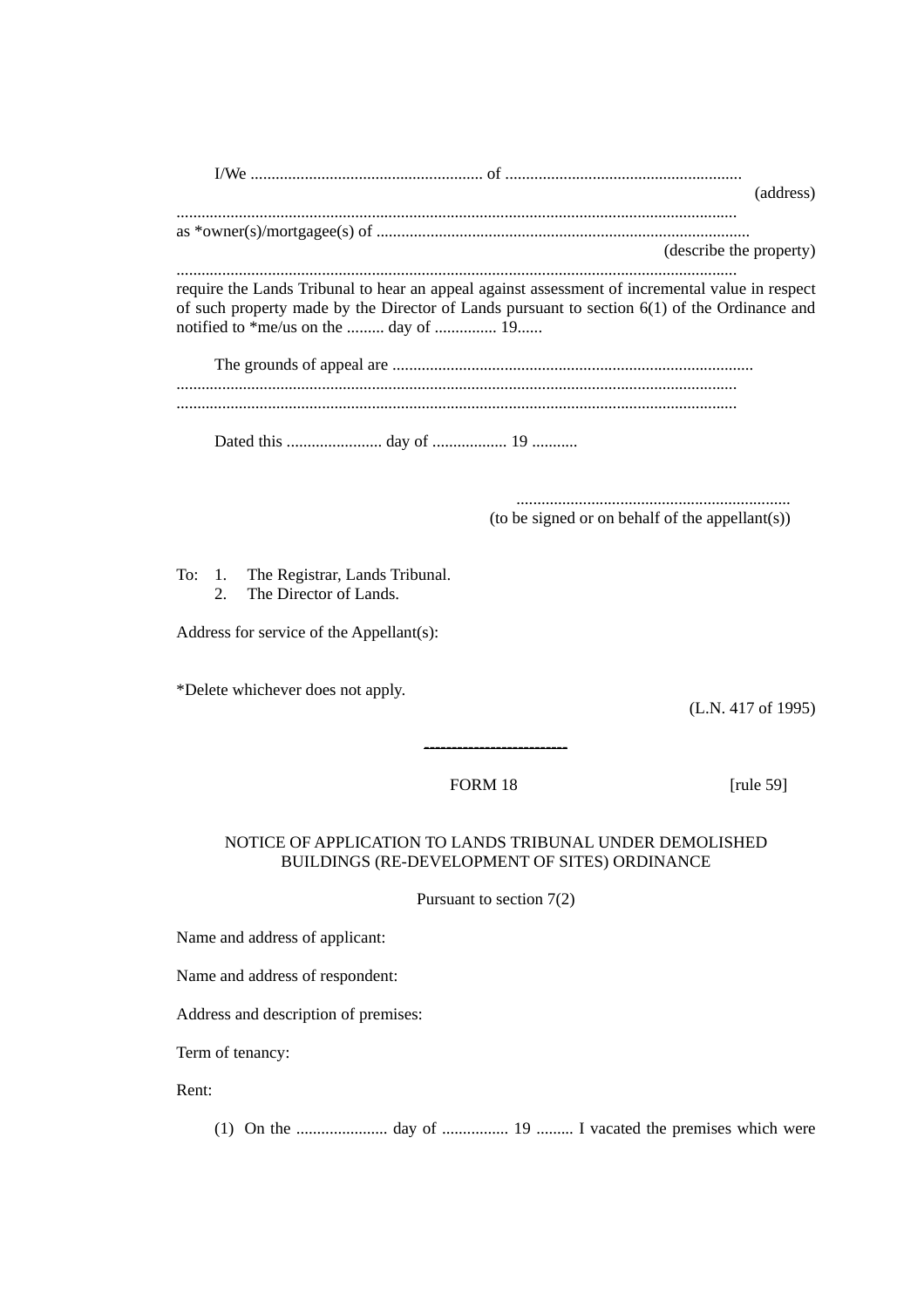the subject of a Closure Order.

(2) In the premises I had occupied (insert details of accommodation):

- (3) I apply that the compensation to which I may be entitled be determined.
- (4) I have not entered into any agreement with my landlord or principal tenant as regards payment of compensation. If I do so, I will inform you in writing.

Dated this ......................... day of .................... 19 .........

.............................................. Applicant

Address for service of the Applicant:

To: 1. The Registrar, Lands Tribunal. 2. Respondent.

(L.N. 417 of 1995)

FORM 19 [rule 60]

--------------------------

Rating Appeal No. of 19

#### NOTICE OF APPEAL TO LANDS TRIBUNAL UNDER RATING ORDINANCE

Pursuant to section 42(1)

\*I/We .................................................. of .............................................................. ....................................................................................................................................... as \*owner(s)/occupier(s)/ ................................................................................................ (specify any other capacity) require the Lands Tribunal to hear an appeal against the decision of the Commissioner of Rating and Valuation that ................................................................................................. ....................................................................................................................................... (describe the tenement and summarize the decision affecting it) The decision was served on \*me/us by the Commissioner pursuant to section \*39/40(2) of

the Ordinance on the ..................... day of .................. 19 ...............

+The grounds of the appeal and the facts on which they are based are ....................... .......................................................................................................................................

.......................................................................................................................................

The Tribunal is requested to make an order under section 44(1) of the Ordinance that .......................................................................................................................................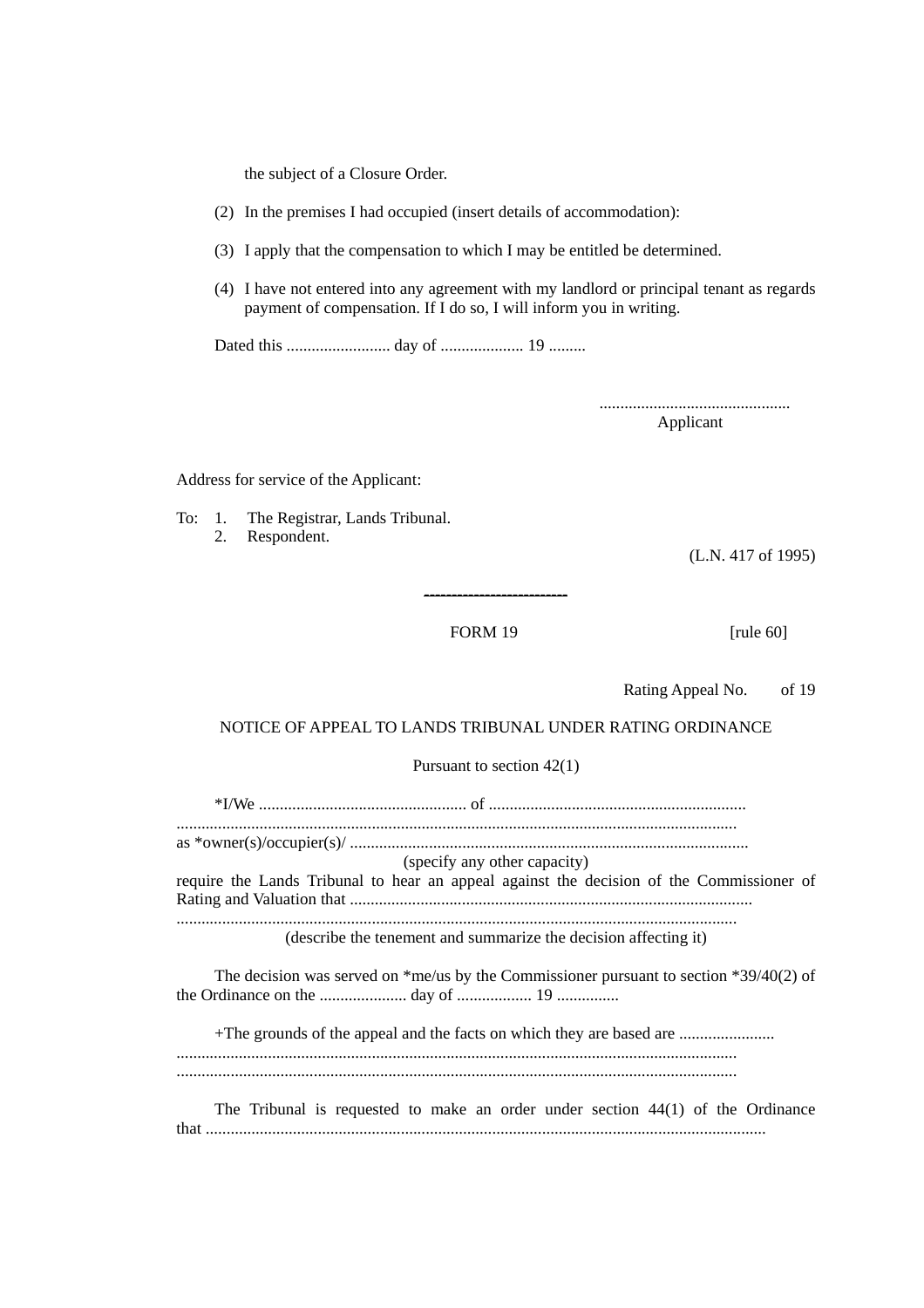(set out the remedy sought)

(to be signed by or on behalf of the Appellant)

Address for service of the Appellant(s):

The Registrar, Lands Tribunal. To:  $1$ .

- $2.$ Commissioner of Rating and Valuation.
- $3<sub>1</sub>$ (Please add such other person as may be required to be served).

Delete whichever is inapplicable.  $\ast$ 

 $+$  Note section 42(2) of the Ordinance.

(L.N. 417 of 1995)

### **FORM 20**

[rule  $65(1)$ ]

# NOTICE OF APPEAL TO LANDS TRIBUNAL UNDER HOUSING ORDINANCE

# Pursuant to the Schedule

| (describe the property) |  |
|-------------------------|--|

require the Lands Tribunal to hear an appeal against the assessment of the Prevailing Market Value in respect of the property described made by the Director of Housing and notified to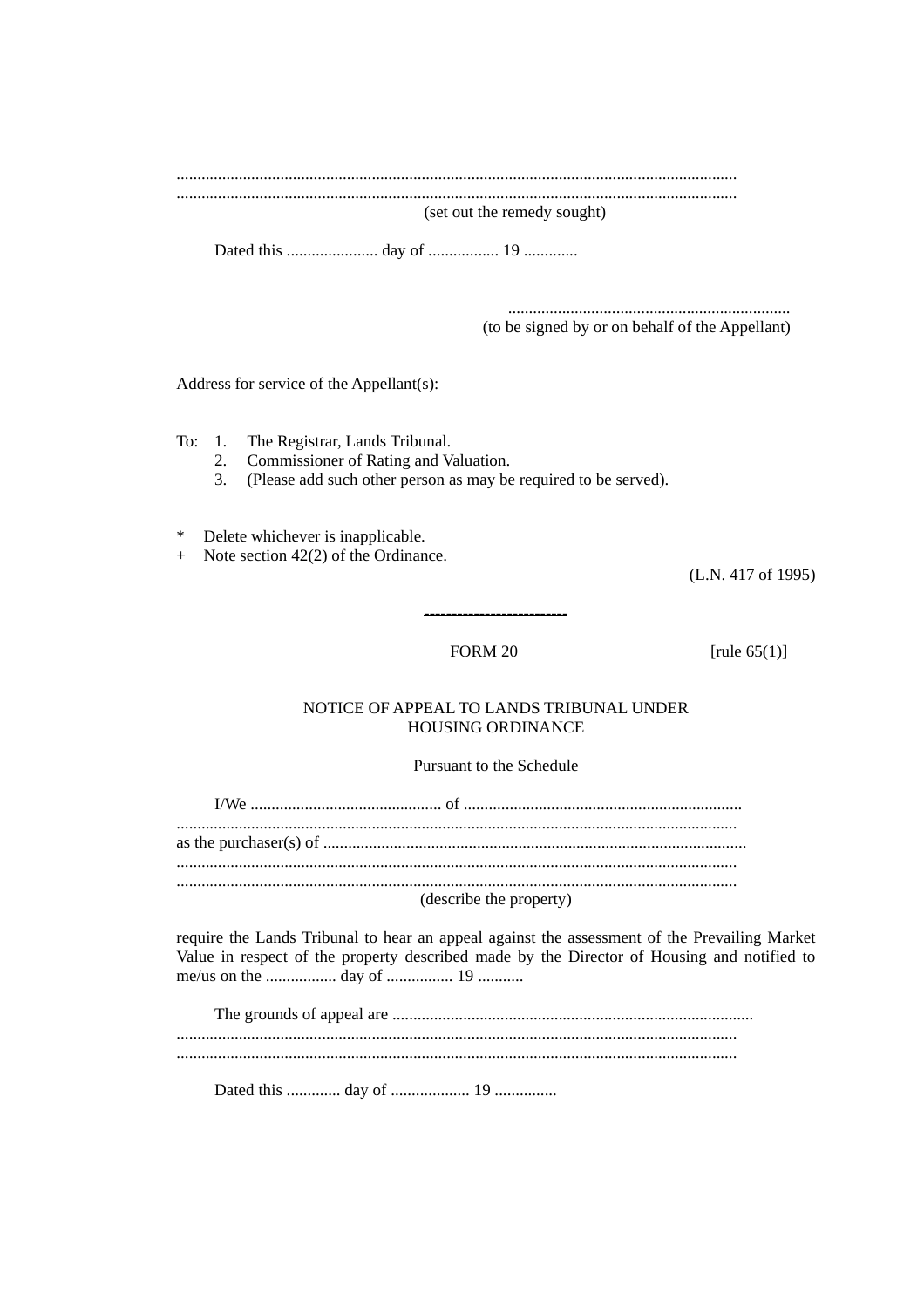..........................................

Appellant

To: 1. The Registrar, Lands Tribunal. 2. The Director of Housing.

Address for service of the Appellant:

(L.N. 417 of 1995)

FORM 21 [rule  $66(3)$ ]

# NOTICE OF OPPOSITION TO AN APPEAL UNDER HOUSING ORDINANCE

--------------------------

Pursuant to the Schedule

The Director of Housing gives notice that he opposes the appeal by ........................... ............................................................................................ the appellant purchaser(s) of ....................................................................................................................................... ....................................................................................................................................... (describe the property)

filed with the Lands Tribunal against the assessment made by me of the Prevailing Market Value in respect of the property described.

A copy of the assessment made by me on the .......... day of ............ 19 ......., against which the appeal has been made, is annexed.

--------------------------

Dated this ......... day of .................. 19 .............

...................................................................... for and on behalf of the Director of Housing

To: 1. The Registrar, Lands Tribunal.

2. The Appellant(s).

Address for service of the Director of Housing:

(L.N. 417 of 1995)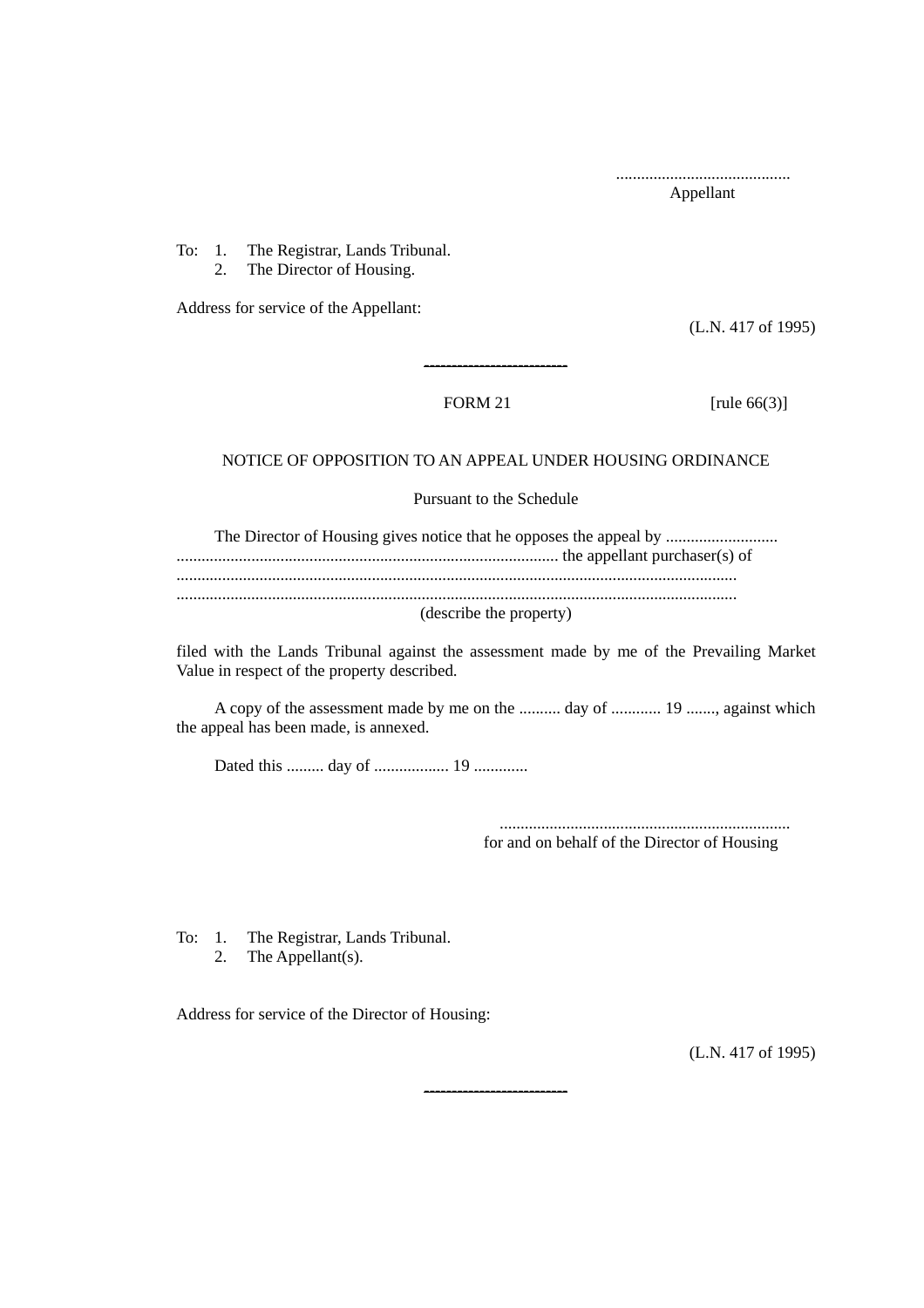#### FORM 22 [rule 68]

# NOTICE OF APPLICATION UNDER LANDLORD AND TENANT (CONSOLIDATION) ORDINANCE

Pursuant to section ..............................

LD

No. ..............................

Applicant's Name: .............................................................\* (Landlord/Tenant/Sub-tenant) and Address: .............................................................................................................. Respondent's Name: ..........................................................\* (Landlord/Tenant/Sub-tenant) and Address: .............................................................................................................. Address of premises: ....................................................................................................... User of premises: .........................................................................\* (Residential/Business) Duration of tenancy: From ................... To ................... Existing rent: \$ ................. /month Nature and particulars of application: \* Application for new tenancy. / \*Application for determination of prevailing market rent. \* Application for recovery of possession of the suit premises and rent as the respondent has failed to pay rent from the day of mesne profits, costs,  $\ddot{\text{m}}$  and  $\ddot{\text{m}}$  and  $\ddot{\text{m}}$  and  $\ddot{\text{m}}$  and  $\ddot{\text{m}}$  and  $\ddot{\text{m}}$  and  $\ddot{\text{m}}$  and  $\ddot{\text{m}}$  and  $\ddot{\text{m}}$  and  $\ddot{\text{m}}$  and  $\ddot{\text{m}}$  and  $\ddot{\text{m}}$  and  $\ddot{\text{m}}$  and  $\ddot{\$ \*rates/Government rent, \*water/electricity/gas charges and \*other utility charges. \* Application for disposal of properties left in the premises by the respondent. Dated this ................. day of ................................ ..........................................................................+ (Signature of \*the authorized representative of Applicant) Full name of authorized representative: ..................................................... To: 1. The Registrar, Lands Tribunal. 2. The Respondent. Address for service of the applicant: ................................................................................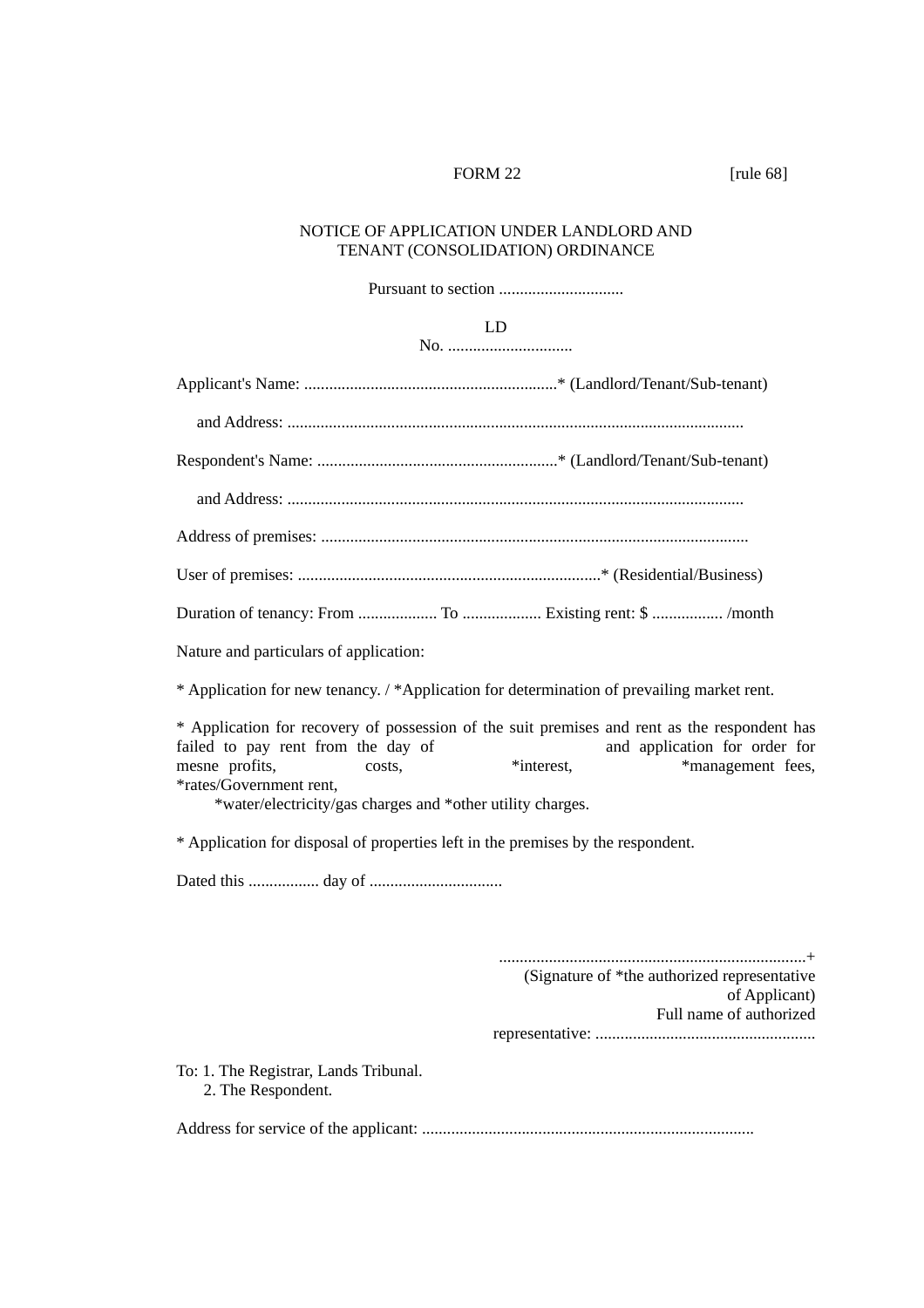......................................................................................................................................

- + If the applicant is a company/incorporation, please affix the company seal and write down the full name of the signatory.
- \* Delete whichever is inapplicable.
- **Note:** If the respondent intends to oppose this application, he must personally attend at the Lands Tribunal Registry within 14 days of the date of service of this notice, and file a notice of opposition (Form 7).

--------------------------

(Replaced 32 of 2002 s. 40)

FORM 23  $\lceil \text{rule } 72(1) \rceil$ 

### NOTICE OF APPLICATION TO LANDS TRIBUNAL FOR ORDER CANCELLING OR REDUCING INCREASE OF RENT ON ACCOUNT OF IMPROVEMENTS UNDER LANDLORD AND TENANT (CONSOLIDATION) ORDINANCE

Pursuant to section 55A(8)

Name and address of applicant: (tenant/sub-tenant)

Name and address of respondent: (landlord/principal tenant)

The applicant hereby applies for an order cancelling or reducing the increase in rent as specified in the Notice of Increase served on the applicant by the respondent on ............................................................................................................... in respect

(date of service)

of the premises known as .................................................................................................

(description of premises)

on the ground that-

\*(a) the improvement was unnecessary.

- \*(b) a greater amount was expended on the improvement than was reasonable.
- \*(c) the apportionment of the increase of rent resulting from improvement among the tenants was unreasonable.

The applicant also applies for an order for costs.

Address for service of applicant:

Dated this ....................... day of .................... 19 ......

........................................................................ (to be signed by or on behalf of the Applicant)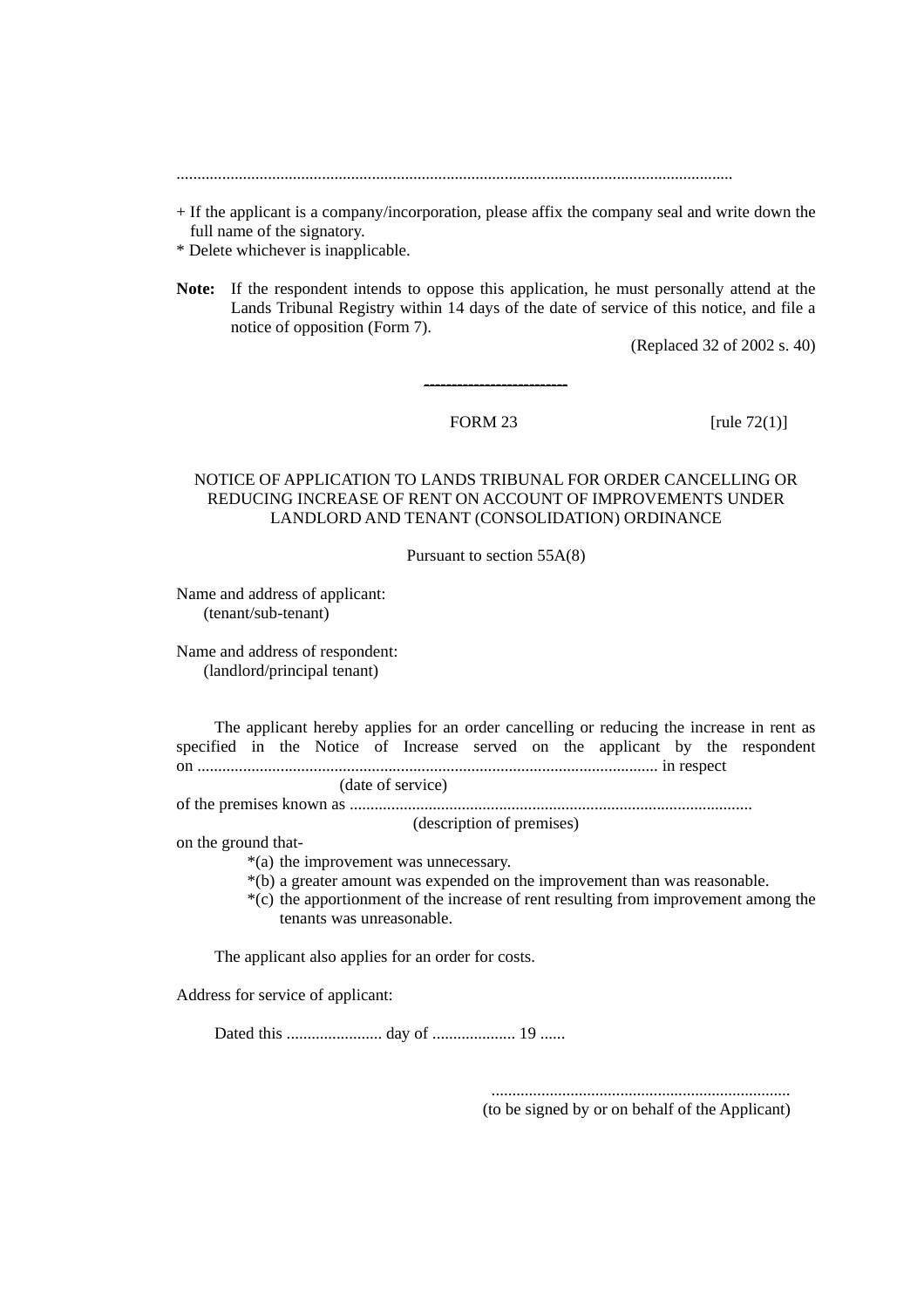- To: 1. The Registrar, Lands Tribunal.
	- 2. The Respondent.
- **Note:** If you intend to oppose this application, you must personally attend at the Lands Tribunal Registry within 14 days of the day of service of this notice, and file a notice of opposition by means of Form 7.

--------------------------

\*Delete whichever inapplicable.

(L.N. 417 of 1995)

FORM 24 [rule 74(1)]

# NOTICE OF APPEAL TO LANDS TRIBUNAL AGAINST DECISION OF COMMISSIONER OF RATING AND VALUATION ON APPLICATION FOR TRANSFER OF TENANCY FROM PART II TO PART IV OF THE LANDLORD AND TENANT (CONSOLIDATION) ORDINANCE

Pursuant to section 51D

Name, address and status of appellant:

Name, address and status of respondent:

The appellant hereby appeals against the decision of the Commissioner of Rating and Valuation upon an application pursuant to section 51A/51B (delete whichever inapplicable) to exclude from Part II and thereby transfer to Part IV the tenancy in respect of the premises known as ..........................................................................................................

(description of premises)

A copy of the certificate issued by the Commissioner of Rating and Valuation setting out the decision appealed against is attached.

The grounds of appeal are: (here state briefly the grounds of appeal)

The appellant also applies for an order for costs.

Address for the service of the appellant:

Dated this ................ day of ................. 19 ..........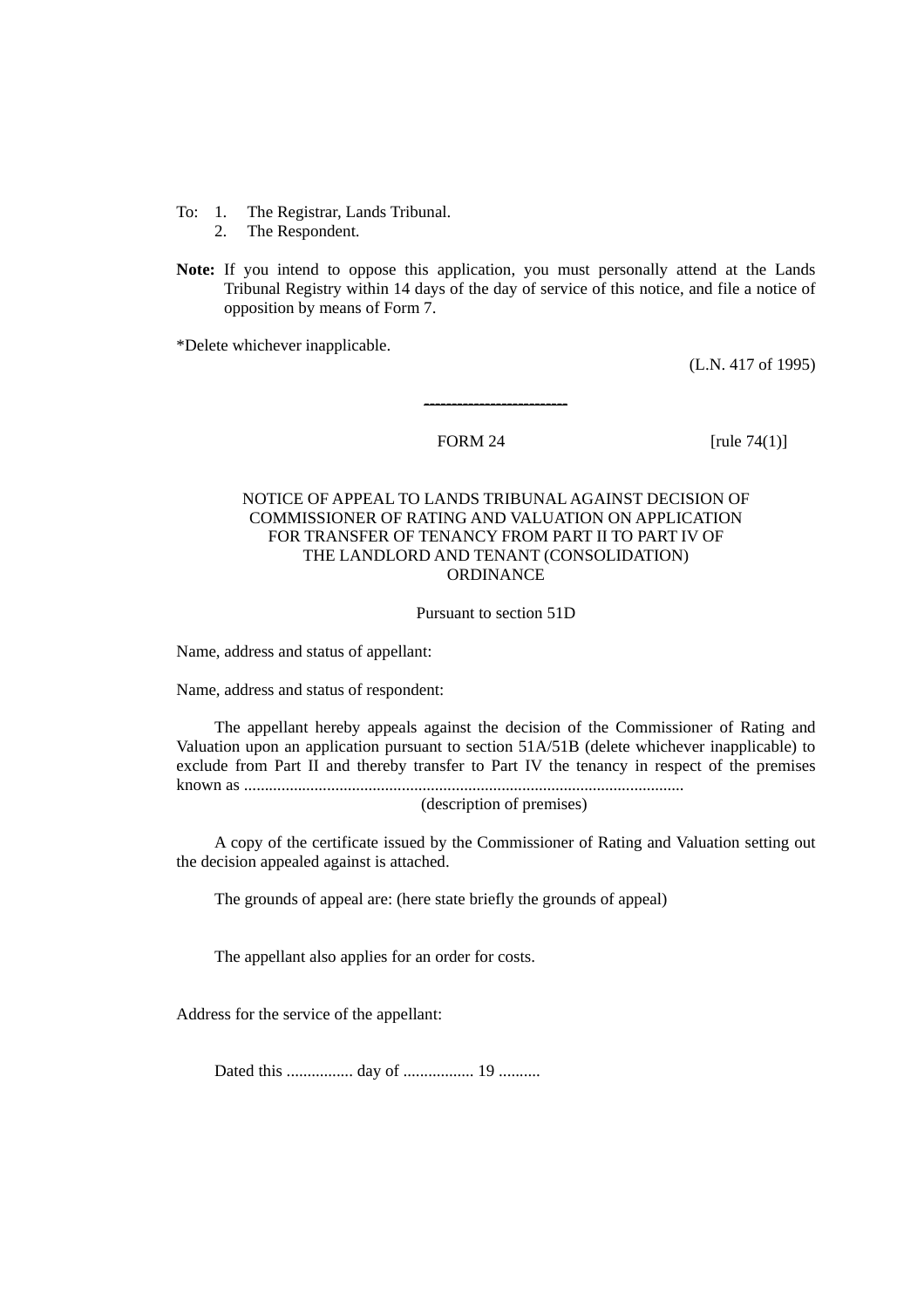................................................................... (to be signed by or on behalf of the Appellant)

- To: 1. The Registrar, Lands Tribunal.
	- 2. The Respondent.
	- 3. Commissioner of Rating and Valuation.
	- 4. (Please add such other person as may be required to be served)
- **Note:** If you intend to oppose this appeal, you must personally attend at the Lands Tribunal Registry within 14 days of the day of service of this notice, and file a notice of opposition by means of Form 7.

--------------------------

(L.N. 417 of 1995)

#### FOR  $M$  25 [rule 74(2)]

### NOTICE OF APPEAL TO LANDS TRIBUNAL AGAINST DECISION OF COMMISSIONER OF RATING AND VALUATION ON REVIEW OF CERTIFICATE OF INCREASE IN RENT UNDER LANDLORD AND TENANT (CONSOLIDATION) ORDINANCE

Pursuant to section 60

Name, address and status of appellant:

Name, address and status of respondent:

The appellant hereby appeals against the decision of review of certificate of increase in rent of the Commissioner of Rating and Valuation in respect of the premises known as

....................................................................................................................................... (description of premises)

A copy of the certificate issued by the Commissioner of Rating and Valuation setting out the decision appealed against is attached.

The grounds of appeal are: (here state briefly the grounds of appeal)

The appellant also applies for an order for costs.

Address for service of the appellant:

Dated this ....................... day of ................ 19 ........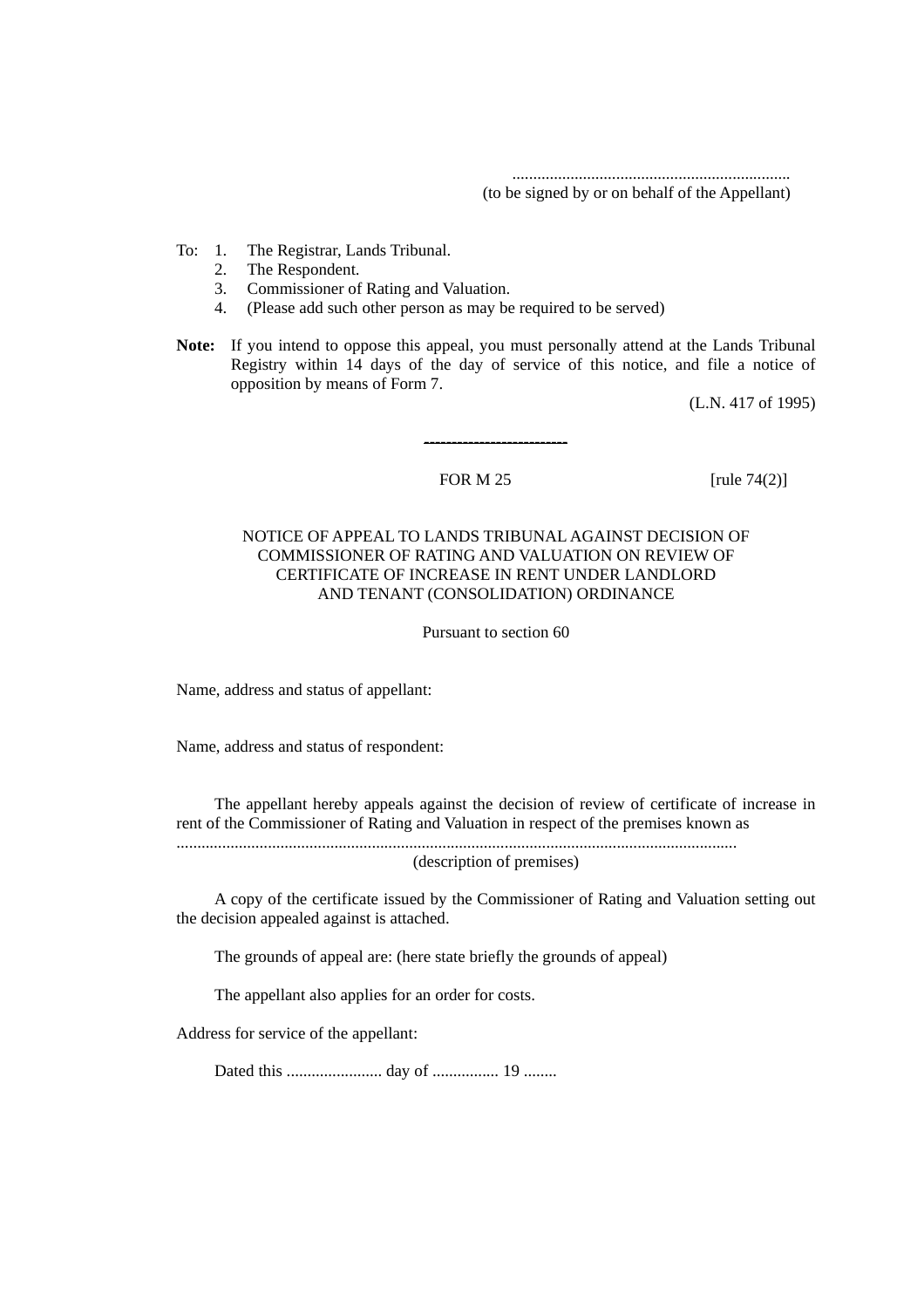................................................................... (to be signed by or on behalf of the Appellant)

- To: 1. The Registrar, Lands Tribunal.
	- 2. The Respondent.
	- 3. Commissioner of Rating and Valuation.
	- 4. (Please add such other persons as may be required to be served).
- **Note:** If you intend to oppose this appeal, you must personally attend at the Lands Tribunal Registry within 14 days of the day of service of this notice, and file a notice of opposition by means of Form 7.

--------------------------

(L.N. 417 of 1995)

FORM 26 [rule 74(3)]

# NOTICE OF APPEAL TO LANDS TRIBUNAL AGAINST A DETERMINATION OF THE COMMISSIONER OF RATING AND VALUATION ON THE INCREASE IN RENT OF SUB-TENANCY ON ACCOUNT OF IMPROVEMENTS UNDER THE LANDLORD AND TENANT (CONSOLIDATION) ORDINANCE

Pursuant to section 63A(6)

Name and address of appellant(s): (sub-tenant)

Name and address of respondent(s): (principal tenant)

The appellant(s) hereby appeal(s) against the determination by the Commissioner of Rating and Valuation of the amount by which the rent payable by the sub-tenant is to be increased on account of improvements effected by the landlord and resulting in an increase of rent payable by the principal tenant to the landlord pursuant to section 55A for such improvements.

A copy of the notice of the Commissioner of Rating and Valuation setting out the determination appealed against is attached.

The grounds of appeal are: (here state briefly the grounds of appeal)

The appellant(s) also apply(ies) for an order for costs.

Address for service of appellant: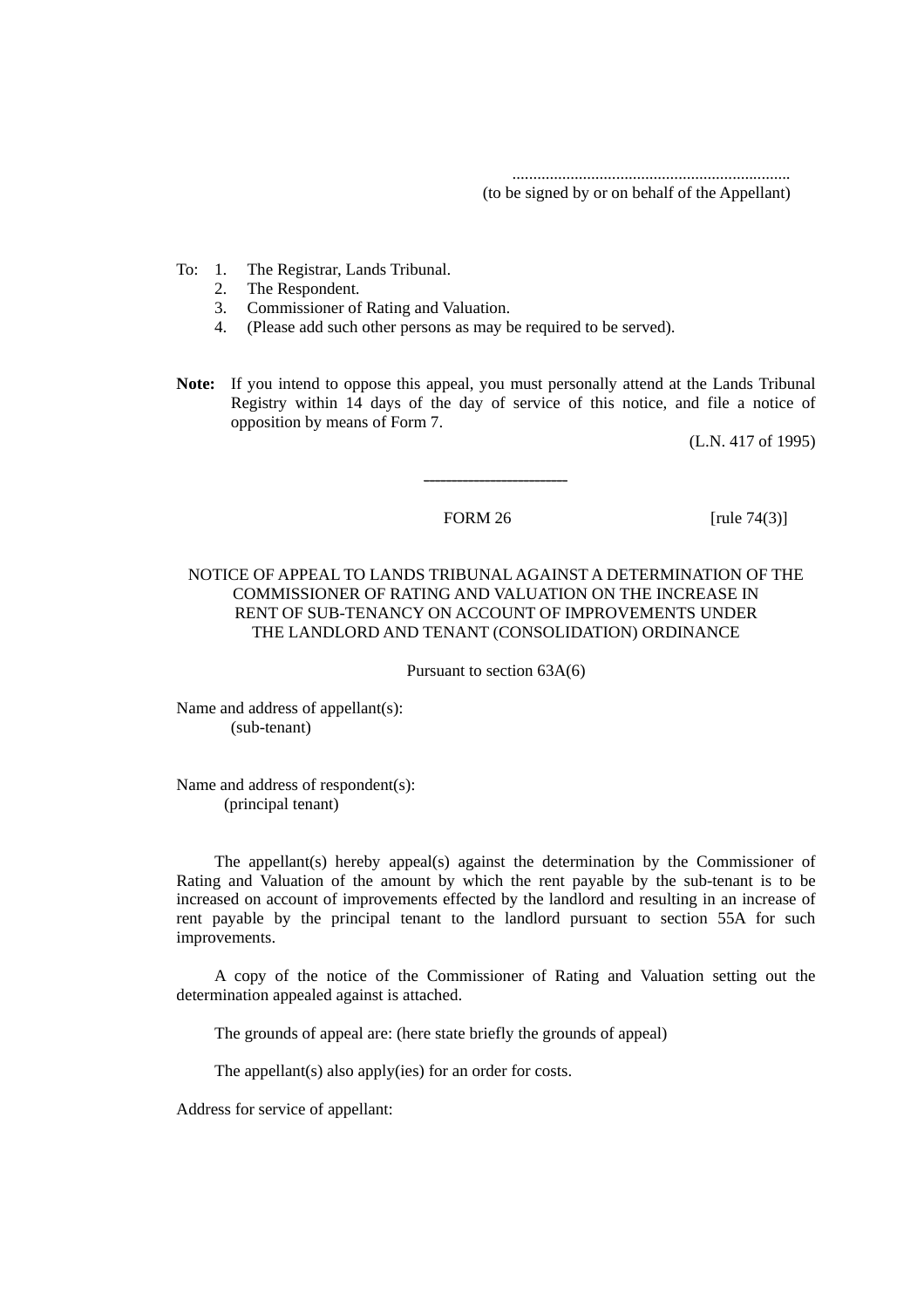Dated this ............................ day of ................ 19 .........

........................................................................

(to be signed by or on behalf of the Appellant(s))

- To: 1. The Registrar, Lands Tribunal.
	- 2. The Respondent(s).
	- 3. Commissioner of Rating and Valuation.
	- 4. (Please add such other persons as may be required to be served)
- **Note:** If you intend to oppose this appeal, you must personally attend at the Lands Tribunal Registry within 14 days of the day of service of this notice, and file a notice of opposition by means of Form 7.

--------------------------

(L.N. 417 of 1995)

FORM 27  $\lceil \text{rule } 77 \rceil$ 

# NOTICE OF APPLICATION TO LANDS TRIBUNAL UNDER BUILDING MANAGEMENT ORDINANCE

Building Management Application No. ...................

Pursuant to section 4

\*Name, address and status of applicant(s):

Name and address of respondent(s): (other owners)

Address of building:

+(Where the applicant(s) is/are owners in terms of section  $4(1)(a)$ )-The total number of shares for the purposes of section 39:

+The percentage of shares held by the applicants are:

The applicant(s) apply for an order that a meeting of owners to appoint a Management Committee be convened by the applicant(s) or by such owner as the Tribunal may direct and for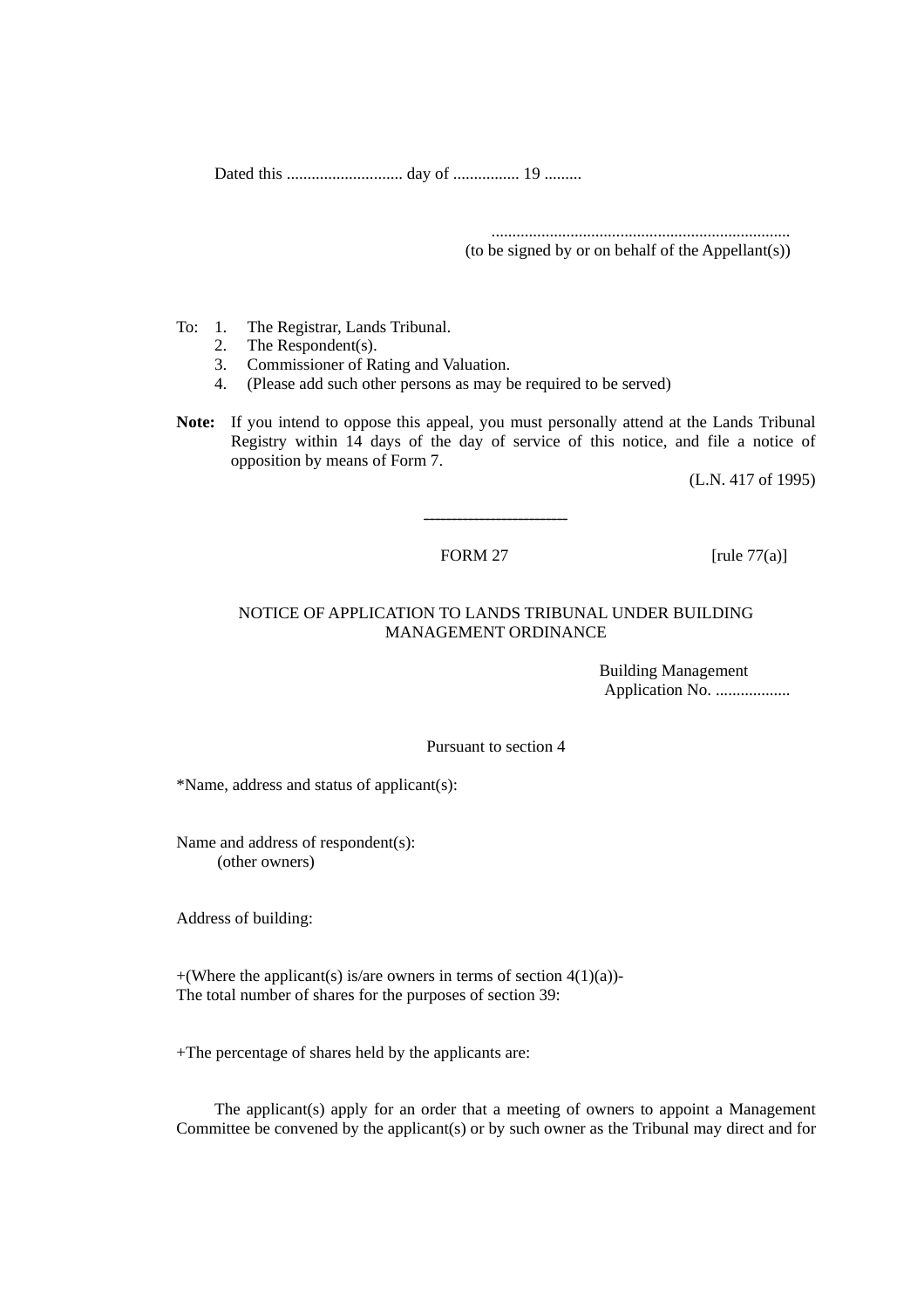an order for the costs of this application.

Address for service of the applicant(s):

Dated this ......................... day of ................. 19 .........

........................................................................ (to be signed by or on behalf of the Applicant(s))

To: 1. The Registrar, Lands Tribunal.

2. The Respondent(s).

- **Note:** If you intend to oppose this application, you must personally attend at the Lands Tribunal Registry within 21 days of the day of service of this notice and file a notice of opposition by means of Form 7.
- \* State whether applicants are the owners of not less than 20% of the shares in the building or whether the applicant is the Secretary for Justice.

--------------------------

+ Delete if the applicant is the Secretary for Justice.

(L.N. 417 of 1995; L.N. 362 of 1997)

FORM 28 [rule 77(b)]

NOTICE OF APPLICATION TO DISSOLVE MANAGEMENT COMMITTEE AND APPOINT AN ADMINISTRATOR OR NOTICE OF APPLICATION TO REMOVE AND REPLACE AN ADMINISTRATOR UNDER THE BUILDING MANAGEMENT ORDINANCE

> Building Management Application No. ..................

Pursuant to section 31

\*Name, address and status of applicant(s):

+Name and address of respondent(s):

Name and address of Owners' Corporation:

Address of building: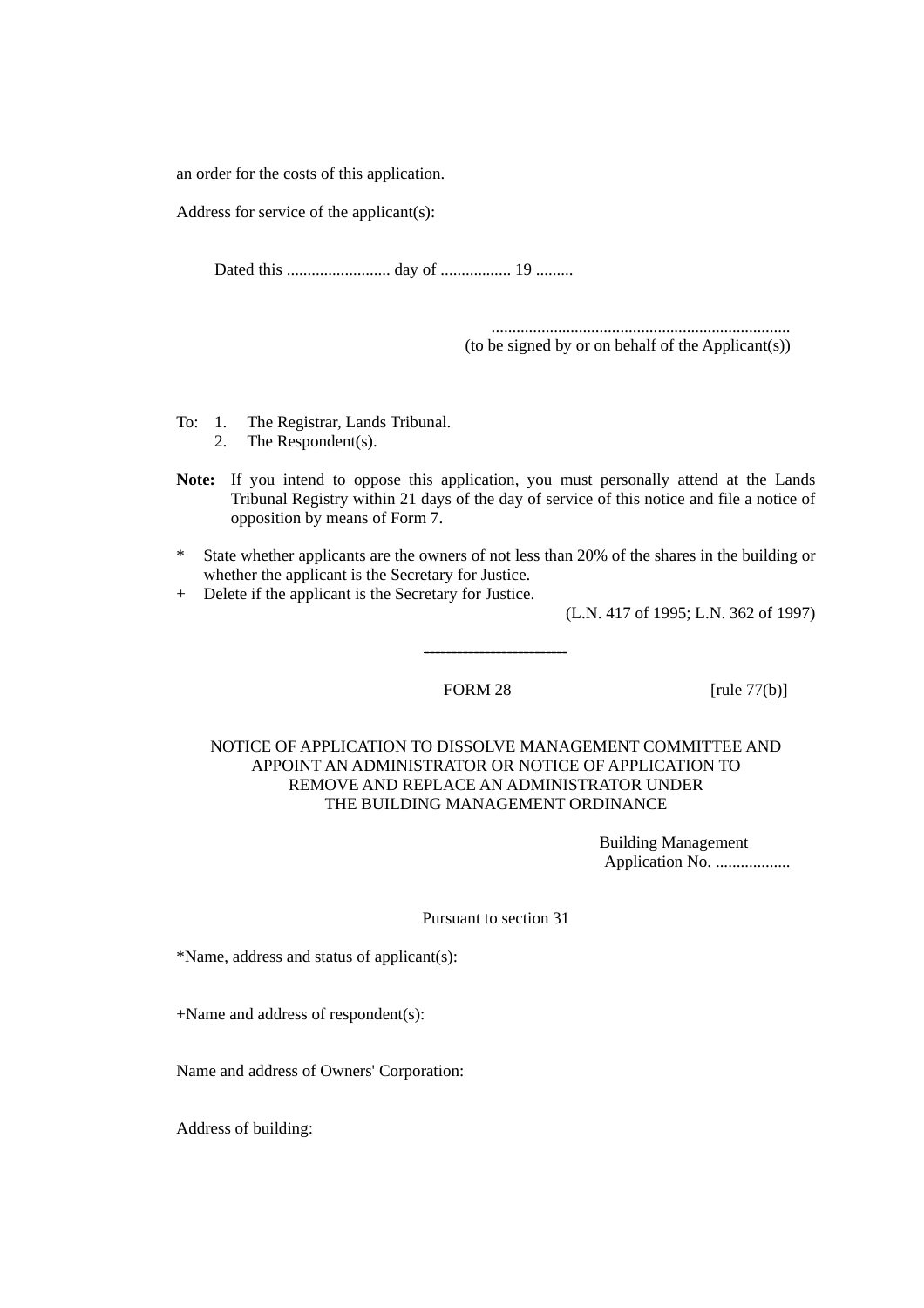The applicant(s) apply(ies) for an order that a meeting of owners to appoint a Management Committee be convened by the applicant(s) or by such owner as the Tribunal may direct and for an order for the costs of this application.

Address for service of the applicant(s):

Dated this ......................... day of .................. 19 ........

......................................................................... (to be signed by or on behalf of the Applicant(s))

- To: 1. The Registrar, Lands Tribunal. 2. The Respondent(s).
- **Note:** If you intend to oppose this application, you must personally attend at the Lands Tribunal Registry within 21 days of the day of service of this notice and file a notice of opposition by means of Form 7.
- \* State whether applicant(s) is/are the owners of not less than 20% of the shares in the building or whether the applicant(s) is/are the Secretary for Justice.

--------------------------

+ Delete if the applicant is the Secretary for Justice.

(L.N. 417 of 1995; L.N. 362 of 1997)

FORM 29  $[\text{rule } 77(\text{c})]$ 

#### NOTICE OF APPLICATION TO LANDS TRIBUNAL UNDER BUILDING MANAGEMENT ORDINANCE

Building Management Application No. ..................

Pursuant to Tenth Schedule, paragraph ..................

Name, address and status of applicant(s):

Name, address and status of respondent(s):

Address of building: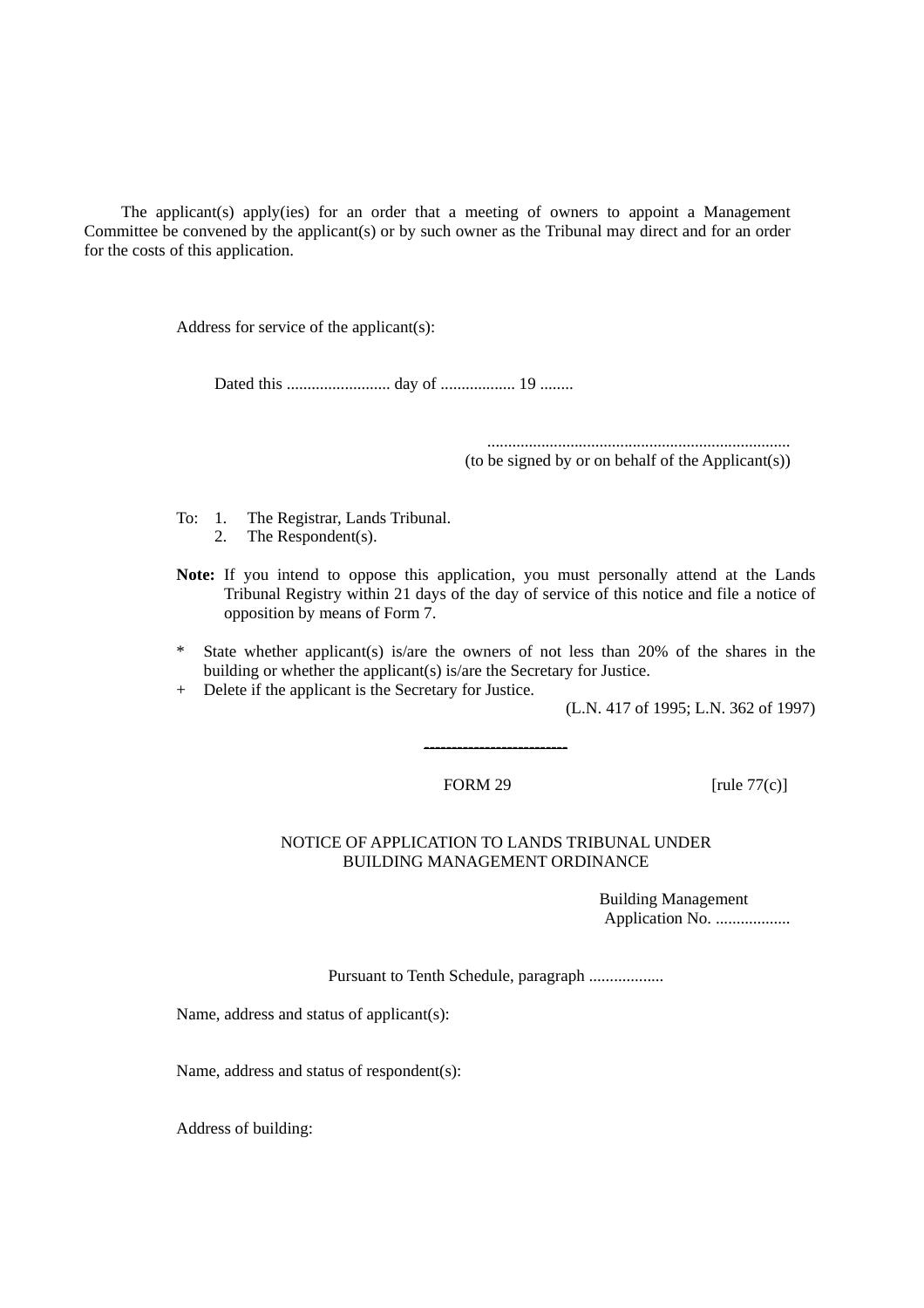| -1. |                                                                                                                                   |
|-----|-----------------------------------------------------------------------------------------------------------------------------------|
|     | (specify the particular issue under the appropriate paragraph of the Tenth Schedule                                               |
|     | pursuant to which application brought)<br>The question of law, interpretation and enforcement or other issue to be determined is: |
| 0r  | Particulars of the sums or other amounts to be calculated or apportioned are:                                                     |

Address for service of the applicant(s):

Dated this ........... day of .................. 19 ........

..................................................................... (to be signed by or on behalf of the applicant(s))

To: 1 The Registrar, Lands Tribunal. 2. The Respondent(s).

**Note:** If you intend to oppose this application, you must personally attend at the Lands Tribunal Registry within 21 days of the day of service of this notice and file a notice of opposition by means of Form 7.

+ Delete whichever inapplicable and otherwise amend as necessary.

(L.N. 417 of 1995)

FORM 30 [rule 10]

#### AFFIDAVIT/AFFIRMATION OF SERVICE

--------------------------

Lands Tribunal Application No. ..................

Pursuant to section ..........................

make oath and say as follows:

OR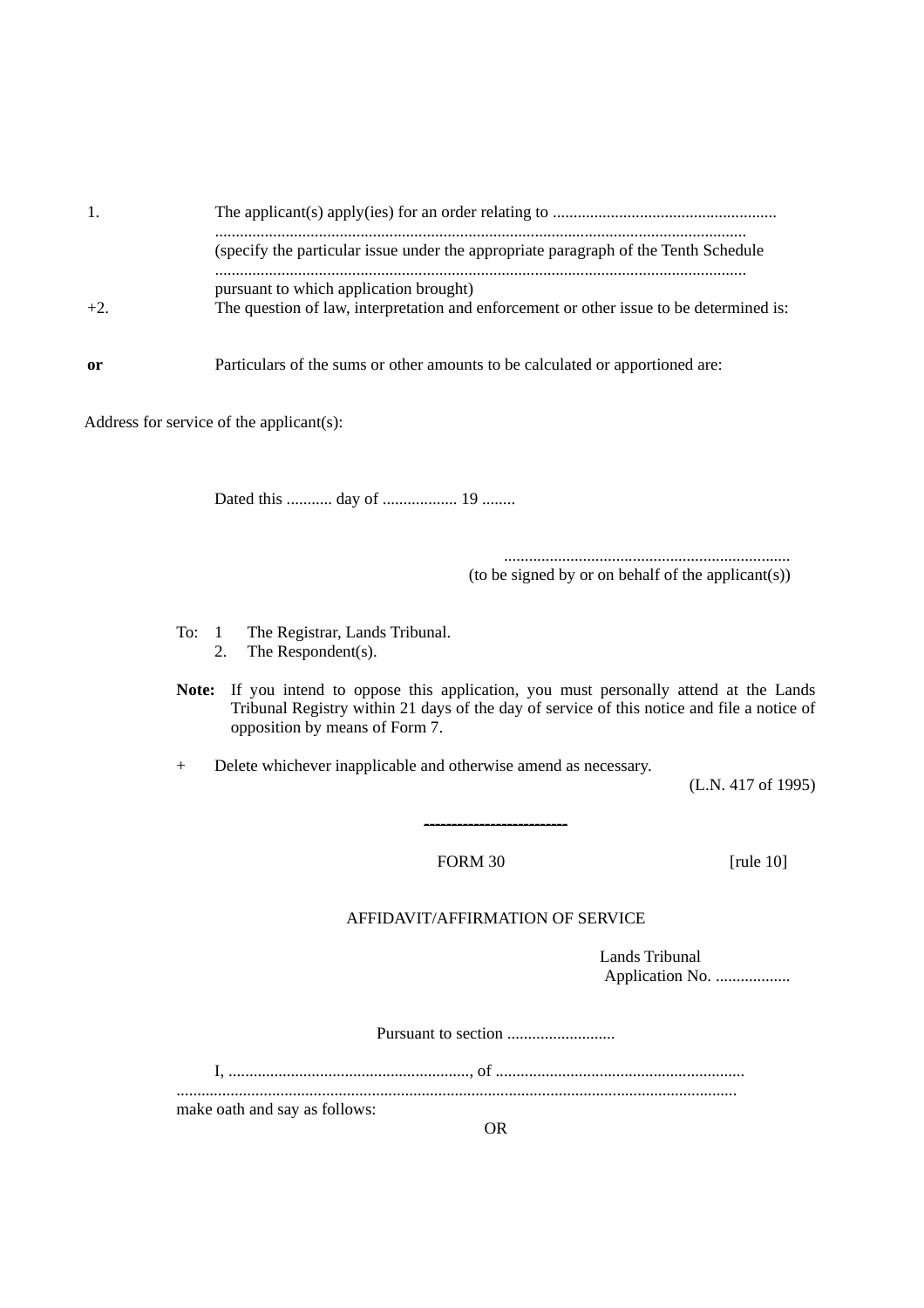hereby sincerely and truly affirm and say as follows:

1. I did on ................ day the ................. day of .......................... 19 ........... at ............................................................................................................................... personally serve .................................... the person named as the respondent in the abovementioned application with a true copy of the application of which the document now shown to me and marked ...................................... is also a true copy.

#### OR

1. (a) I did on ............. day the ............................... day of .............. 19 ......... serve ............................................. the person named as the respondent in the abovementioned application with a true copy of the application of which the document now shown to me and marked ................................ is also a true copy by sending the same to him by ordinary post addressed to him at ....................................................................................................................... ............. ............................................................... his address for service OR at ...................................................................................................................................... his last known or usual place of abode or business in Hong Kong OR at ...................................................................................................................... its registered office.

#### OR

- 1. (a) I did on ................ day the ................ day of .......................... 19 ......... post up at the entry if the premises known as ................................................................ a notice of intention to apply pursuant to section 4 of the Landlord and Tenant (Consolidation) Ordinance (Cap 7) that the said premises be exempt from the provisions of the said Ordinance of which notice the document now shown to me and marked .......................................... is a true copy.
- [1.] I also did on ............ day the .............. day of .......................... 19......... serve a duplicate of such notice on ........................................................ who is .................................................. \*tenant/landlord of the said premises.

OR (in the case of substituted service give precise details and exhibit appropriate proofs that service has been effected in terms of the order for substituted service)

+ AND I solemnly sincerely and truly affirm and say that the contents of this my affirmation are true.

\*SWORN/AFFIRMED at .......................... ............................................... Hong Kong ................................................... this ................... day of ................. 19 .......

Before me: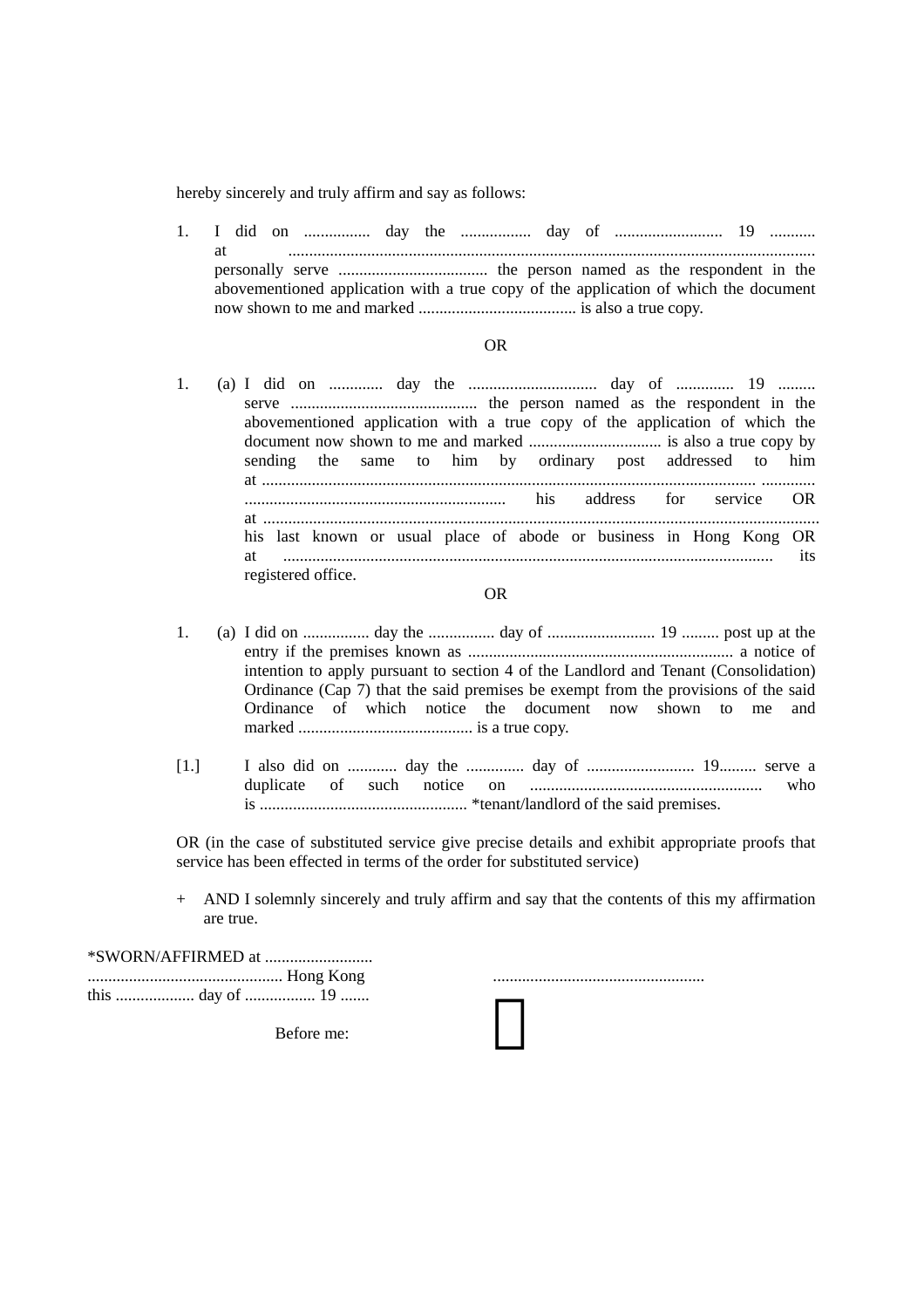\* Strike out inapplicable words.

+ For affirmations only.

(L.N. 650 of 1994; L.N. 417 of 1995; 25 of 1998 s. 2)

#### FORM 31 [rule 14]

# APPLICATION OF LIST FOR HEARING

--------------------------

Lands Tribunal Application No.: ..................

#### Pursuant to rule 14

To: The Registrar, Lands Tribunal.

- 1. Application is hereby made for the hearing of this application.
- 2. It is estimated that the hearing will last ...................................................... days.
- 3. The number of witnesses to be called is .............................................................
- 4. Notice of Opposition was filed on the ..................... day of .................. 19 ........

#### OR

No Notice of Opposition has been filed and the time limited for filing such notice expired on the ..................... day of .............. 19 ..........

Dated this ...................... day of ................ 19 .........

............................................ Applicant/Respondent

AND To: The Respondent/Applicant.

(L.N. 417 of 1995)

FORM 32 [rule 78B]

--------------------------

Application No. ......................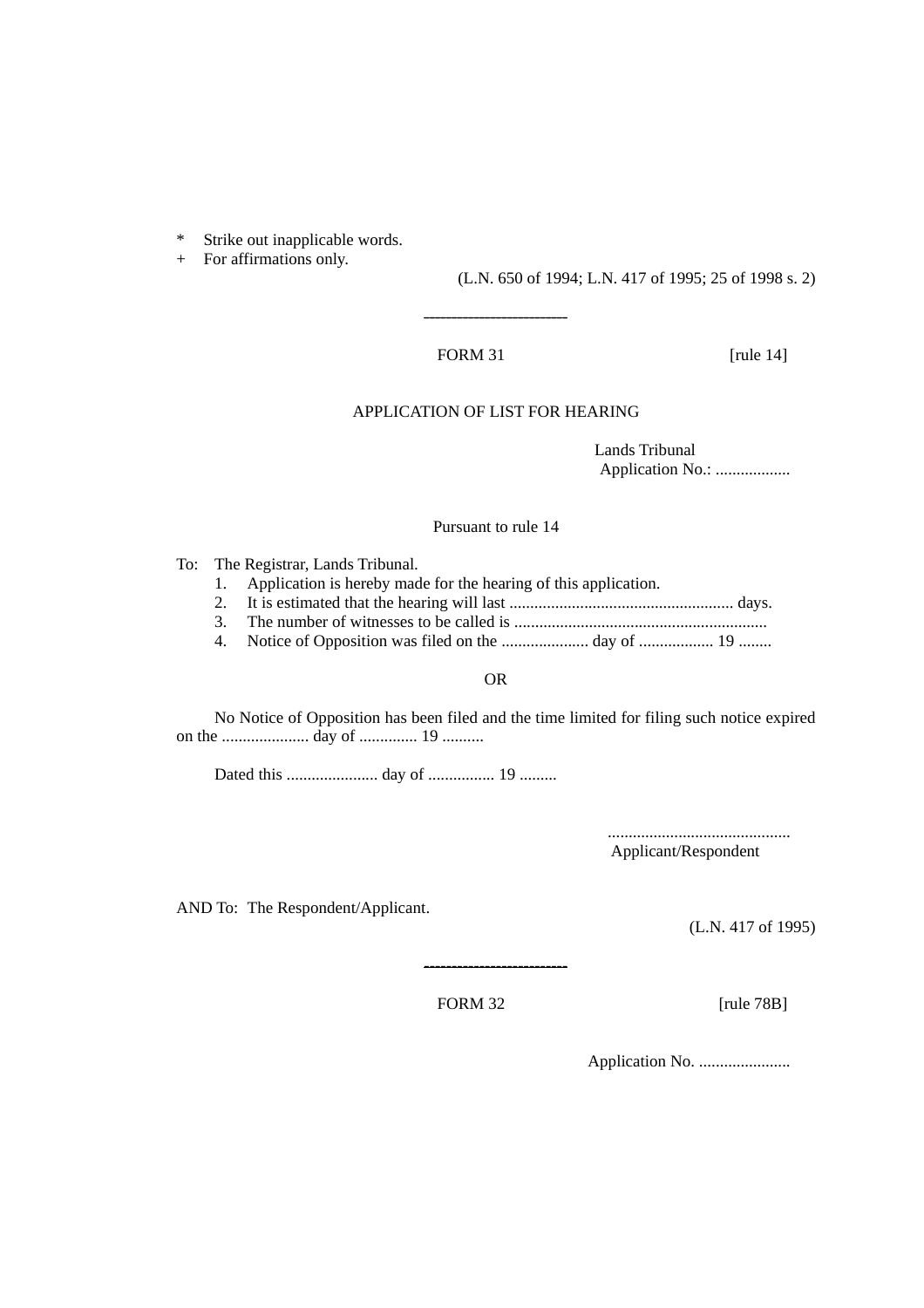### NOTICE OF APPLICATION TO LANDS TRIBUNAL FOR AN ORDER FOR SALE UNDER LAND (COMPULSORY SALE FOR REDEVELOPMENT) ORDINANCE

#### Pursuant to section 3(1)

Name and address of the applicant (the majority owner) and the number (shown in brackets) of undivided shares held by the applicant in the lot mentioned below:

Name and address of the respondent (the minority owner) and the number (shown in brackets) of undivided shares held by the respondent in the lot mentioned below:

Description and number of all the undivided shares of the lot sought to be sold:

The applicant hereby applies for an order to sell all the undivided shares in the lot for the purposes of the redevelopment of the lot on the grounds that:

- (a) The applicant is the person or persons who owns or own, otherwise than as a mortgagee, not less than 90% of the undivided shares in the lot (or not less than % being the percentage specified by the Chief Executive in Council on (date) (L.N. ). The exact percentage of the undivided shares owned by the applicant is ........................................
- (b) A valuation report as specified in Part 1 of Schedule 1 to the Ordinance setting out the assessed market value of each property on the lot has been prepared and is attached hereto.
- (c) In the event that the above-mentioned application is granted, the applicant hereby applies for a further order that the following amounts of compensation be paid by the applicant/respondent to their respective tenants specified below for the termination of their tenancies upon successful sale of the lot.

|            |        |             |             |           | Remarks      |
|------------|--------|-------------|-------------|-----------|--------------|
|            |        |             |             |           | (e.g. why no |
| Applicant/ |        | Maximum     |             |           | figure given |
| Respondent | Tenant | Amount of   | Duration of | Existing  | or what      |
| No. & Name | Payee  | Compensatio | Tenancy     | Rent      | affects the  |
|            |        | n           |             | per month | compensatio  |
|            |        |             |             |           | n.           |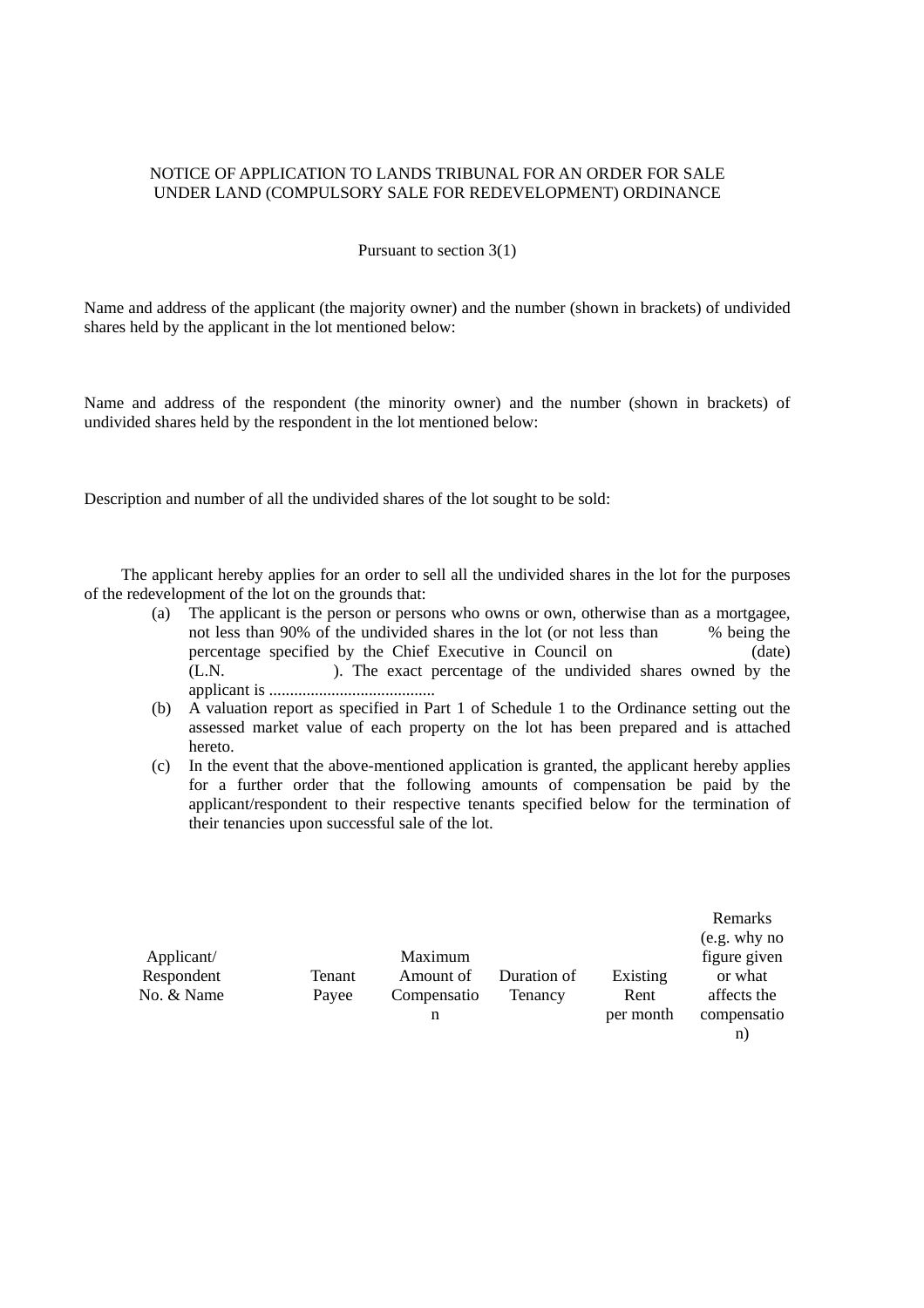Other grounds and particulars:

Dated this ................ day of .............................. 19 ........

......................................... (Applicant)

Address for service of the Applicant:

To: 1. The Registrar, Lands Tribunal.

2. The Respondent.

3. (Please add such other persons as may be required to be served)

**Note:** If you intend to oppose this application, you must personally attend at the Lands Tribunal Registry within 21 days of service of this notice and file a notice of opposition by means of Form 33.

(L.N. 100 of 1999)

FORM 33 [rule 78C]

--------------------------

Application No. ......................

# NOTICE OF OPPOSITION TO APPLICATION FOR AN ORDER FOR SALE UNDER LAND (COMPULSORY SALE FOR REDEVELOPMENT) ORDINANCE

Pursuant to section 4(2)

Name and address of applicant (the majority owner):

Name, address and status of respondent (the minority owner):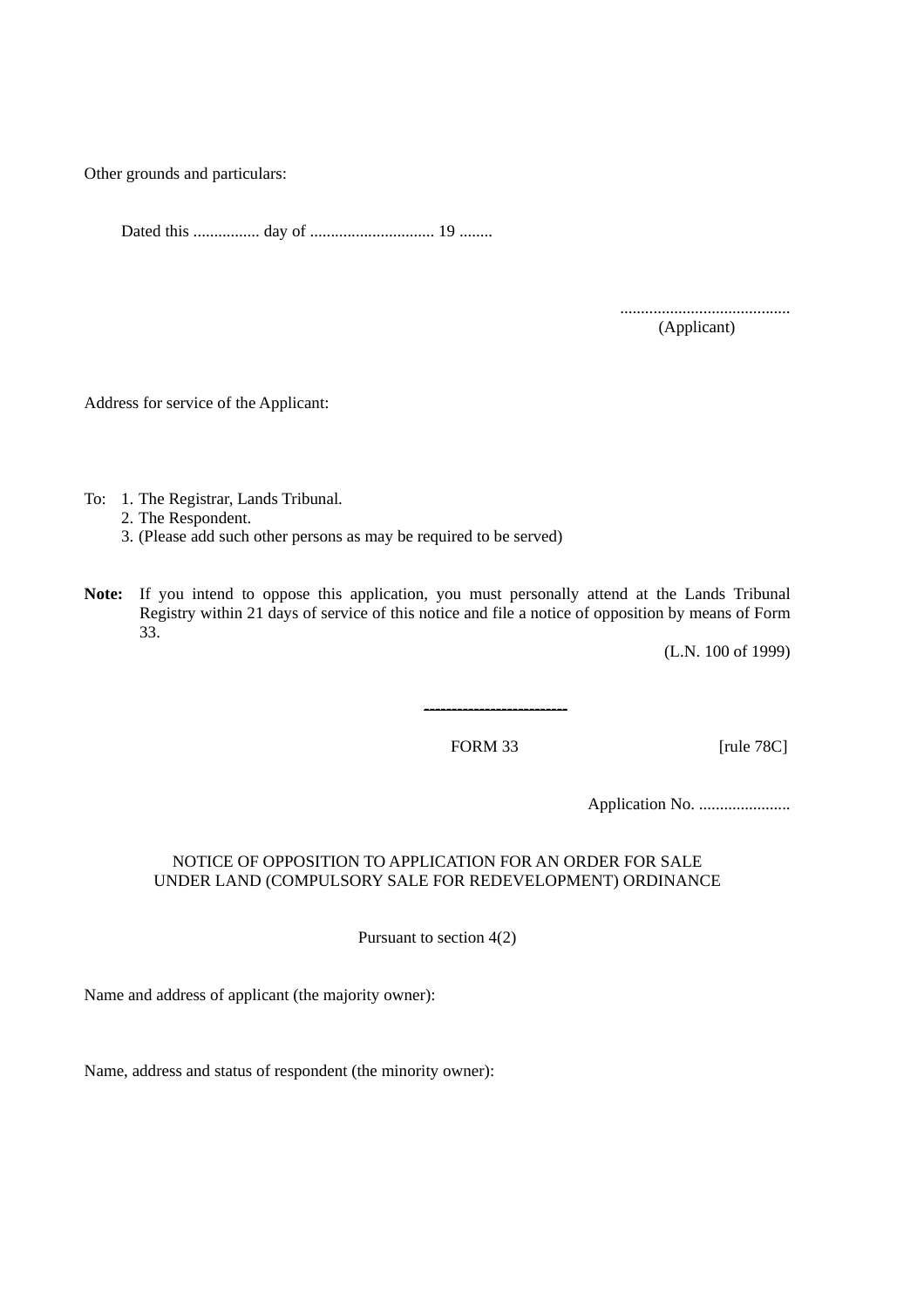Address and description of premises:

- 1. Application for an order to sell all the undivided shares in the lot for the purposes of the redevelopment of the lot is opposed on the following grounds:
	- (a) The value of some or all units of property as assessed in the application is disputed for the following reasons:
	- (b) Other reasons (if any):
- 2. The proposed amount of compensation to be paid by the said respondent (minority owner) to his own tenants is opposed for the following reasons:
- 3. I/We do/do not wish to be heard.

Dated this ................ day of .............................. 19 ........

....................................................... (Name and No. of the Respondent)

Address for service of the Respondent:

- To: 1. The Registrar, Lands Tribunal.
	- 2. The Applicant (majority owner).
	- 3. (Please add such other persons as may be required to be served)

(L.N. 100 of 1999)

FORM 34 [rule 78E]

--------------------------

Application No. ...................... (related to Main Application No. .....................)

NOTICE OF APPLICATION FOR DETERMINATION OF COMPENSATION UNDER LAND (COMPULSORY SALE FOR REDEVELOPMENT) ORDINANCE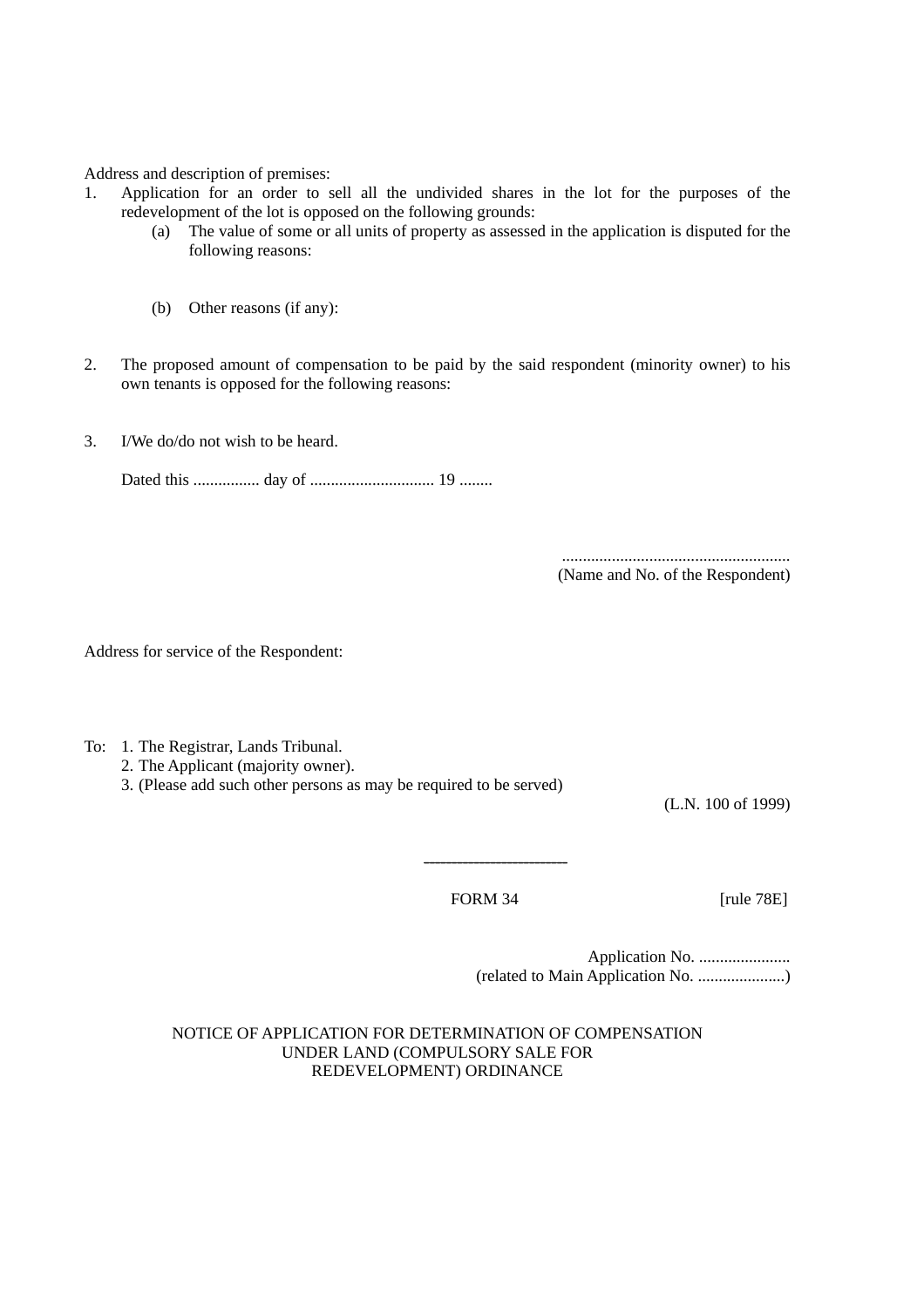#### Pursuant to sections  $4(6)$  and  $8(3)$  and  $(4)$

- (a) Name, address and status of applicant (tenant/principal tenant/sub-tenant):
- (b) Name, address and status of respondent (majority/minority owner):
- (c) Address and user of premises:
- (d) Duration of tenancy:
- (e) Rent:
- (f) The main application no. under which an order to sell all the undivided shares of the lot inclusive of the premises herein being sought by the majority owner is: ............
- (g) The proposed maximum amount of compensation payable to the applicant herein as set out in the said main application is: ............

The applicant hereby applies for a determination of the amount of compensation to be paid in the event of termination of the tenancy herein under section  $8(1)(b)$  following the making of an order for sale by the Tribunal pursuant to section 4(6) of the Ordinance. The amount of compensation claimed by the applicant herein is .............................. , and the grounds and facts relied upon by the applicant are:

Dated this ................ day of .............................. 19 ........

....................................................... (Applicant Tenant)

Address for service of the Applicant: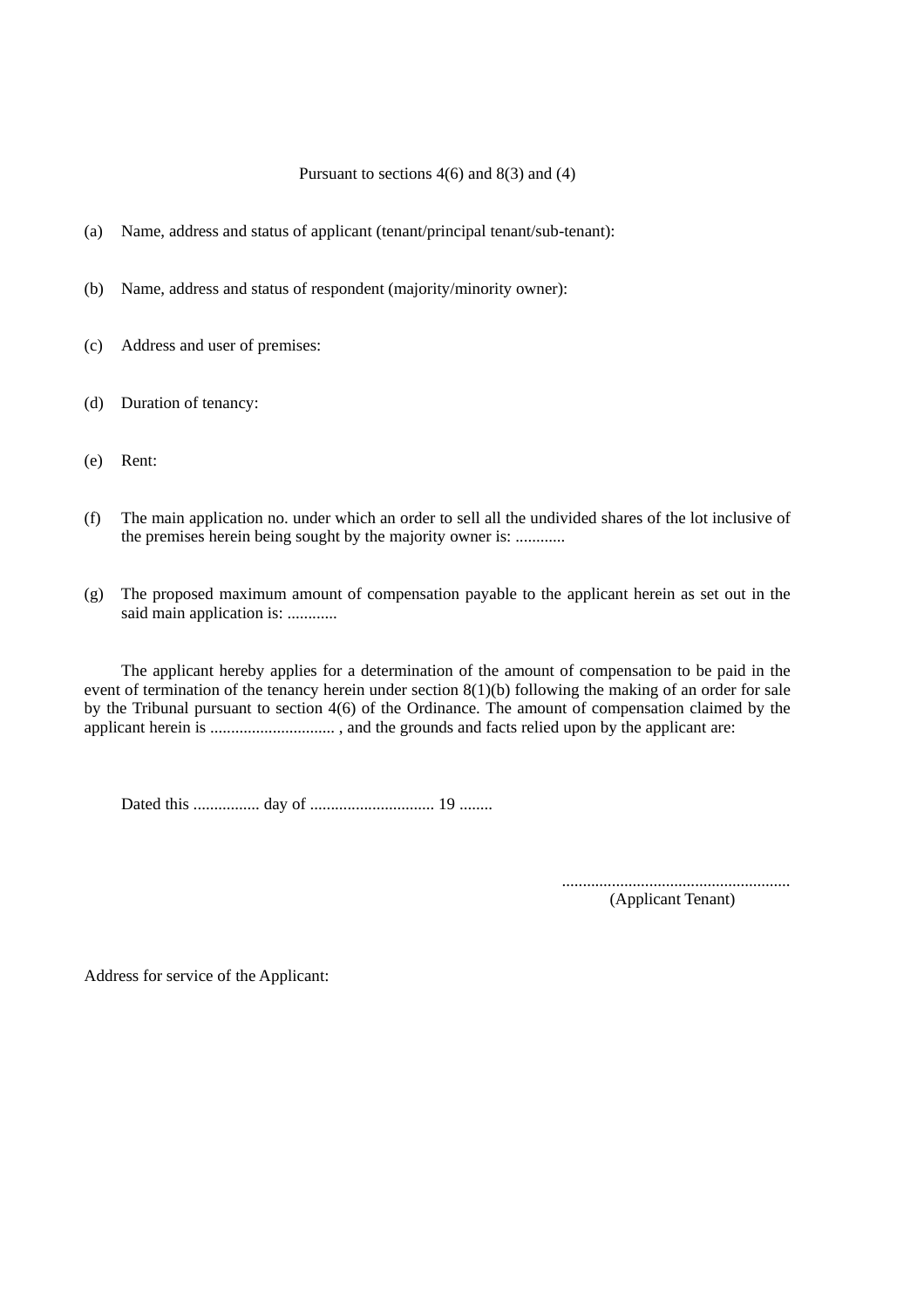To: 1. The Registrar, Lands Tribunal.

- 2. The Respondent.
- 3. The Applicant (majority owner) in the main application.
- 4. (Please add such other persons as may be required to be served)
- **Note:** (a) If you wish to oppose this application, you must personally attend at the Lands Tribunal Registry within 21 days of service of this notice, and file a notice of opposition by means of Form 35.
	- (b) Neither the applicant nor the respondent needs to take active steps to set a date for the determination of the compensation. Parties herein will receive a notice of hearing of the main application and that they may attend the Tribunal if they so wish. If an order for sale is made by the Tribunal, either party may apply to the Tribunal to review the amount of compensation determined within one month of the making of the order, if either party is not satisfied with the amount of compensation determined, pursuant to section 11A of the Lands Tribunal Ordinance (Cap 17).

(L.N. 100 of 1999)

FORM 35 [rule 78F]

--------------------------

Application No. ...................... (related to Main Application No. .....................)

# NOTICE OF OPPOSITION TO APPLICATION FOR DETERMINATION OF COMPENSATION UNDER LAND (COMPULSORY SALE FOR REDEVELOPMENT) ORDINANCE

Pursuant to sections 4(6) and 8(3)

(a) Name, address and status of applicant (tenant/principal tenant/sub-tenant):

(b) Name, address and status of respondent (majority/minority owner):

(c) Address and description of premises:

I am/We are a party to the Main Application No. ...... My/Our/applicant's/respondent's no. is ..........................................

2. I/We oppose to the amount of compensation claimed by the applicant tenant/principal tenant/sub-tenant to the following extent:

(a) No compensation should be payable to the applicant for the following reasons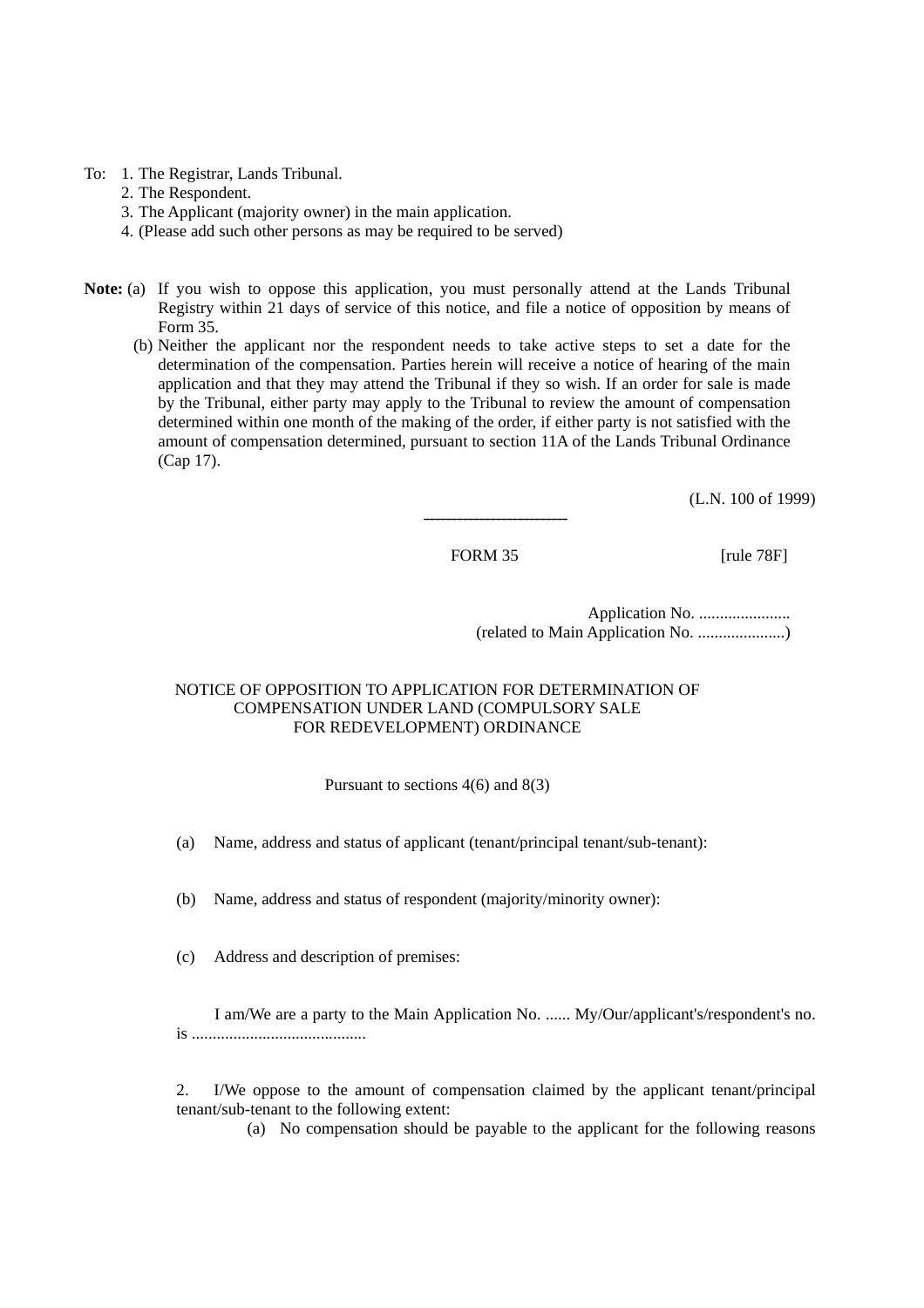(please state the facts relied upon in sufficient detail to enable the applicant to know the case he has to meet):

- (b) The amount of compensation payable to the applicant should be ................ for the following reasons (state the facts relied upon in sufficient detail to enable the applicant to know the case he has to meet):
- 3. I/We do/do not wish to be heard.

Dated this ................ day of .............................. 19 ........

....................................................... (Name of the Respondent Owner)

Address for service of the Respondent:

To: 1. The Registrar, Lands Tribunal.

- 2. The Applicant tenant/Principal tenant/Sub-tenant.
- 3. The Applicant (majority owner) in the main application.
- 4. (Please add such other persons as may be required to be served)

(L.N. 100 of 1999)

FORM 36 [rule 78H]

Appeal No. ...... of ...............

#### NOTICE OF APPEAL TO LANDS TRIBUNAL UNDER GOVERNMENT RENT (ASSESSMENT AND COLLECTION) ORDINANCE

Pursuant to section 26(1)

\*I/We ....................................................... of ......................................................... ....................................................................................................................................... as \*owner(s)/lessee(s)/occupier(s)/other(s)/ ...................................................................... (specify any other capacity) require the Lands Tribunal to hear an appeal against the decision of \*the Director of Lands/the Commissioner of Rating and Valuation that ........................................................ ....................................................................................................................................... .......................................................................................................................................

(describe the tenement and summarize the decision affecting it)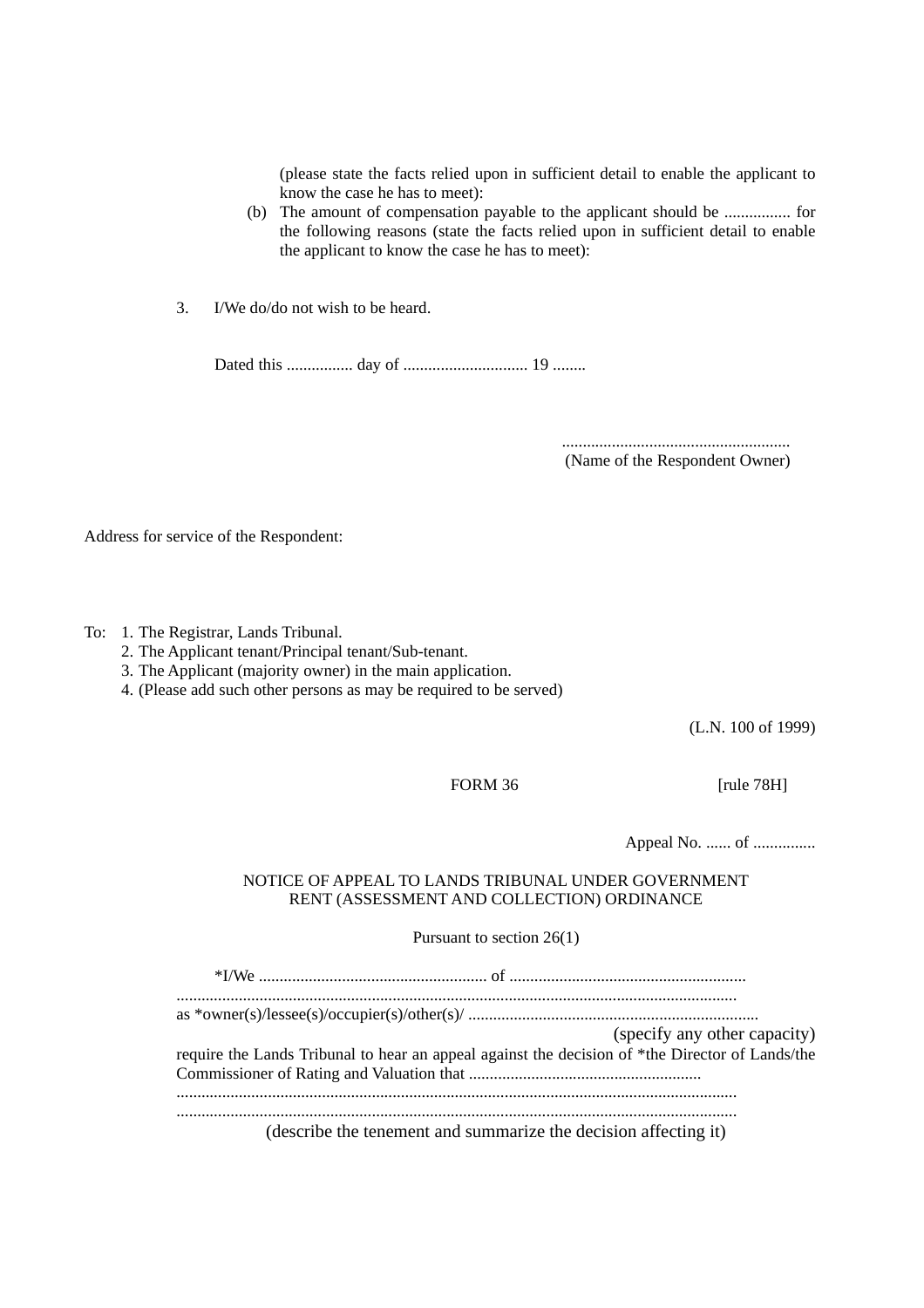| The decision was *made known to/served on *me/us by *the Director of Lands/the                 |
|------------------------------------------------------------------------------------------------|
| Commissioner of Rating and Valuation pursuant to section $*4(11)/21(1)/25(3)$ of the Ordinance |
|                                                                                                |
|                                                                                                |
| The Tribunal is requested to make an order under section 27 of the Ordinance                   |
| (set out the remedy sought)                                                                    |
|                                                                                                |
|                                                                                                |

.................................................................. (to be signed by or on behalf of the Appellant(s))

Address for service of the Appellant(s):

To: 1. The Registrar, Lands Tribunal.

- 2. \*Director of Lands/Commissioner of Rating and Valuation.
- 3. (Please add such other persons as may be required to be served).

\* Delete whichever is inapplicable.

- + Note section 26(2) of the Ordinance-
	- (a) for an appeal under section 4(11) of the Ordinance, the grounds of the appeal are confined to the question of whether the interest held under an applicable lease or the tenement is entitled to an exemption from liability to pay Government rent;
	- (b) for an appeal under section  $21(1)$  or  $25(3)$  of the Ordinance, the grounds of the appeal are confined to those of the proposal or objection, as the case may be.\_.

(L.N. 78 of 2002)

FORM 36 [rule 74(3A)]

# NOTICE OF APPEAL TO LANDS TRIBUNAL AGAINST DETERMINATION OF COMMISSIONER OF RATING AND VALUATION ON WHETHER A TENANCY IS EXCLUDED FROM PART V OF THE LANDLORD AND TENANT (CONSOLIDATION) ORDINANCE

Pursuant to section 121(6)

Name, address and status of appellant: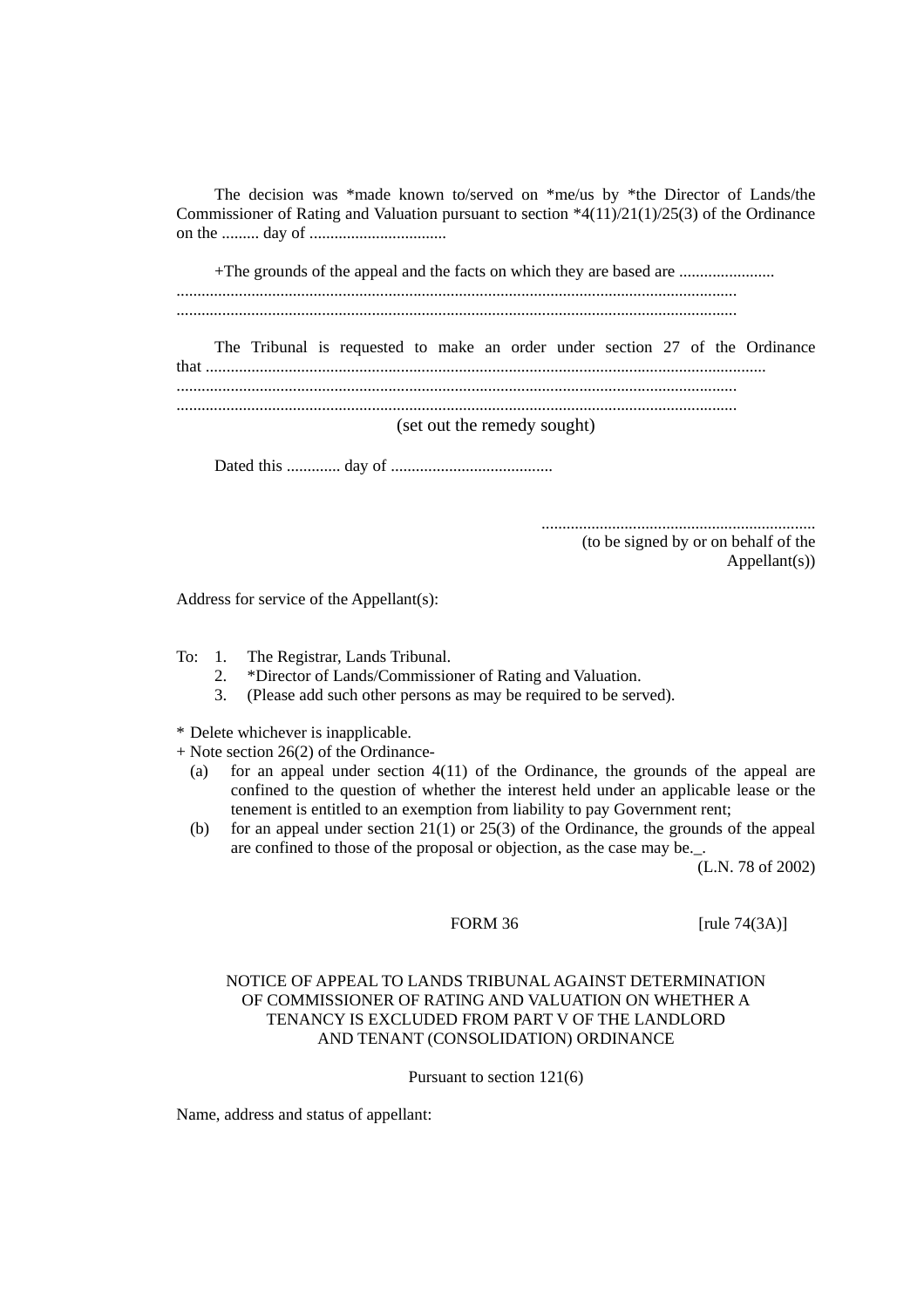Name, address and status of respondent:

The appellant hereby appeals against the determination of the Commissioner of Rating and Valuation upon an application pursuant to section 121(4) to determine whether a tenancy is excluded from Part V under section 121(3). The tenancy concerned is in respect of the premises known as .................................................................................................

(description of premises)

A copy of the notice issued by the Commissioner of Rating and Valuation setting out the determination appealed against is attached.

The grounds of appeal are: (here state briefly the grounds of appeal)

The appellant also applies for an order for costs.

Address for the service of the appellant:

Dated this ............... day of .....................................

.................................................

(to be signed by or on behalf of the Appellant)

To: 1. The Registrar, Lands Tribunal.<br>2. The Respondent.

- The Respondent.
- 3. Commissioner of Rating and Valuation.
- 4. (Please add such other persons as may be required to be served)
- **Note:** If you intend to oppose this appeal, you must personally attend at the Lands Tribunal Registry within 14 days of the day of service of this notice, and file a notice of opposition by means of Form 7.

(Enacted 1994. 32 of 2002 s. 40)

| Chapter: | 116 | Title:   | <b>RATING</b><br><b>ORDINANCE</b>               | Gazette<br>Number: | 32 of 2002 |
|----------|-----|----------|-------------------------------------------------|--------------------|------------|
| Section: | 5.  | Heading: | <b>General powers of</b><br><b>Commissioner</b> | Version<br>Date:   | 27/12/2002 |

(1A) The Commissioner may disclose any information obtained under this Ordinance to any specified person where in his opinion the disclosure will enable or assist the person to perform a function or exercise a power (including a right) imposed or conferred on the person by-

(a) this Ordinance;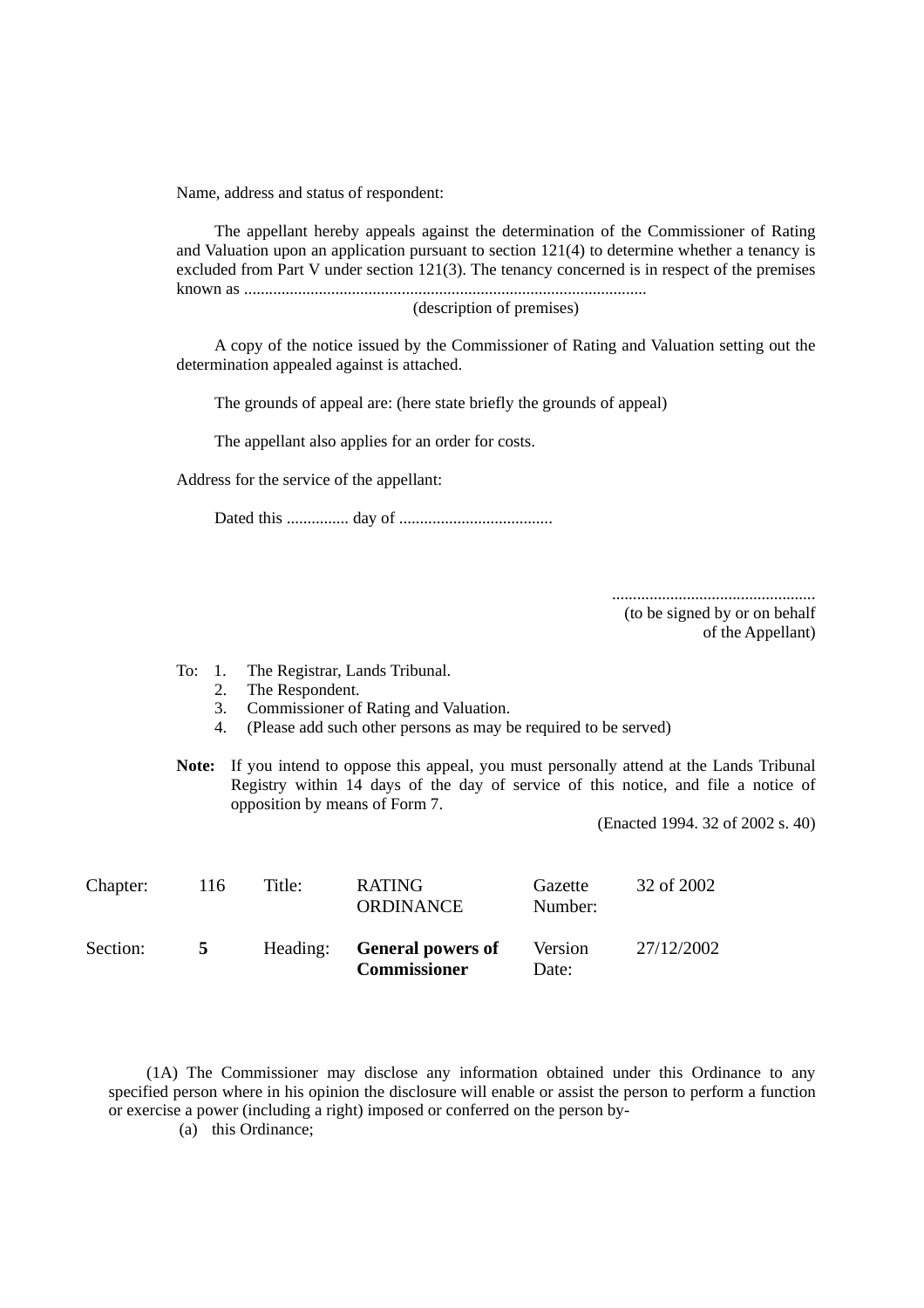- (b) the Landlord and Tenant (Consolidation) Ordinance (Cap 7); or
- (c) the Government Rent (Assessment and Collection) Ordinance (Cap 515). (Added 32 of 2002 s. 40)

 $(1B)$  In subsection  $(1A)$ , "specified person" ( $\qquad \qquad$ ) means-

- (a) the Lands Tribunal established under the Lands Tribunal Ordinance (Cap 17) or a court or magistrate;
- (b) a public officer acting in his capacity as a public officer; or
- (c) a landlord or tenant acting in his capacity as a landlord or tenant, as the case may be, under section 119AA of the Landlord and Tenant (Consolidation) Ordinance (Cap 7). (Added 32 of 2002 s. 40)
- (1) The Commissioner, or any person authorized by him in writing, may-
	- (a) serve on the owner or occupier of any tenement a requisition in the specified form, requiring him to furnish to the Commissioner, within such period of time as the Commissioner may specify in the form, the particulars required by the requisition; (Amended 54 of 1990 s. 4)
	- (b) require the owner or occupier of any tenement to produce to him for inspection all receipts for rent, rent-books, accounts or other documents whatsoever connected with the rent or value of the tenement; (Replaced 54 of 1990 s. 4)
	- (ba) take away for the purpose of making copies any receipts for rent, rent-books, accounts or other documents whatsoever connected with the rent or value of the tenement, produced for inspection under paragraph (b); (Added 54 of 1990 s. 4)
	- (c) at any reasonable time, with the consent of the occupier thereof, or of the owner thereof if there is no occupier or if the occupier cannot be found, enter and inspect any tenement and take such measurements and other particulars as he thinks fit for all or any of the following purposes- (Amended 54 of 1990 s. 4)
		- (i) ascertaining the rateable value of the tenement;
		- (ii) ascertaining whether any amount paid in respect of rates is refundable;
		- (iii) ascertaining whether the tenement is qualified to be exempted;
		- (iv) ascertaining whether the tenement is unoccupied; and
		- (v) for any other purpose connected with the valuation of the tenement; and
	- (d) where he is unable to effect an entry into the tenement in accordance with paragraph (c), serve on the owner and occupier of the tenement notice in writing requiring permission to enter and inspect the tenement for all or any of the purposes specified in paragraph (c), and after the expiry of 24 hours from the service of the notice may, at any reasonable time during day-light, enter (using such force as is necessary therefor) and inspect the tenement and take such measurements and other particulars as he thinks fit for any such purposes.

(2) Where receipts for rent, rent-books, accounts or other documents are taken away under subsection (1), the Commissioner or any person authorized by him shall return such documents to the owner or occupier of the tenement within a reasonable period of time. (Added 54 of 1990 s. 4)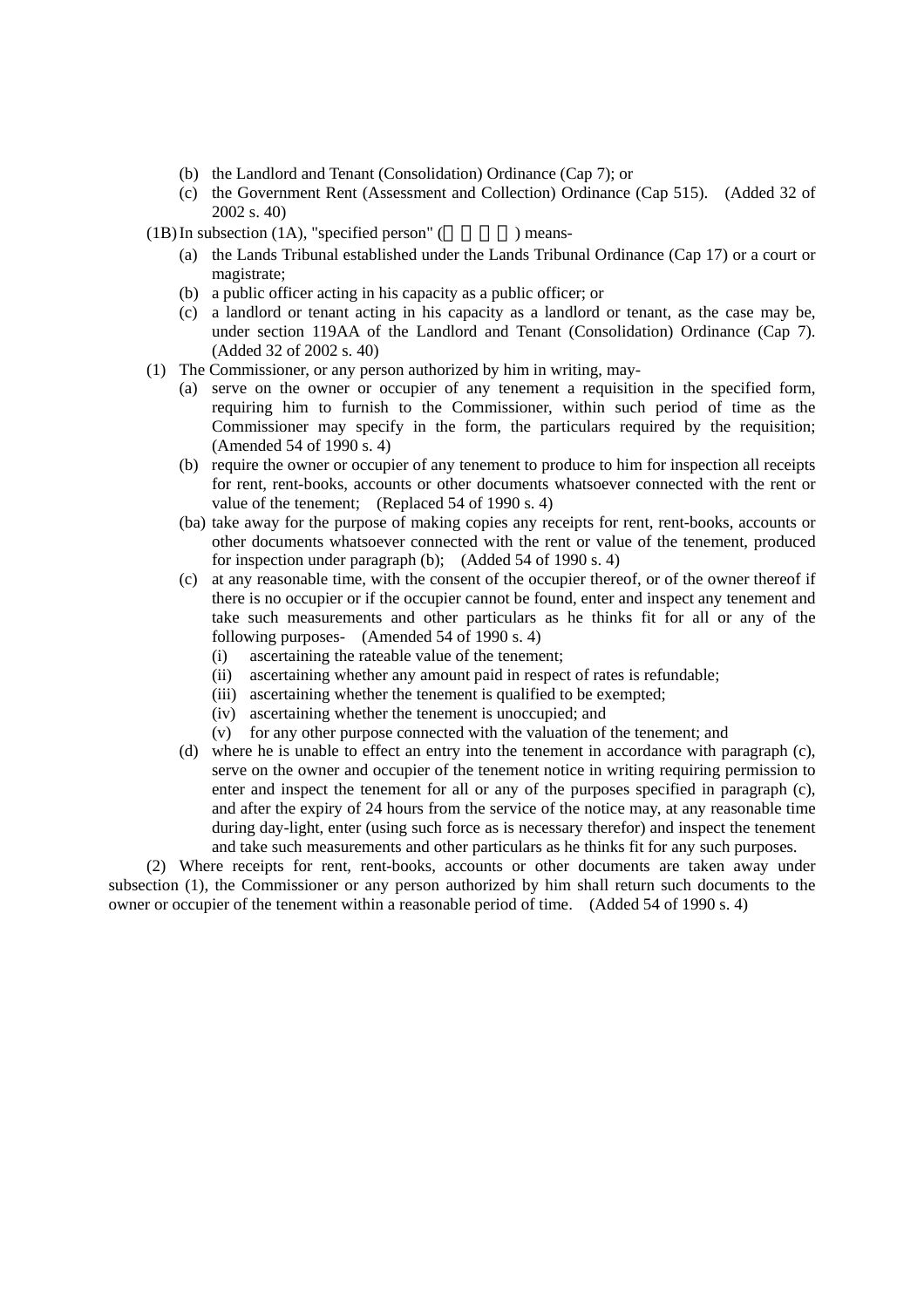| Chapter: | 515 | Title:   | <b>GOVERNMENT</b><br><b>RENT</b><br>(ASSESSMENT AND<br><b>COLLECTION</b><br><b>ORDINANCE</b> | Gazette<br>Number: | 32 of 2002 |
|----------|-----|----------|----------------------------------------------------------------------------------------------|--------------------|------------|
| Section: | 31  | Heading: | <b>General powers of</b><br><b>Commissioner</b>                                              | Version<br>Date:   | 27/12/2002 |

#### PART V

#### GENERAL POWERS, ETC.

- (1) The Commissioner, or any person authorized by him in writing, may-
	- (a) serve on the lessee of an applicable lease or owner or occupier of a tenement comprised in land leased under the applicable lease a requisition, requiring him to give the Commissioner the particulars required by the requisition within the time the Commissioner specifies;
	- (b) require the lessee of an applicable lease or owner or occupier of a tenement comprised in land leased under the applicable lease to produce to the Commissioner for inspection all receipts for rent, rent-books, accounts or other documents connected with the rent or value of the interest held under the applicable lease or the tenement, as the case may be;
	- (c) take away for making copies any receipts for rent, rent-books, accounts or other documents connected with the rent or value of the interest held under the applicable lease or the tenement, which have been produced for inspection under paragraph (b);
	- (d) at any reasonable time, with the consent of the occupier, or of the owner of a tenement comprised in land leased under an applicable lease or of the lessee of the applicable lease if there is no occupier or if the occupier cannot be found, enter and inspect the tenement and take the measurements and other particulars he thinks fit for the following purposes-
		- (i) ascertaining the rateable value of the interest held under the applicable lease or tenement;
		- (ii) ascertaining whether any amount paid for Government rent is refundable;
		- (iii) ascertaining whether the tenement is unoccupied; and
		- (iv) for any other purpose connected with the valuation of the interest held under the applicable lease or tenement.

(1A) The Commissioner may disclose any information obtained under this Ordinance to any specified person where in his opinion the disclosure will enable or assist the person to perform a function or exercise a power (including a right) imposed or conferred on the person by-

- (a) this Ordinance;
- (b) the Landlord and Tenant (Consolidation) Ordinance (Cap 7); or
- (c) the Rating Ordinance (Cap 116). (Added 32 of 2002 s. 40)

 $(1B)$  In subsection  $(1A)$ , "specified person" ( $\qquad \qquad$ ) means-

- (a) the Lands Tribunal established under the Lands Tribunal Ordinance (Cap 17) or a court or magistrate;
- (b) a public officer acting in his capacity as a public officer; or
- (c) a landlord or tenant acting in his capacity as a landlord or tenant, as the case may be, under section 119AA of the Landlord and Tenant (Consolidation) Ordinance (Cap 7). (Added 32 of 2002 s. 40)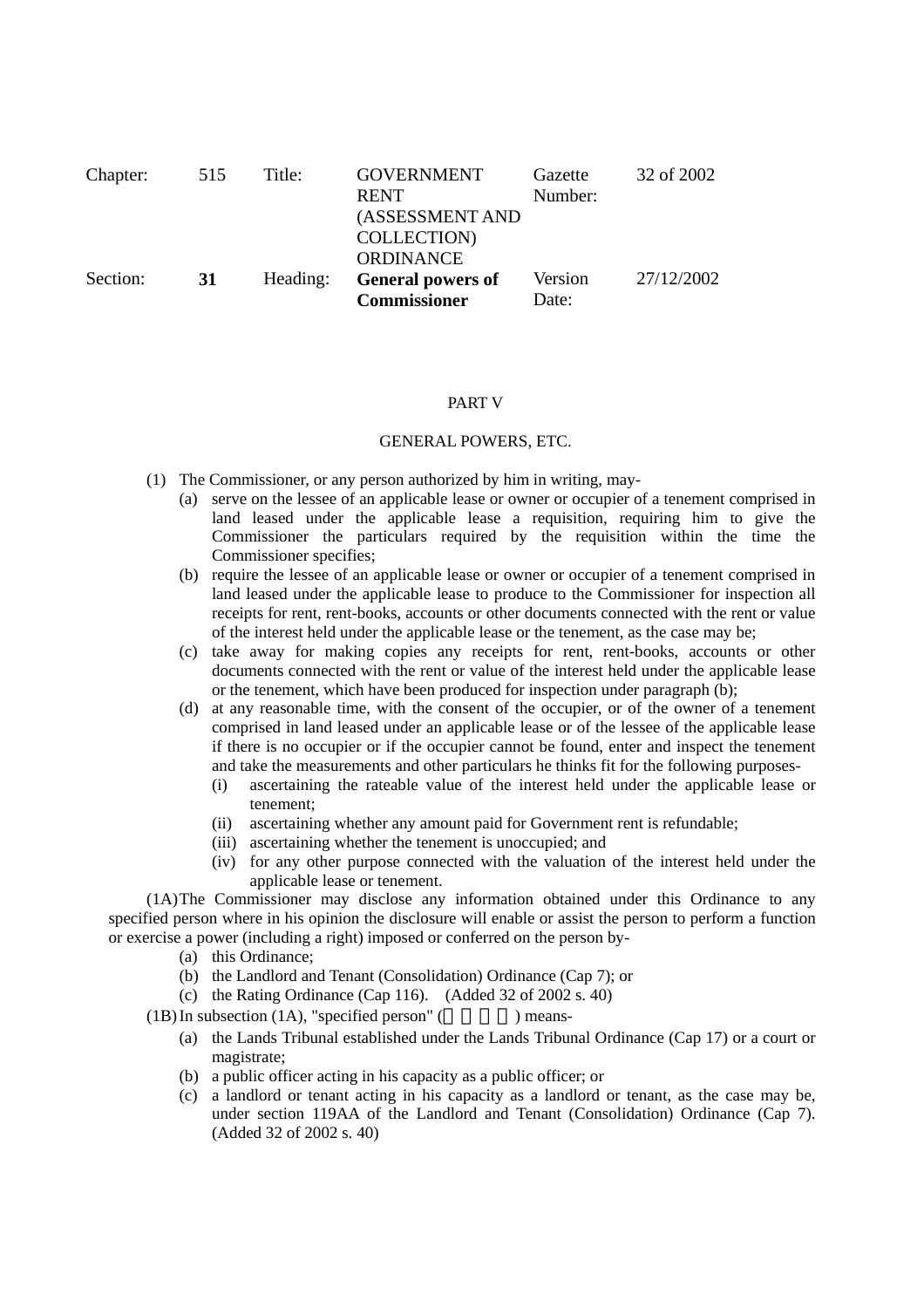(2) Where the Commissioner or a person authorized in writing by him is unable to enter land held under an applicable lease or a tenement under subsection (1)(d), he may serve on the lessee of the applicable lease, or the owner or occupier of the tenement notice in writing requiring permission to enter and inspect the land or the tenement, as the case may be, for the purposes specified in that paragraph. After the expiry of 24 hours from the service of the notice, the Commissioner or a person authorized in writing by him may, at any reasonable time, enter (using such force as may be necessary) and inspect the land or the tenement, as the case may be, and take the measurements and other particulars he thinks fit for any of those purposes.

(3) The Commissioner or any person authorized in writing by him is required to return receipts for rent, rent-books, accounts or other documents taken away under subsection (1) to the lessee of the applicable lease, or the owner or occupier of the tenement, as the case may be, within a reasonable period of time.

| Chapter:  | 553B | Title:   | <b>ELECTRONIC</b><br><b>TRANSACTIONS</b><br>(EXCLUSION)<br><b>ORDER</b>                                             | Gazette<br>Number: | L.N. 36 of<br>2003 |
|-----------|------|----------|---------------------------------------------------------------------------------------------------------------------|--------------------|--------------------|
| Schedule: |      | Heading: | <b>PROVISIONS</b><br><b>EXCLUDED FROM</b> Date:<br><b>APPLICATION OF</b><br><b>SECTION 5 OF</b><br><b>ORDINANCE</b> | Version            | 11/04/2003         |

[section 2]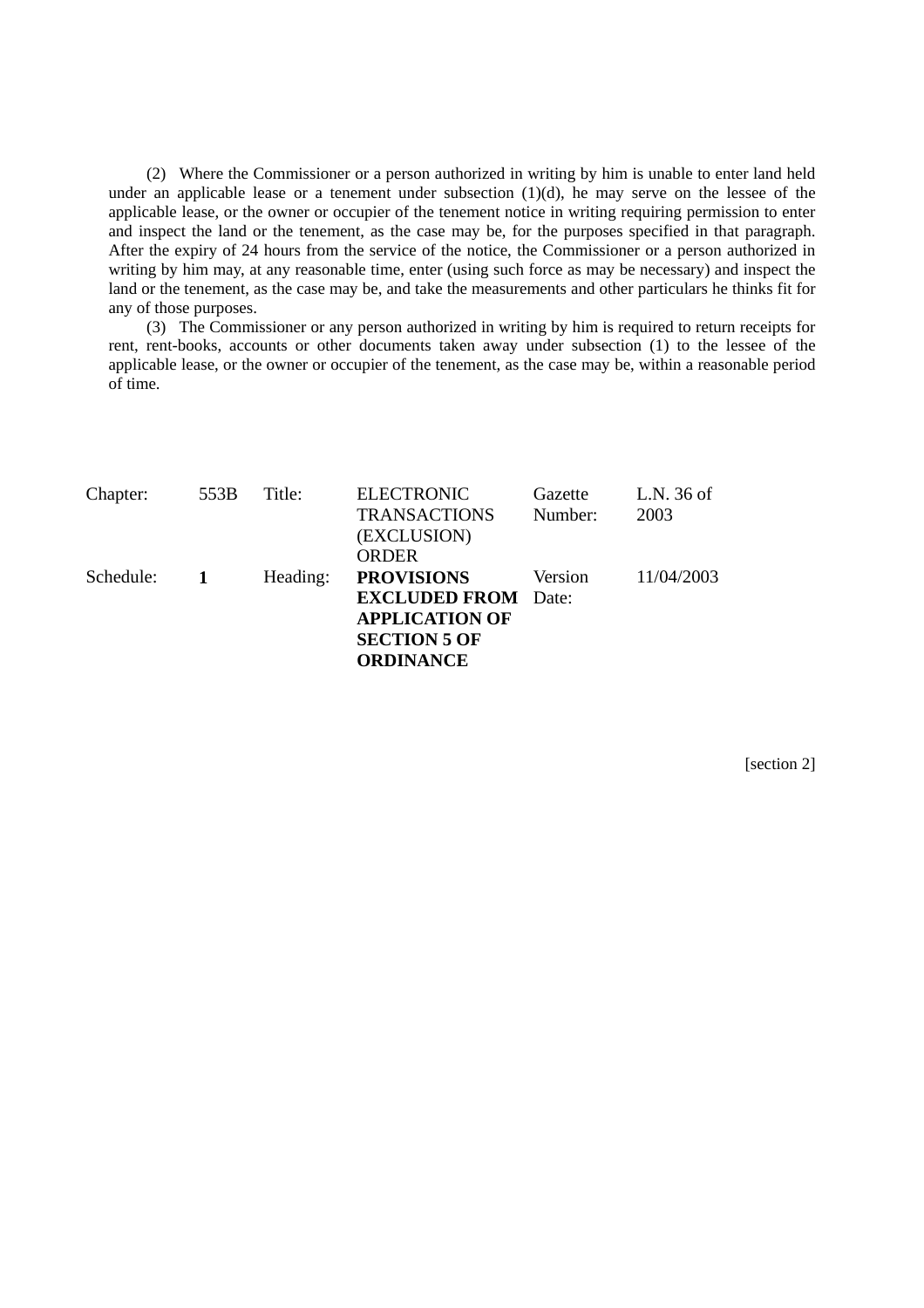| Item   | Enactment                                                                                                                             | Provision                                                                                                 |  |  |
|--------|---------------------------------------------------------------------------------------------------------------------------------------|-----------------------------------------------------------------------------------------------------------|--|--|
| 1.     | Landlord and Tenant (Consolidation)<br>Ordinance (Cap 7)                                                                              | Section 116(4A)                                                                                           |  |  |
| $2-4.$ | (Repealed L.N. 36 of 2003)                                                                                                            |                                                                                                           |  |  |
| 5.     | <b>Contracts for Employment Outside</b><br>Hong Kong Ordinance (Cap 78)                                                               | Sections $5(1)$ , 6 and $8(a)$ and (b)                                                                    |  |  |
| 6.     | (Repealed L.N. 36 of 2003)                                                                                                            |                                                                                                           |  |  |
| 7.     | Dutiable Commodities (Liquor)                                                                                                         | Regulations 15 and 26                                                                                     |  |  |
|        | Regulations (Cap 109 sub. leg. B)                                                                                                     |                                                                                                           |  |  |
| 8.     | Immigration Ordinance (Cap 115)                                                                                                       | Sections $2AB(2)(a)$ , $2AC(2)(a)$ , 5(6)<br>and $(7)$ and $6(1)$ and $(2)$ (L.N. 36 of<br>2003)          |  |  |
| 9.     | Buildings Ordinance (Cap 123)                                                                                                         | Sections 8B(1), 8C(2), 8D(2), 17(1)<br>(Column B), 19(1) and (4), 20(2),<br>$21(2)$ , $25(1)$ and $42(2)$ |  |  |
| 10.    | <b>Building (Administration) Regulations</b>                                                                                          | Regulations 6(1), 11, 18(1), 18A,                                                                         |  |  |
|        | (Cap 123 sub. leg. A)                                                                                                                 | $23(1A)$ and $(2)$ , $29(1)$ , $31(1)$ , $33(1)$ ,<br>38 and 47                                           |  |  |
| 11.    | Building (Planning) Regulations (Cap<br>123 sub. leg. F)                                                                              | Regulations $51(1)$ , $53(1)$ and $64(1)$<br>and $(2)$                                                    |  |  |
| 12.    | <b>Building (Private Streets and Access</b><br>Roads) Regulations (Cap 123 sub. leg.<br>G)                                            | <b>Regulation 28</b>                                                                                      |  |  |
| 13.    | <b>Building (Standards of Sanitary</b><br>Fitments, Plumbing, Drainage Works<br>and Latrines) Regulations (Cap 123<br>sub. leg. $I$ ) | Regulations $62(1)$ and $73(1)$                                                                           |  |  |
| 14.    | Building (Oil Storage Installations)<br>Regulations (Cap 123 sub. leg. K)                                                             | Regulations $6(1)$ and $10(2)$                                                                            |  |  |
| 15.    | Lands Resumption Ordinance (Cap<br>124)                                                                                               | Sections $6(2)$ and $8(1)$                                                                                |  |  |
| 16.    | Foreshore and Sea-bed (Reclamations)<br>Ordinance (Cap 127)                                                                           | Sections $6(1)$ and $12(1)$                                                                               |  |  |
| 17.    | Land Acquisition (Possessory Title)<br>Ordinance (Cap 130)                                                                            | Section $6(1)$                                                                                            |  |  |
| 18.    | Town Planning Ordinance (Cap 131)                                                                                                     | Sections 16(2), 17(1) and 24(1)                                                                           |  |  |
| 19.    | <b>Commercial Bathhouses Regulation</b>                                                                                               | Section $5(1)$                                                                                            |  |  |
| 20.    | (Cap 132 sub. leg. I)<br>Food Business Regulation (Cap 132                                                                            | Section $32(1)$                                                                                           |  |  |
| 21.    | sub. leg. $X$ )<br>Frozen Confections Regulation (Cap<br>132 sub. leg. AC)                                                            | Section 18(1)                                                                                             |  |  |
| 22.    | Milk Regulation (Cap 132 sub. leg.<br>AQ)                                                                                             | Section $15(1)$                                                                                           |  |  |
| 23.    | Offensive Trades Regulation (Cap 132<br>sub. leg. AX)                                                                                 | Section $9(2)$                                                                                            |  |  |
| 24.    | Places of Amusement Regulation (Cap<br>132 sub. leg. BA)                                                                              | Section $5(1)$                                                                                            |  |  |
| 25.    | Public Cemeteries Regulation (Cap 132<br>sub. leg. BI)                                                                                | Section $5(a)$                                                                                            |  |  |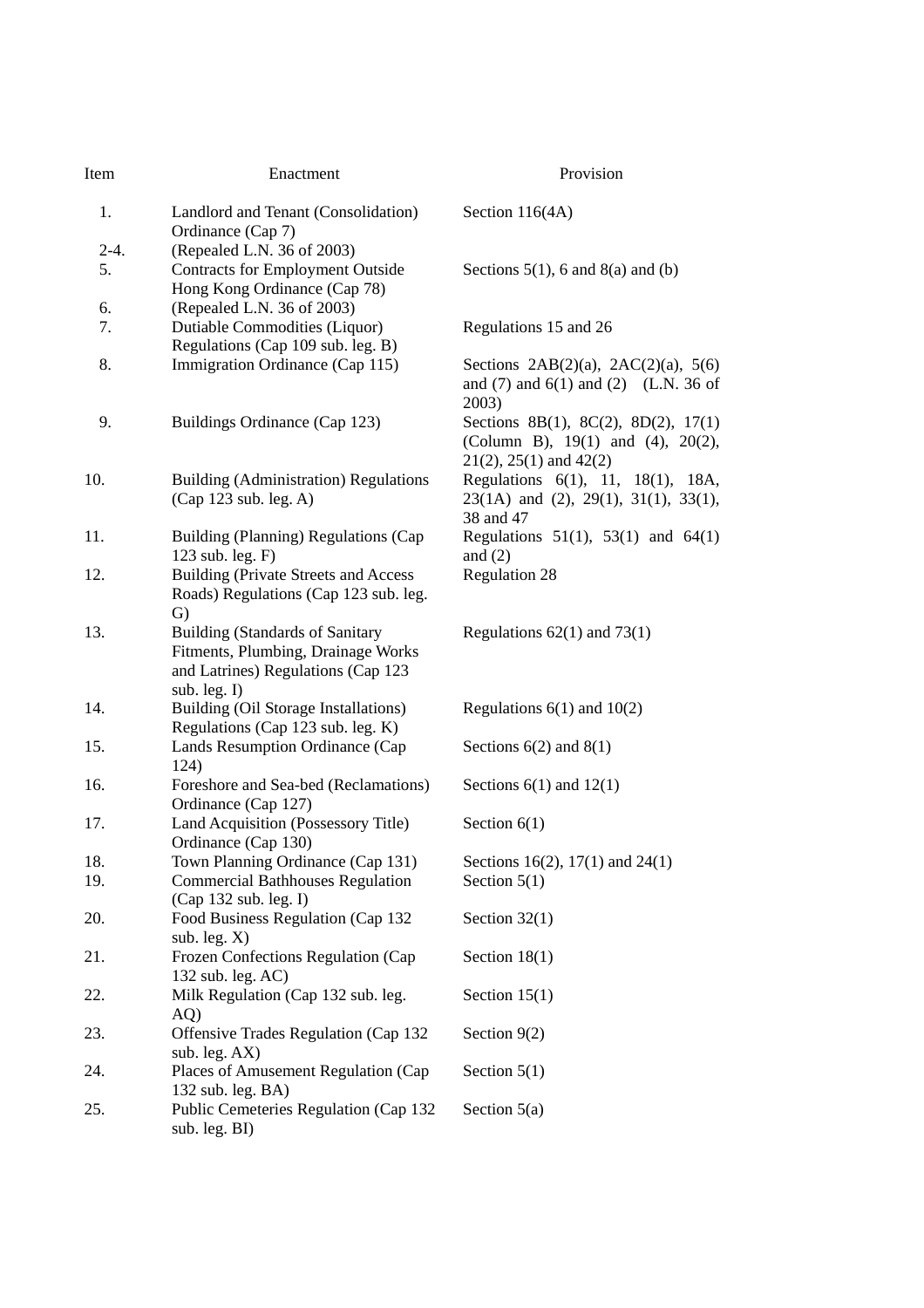| 26. | Slaughterhouses Regulation (Cap 132<br>sub. leg. BU)                                                          | Section $10(1)$                                                           |
|-----|---------------------------------------------------------------------------------------------------------------|---------------------------------------------------------------------------|
| 27. | Swimming Pools Regulation (Cap 132<br>sub. leg. CA)                                                           | Section $5(1)$                                                            |
| 28. | Places of Public Entertainment<br>Regulations (Cap 172 sub. leg. A)                                           | Regulations $3(1)$ , $5(1)$ and $(2)$ and<br>$162(1)$ , (3), (4) and (5)  |
| 29. | <b>Births and Deaths Registration</b><br>Ordinance (Cap 174)                                                  | Sections 8(1), $12(2)(b)(i)$ and $(c)(i)$<br>and $12A(b)(i)$ and $(c)(i)$ |
| 30. | <b>Registration of Persons Regulations</b><br>(Cap 177 sub. leg. A)                                           | Regulation $4(1)$ and $(1B)(a)$                                           |
| 31. | Marriage Reform Ordinance (Cap 178)                                                                           | Section $9(4)(a)$                                                         |
| 32. | Marriage Ordinance (Cap 181)                                                                                  | Section $14(1)$                                                           |
| 33. | Aerial Ropeways (Safety) Ordinance<br>(Cap 211)                                                               | Section 7                                                                 |
| 34. | Aerial Ropeways (Operation and<br>Maintenance) Regulations (Cap 211<br>sub. leg. A)                           | Regulations $6(1)$ and $20(5)$                                            |
| 35. | Peak Tramway (Safety) Regulations<br>(Cap 265 sub. leg. A)                                                    | <b>Regulation 30</b>                                                      |
| 36. | Mass Transit Railway (Land<br><b>Resumption and Related Provisions)</b><br>Ordinance (Cap 276)                | Section $21(1)$                                                           |
| 37. | (Repealed L.N. 36 of 2003)                                                                                    |                                                                           |
| 38. | Reserved Commodities (Control of<br>Imports, Exports and Reserve Stocks)<br>Regulations (Cap 296 sub. leg. A) | Regulations $11(2)$ and $12(2)$                                           |
| 39. | Reserved Commodities (Control of<br>Sales by Wholesale) Regulations (Cap<br>296 sub. leg. B)                  | Regulation 3(2)                                                           |
| 40. | Lifts and Escalators (Safety) Ordinance<br>(Cap 327)                                                          | Section $6(1)$                                                            |
| 41. | Hotel and Guesthouse Accommodation<br>Ordinance (Cap 349)                                                     | Sections $6(1)$ and $(4)$ , $7(2)$ , $8(1)$ , $9(2)$<br>and $12(2)$       |
| 42. | Water Pollution Control (Sewerage)<br>Regulation (Cap 358 sub. leg. AL)                                       | Sections $14(1)$ and $16(1)$                                              |
| 43. | Roads (Works, Use and Compensation)<br>Ordinance (Cap 370)                                                    | Sections $10(1)$ and $(3)$ and $29(1)$ and<br>(4)                         |
| 44. | Road Traffic (Registration and<br>Licensing of Vehicles) Regulations<br>(Cap 374 sub. leg. E)                 | Regulations 5(1), 17(2) and 20(1) and<br>(3)                              |
| 45. | Dangerous Goods (Consignment by<br>Air) (Safety) Regulations (Cap 384<br>sub. $leg. A)$                       | Regulation $6(1)(b)$                                                      |
| 46. | Land Drainage (Consent and Approval)<br>Regulation (Cap 446 sub. leg. A)                                      | Sections $3(1)$ and $(2)$ and 4                                           |
| 47. | Amusement Rides (Safety) Ordinance<br>(Cap 449)                                                               | Sections 5 and 39                                                         |
| 48. | Amusement Rides (Safety) (Operation<br>and Maintenance) Regulation (Cap 449<br>sub. leg. $B)$                 | Section $6(1)$                                                            |
| 49. | Builders' Lifts and Tower Working                                                                             | Sections $12(3)$ and $15(a)$                                              |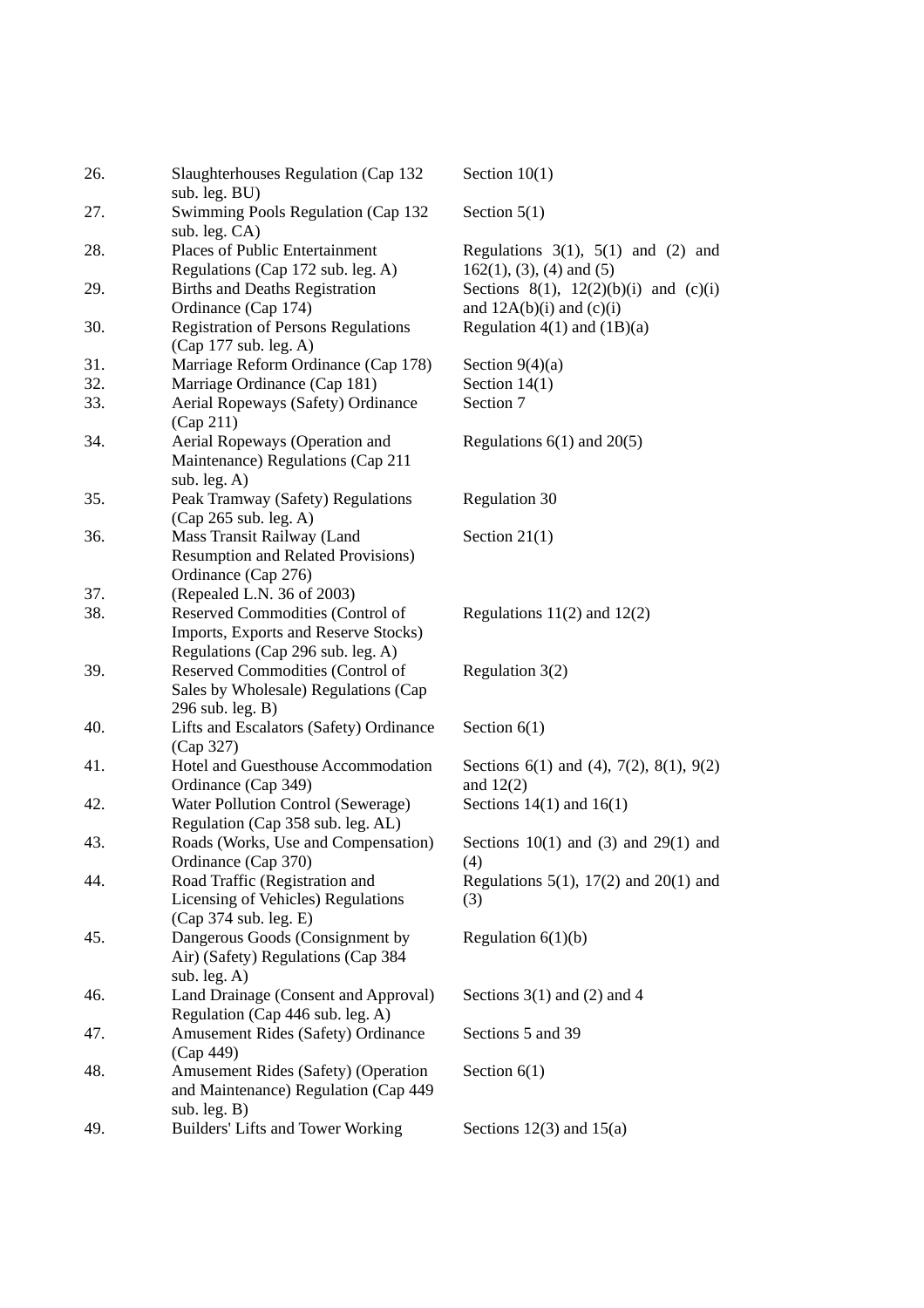|            | Platforms (Safety) Ordinance (Cap<br>470)                                                                                                                                                                                                             |                                                                                                                                     |
|------------|-------------------------------------------------------------------------------------------------------------------------------------------------------------------------------------------------------------------------------------------------------|-------------------------------------------------------------------------------------------------------------------------------------|
| 50.<br>51. | Land Survey Ordinance (Cap 473)<br>New Territories Land Exchange<br>Entitlements (Redemption) Ordinance                                                                                                                                               | Section $30(4)$ and $(6)$<br>Section 5(1), (2), (4) and (5)                                                                         |
| 52.        | (Cap 495)<br><b>Environmental Impact Assessment</b><br>Ordinance (Cap 499)                                                                                                                                                                            | Sections 4(5), 5(1), (2) and (4), 6(2),<br>$7(1)(a)$ , 8(1), 10(1)(a), 12(1) and (2)<br>and $13(1)$                                 |
| 53.<br>54. | Railways Ordinance (Cap 519)<br><b>Electoral Affairs Commission</b><br>(Registration of Electors) (Legislative<br><b>Council Geographical Constituencies</b> )<br>(District Council Constituencies)<br>Regulation (Cap 541 sub. leg. A)               | Sections $10(1)$ and $(4)$ and $34(1)$<br>Section 5(2) (L.N. 261 of 2000)                                                           |
| 55.        | <b>Electoral Affairs Commission</b><br>(Registration) (Electors for Legislative<br><b>Council Functional Constituencies</b> )<br>(Voters for Election Committee<br>Subsectors) (Members of Election<br>Committee) Regulation (Cap 541 sub.<br>leg. B) | Section $21(2)$<br>(L.N. 261 of 2000;<br>L.N. 268 of 2001)                                                                          |
| 56.        | <b>Electoral Affairs Commission</b><br>(Nominations Advisory Committees<br>(Legislative Council)) Regulation (Cap<br>541 sub. leg. C)                                                                                                                 | Sections $5(13)$ and $8(2)$                                                                                                         |
| 57.        | <b>Electoral Affairs Commission</b><br>(Electoral Procedure) (Legislative<br>Council) Regulation (Cap 541 sub. leg.<br>D)                                                                                                                             | Sections $23(8)$ and $(12)$ , $25(6)$ and<br>$(15)$ , $42(11)$ and $(13)$ and $66(7)$ and<br>$(10)$ (L.N. 268 of 2001)              |
| 58.        | <b>Electoral Affairs Commission</b><br>(Nominations Advisory Committees<br>(District Councils)) Regulation (Cap<br>541 sub. leg. E)                                                                                                                   | Sections $5(8)$ and $8(2)$                                                                                                          |
| 59.        | <b>Electoral Affairs Commission</b><br>(Electoral Procedure) (District<br>Councils) Regulation (Cap 541 sub.<br>leg. F)                                                                                                                               | Sections $26(5)$ and $(9)$ , $28(3)$ , $(9)$ and<br>$(12)$ , 45(8) and (10), 66(6) and (9) and<br>102(4)                            |
| 59A.       | <b>Electoral Affairs Commission</b><br>(Nominations Advisory Committees<br>(Election Committee)) Regulation<br>(Cap 541 sub. leg. H)                                                                                                                  | Sections $6(13)$ and $9(2)$ (L.N. 268 of<br>2001)                                                                                   |
| 59B.       | <b>Electoral Affairs Commission</b><br>(Electoral Procedure) (Election<br>Committee) Regulation (Cap 541 sub.<br>leg. I)                                                                                                                              | Sections 23(5) and (9), 25(2), 42(8)<br>and $(10)$ and $64(8)$ and $(10)$<br>(L.N.<br>268 of 2001)                                  |
| 59C.       | Electoral Procedure (Chief Executive<br>Election) Regulation (Cap 541 sub. leg. J)                                                                                                                                                                    | Sections $4(1)$ , $9(2)$ , $14(3)$ and $(5)$ ,<br>$25(5)$ and $(7)$ , 44(4) and $(6)$ , 80(2) and<br>(L.N. 282 of 2001)<br>81(1)(b) |
| 60.        | Legislative Council Ordinance (Cap<br>542)                                                                                                                                                                                                            | Sections 13(1), 14(1), 26(6), 38(3),<br>$40(1)(b)$ and $42(2)$ (21 of 2001 s.75)                                                    |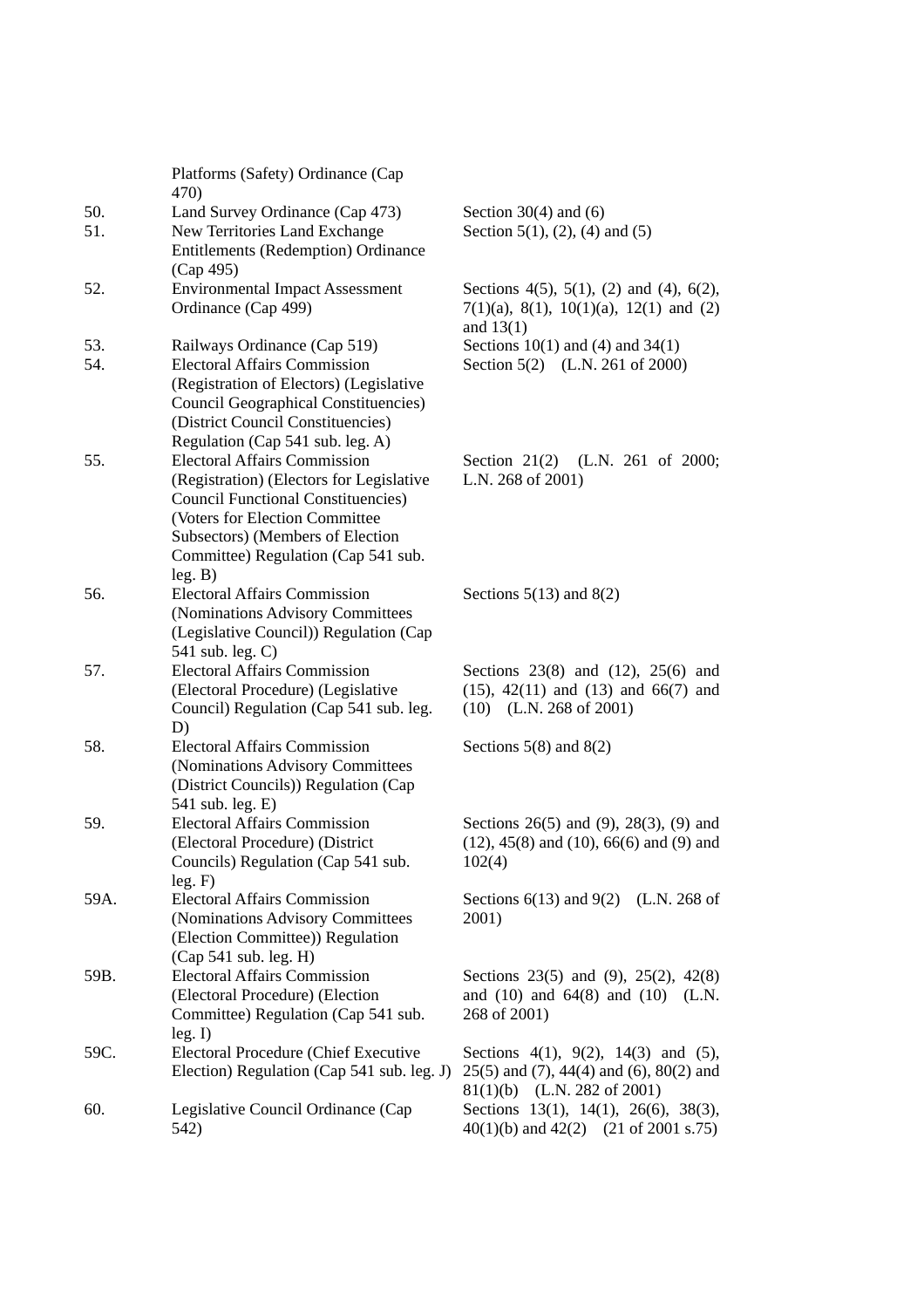| 61. | Registration of Electors (Appeals)<br>Regulation (Cap 542 sub. leg. B)                                                                        | Section 2(1) and $(2)(c)$                                                                                                                      |
|-----|-----------------------------------------------------------------------------------------------------------------------------------------------|------------------------------------------------------------------------------------------------------------------------------------------------|
| 62. | (Repealed L.N. 268 of 2001)                                                                                                                   |                                                                                                                                                |
| 63. | District Councils Ordinance (Cap 547)                                                                                                         | Sections 15(1), 23(1), 25(1), 34(1)(b),<br>$35(2)$ and $63(1)$ and Schedule 5,<br>section 2                                                    |
| 64. | Election (Corrupt and Illegal Conduct)<br>Ordinance (Cap 554)                                                                                 | Section $37(1)$ and $(2)$ (L.N. 167 of<br><b>2000</b> )                                                                                        |
| 65. | <b>Chief Executive Election Ordinance</b><br>(Cap 569)                                                                                        | Sections $16(2)$ and $(7)$ , $31(1)$ , $33(1)$<br>and $34(2)$ and the Schedule, sections<br>$3(3)$ , $13(6)$ and $21(2)$ (21 of 2001 s.<br>75) |
| 66. | Election Committee (Appeals)<br>Regulation (Cap 569 sub. leg. A)                                                                              | Sections $4(1)$ and $5(1)$ and $(2)(c)$<br>(L.N. 268 of 2001)                                                                                  |
| 67. | Election Committee (Registration)<br>(Voters for Subsectors) (Members of<br>Election Committee) (Appeals)<br>Regulation (Cap 569 sub. leg. B) | Section 3(1) and $(2)(c)$ (L.N. 268 of<br>2001)                                                                                                |
| 68. | <b>Village Representative Election</b><br>Ordinance (Cap 576)                                                                                 | Sections 8(1), 10(1), 24 and 26(2)<br>(2)<br>of 2003 s. 68)                                                                                    |
| 69. | Antibiotics Ordinance (Cap 137)                                                                                                               | Section 4(1)(c) (L.N. 36 of 2003)                                                                                                              |
| 70. | Pharmacy and Poisons Regulations<br>(Cap 138 sub. leg. A)                                                                                     | Regulation 9(3)(a) (L.N. 36 of 2003)                                                                                                           |
| 71. | <b>Traffic Accident Victims (Assistance</b><br>Fund) Ordinance (Cap 229)                                                                      | Section 9(1) (L.N. 36 of 2003)                                                                                                                 |

| Chapter: | 556 | Title: | <b>MASS TRANSIT</b><br><b>RAILWAY</b><br><b>ORDINANCE</b> | Gazette<br>Number: | L.N. 136<br>of $2000$ |
|----------|-----|--------|-----------------------------------------------------------|--------------------|-----------------------|
| Section: | 47  |        | Heading: Interests in land                                | Version<br>Date:   | 30/06/2000            |

#### Miscellaneous

The vesting in the Corporation of an interest in land by virtue of this Part does not-

- (a) constitute an acquisition, disposal, assignment, transfer or parting with possession of that interest for the purposes of section 53(4)(a) or  $(7)(a)$ ,  $119E(2)$  or  $119H(1)(a)$  of the Landlord and Tenant (Consolidation) Ordinance (Cap 7);
- (b) constitute an assignment, transfer, devolution, parting with possession, dealing with or other disposition of that interest for the purposes of any instrument concerning or affecting that interest;
- (c) operate as a breach of covenant or condition against alienation;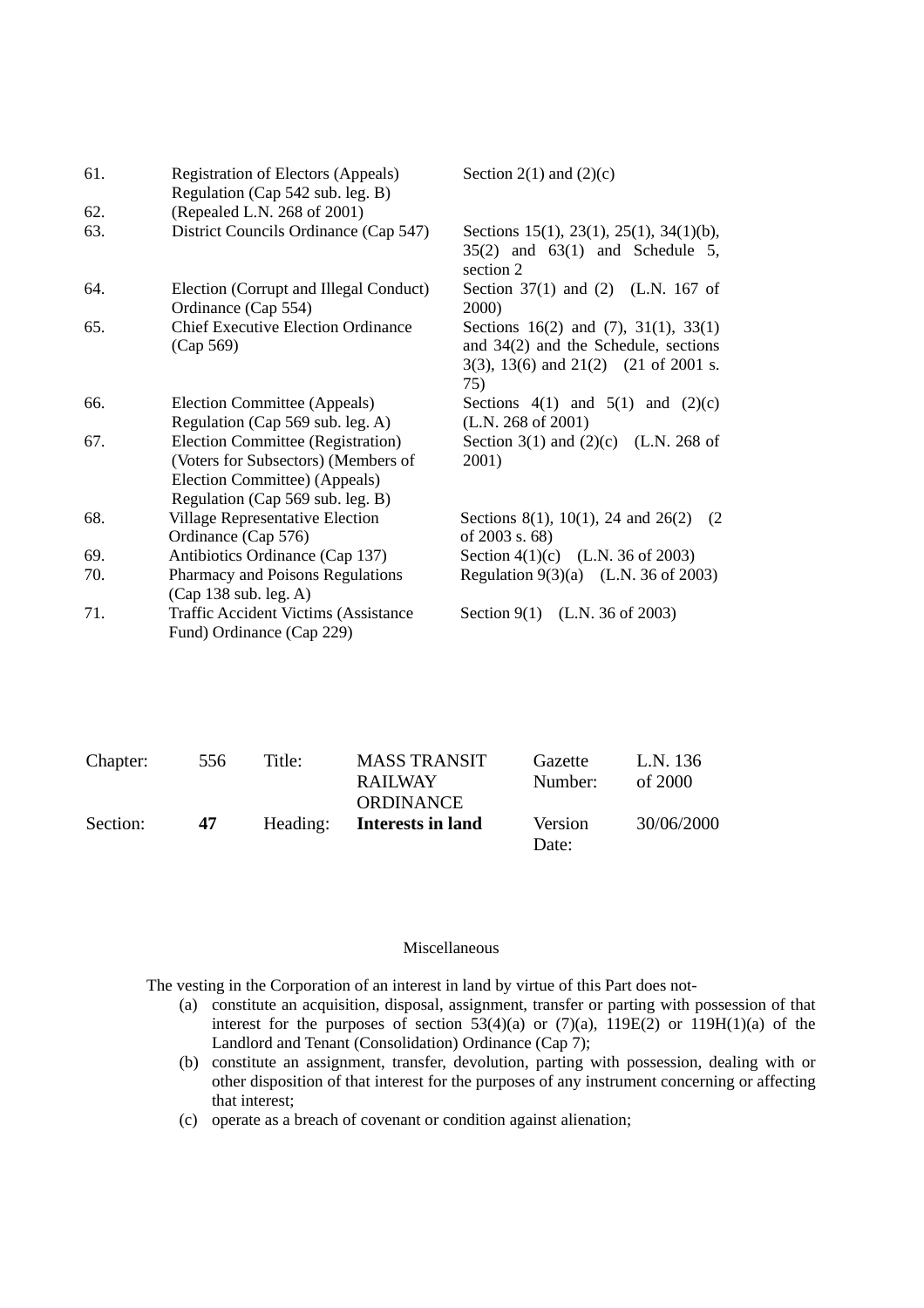- (d) give rise to any right of pre-emption, right of forfeiture, right of re-entry, option, damages or other right of action affecting land;
- (e) invalidate or discharge any contract or security;
- (f) operate so as to merge any leasehold interest in the reversion expectant on it;
- (g) extinguish, affect, vary, diminish or postpone any priority of that interest, whether under the Land Registration Ordinance (Cap 128), at law or in equity.

| Chapter: | 1129 | Title: | <b>HONG KONG RED</b><br><b>CROSS</b><br>ORDINANCE | Gazette<br>Number: |            |
|----------|------|--------|---------------------------------------------------|--------------------|------------|
| Section: | 12C  |        | Heading: Interests in land                        | Version<br>Date:   | 30/06/1997 |

The vesting in the Hong Kong Red Cross of an interest in land by virtue of this Ordinance shall not-

- (a) constitute the acquisition, assignment, transfer or parting with possession of that interest for the purposes of section 53(4)(a) or (7)(a), 119E(2) or 119H(1)(a) of the Landlord and Tenant (Consolidation) Ordinance (Cap 7); or
- (b) operate so as to merge any leasehold interest in the reversion expectant on it; or
- (c) constitute an assignment, transfer, devolution, parting with possession, dealing with or other disposition of that interest for the purposes of any provision contained in any instrument concerning or affecting that interest; or
- (d) operate as a breach of covenant or condition against alienation; or
- (e) give rise to any forfeiture, damages or other right of action;
- (f) invalidate or discharge any contract or security.

(Added 55 of 1995 s. 16)

| Chapter: | 1136      | Title:   | <b>STANDARD</b>                        | Gazette |            |
|----------|-----------|----------|----------------------------------------|---------|------------|
|          |           |          | CHARTERED ASIA Number:                 |         |            |
|          |           |          | <b>LIMITED</b>                         |         |            |
|          |           |          | <b>ORDINANCE</b>                       |         |            |
| Section: | <b>12</b> | Heading: | <b>Vesting of interests in</b> Version |         | 30/06/1997 |
|          |           |          | land                                   | Date:   |            |

The vesting in SC Asia of an interest in land by virtue of this Ordinance shall not-

(a) constitute a purchase or creation of that interest for the purposes of section 119E(2) of the Landlord and Tenant (Consolidation) Ordinance (Cap 7); or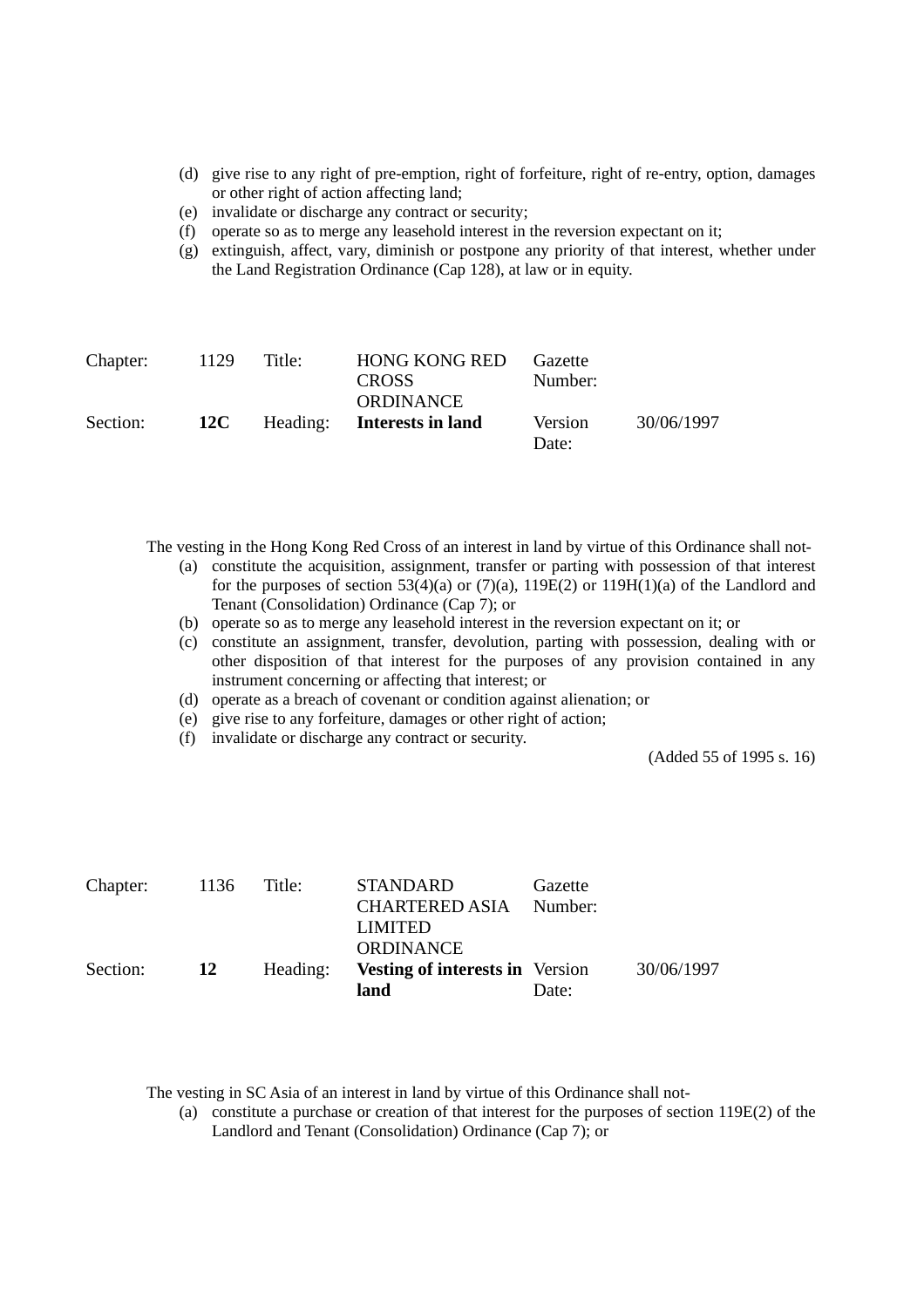- (b) constitute an assignment, transfer, devolution, parting with possession or other disposition of that interest for the purposes of any provision relating to assignment, transfer, devolution, parting with possession or other disposition contained in any instrument concerning that interest; or
- (c) give rise to any forfeiture; or
- (d) invalidate or discharge any contract or security; or
- (e) operate so as to merge any leasehold interest in the reversion expectant on it.

| Chapter: | 1137 | Title:   | LLOYDS BANK<br>(MERGER)<br>ORDINANCE | Gazette<br>Number: |            |
|----------|------|----------|--------------------------------------|--------------------|------------|
| Section: | 12   | Heading: | Interests in land                    | Version<br>Date:   | 30/06/1997 |

The deemed vesting of an interest in land by or under this Ordinance shall not-

- (a) constitute a purchase or creation of that interest for the purposes of section 119E(2) of the Landlord and Tenant (Consolidation) Ordinance (Cap 7);
- (b) constitute an assignment, transfer, devolution, alienation, parting with possession, dealing with or other disposition of that interest for the purposes of any provision contained in any instrument concerning that interest;
- (c) give rise to any forfeiture;
- (d) invalidate or discharge any contract or security; or
- (e) operate so as to merge any leasehold interest in the reversion expectant on it.

(Enacted 1985)

| Chapter: | 1138      | Title:   | <b>ROYAL BANK OF</b><br><b>SCOTLAND</b><br><b>ORDINANCE</b> | Gazette<br>Number: |            |
|----------|-----------|----------|-------------------------------------------------------------|--------------------|------------|
| Section: | <b>16</b> | Heading: | <b>Transfer of interests</b><br>in land and other           | Version<br>Date:   | 30/06/1997 |
|          |           |          | property                                                    |                    |            |

It is hereby declared that the transfer and vesting of any property to and in the Bank by virtue of this Ordinance shall not-

(a) constitute an acquisition of a right to occupy premises for the purposes of section 53(4) of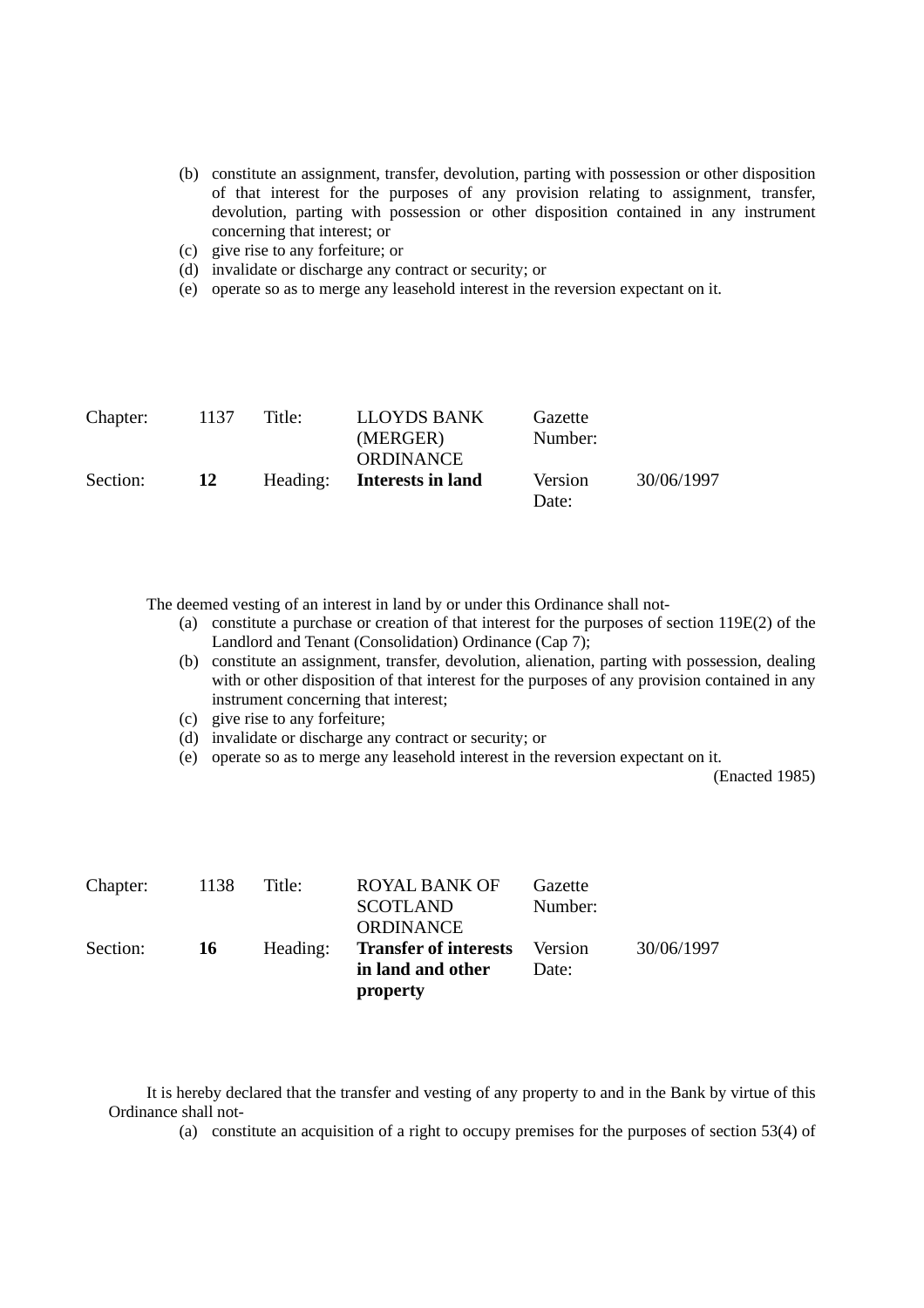the Landlord and Tenant (Consolidation) Ordinance (Cap 7) or a purchase or creation of an interest in land for the purposes of section 119E(2) of that Ordinance; or

- (b) constitute an assignation, assignment, transfer, devolution, parting with possession or other disposition of property or of an interest in property for the purposes of any provision relating to assignation, assignment, transfer, devolution, parting with possession or other disposition contained in any deed or other instrument or document concerning that property or that interest; or
- (c) operate as a breach of covenant or condition against alienation; or
- (d) give rise to any forfeiture; or
- (e) invalidate or discharge any contract or security; or
- (f) operate so as to merge any leasehold interest in the reversion which is expectant thereon:

Provided that nothing in this section shall exempt Royal Bank of Scotland or the Bank from the provisions of the Stamp Duty Ordinance (Cap 117).

| Chapter: | 1142      | Title:   | <b>DEUTSCHE BANK</b><br>(MERGER)<br><b>ORDINANCE</b> | Gazette<br>Number: |            |
|----------|-----------|----------|------------------------------------------------------|--------------------|------------|
| Section: | <b>12</b> | Heading: | <b>Interests in land</b>                             | Version<br>Date:   | 30/06/1997 |

The deemed vesting in Deutsche Bank of an interest in land by virtue of this Ordinance shall not-

- (a) constitute a purchase or creation of that interest for the purposes of section 119E(2) of the Landlord and Tenant (Consolidation) Ordinance (Cap 7); or
- (b) constitute an assignment, transfer, devolution, parting with possession, dealing with or other disposition of that interest for the purposes of any provision contained in any instrument concerning that interest; or
- (c) give rise to any forfeiture; or
- (d) invalidate or discharge any contract or security; or
- (e) operate so as to merge any leasehold interest in the reversion expectant on it.

(Enacted 1988)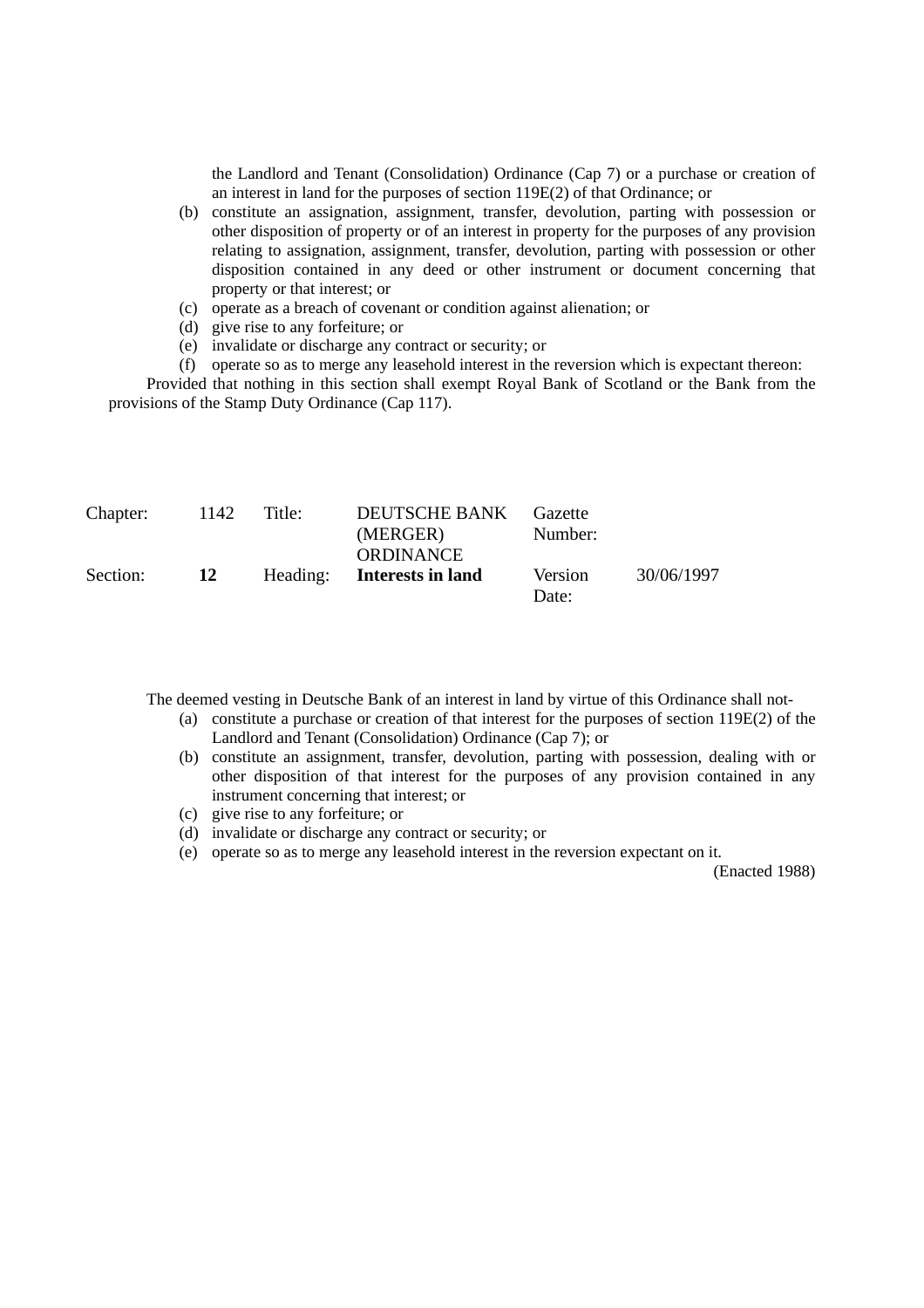| Chapter: | 1144 | Title:   | <b>RAINIER</b><br><b>INTERNATIONAL</b><br><b>BANK (TRANSFER</b><br>OF HONG KONG<br>UNDERTAKING)<br><b>ORDINANCE</b> | Gazette<br>Number: |            |
|----------|------|----------|---------------------------------------------------------------------------------------------------------------------|--------------------|------------|
| Section: | -11  | Heading: | <b>Interests in land</b>                                                                                            | Version<br>Date:   | 30/06/1997 |

The deemed vesting in Daiwa of an interest in land by virtue of this Ordinance shall not-

- (a) constitute a purchase or creation of that interest for the purposes of section 119E(2) of the Landlord and Tenant (Consolidation) Ordinance (Cap 7); or
- (b) constitute an assignment, transfer, devolution, parting with possession, dealing with or other disposition of that interest for the purposes of any provision contained in any instrument concerning that interest; or
- (c) give rise to any forfeiture; or
- (d) invalidate or discharge any contract or security; or
- (e) operate so as to merge any leasehold interest in the reversion expectant on it.

(Enacted 1988)

| Chapter: | 1146 | Title:   | <b>FIRST PACIFIC</b><br><b>BANK LIMITED</b> | Gazette<br>Number: |            |
|----------|------|----------|---------------------------------------------|--------------------|------------|
|          |      |          | <b>ORDINANCE</b>                            |                    |            |
| Section: | 13   | Heading: | Interests in land                           | Version<br>Date:   | 30/06/1997 |

The vesting in First Pacific Bank of an interest in land by virtue of this Ordinance shall not-

- (a) constitute a purchase or creation of that interest for the purposes of section 119E(2) of the Landlord and Tenant (Consolidation) Ordinance (Cap 7); or
- (b) constitute an assignment, transfer, devolution, parting with possession, dealing with or other disposition of that interest for the purposes of any provision contained in any instrument concerning that interest; or
- (c) give rise to any forfeiture; or
- (d) invalidate or discharge any contract or security; or
- (e) operate so as to merge any leasehold interest in the reversion expectant on it.

(Enacted 1989)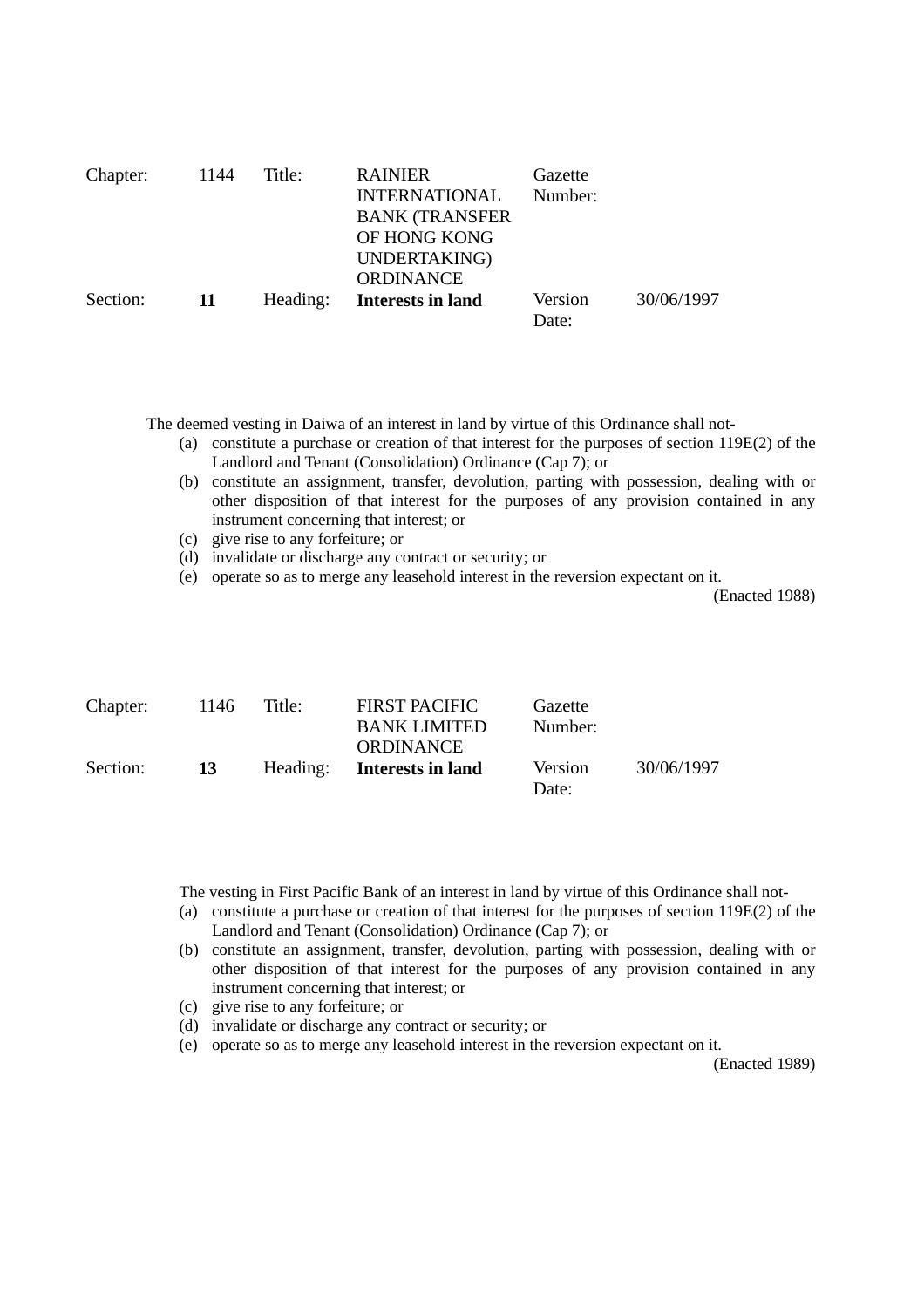| ORDINANCE<br>30/06/1997<br>Section:<br>Heading: Interests in land<br>Version<br>-14 | Chapter: | 1152 | Title: | DAO HENG BANK Gazette<br><b>LIMITED</b> | Number: |  |
|-------------------------------------------------------------------------------------|----------|------|--------|-----------------------------------------|---------|--|
|                                                                                     |          |      |        |                                         | Date:   |  |

The vesting in Hang Lung Bank of an interest in land by virtue of this Ordinance shall not-

- (a) constitute the acquisition, assignment, transfer or parting with possession of that interest for the purposes of sections  $53(4)(a)$ ,  $53(7)(a)$ ,  $119E(2)$  or  $119H(1)(a)$  of the Landlord and Tenant (Consolidation) Ordinance (Cap 7); or
- (b) operate so as to merge any leasehold interest in the reversion expectant on it; or
- (c) constitute an assignment, transfer, devolution, parting with possession, dealing with or other disposition of that interest for the purposes of any provision contained in any instrument concerning or affecting that interest; or
- (d) operate as a breach of covenant or condition against alienation; or
- (e) give rise to any forfeiture, damages or other right of action; or
- (f) invalidate or discharge any contract or security.

(Enacted 1990)

| Chapter: | 1154 | Title:   | <b>MIDDLE EAST</b>       | Gazette |            |
|----------|------|----------|--------------------------|---------|------------|
|          |      |          | <b>FINANCE</b>           | Number: |            |
|          |      |          | <b>INTERNATIONAL</b>     |         |            |
|          |      |          | <b>LIMITED</b>           |         |            |
|          |      |          | <b>(TRANSFER OF</b>      |         |            |
|          |      |          | UNDERTAKING)             |         |            |
|          |      |          | <b>ORDINANCE</b>         |         |            |
| Section: | 14   | Heading: | <b>Interests in land</b> | Version | 30/06/1997 |
|          |      |          |                          | Date:   |            |

The vesting in Emirates Bank of an interest in land by virtue of this Ordinance shall not-

- (a) constitute the acquisition, assignment, transfer or parting with possession of that interest for the purposes of section  $53(4)(a)$ ,  $53(7)(a)$ ,  $119E(2)$  or  $119H(1)(a)$  of the Landlord and Tenant (Consolidation) Ordinance (Cap 7); or
- (b) operate so as to merge any leasehold interest in the reversion expectant on it; or
- (c) constitute an assignment, transfer, devolution, parting with possession, dealing with or other disposition of that interest for the purposes of any provision contained in any instrument concerning or affecting that interest; or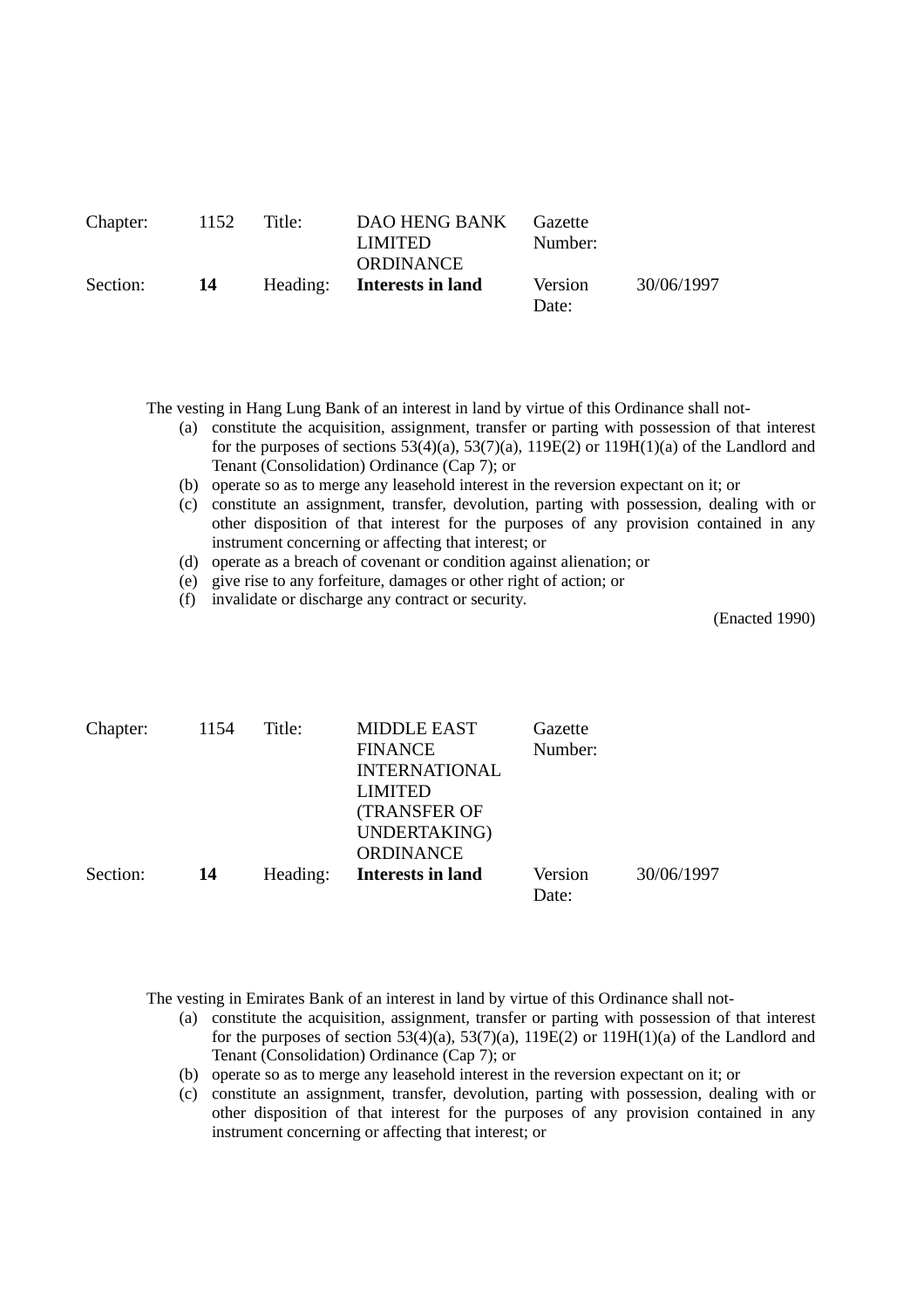- (d) operate as a breach of covenant or condition against alienation; or
- (e) give rise to any forfeiture, damages or other right of action; or
- (f) invalidate or discharge any contract or security.

(Enacted 1992)

| Chapter: | 1155 | Title:   | THE CHRISTIAN            | Gazette |            |
|----------|------|----------|--------------------------|---------|------------|
|          |      |          | <b>AND MISSIONARY</b>    | Number: |            |
|          |      |          | <b>ALLIANCE</b>          |         |            |
|          |      |          | <b>(TRANSFER OF</b>      |         |            |
|          |      |          | <b>HONG KONG</b>         |         |            |
|          |      |          | <b>IMMOVABLE</b>         |         |            |
|          |      |          | PROPERTY)                |         |            |
|          |      |          | <b>ORDINANCE</b>         |         |            |
| Section: | 8    | Heading: | <b>Interests in land</b> | Version | 30/06/1997 |
|          |      |          |                          | Date:   |            |

The deemed vesting in CMA, Colorado of an interest in immovable property by virtue of this Ordinance shall not-

- (a) constitute a purchase conveyance or creation of that interest for the purposes of section 119E(2) of the Landlord and Tenant (Consolidation) Ordinance (Cap 7) or section 4(1) or 27(1) of the Stamp Duty Ordinance (Cap 117); or
- (b) constitute an assignment, transfer, devolution, parting with possession, dealing with or other disposition of that interest for the purposes of any provision contained in any instrument concerning that interest; or
- (c) give rise to any forfeiture; or
- (d) invalidate or discharge any contract or security; or
- (e) operate so as to merge any leasehold interest in the reversion expectant on it.

(Enacted 1994)

| Chapter: | 1160 | Title: | <b>BANK OF</b><br><b>TOKYO-MITSUBIS</b><br><b>HI ORDINANCE</b> | Gazette<br>Number: |            |
|----------|------|--------|----------------------------------------------------------------|--------------------|------------|
| Section: | 14   |        | Heading: Interests in land                                     | Version<br>Date:   | 30/06/1997 |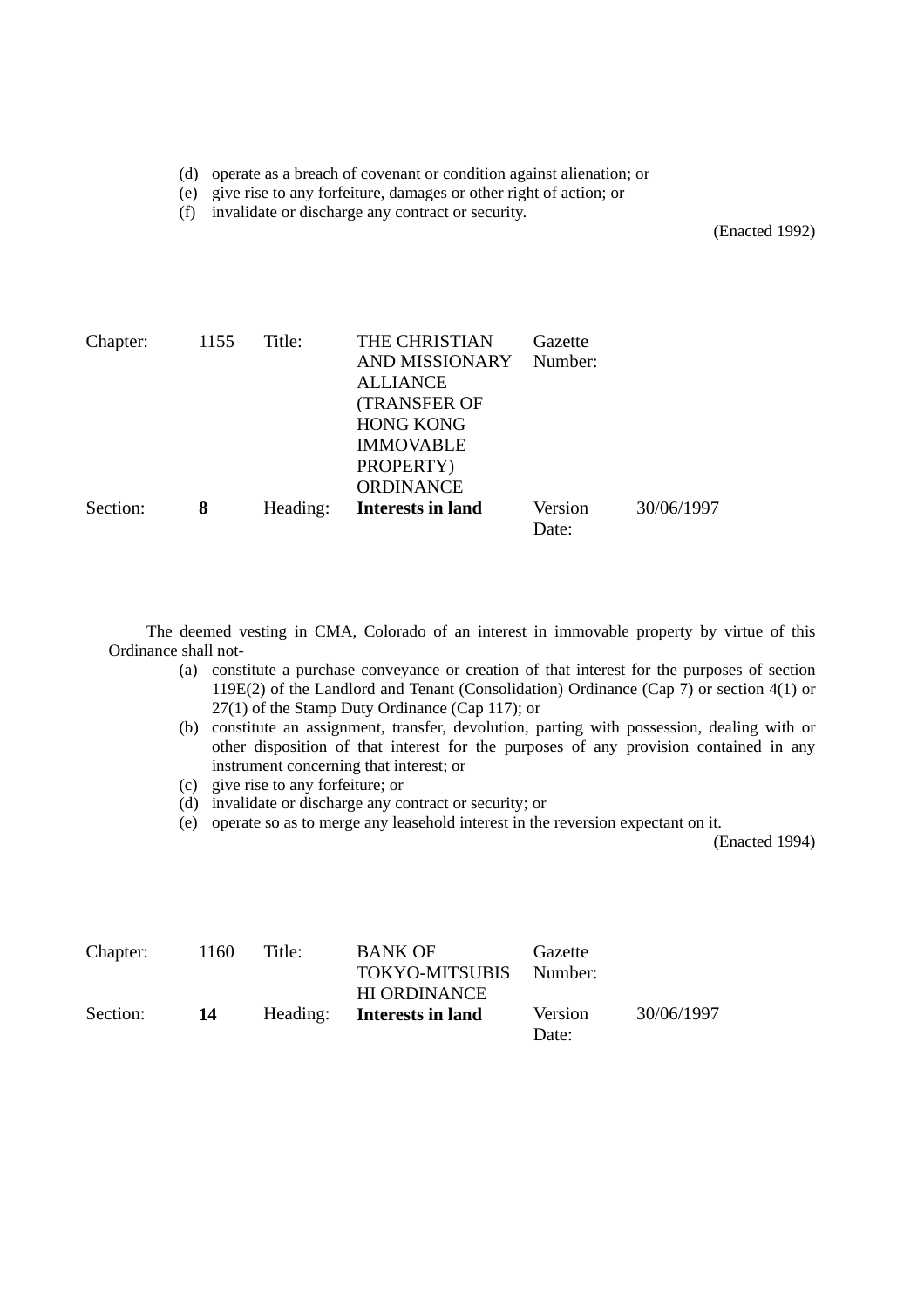The deemed vesting in Bank of Tokyo-Mitsubishi of an interest in land by virtue of this Ordinance shall not-

- (a) constitute a purchase or creation of that interest for the purposes of section 119E(2) of the Landlord and Tenant (Consolidation) Ordinance (Cap 7); or
- (b) constitute an assignment, transfer, devolution, parting with possession, dealing with or other disposition of that interest for the purposes of any provision contained in any instrument concerning that interest; or
- (c) give rise to any forfeiture; or
- (d) invalidate or discharge any contract or security; or
- (e) operate so as to merge any leasehold interest in the reversion expectant on it.

(Enacted 1996)

| THE BANK OF           |         |                             |
|-----------------------|---------|-----------------------------|
| <b>TOKYO-MITSUBIS</b> |         |                             |
| <b>HI (MERGER OF</b>  |         |                             |
| <b>SUBSIDIARIES</b> ) |         |                             |
| <b>ORDINANCE</b>      |         |                             |
| Interests in land     | Version | 30/06/1997                  |
|                       |         |                             |
|                       |         | Gazette<br>Number:<br>Date: |

The deemed vesting in BOT International of an interest in land by virtue of this Ordinance shall not-

- (a) constitute an acquisition, assignment, transfer or parting with possession of that interest for the purposes of section  $53(4)(a)$  or  $(7)(a)$ ,  $119E(2)$  or  $119H(a)$  of the Landlord and Tenant (Consolidation) Ordinance (Cap 7); or
- (b) constitute an assignment, transfer, devolution, parting with possession, dealing with or other disposition of that interest for the purposes of any provision contained in any instrument concerning or affecting that interest; or
- (c) operate as a breach of covenant or condition against alienation; or
- (d) give rise to any forfeiture, damages or other right of action; or
- (e) invalidate or discharge any contract or security; or
- (f) operate so as to merge any leasehold interest in the reversion expectant on it.

(Enacted 1996)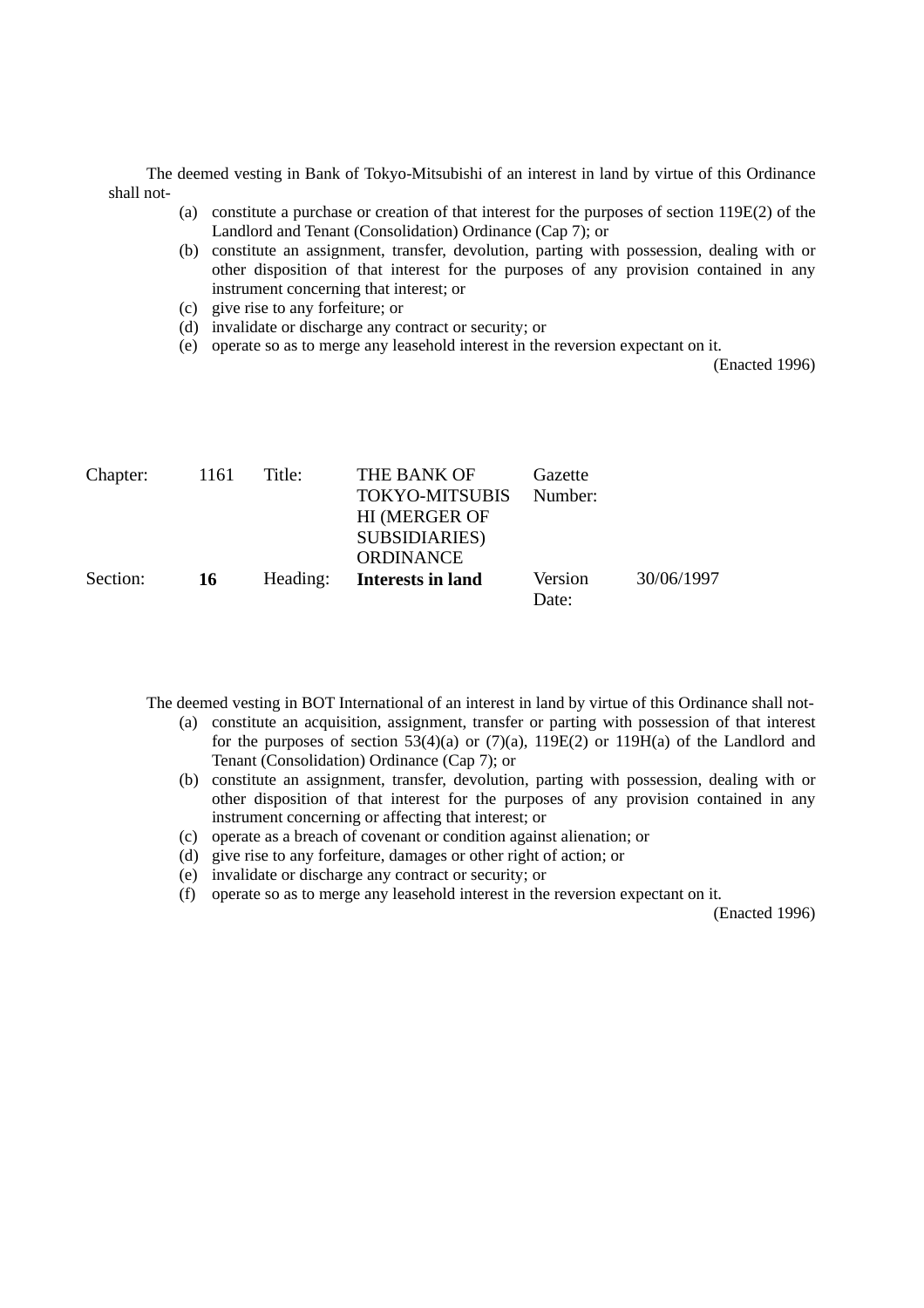| Chapter: | -1164 | Title:   | HONG KONG ST.              | Gazette |            |
|----------|-------|----------|----------------------------|---------|------------|
|          |       |          | JOHN AMBULANCE Number:     |         |            |
|          |       |          | <b>INCORPORATION</b>       |         |            |
|          |       |          | <b>ORDINANCE</b>           |         |            |
| Section: | 6     | Heading: | <b>Vesting of property</b> | Version | 30/06/1997 |
|          |       |          |                            | Date:   |            |

- (1) At and from the commencement of this Ordinance-
	- (a) all those pieces or parcels of land specified in the Schedule and all other property and assets which immediately prior to the commencement of this Ordinance were vested in the Executive Officers of the old Council or the Institution together with all rights, easements and appurtenances thereto shall be vested in the Corporation and in respect of all those pieces or parcels of land specified in the Schedule, the same shall be vested in the Corporation for the unexpired residue of the respective terms of years created by the Crown Leases, Conditions of Grant or other documents specified opposite each such piece or parcel of land thereto and subject to the payment of rent and the performance and observance of the covenants and conditions reserved by and contained in the said Crown Leases, Conditions of Grant or other documents and subject to such leases, tenancies, easements and other rights as may be subsisting in relation to such lands upon the commencement of this Ordinance;
	- (b) all money and claims, liquidated and unliquidated, which immediately before the commencement of this Ordinance were payable to or recoverable by the Institution shall be money and claims payable to or recoverable by the Corporation;
	- (c) all legal and court proceedings commenced before the commencement of this Ordinance by or against the Institution and pending immediately before the commencement of this Ordinance shall be deemed to be proceedings commenced by or against the Corporation and the Corporation shall have the right to carry on the conduct of such proceedings in the name of the Corporation;
	- (d) all contracts, agreements, arrangements and undertakings entered into with, and all securities lawfully given to or by the Institution and in force immediately before the commencement of this Ordinance shall be deemed to be contracts, agreements, arrangements and undertakings entered into with, and securities given to or by the Corporation;
	- (e) the Corporation may, in addition to pursuing any other remedies or exercising any other powers that may be available to it, pursue the same remedies for the recovery of money and claims referred to in this section and for the prosecution of actions and proceedings so referred to as the Institution might have done but for this Ordinance;
	- (f) the Corporation may enforce and realize any security or charge existing immediately before the commencement of this Ordinance in favour of the Institution and may exercise any powers thereby conferred on the Institution as if the security or charge were a security or charge in favour of the Corporation;
	- (g) all debts, money and claims, liquidated and unliquidated, which immediately before the commencement of this Ordinance were due or payable by, or recoverable against the Institution shall be debts due, money payable by and claims recoverable against the Corporation.

(2) All property, investments and money vested in the Corporation shall be managed and controlled by the Council in accordance with the provisions of the Constitution.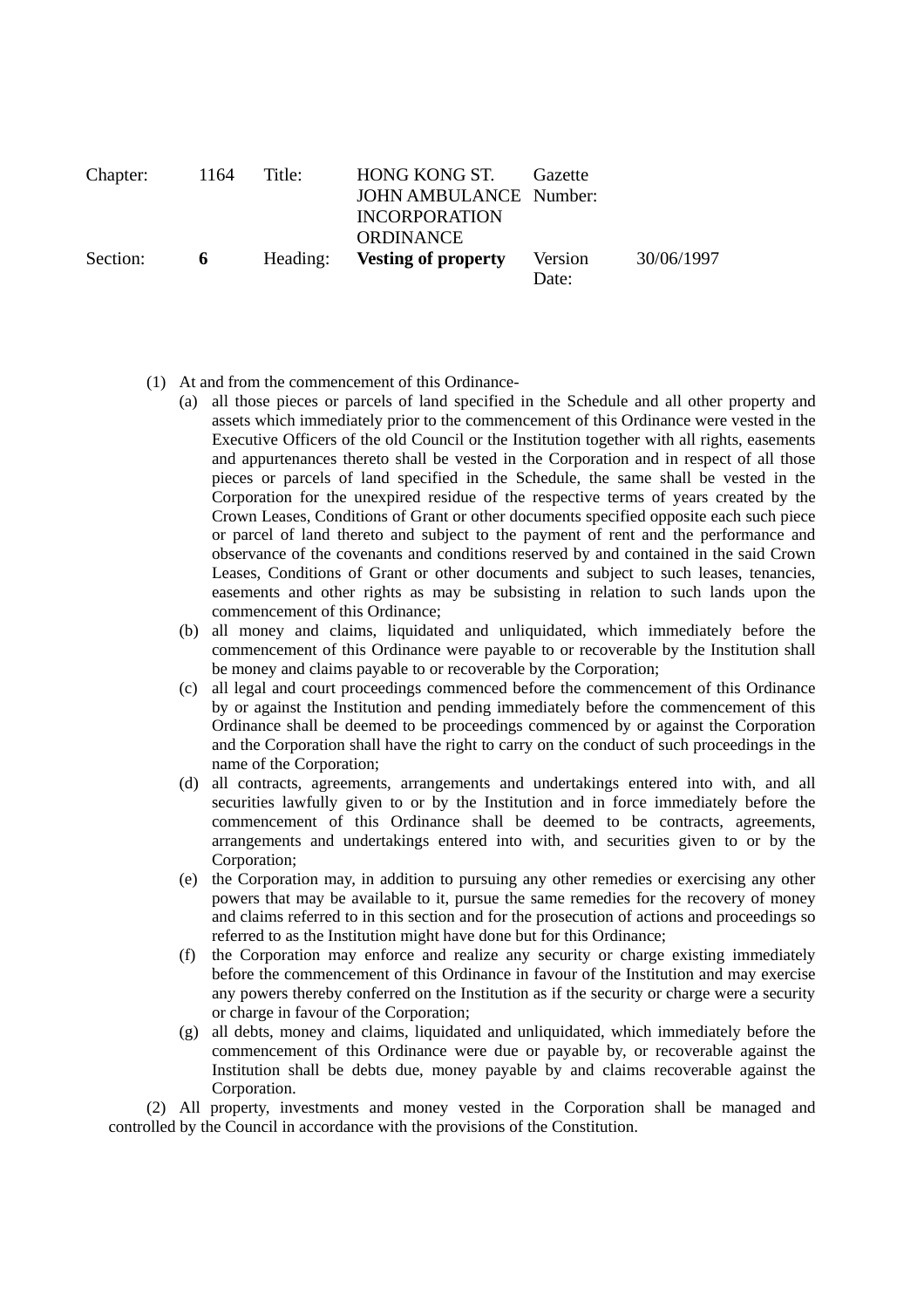- (3) (a) The production of a Government Printer's copy of this Ordinance shall, for all purposes, be conclusive evidence of the vesting and transfer of any property and liabilities of the Institution in the Corporation in accordance with the provisions of this Ordinance.
	- (b) Without prejudice to the generality of paragraph (a)-
		- (i) any deed or other document made or executed on or after the commencement of this Ordinance, whereby the Corporation or the Institution, whether alone or jointly with any other person, conveys or transfers, or purports to convey or transfer, to any person (whether for consideration or not), or applies to be registered as the holder or proprietor of, any property held by the Institution immediately before the commencement of this Ordinance, whether alone or jointly with any other person, shall be sufficient evidence that the interest of the Institution in that property is deemed to be vested in the Corporation under this Ordinance;
		- (ii) where there is any other transaction or purported transaction by the Institution or the Corporation on or after the commencement of this Ordinance in connection with, or in relation to, any property or liabilities which are the property or liabilities of the Institution immediately before that commencement, it shall be deemed in favour of any other party to the transaction, or any person claiming through or under him, that the Corporation has full power and authority for that transaction as if the property or liabilities were deemed to be vested in it under this Ordinance;
		- (iii) a certificate given by or on behalf of the Corporation at any time that any property or liability specified in the certificate (which property or liability immediately before the commencement of this Ordinance is the property or liability of the Institution) is or, as the case may be, is not, deemed to be vested in the Corporation under this Ordinance, shall be conclusive evidence for all purposes of the fact so certified;
		- (iv) in this paragraph "convey" includes mortgage, charge, lease, assent, vest by way of vesting declaration or vesting instrument, disclaim, release or otherwise assure.
	- (c) The Corporation shall register or cause to be registered in the Land Registry a Government Printer's copy of this Ordinance in respect of the vesting of the properties of the Institution in the Corporation.
- (4) The vesting in the Corporation of an interest in land by virtue of this Ordinance shall not-
	- (a) constitute the acquisition, assignment, transfer or parting with possession of that interest for the purposes of section  $53(4)(a)$  or  $(7)(a)$ ,  $119E(2)$  or  $119H(1)(a)$  of the Landlord and Tenant (Consolidation) Ordinance (Cap 7); or
	- (b) operate so as to merge any leasehold interest in the reversion expectant on it; or
	- (c) constitute an assignment, transfer, devolution, parting with possession, dealing with or other disposition of that interest for the purposes of any provision contained in any instrument concerning or affecting that interest; or
	- (d) operate as a breach of covenant or condition against alienation; or
	- (e) give rise to any forfeiture, damages or other right of action; or
	- (f) invalidate or discharge any contract or security.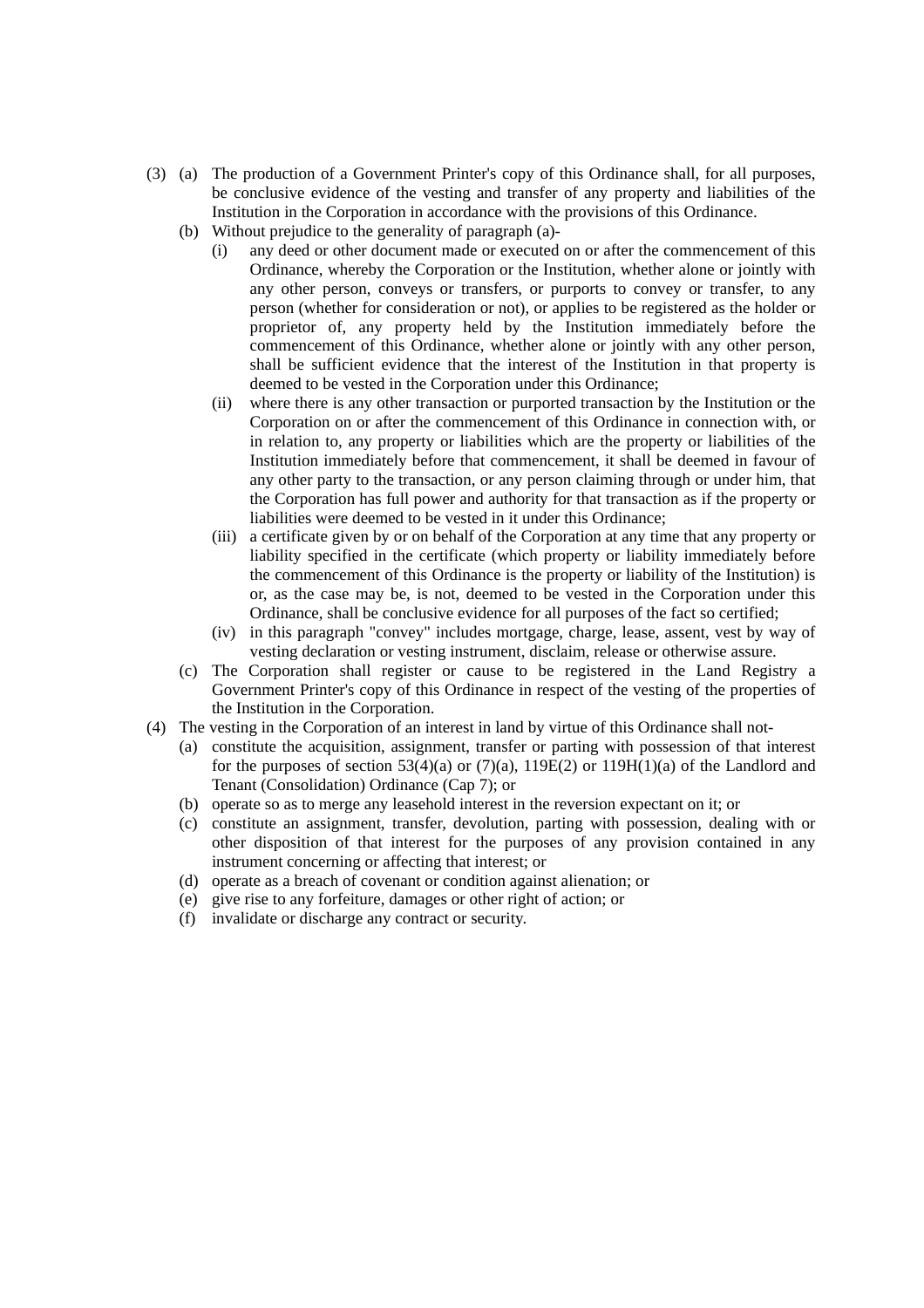| Chapter: | 1167 | Title:   | <b>BANK OF CHINA</b><br>(HONG KONG)<br>LIMITED (MERGER) | Gazette<br>Number: | 25 of 2001 |
|----------|------|----------|---------------------------------------------------------|--------------------|------------|
|          |      |          |                                                         |                    |            |
|          |      |          | <b>ORDINANCE</b>                                        |                    |            |
| Section: | -18  | Heading: | Interests in land                                       | Version            | 20/07/2001 |
|          |      |          |                                                         | Date:              |            |

(1) The vesting and deemed vesting in Po Sang of an interest in land by virtue of this Ordinance shall not-

- (a) constitute an acquisition, disposal, assignment, transfer or parting with possession of that interest for the purposes of section 53(4)(a) or  $(7)(a)$ , 119E(2) or 119H(1)(a) of the Landlord and Tenant (Consolidation) Ordinance (Cap 7); or
- (b) constitute an assignment or underlease of, or an agreement to assign or underlet, that interest for the purposes of section  $6(1)(b)$  of the Landlord and Tenant (Consolidation) Ordinance (Cap 7); or
- (c) constitute an assignment, transfer, devolution, parting with possession, dealing with or other disposition of that interest for the purposes of any provision contained in any instrument concerning or affecting that interest; or
- (d) operate as a breach of covenant or condition against alienation; or
- (e) give rise to any forfeiture, damages or other right of action; or
- (f) invalidate or discharge any contract or security interest; or
- (g) operate so as to merge any leasehold interest in the reversion expectant on it; or
- (h) extinguish, affect, vary, diminish or postpone any priority of that interest, whether under the Land Registration Ordinance (Cap 128), at law or in equity.

(2) All existing registration of any interest in land in the name of a merging bank (whether alone or with any other person) shall be construed and have effect at and from the appointed time as if Po Sang had been entered on the land register instead of such bank.

| Chapter: | 1168 | Title:   | THE BANK OF       | Gazette | 26 of 2001 |
|----------|------|----------|-------------------|---------|------------|
|          |      |          | EAST ASIA,        | Number: |            |
|          |      |          | <b>LIMITED</b>    |         |            |
|          |      |          | <b>ORDINANCE</b>  |         |            |
| Section: | 15   | Heading: | Interests in land | Version | 20/07/2001 |
|          |      |          |                   | Date:   |            |

(1) The vesting or deemed vesting in Bank of East Asia of an interest in land by virtue of this Ordinance shall not-

> (a) constitute an acquisition, assignment, transfer or parting with possession of that interest for the purposes of section 53(4)(a) or (7)(a),  $119E(2)$  or  $119H(1)$ (a) of the Landlord and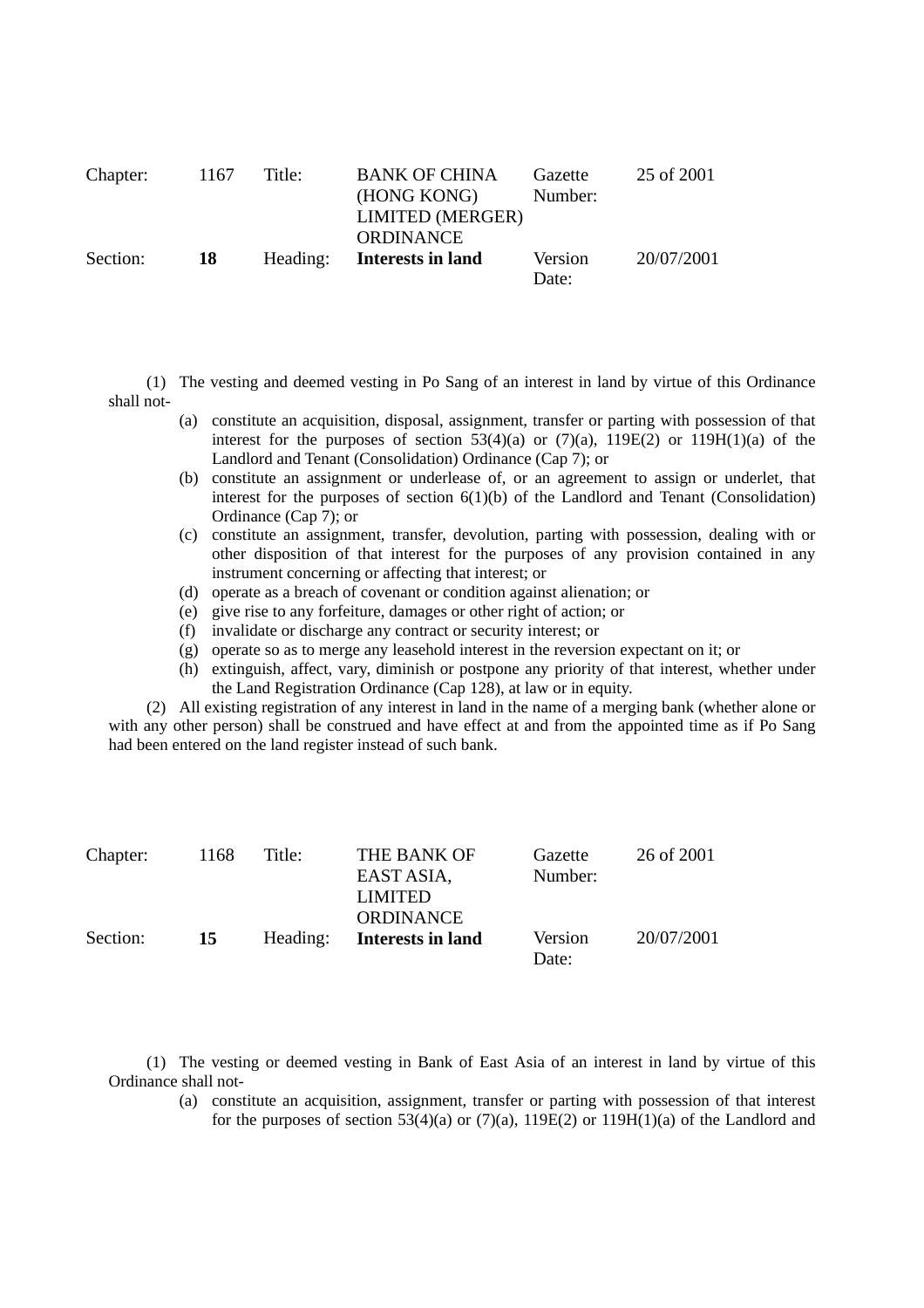Tenant (Consolidation) Ordinance (Cap 7); or

- (b) operate so as to merge any leasehold interest in the reversion expectant on it; or
- (c) constitute an assignment, transfer, devolution, parting with possession, dealing with or other disposition of that interest for the purposes of any provision contained in any instrument concerning or affecting that interest; or
- (d) operate as a breach of covenant or condition against alienation; or
- (e) give rise to any forfeiture, damages or other right of action; or
- (f) invalidate or discharge any contract or security.

(2) All existing registration of any interest in land in the name of United Chinese Bank (whether alone or with any other person) shall be construed and have effect on and from the appointed day as if Bank of East Asia had been entered on the land register instead of United Chinese Bank.

(3) To enable Bank of East Asia to complete a title, if thought fit, to any property transferred to it and vested or deemed to be vested in it by virtue of this Ordinance by notice of title, deed, instrument or otherwise, or to deduce title, this Ordinance shall be deemed to be, and may be used as an assignment, conveyance, transfer or, as the case may be, general disposition of such property in favour of Bank of East Asia.

(4) Bank of East Asia shall register or cause to be registered in the Land Registry a Government Printer's copy of this Ordinance in respect of the vesting of the properties of United Chinese Bank in Bank of East Asia.

| Chapter: | 1169 | Title:   | <b>MIZUHO</b>        | Gazette | 33 of 2001 |
|----------|------|----------|----------------------|---------|------------|
|          |      |          | <b>CORPORATE</b>     | Number: |            |
|          |      |          | BANK, LTD.           |         |            |
|          |      |          | (HONG KONG           |         |            |
|          |      |          | <b>CONSOLIDATION</b> |         |            |
|          |      |          | <b>ORDINANCE</b>     |         |            |
| Section: | 13   | Heading: | Interests in land    | Version | 28/12/2001 |
|          |      |          |                      | Date:   |            |

(1) The vesting and deemed vesting in Corporate Business Bank of an interest in land by virtue of this Ordinance shall not-

- (a) constitute an acquisition, disposal, assignment, transfer or parting with possession of that interest for the purposes of section  $53(4)(a)$  or  $(7)(a)$ ,  $119E(2)$  or  $119H(1)(a)$  of the Landlord and Tenant (Consolidation) Ordinance (Cap 7); or
- (b) constitute an assignment or underlease of, or an agreement to assign or underlet, that interest for the purposes of section  $6(1)(b)$  of the Landlord and Tenant (Consolidation) Ordinance (Cap 7); or
- (c) constitute an assignment, transfer, devolution, parting with possession, dealing with or other disposition of that interest for the purposes of any provision contained in any instrument concerning or affecting that interest; or
- (d) operate as a breach of covenant or condition against alienation; or
- (e) give rise to any forfeiture, damages or other right of action; or
- (f) invalidate or discharge any contract or security interest; or
- (g) operate so as to merge any leasehold interest in the reversion expectant on it; or
- (h) extinguish, affect, vary, diminish or postpone any priority of that interest, whether under the Land Registration Ordinance (Cap 128), at law or in equity.
- (2) All existing registration of any interest in land in the name of a consolidating bank in Hong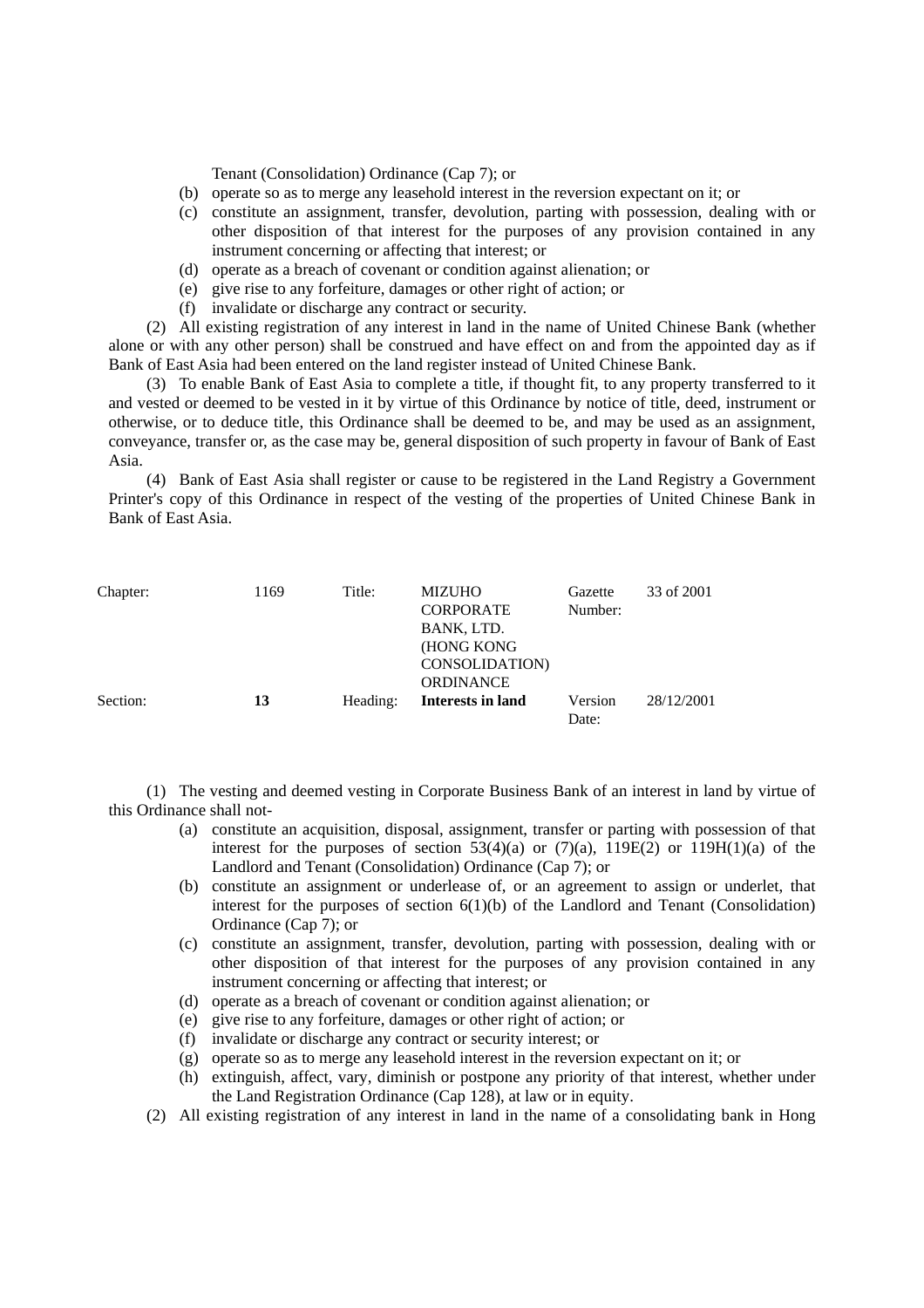Kong (whether alone or with any other person) shall be construed and have effect on and from the appointed day as if Corporate Business Bank had been entered on the land register instead of such consolidating bank.

| Chapter: | 1170 | Title:   | THE BANK OF<br>EAST ASIA.<br><b>LIMITED</b><br>(MERGER) | Gazette<br>Number: | 34 of 2001 |
|----------|------|----------|---------------------------------------------------------|--------------------|------------|
| Section: | 15   | Heading: | <b>ORDINANCE</b><br>Interests in land                   | Version<br>Date:   | 28/12/2001 |

(1) The vesting or deemed vesting in Bank of East Asia of an interest in land by virtue of this Ordinance shall not-

- (a) constitute an acquisition, assignment, transfer or parting with possession of that interest for the purposes of section 53(4)(a) or  $(7)(a)$ , 119E(2) or 119H(1)(a) of the Landlord and Tenant (Consolidation) Ordinance (Cap 7); or
- (b) constitute an assignment or underlease of, or an agreement to assign or underlet, that interest for the purposes of section  $6(1)(b)$  of the Landlord and Tenant (Consolidation) Ordinance (Cap 7); or
- (c) operate so as to merge any leasehold interest in the reversion expectant on it; or
- (d) constitute an assignment, transfer, devolution, parting with possession, dealing with or other disposition of that interest for the purposes of any provision contained in any instrument concerning or affecting that interest; or
- (e) operate as a breach of covenant or condition against alienation; or
- (f) give rise to any forfeiture, damages or other right of action; or
- (g) invalidate or discharge any contract or security interest; or
- (h) extinguish, affect, vary, diminish or postpone any priority of that interest, whether under the Land Registration Ordinance (Cap 128), at law or in equity.

(2) All existing registration of any interest in land in the name of First Pacific Bank (whether alone or with any other person) shall be construed and have effect on and from the appointed day as if Bank of East Asia had been entered on the land register instead of First Pacific Bank.

(3) To enable Bank of East Asia to complete title, if thought fit, to any property transferred to it and vested or deemed to be vested in it by virtue of this Ordinance by notice of title, deed, instrument or otherwise, or to deduce title, this Ordinance shall be deemed to be, and may be used as an assignment, conveyance, transfer or, as the case may be, general disposition of such property in favour of Bank of East Asia.

(4) Bank of East Asia shall register or cause to be registered in the Land Registry a Government Printer's copy of this Ordinance in respect of the vesting of the properties of First Pacific Bank in Bank of East Asia.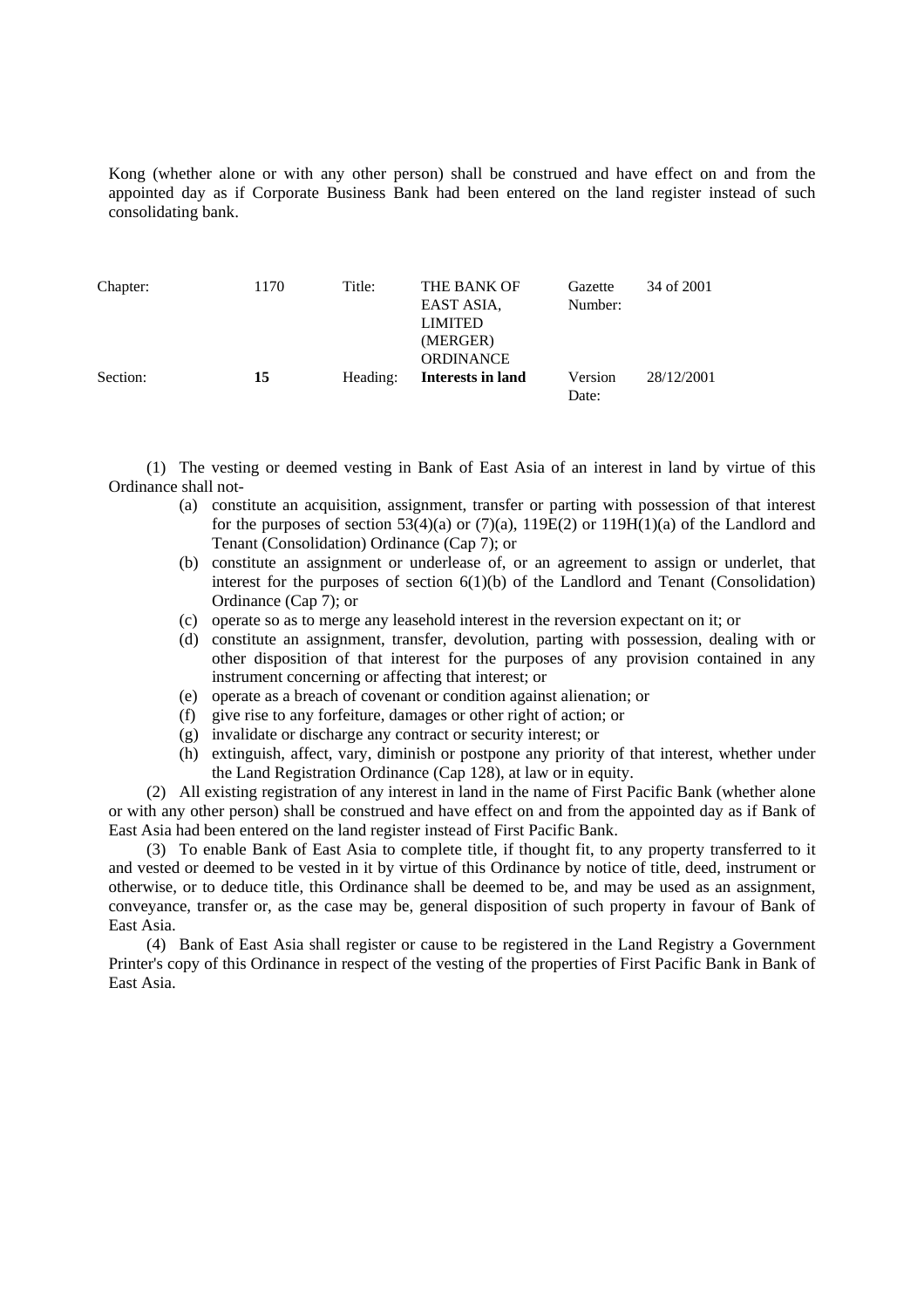| Chapter: | 1171 | Title:   | CITIC KA WAH<br><b>BANK LIMITED</b><br>(MERGER)<br><b>ORDINANCE</b> | Gazette<br>Number: | 30 of 2002 |
|----------|------|----------|---------------------------------------------------------------------|--------------------|------------|
| Section: | 16   | Heading: | Interests in land                                                   | Version<br>Date:   | 19/07/2002 |

(1) The vesting and deemed vesting in Hongkong Chinese Bank of an interest in land by virtue of this Ordinance shall not-

- (a) constitute an acquisition, disposal, assignment, transfer or parting with possession of that interest for the purposes of section  $53(4)(a)$  or  $(7)(a)$ ,  $119E(2)$  or  $119H(1)(a)$  of the Landlord and Tenant (Consolidation) Ordinance (Cap 7); or
- (b) constitute an assignment or underlease of, or an agreement to assign or underlet, that interest for the purposes of section  $6(1)(b)$  of the Landlord and Tenant (Consolidation) Ordinance (Cap 7); or
- (c) operate so as to merge any leasehold interest in the reversion expectant on it; or
- (d) constitute an assignment, transfer, devolution, parting with possession, dealing with or other disposition of that interest for the purposes of any provision contained in any instrument concerning or affecting that interest; or
- (e) operate as a breach of covenant or condition against alienation; or
- (f) give rise to any forfeiture, damages or other right of action; or
- (g) invalidate or discharge any contract or security interest; or
- (h) extinguish, affect, vary, diminish or postpone any priority of that interest, whether under the Land Registration Ordinance (Cap 128), at law or in equity.

(2) All existing registration of any interest in land in the name of CITIC Ka Wah Bank (whether alone or with any other person) vested in Hongkong Chinese Bank by virtue of this Ordinance and all existing registration of any interest in land in the name of Hongkong Chinese Bank (whether alone or with any other person) immediately before the appointed day shall be construed and have effect on and from the appointed day as if the name "CITIC Ka Wah Bank Limited " had

been entered on the land register instead of the name of CITIC Ka Wah Bank or Hongkong Chinese Bank, as the case may be.

(3) All existing registration of any interest in land in the name of CITIC Ka Wah Bank (whether alone or with any other person) not vested in Hongkong Chinese Bank by virtue of this Ordinance shall be construed and have effect on and from the appointed day as if the name "CITIC International Financial Holdings Limited **Holdings Limited Holdings Limited Holdings Limited Holdings Limited Holdings Holdings Holdings Holdings Holdings Holdings Holdings Holdings Holdings Holdings Holdings Holding** 

name of CITIC Ka Wah Bank.

(4) To enable Hongkong Chinese Bank to complete title, if thought fit, to any property transferred to it and vested or deemed to be vested in it by virtue of this Ordinance by notice of title, deed, instrument or otherwise, or to deduce title, this Ordinance shall be deemed to be, and may be used as an assignment, conveyance, transfer or, as the case may be, general disposition of such property in favour of Hongkong Chinese Bank.

(5) Hongkong Chinese Bank shall register or cause to be registered in the Land Registry a Government Printer's copy of this Ordinance against a property transferred to it and vested or deemed to be vested in it by virtue of this Ordinance in respect of the vesting of all the properties of CITIC Ka Wah Bank transferred to and vested or deemed to be vested in Hongkong Chinese Bank by virtue of this Ordinance.

(6) For the avoidance of doubt, nothing in this section shall exempt Hongkong Chinese Bank or CITIC Ka Wah Bank from the provisions of the Stamp Duty Ordinance (Cap 117).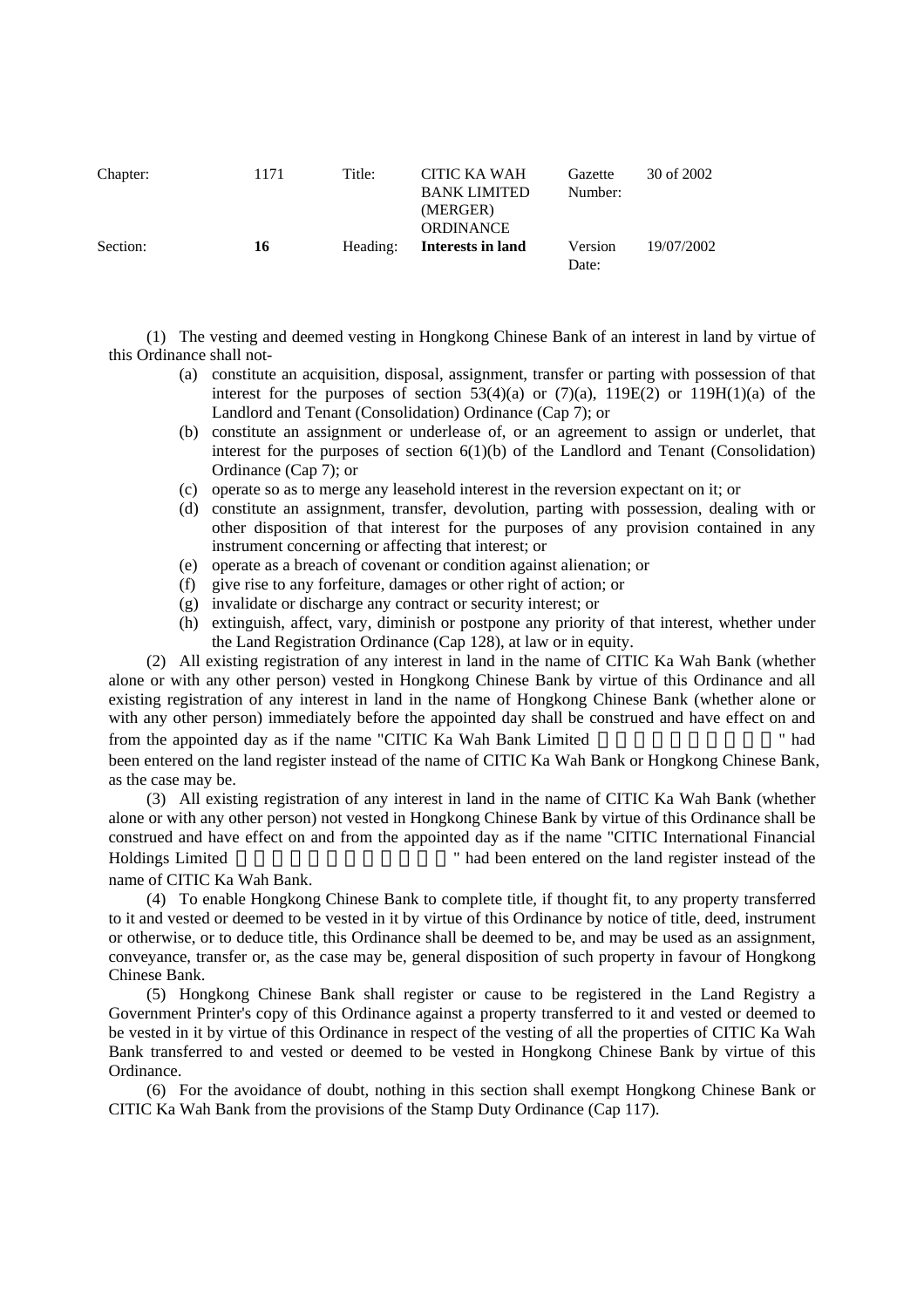| Chapter: | 1172 | Title:   | DAO HENG BANK<br><b>LIMITED</b><br>(MERGER)<br><b>ORDINANCE</b> | Gazette<br>Number: | 11 of 2003 |
|----------|------|----------|-----------------------------------------------------------------|--------------------|------------|
| Section: | 16   | Heading: | Interests in land                                               | Version<br>Date:   | 28/03/2003 |

(1) The vesting or deemed vesting in Dao Heng Bank of an interest in land by virtue of this Ordinance shall not-

- (a) constitute an acquisition, disposal, assignment, transfer or parting with possession of that interest for the purposes of section 53(4)(a) or  $(7)(a)$ , 119E(2) or 119H(1)(a) of the Landlord and Tenant (Consolidation) Ordinance (Cap 7); or
- (b) constitute an assignment or underlease of, or an agreement to assign or underlet, that interest for the purposes of section  $6(1)(b)$  of the Landlord and Tenant (Consolidation) Ordinance (Cap 7); or
- (c) operate so as to merge any leasehold interest in the reversion expectant on it; or
- (d) constitute an assignment, transfer, devolution, parting with possession, dealing with or other disposition of that interest for the purposes of any provision contained in any instrument concerning or affecting that interest; or
- (e) operate as a breach of covenant or condition against alienation; or
- (f) give rise to any forfeiture, damages or other right of action; or
- (g) invalidate or discharge any contract or security interest; or
- (h) extinguish, affect, vary, diminish or postpone any priority of that interest, whether under the Land Registration Ordinance (Cap 128), at law or in equity.

(2) All existing registration of any interest in land in the name of a transferring bank (whether alone or with any other person) immediately before the appointed day shall be construed and have effect on and from the appointed day as if the name "Dao Heng Bank Limited (Separate and Separate 1)" had been entered on the land register instead of the name of such transferring bank.

(3) To enable Dao Heng Bank to complete title, if thought fit, to any property transferred to it and vested or deemed to be vested in it by virtue of this Ordinance by notice of title, deed, instrument or otherwise, or to deduce title, this Ordinance shall be deemed to be, and may be used as an assignment, conveyance, transfer or, as the case may be, general disposition of such property in favour of Dao Heng Bank.

(4) Dao Heng Bank shall register or cause to be registered in the Land Registry a Government Printer's copy of this Ordinance against a property transferred to it and vested or deemed to be vested in it by virtue of this Ordinance in respect of the vesting of all the properties of the transferring banks transferred to and vested or deemed to be vested in Dao Heng Bank by virtue of this Ordinance.

(5) For the avoidance of doubt, nothing in this section shall exempt Dao Heng Bank and the transferring banks from the provisions of the Stamp Duty Ordinance (Cap 117).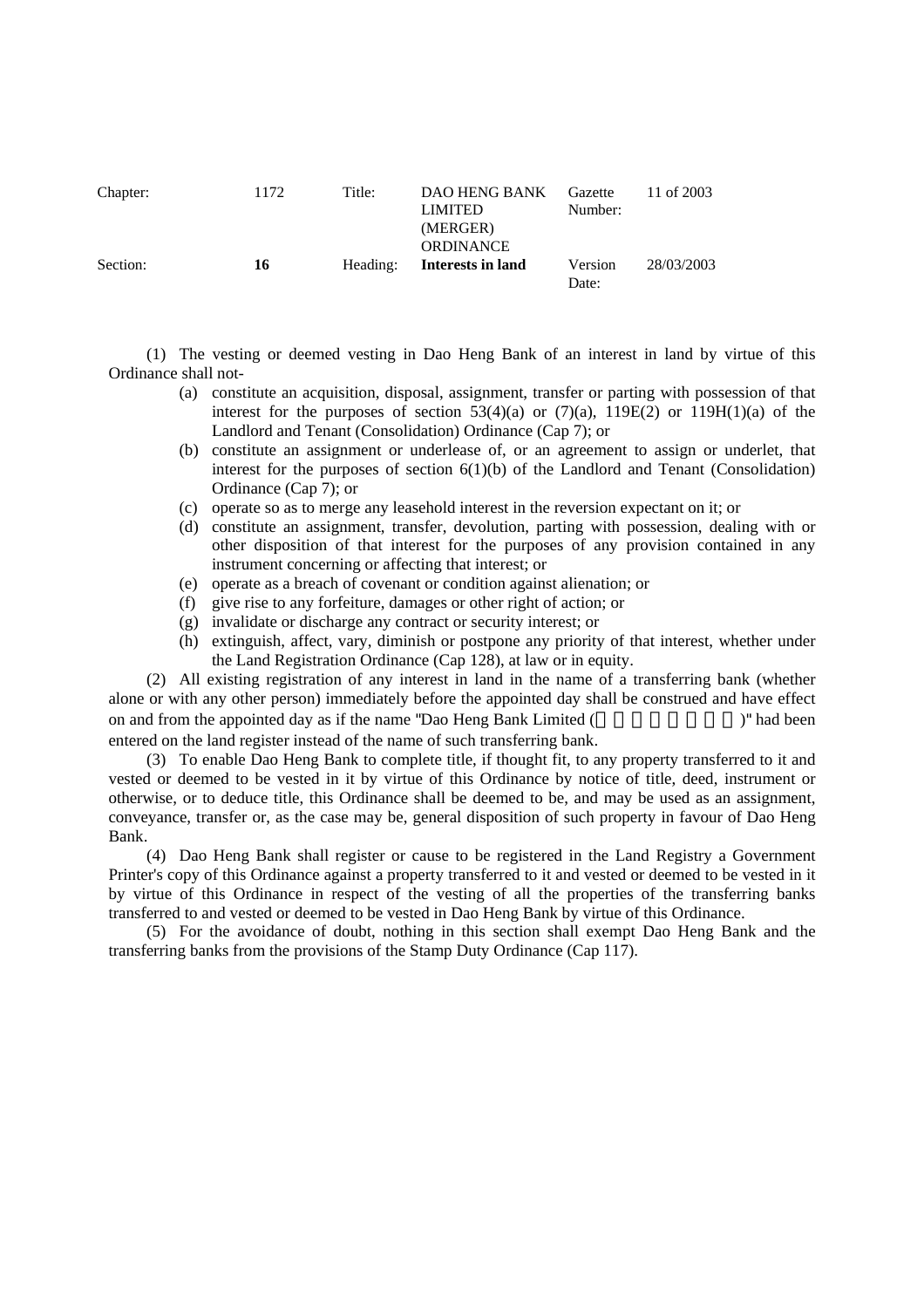| Chapter: | 1173 | Title:   | THE BANK OF<br>EAST ASIA.<br><b>LIMITED</b><br>(MERGER OF<br><b>SUBSIDIARIES</b> )<br><b>ORDINANCE</b> | Gazette<br>Number: | 13 of 2003 |
|----------|------|----------|--------------------------------------------------------------------------------------------------------|--------------------|------------|
| Section: | 14   | Heading: | Interests in land                                                                                      | Version<br>Date:   | 17/04/2003 |

(1) The vesting and deemed vesting in Bank of East Asia of an interest in land by virtue of this Ordinance shall not-

- (a) constitute an acquisition, assignment, transfer or parting with possession of that interest for the purposes of section  $53(4)(a)$  or  $(7)(a)$ ,  $119E(2)$  or  $119H(1)(a)$  of the Landlord and Tenant (Consolidation) Ordinance (Cap 7); or
- (b) constitute an assignment or underlease of, or an agreement to assign or underlet, that interest for the purposes of section  $6(1)(b)$  of the Landlord and Tenant (Consolidation) Ordinance (Cap 7); or
- (c) operate so as to merge any leasehold interest in the reversion expectant on it; or
- (d) constitute an assignment, transfer, devolution, parting with possession, dealing with or other disposition of that interest for the purposes of any provision contained in any instrument concerning or affecting that interest; or
- (e) operate as a breach of covenant or condition against alienation; or
- (f) give rise to any forfeiture, damages or other right of action; or
- (g) invalidate or discharge any contract or security interest; or
- (h) extinguish, affect, vary, diminish or postpone any priority of that interest, whether under the Land Registration Ordinance (Cap 128), at law or in equity.

(2) All existing registration of any interest in land in the name of EACredit or EAFinance (whether alone or with any other person) shall be construed and have effect on and from the appointed day as if Bank of East Asia had been entered on the land register instead of EACredit or EAFinance (as the case may be).

(3) To enable Bank of East Asia to complete title, if thought fit, to any property transferred to it and vested or deemed to be vested in it by virtue of this Ordinance by notice of title, deed, instrument or otherwise, or to deduce title, this Ordinance shall be deemed to be, and may be used as an assignment, conveyance, transfer or, as the case may be, general disposition of such property in favour of Bank of East Asia.

(4) Bank of East Asia shall register or cause to be registered in the Land Registry a Government Printer's copy of this Ordinance against a property transferred to it and vested or deemed to be vested in it by virtue of this Ordinance from EACredit in respect of the vesting of all the properties of EACredit transferred to and vested or deemed to be vested in Bank of East Asia by virtue of this Ordinance.

(5) Bank of East Asia shall register or cause to be registered in the Land Registry a Government Printer's copy of this Ordinance against a property transferred to it and vested or deemed to be vested in it by virtue of this Ordinance from EAFinance in respect of the vesting of all the properties of EAFinance transferred to and vested or deemed to be vested in Bank of East Asia by virtue of this Ordinance.

(6) For the avoidance of doubt, nothing in this section shall exempt EACredit, EAFinance or Bank of East Asia from the provisions of the Stamp Duty Ordinance (Cap 117).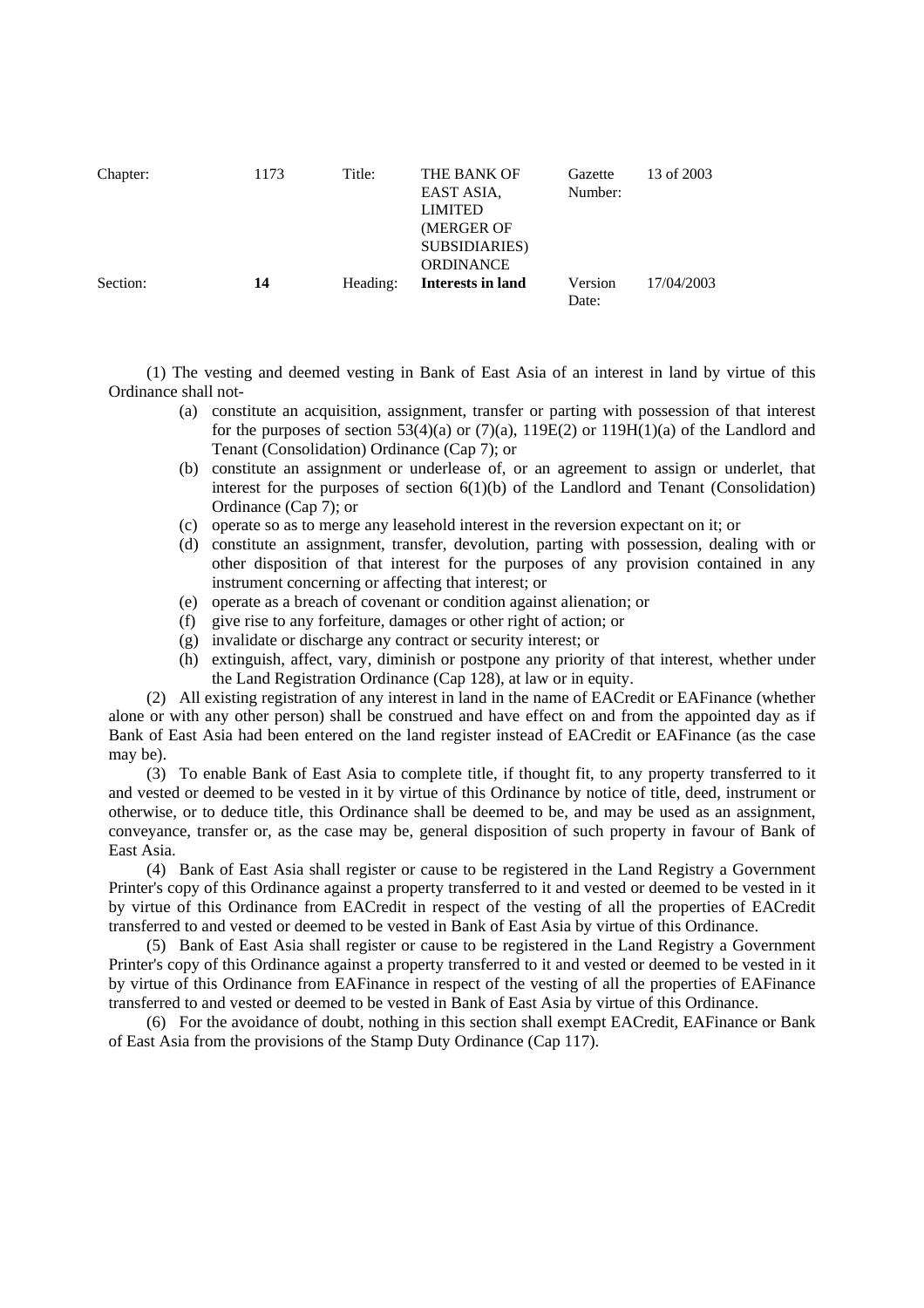# (ii) 不包含假若酸契諾遭遂反即可该收租賃撞的條件。 则該很賃須隱含有假若腹契諾這還反即可沒收很賃權的條件。.

(4) 為免生疑問, 現實布就第(3)(b)(ii)、(d)(ii)、(f)(ii) 或 (h)(ii) 款面言, 如 核款所連的租赁包含不可值因該款所連理由循行使的搜收租賃權的條件,則儲管 如此,故机货依然是链数所述的包含没收租賃榷的條件的粗賃。

- (5) 现實布 --
	- (a) 第(3)(a)及(b)款在《物集轉易及財產條例》(第219章)第58(4)及 (10) 陈的规限下具有效力(議管有技條第(14) 款的規定亦然);
	- (b) 第(3)(c)·(d)·(e)·(f)·(g)及(h)款在《物業轉易及財產條例》 (第219章)第58(1)至(13)修的规限下具有效力(盛管有該條第(14) 款的规定亦依):
	- (c) 就第(3)(e)及(f)款而言、經常延遲繳交租金萬不必要的煩擾、不 使改赋招。"。

#### 12. 業主終止租賃

- 第119 旋棍手旋缸——
	- (a) 在第(2)款中, 殷除 "7 倘月亦不運於租賃終止前 6" 而代以 "4 個月亦不 堰於粗貨終止前3";
	- (b) 在第(4) 数中, 腹除 "2" 而代以 "1"。

#### 13. 租客要求给予新担賃

第119A 能現予催忙 --

- (a) 在第(2)款中, 廢除 "7個月, 亦不早於提出要求復 6" 而代以 "4個月, · 逃不早於提出要求後 3";
- (6) 在第(6) 款中, 廢除 "2" 雨代以 "{" -
- 14. 加入恢文

现加人——

#### LANDLORD AND TENANT (CONSOLIDATION) Ord. No. 32 of 2802 AJIJ T (AMENDMENT) ORDINANCE

(ii) does not contain a condition for forfeiture if that covenant is broken.

then there shall be implied in the tenancy a condition for forfeiture if that covenant is broken.

(4) For the avoidance of doubt, it is hereby declared that, for the purposes of subsection  $(3)(b)(ii)$ ,  $(d)(ii)$ ,  $(f)(ii)$  or  $(h)(ii)$ , a tenancy mentioned in that subsection which contains a condition for forfeiture which may not be exercised solely on the ground mentioned in that subsection is, notwithstanding that, still a tenancy which contains a condition for forfeiture mentioned in that subsection.

- $(5)$  It is hereby declared that-
	- (a) subsection  $(3)(a)$  and (b) shall have effect subject to section 58(4) and (10) of the Conveyancing and Property Ordinance (Cap. 219) (and notwithstanding subsection (14) of that section):
	- (b) subsection (3)(c), (d), (e),  $(f)$ ,  $(g)$  and  $(h)$  shall have effect subject to section  $58(1)$  to  $(13)$  of the Conveyancing and Property Ordinance (Cap. 219) (and notwithstanding subsection (14) of that section):
	- for the purposes of subsection  $(3)(e)$  and  $( f )$ , the persistent  $(c)$ delay of payment of rent is unnecessary annoyance. inconvenience or disturbance.".

# 12. Termination of tenancy by the landlord

#### Section 119 is amended—

- (a) in subsection (2), by repeating "7 nor less than  $6<sup>n</sup>$  and substituting "4 nor less than 3":
- (b) in subsection (4), by repealing "2 months" and substituting "I month".

#### 13. Tenant's request for a new tenancy

- Section 119A is amended-
	- (a) in subsection (2), by repeating "7 nor less than  $6$ " and substituting "4 nor less than 3":
	- (b) in subsection (6), by repeating "2 months" and substituting " $\mathsf{I}$  month".

# 'Section added

 $\mathbf{I}$ 

# The following is added-

 $\ddot{g}$ 5992 **1382**  $\mathbf{v}$ 

R

**H** 

믂

**JUSTI** 

ណ្ណ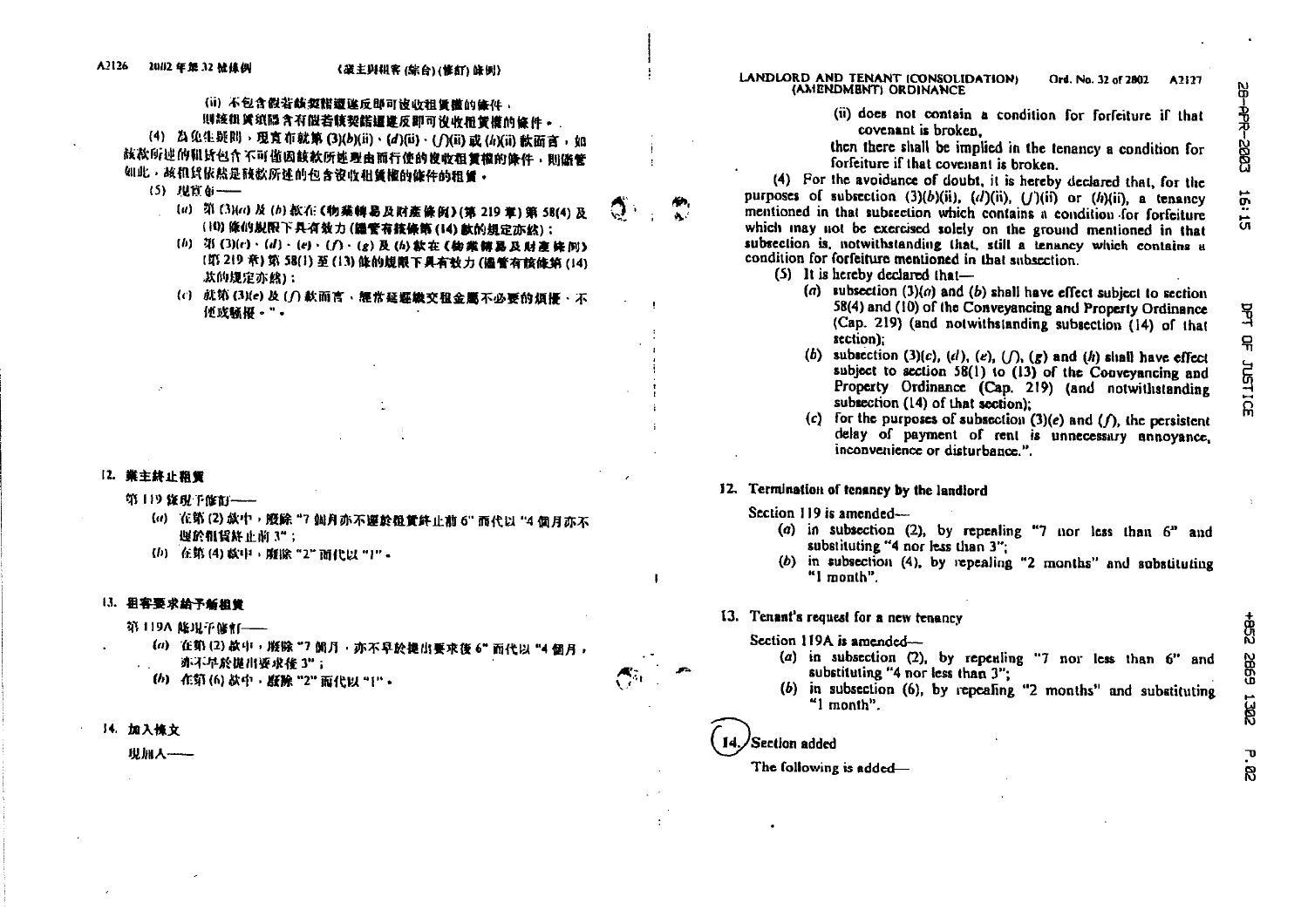A2129

Ord. No. 32 of 2007

#### 21802年第32號條例 (義主與相害 (航台)(筆記) 後例) LANDLORD AND TENANT (CONSOLIDATION) (AMENDMENT) ORDINANCE "119AA. 要求看長提供租赁资料  $\frac{411014}{2}$  Because 1,  $\sigma_{\text{tot}}$  (1, 1, 1, 1, 1, 1) (1) 凡是虚所的 ---(a) 塞主已报述第 119 能發出適知以終止該處所租賃; 或 (h) 组客已根据第 119A 條要求就該處所給予新租賃, 期該業主及相客均可於嫩付財政刊司長蔬意報公告董定的豐用後、用符合指明格 式的申情步向署發提出申請,要求提供與該處所篇相同類別的重所的租賃資料。 (2) 署長須應根據第(1)款提出的申請提供積賃審料。 (3) 在本條中 ---"但货资料"(tennney information)就某一虚所而言,包括在切實可行範圍內與該 磁所相装的任何其他虚所的----(ii) 地址、键龄及大小;  $(b)$   $h2 \div h$

(c) 相賛的錢款(包括租賃的生效日期)·"。

### 15. 協議重訂租貸

 $A212K$ 

第 119C(2) 條)見于廢除,代以–––

"(2) 凡業主與粗客議定授予和客將來的相賃,但–––

- (a) 相金是唯一未能議定的項目;或
- (h) 未能議定競將來的租賃的條款(可包括租金),

 $||||$ 

(i) 住(a) 段所连的惰況下, 雙方可將租金事宜交由審裁處或由審裁處 所委任的佔腹湖量師根據第119K 條體定,而該條亦據此國用(但 机客可在租金體定復1個月內向藥主送達通知書,拒絕接受該將來 的相贤;般若如此,则现行但黄於租客在核通知書內迹明的期間內 **能銳, 但該期間不得超過自該通知書送建日期越計的2個月);** 

|        | <b>ILLING.</b> Acquest to Commissioner for<br>tenancy information                  |
|--------|------------------------------------------------------------------------------------|
| $\cup$ | $When -$                                                                           |
|        | a landlord has given notice under section 119 to terminate a<br>(a)<br>tenancy; or |
|        | (b) a tenant has made a request under section 119A for a new<br>tenancy.           |
|        | then, in either case, the landford or tenant concerned may, upon payment           |

n pavment of such fee as may be determined by the Financial Secretary by notice published in the Gazette, make an application in the specified form to the Commissioner to be supplied with tenancy information in relation to premises of the kind comprised in the tenancy.

(2) The Commissioner shall comply with an application made under subsection (1).

(3) In this section-

# "tenancy information" (租賃资料), in relation to any premises, includes—  $(a)$  the address, age and size of:

- $(b)$  the rent payable for: and
- $(c)$  the terms (including commencement date) of any tenancy in respect of.

any other premises which are comparable, so far as is practicable, to the first-mentioned premises."

# 15. Renewal of tenancies by agreement

Section  $119C(2)$  is repealed and the following substituted-

"(2) Where the landlord and tenant agree for the grant to the tenant of a future tenancy but are unable to agree-

- $(a)$  only on the rent payable; or
- 
- (b) on the terms of the future tenancy (which may include the rent payable).

 $then-$ 

 $\mathbf{v}$ 

(i) where paragraph  $(a)$  is applicable, the parties may refer the rent for determination by the Tribunal or by a valuation surveyor appointed by the Tribunal under section 119K and that section shall apply accordingly (except that the tenant may, within 1 month of the determination, serve a notice on the landlord declining to accept the future tenancy, in which case the current tenancy shall continue for such period, not exceeding 2 months from the date of delivery of the notice to the landlord, as the tenant shall state in the notice);

ಕ್ಷ<br>ಬ Φ සි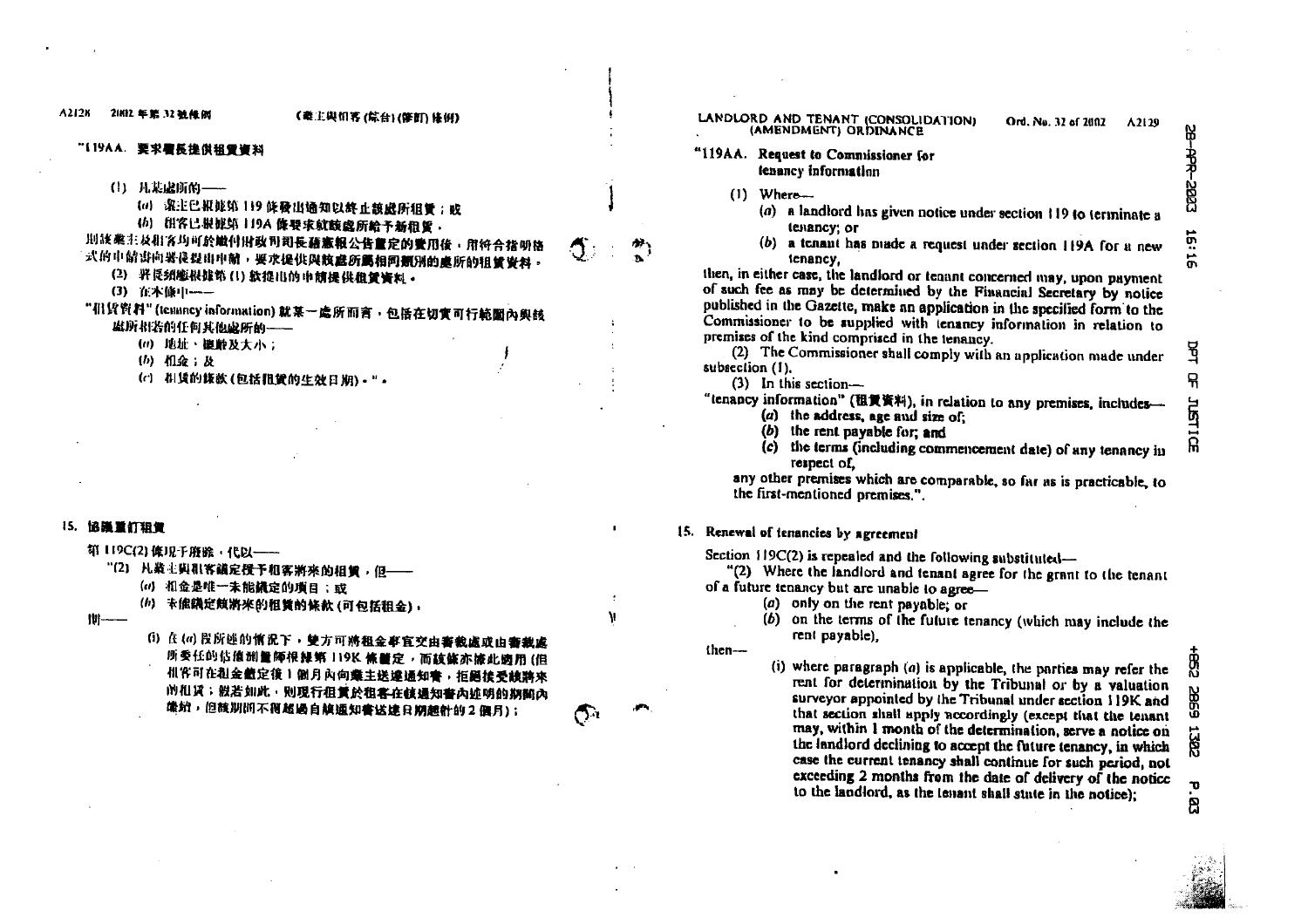

- (a) 以向署長送交符合指明格式的通知售的方式提出;及
- (h) 附有財政司司長藉事報公告董定的費用
- (3) 署長須應根據第(1)款提出的申請發出證明書

(2) An application under subsection (1) shall-(a) be made by sending a notice in the specified form to the Commissioner; and

new tenancy on the ground mentioned in paragraph (c) of

(b) be accompanied by such fee as may be determined by the Financial Secretary by notice published in the Gazette.

(3) The Commissioner shall comply with an application under subsection (1).

section 119E(1).

5932  $\overline{\phantom{a}}$ **RR** P. 84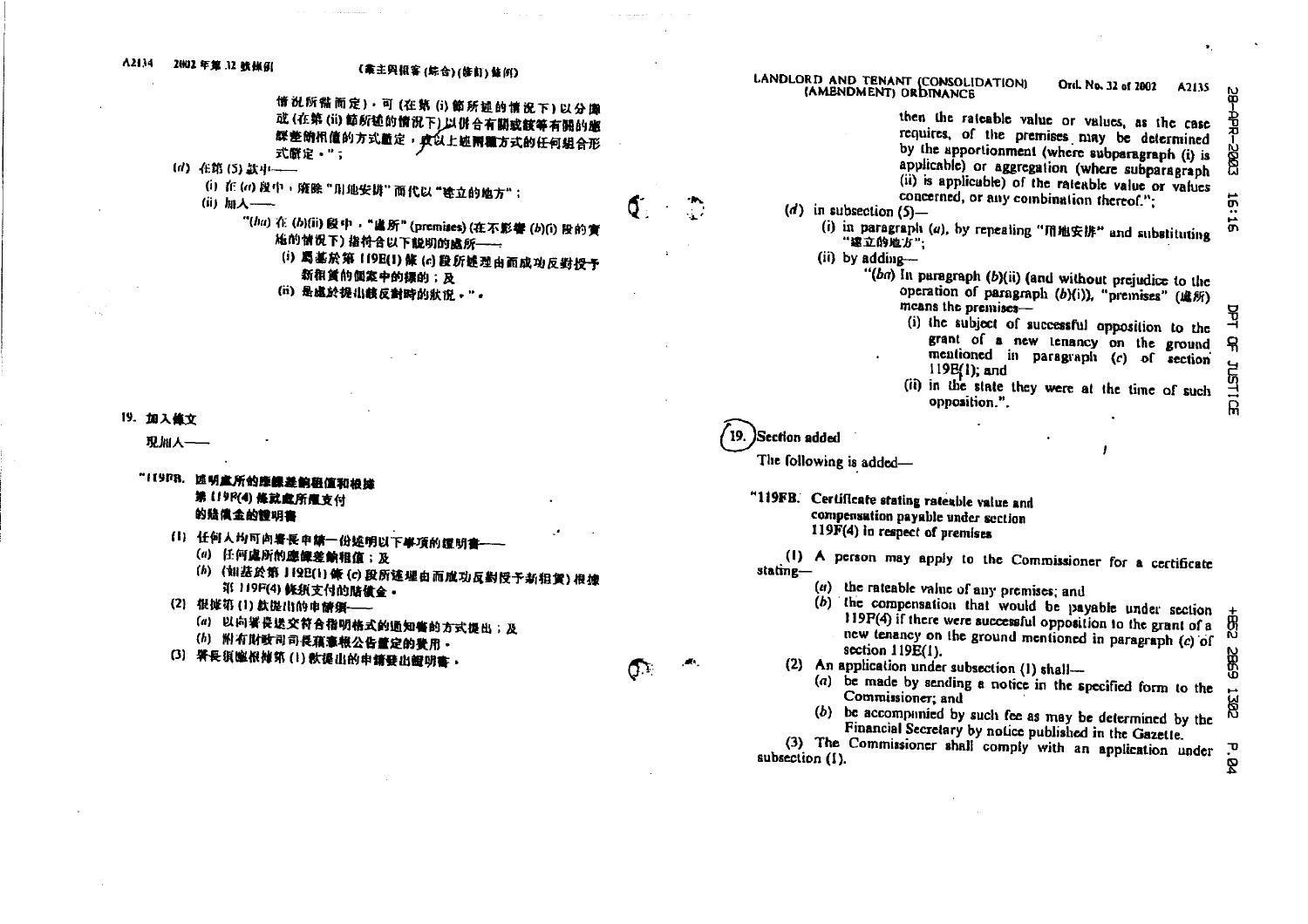A2136 2002年第32號條例

 $(4)$   $H$  —

- (a) 虚脉的全部或任何部分已予出粗或分相;或
- (b) 租賃所涉處所包含的住宅超過一個,

则核战所的膨梨菜,附旧僖敢處所的各項贏課差的租值(視情況所需而定),可(在 (a) 股所指的情况下) 以分操或 (在(b) 段所指的情况下) 以讲合有翻或慈等有關的 **滤卸瓷餉租值的方式釐定,或以上述兩種方式的任何組合形式釐定。** 

(5) 粮本能而言——

"住宅"(dwelling) 具有第 119P(6) 條給予該師的涵義;

"虑所"(premises) 具有第 119F(4)(d) 條給予該詞的涵義;

"愿躁差餉相值"(niteable value)(在不影響第(4)款的實施的情況下)的定義如

- 1

- $\mathfrak{I}$ 
	- (a) 如處所在 --
		- (i) 根據第 119B(1)(c) 條提出有關反對的當日 (該日期在根據第 (i) 款提出的有關申請中述明);
		- (ii)(如有删申請沒有述明該日期)根據第(1)款提出有剛申請的日 脚,

X5 根據《差銷條例》(第116章) 第14 條正有效的差銷估價個內所包 福的物業單位,"應課差納租值"指於當日載於該估價冊內的該處所 的應線差納租值(而继須顧及在該日之後對該佔價冊作出的修訂或 改動,即使賴修訂或改動具追溯力亦然);

(b) 如图任何其他情况,則"應課差餉租值"指倘若缺處所是包括在該 估價削內,在 (a) 段所述日期本應載於該估價冊內的應譯差的租值 或各项感媒老简根值(说情没所需面定),而署畏為本條的施行面就 **族處所養署的證明書,就該項或該等應課差銷租值面言,是最終和** 具的重力的,"。

#### 20. 配印

第119日 依現于修訂 ---

(a) 在第(2)(a) 款中, 廢除"長所"而代以"長藉憲報公告"; (b) 府除第(7)款。

- LANDLORD AND TENANT (CONSOLIDATION) Ord. No. 32 of 2002 A2137 (AMENDMENT) ORDINANCE
	- $(4)$  Where-
		- (a) any part of premises (including all the premises) is let or sublet; or

(b) a tenancy is of premises consisting of 2 or more dwellings, then the rateable value or values, as the case requires, of the premises may be determined by the apportionment (where paragraph  $(a)$  is applicable) or aggregation (where paragraph  $(b)$  is applicable) of the rateable value or values concerned, or any combination thereof.

(5) For the purposes of this section-

- "dwelling" (住宅) has the same meaning it is assigned in section 119F(6);
- "premises" (處所) has the same meaning it is assigned in section  $119F(4)(d)$ :
- "rateable value" (應線差餉租值) ineans (and without prejudice to the operation of subsection  $(4)$ )-
	- (a) in the case of premises being a tenement that was-
		- (i) at the date of the opposition concerned under section  $119E(1)(c)$  stated in the application under subsection (1) concerned:
		- (ii) if no such date is so stated, at the date of the application under subsection (1) concerned.

included in the valuation list in force under section 14 of the Rating Ordinance (Cap. 116), the rateable value of those premises contained in that list on that date (disregarding any amendment or alteration to that list made after that date, even if retrospective);

(b) in any other case, the rateable value or values, as the case requires, that would have been contained in that list on that date had the premises been included in that list, a certificate signed by the Commissioner as regards the premises for the purposes of this section being final and binding as to such value or values."

#### 20. Penalties

Section 119H is amended-

- (a) in subsection  $(2)(a)$ , by adding "by notice published in the Gazette" after "determine":
- $(b)$  by repealing subsection  $(7)$ .

Ö.

 $\vec{a}$ 

됨

유

क्र

 $\Omega$ 

∯<br>©

Œ

1302

 $\mathbf{\tau}$ 88.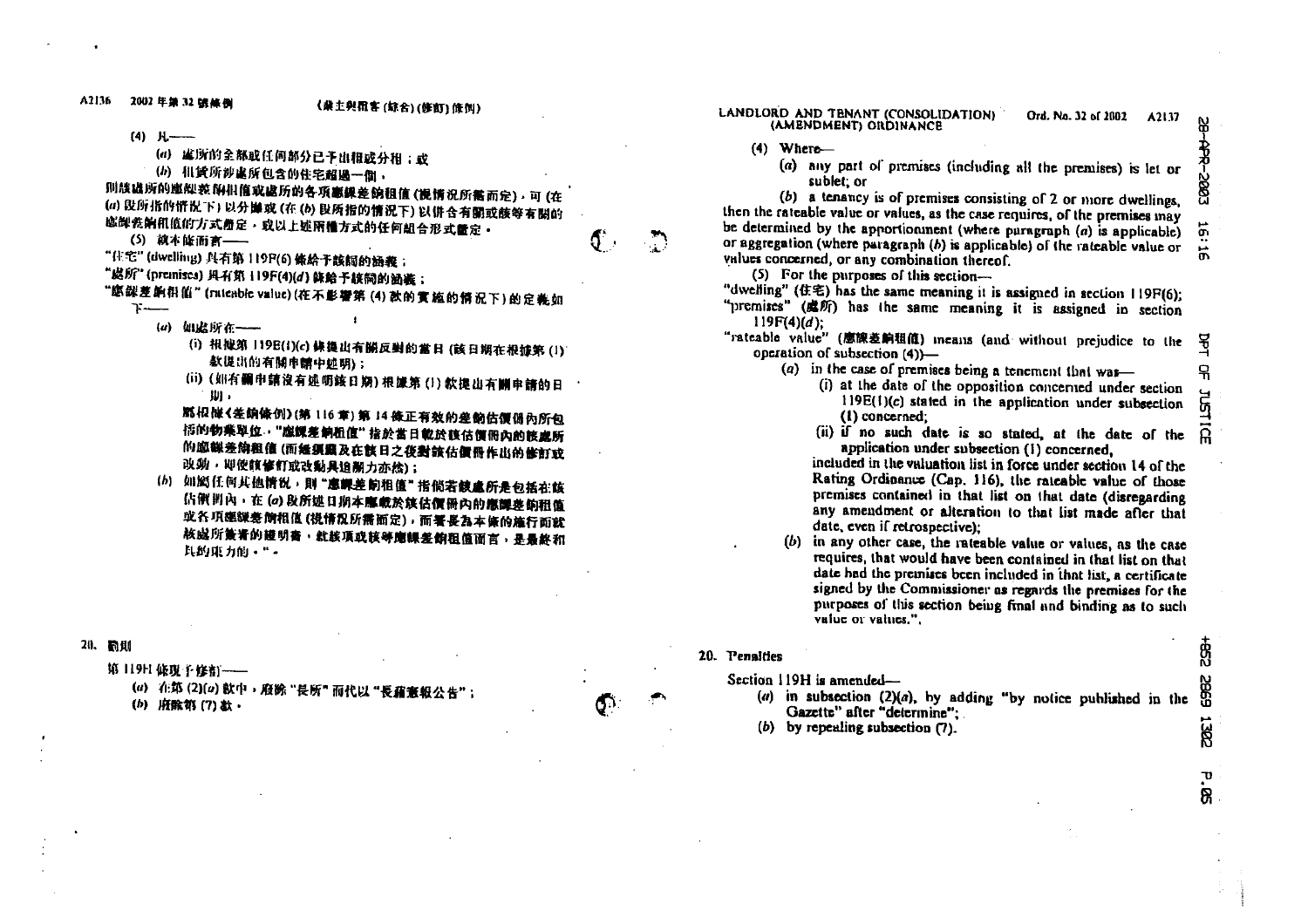$\mathbf{r}$ 

 $\mathbf{I}$ 

人人

 $\alpha$  .

### (ii) 不包含假岩簇製能還達反即可沒收稅管權的條件, 则該批質須羅含有假若該契諾遭達反歸可沒收租賃攜的條件。.

(4) 為免生疑問,現實布就第(3)(b)(ii)、(d)(ii)、(f)(ii) 或(h)(ii) 數而言,如 **蔬款所述的机货包含不可懂因該款所述理由面行使的沒收租賃權的條件,則能管** 如此,該很賃依然是該款所連的包含沒收和賃權的條件的租賃。

- (5) 附官句——
	- (a) 第(3)(a) 及(b) 数在《物業轉易及財産條例》(第219章)第58(4) 及 (10) 临的屋限下具有效力(儘管有該條第(14)款的規定亦然):
	- (b) 第(3)(c)·(d)·(e)·(f)·(g)及(h)故在《物業轉易及財產條例》 (第219 章) 第58(1) 至 (13) 修的规限下具有效力(循管有能低第(14) 款的規定亦然);
	- (c) 就第(3)(e) 及(f) 数面言, 绝常延续缴交租金属不必要的煩語, 不 **仲或酥拙。"。**

#### 12. 莫主終止租官

- 第119 旅现予修訂 --
	- (a) 在第(2)款中, 顧除 "7 個月亦不讓於租賃終止前 6" 而代以 "4 個月亦不 盛於慰贷終止前3";
	- (b) 在第(4) 软中, 廢除 "2" 而代以 "1",

#### 13. 租客要求給予新租赁

第119A 绕現予修訂 ---

- (a) 在第(2) 款中, 廢除 "7 個月, 亦不早於提出要求後 6" 而代以 "4 個月, 亦不早於提出要求後3";
- (b) 在第(6) 款中, 廢除 "2" 而代以 "1",

加入航文 现加入--

#### LANDLORD AND TENANT (CONSOLIDATION) Ord, No. 32 of 2002 A2122 **IAMENDMENTI ORDINANCE**

(ii) does not contain a condition for forfeiture if that covenant is broken.

then there shall be implied in the tenancy a condition for forfeiture if that covenant is broken.

(4) For the avoidance of doubt, it is hereby declared that, for the nurnoses of subsection (3)(b)(ii), (d)(ii), (f)(ii) or (h)(ii), a tenancy mentioned in that subsection which contains a condition for forfeiture which may not be exercised solely on the ground mentioned in that subsection is, notwithstanding that, still a tenancy which contains a condition for forfeiture mentioned in that subsection.

- $(5)$  It is hereby declared that-
	- (a) subsection  $(3)(a)$  and (b) shall have effect subject to section 58(4) and (10) of the Conveyancing and Property Ordinance (Cap. 219) (and notwithstanding subsection (14) of that section):
	- (b) subsection (3)(c), (d), (e), ( $\bigcap$ , (g) and (h) shall have effect subject to section 58(1) to (13) of the Conveyancing and Property Ordinance (Cap. 219) (and notwithstanding subsection (14) of that section):
	- (c) for the purposes of subsection  $(3)(e)$  and  $(1)$ , the persistent delay of payment of rent is unnecessary annoyance. inconvenience or disturbance."

#### 12. Termination of tenancy by the landlord

#### Section  $119$  is amended—

- (a) in subsection (2), by repealing "7 nor less than  $6$ " and substituting "4 nor less than 3":
- $(b)$  in subsection (4), by repealing "2 months" and substituting "I month".

#### 13. Tenant's request for a new tenancy

#### Section 119A is amended—

- $(a)$  in subsection (2), by repeating "7 nor less than  $6$ " and substituting "4 nor less than 3":
- (b) in subsection (6), by repealing "2 months" and substituting "I month".

#### 14. Section added

## The following is added-

**PR-2003** 16:17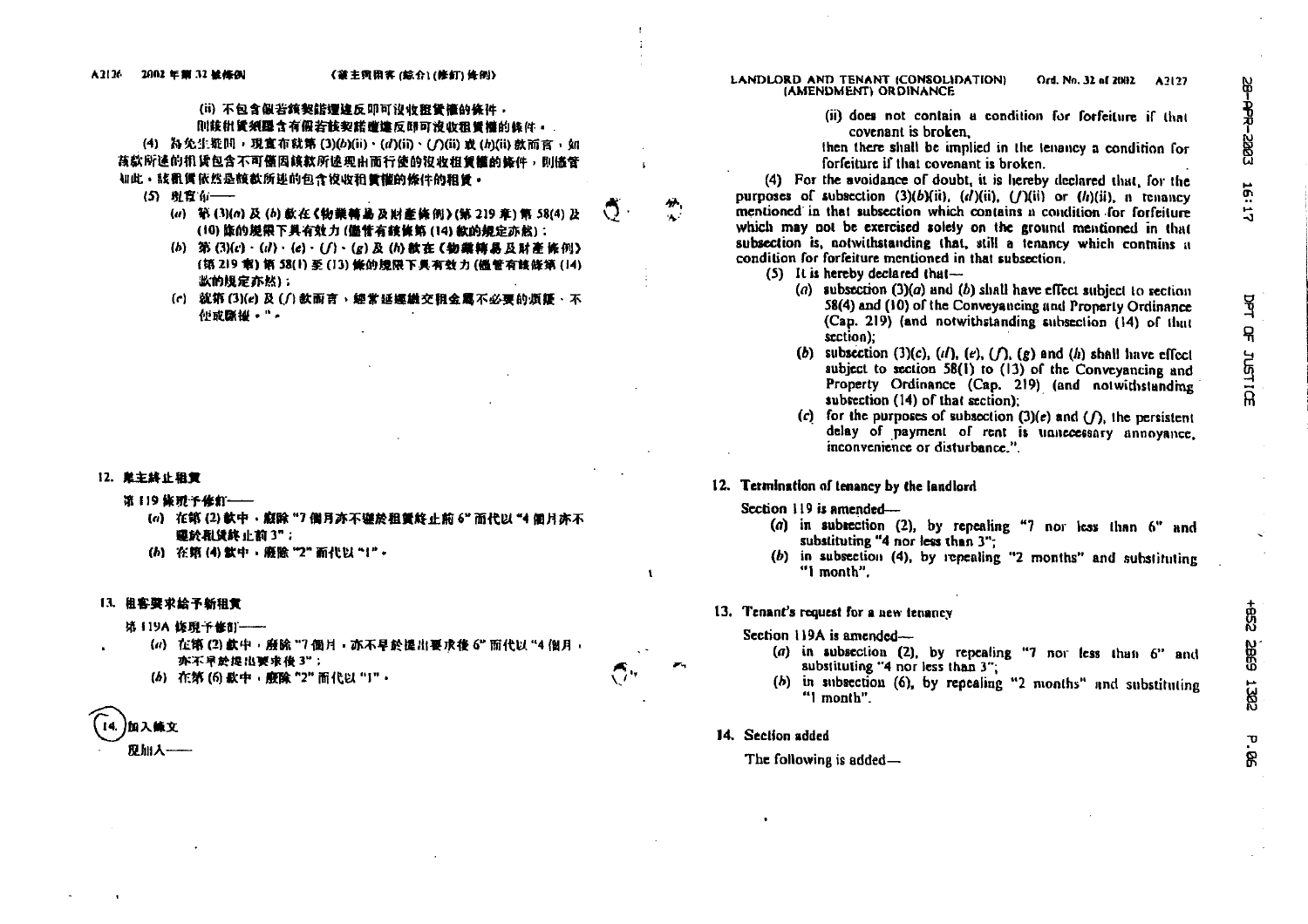#### "119AA. 要求署長提供租賃資料

(1) 凡某业所的——

(a) 粪主已根械第 119 锋登出通知以终止該盧所相晉;或

(h) 机客已根磁第 119A 恢要求就該盘所給予新租賃

姐族裁主及租客均可於繳付財政司司長藉蜜樞公告釐定的營用後,用符合指明格 式的申請書向署提起出申請,要求提供與談盧所篇相問顯限的盧所的租曾資料。

- (2) 墙長翔應根據第(1)數億出的申請提供租賃資料。
- (3) 在本條中––

"组黄资料"(tenancy information) 就某一盧所涵言,包括在切實可行範圍內與該 成所相类的任何其他成所的-----

- (a) 继址、辖龄及大小;
- (b) 粗金; 应
- (c) 机质的條款(包括粗質的生效日期)·"·

#### 15. 協議重訂祖堂

第119C(2)條現于廢除,代以--

- "(2) 凡業主與很客議定授予租客將來的租賃, 但-----
	- (a) 粗金是唯一未能最定的项目;或
	- (h) 未能議定該將來的租賃的條款 (可包括租金),

94-

(i) 在(a)段所逆的情况下, 键方可將租金事宜交由審裁處或由審裁處 所委任的估值测量師根據第119K 條置定, 面該條亦據此適用(但 **机客可在租金盖定货1個月內向業主送達通知書,拒絕接受該將來** 的租賃;假若如此,則現行租賃於租客在該通知書內述明的期間內 缴纳,但該期間不得超過自該通知費送建日期起計的2個月);

LANDLORD AND TENANT (CONSOLIDATION) Ord. No. 32 of 2002 A2120 (AMENDMENT) ORDINANCE

### "119AA. Request to Commissioner for tenancy information

- $(1)$  Where-
	- $(a)$  a landlord has given notice under section 119 to terminate a tenancy; or
	- (b) a tenant has made a request under section 119A for a new tenancy.

then, in either case, the landlord or tenant concerned may, unon payment of such fee as may be determined by the Financial Secretary by notice nublished in the Gazette, make an application in the specified form to the Commissioner to be supplied with tenancy information in relation to premises of the kind comprised in the tenancy.

(2) The Commissioner shall comply with an application made under subsection (1).

 $(3)$  In this section-

"tenancy information" (租赁資料), in relation to any premises, includes-

- (a) the address, age and size of;
- $(b)$  the rent payable for: and
- $(c)$  the terms (including commencement date) of any tenancy in respect of.

any other premises which are comparable, so far as is practicable, to the first-mentioned premises.".

# 15. Renewal of tenancies by agreement

Section 119C(2) is repealed and the following substituted-

"(2) Where the landlord and tenant agree for the grant to the tenant of a future tenancy but are unable to agree-

- (a) only on the rent payable; or
- (b) on the terms of the future tenancy (which may include the rent payable).

 $then -$ 

N

റീ

(i) where paragraph  $(a)$  is applicable, the parties may refer the rent for determination by the Tribunal or by a valuation surveyor appointed by the Tribunal under section 119K and that section shall apply accordingly (except that the tenant may, within 1 month of the determination, serve a notice on the landford declining to accept the future tenancy, in which case the current tenancy shall continue for such period, not exceeding 2 months from the date of delivery of the notice to the landford, as the tenant shall state in the notice);

유

**JUSTICE** 

 $\mathbf{U}$ 

٩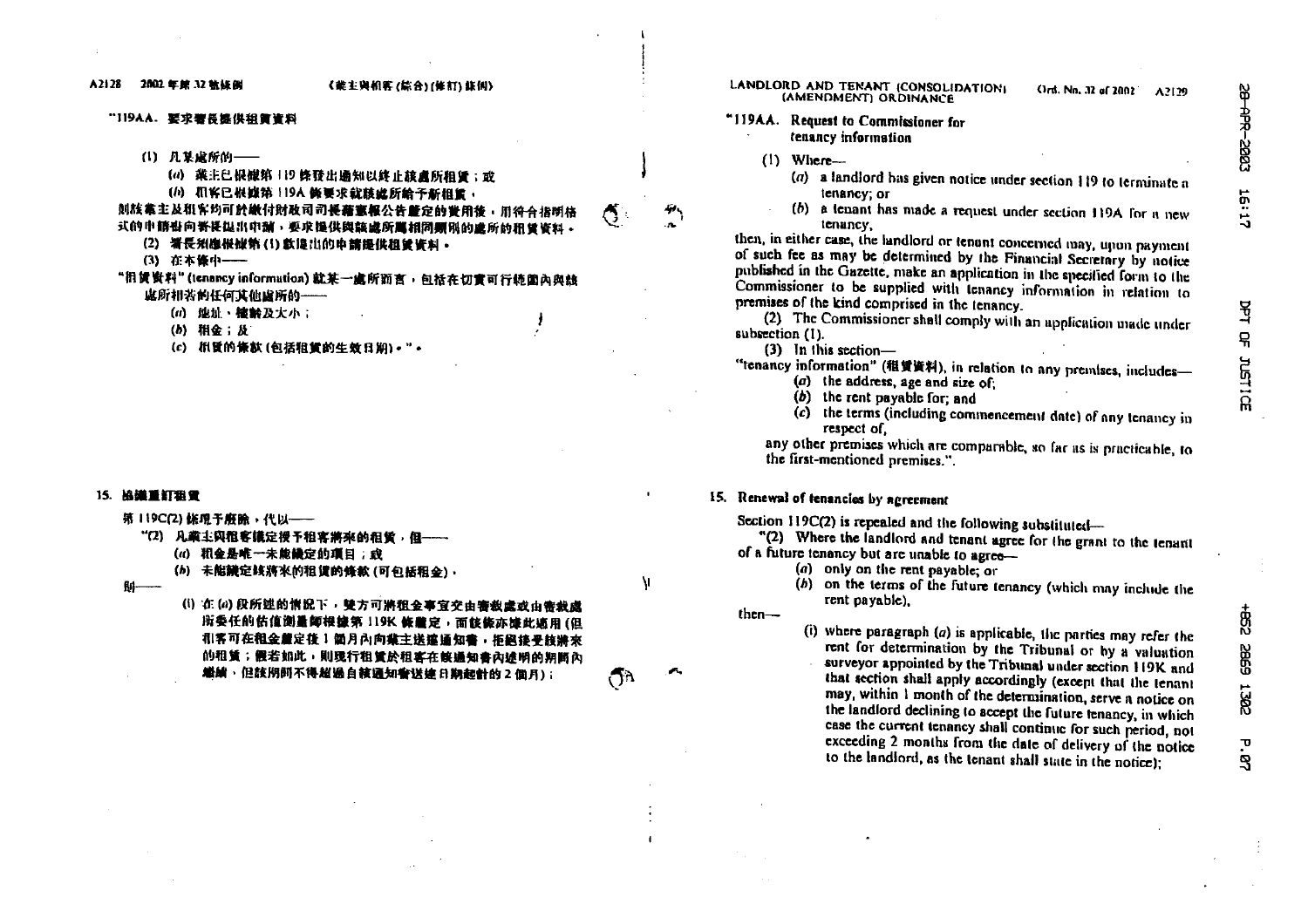| A2134<br><b>ZHO2 年算 32 软体例</b><br>《業主與組客 (綜合) (修訂) 條例)                                                                                                                                                                                                                                                                                                                                |     | LANDLORD AND TENANT (CONSOLIDATION)<br>Ord. No. 32 of 2002<br>A <sub>2135</sub><br>(AMENDMENT) ORDINANCE                                                                                                                                                                                                                                                                                                                                                                                                                                                                                                                                                                                                                                                                                                                                   | 8                                                          |
|---------------------------------------------------------------------------------------------------------------------------------------------------------------------------------------------------------------------------------------------------------------------------------------------------------------------------------------------------------------------------------------|-----|--------------------------------------------------------------------------------------------------------------------------------------------------------------------------------------------------------------------------------------------------------------------------------------------------------------------------------------------------------------------------------------------------------------------------------------------------------------------------------------------------------------------------------------------------------------------------------------------------------------------------------------------------------------------------------------------------------------------------------------------------------------------------------------------------------------------------------------------|------------------------------------------------------------|
| 情况所需而定),可(在第(i)節所述的情况下)以分廉<br>武(在第(ii) 節所述的情况下),以併合有關或該等有關的應<br>課 整 饷 机 值 的 方式 监 定 · 疫 以 上 述 兩 種 方 式 的 任 何 組 合 形<br>式瞭定 · ";<br>(d) 在第(5)款中----<br>(i) 在(a) 段中, 廢除"用地安排"而代以"建立的地方";<br>(ii) 加入-----<br>"(hu) 在 (b)(ii) 段中,"盧所" (premises) (在不影響 (b)(i) 段的實<br>施的情况下)指符合以下説明的處所 --<br>(i) 葛基於第 119E(1) 條 (c) 段所越型由而成功反對授予<br>新很賃的個案中的標的;及<br>(ii) 是越於提出該反對時的狀況。"。<br>19. 加入维文<br>现加入-- | σ.  | then the rateable value or values, as the case<br>requires, of the premises may be determined<br>by the apportionment (where subparagraph (i) is<br>applicable) or aggregation (where subparagraph<br>(ii) is applicable) of the rateable value or values<br>concerned, or any combination thereof.";<br>(d) in subsection $(5)$ —<br>(i) in paragraph (a), by repeating "用地安排" and substituting<br>"建立的地方";<br>(ii) by adding-<br>"(ba) In paragraph $(b)$ (ii) (and without prejudice to the<br>operation of paragraph (b)(i)), "premises" (追所)<br>means the premises-<br>(i) the subject of successful opposition to the<br>grant of a new tenancy on the ground<br>mentioned in paragraph (c) of section<br>$119E(1)$ ; and<br>(ii) in the state they were at the time of such<br>opposition.".<br>Section added                       | <b>2002-945</b><br>m<br>m<br>묘<br>٩<br>ዳ<br><b>JUSTICE</b> |
| "IT9FB. 遮明處所的應課差前租億和根據<br>第 119F(4) 修就處所應支付<br>的特徵金的證明書<br>(1) 任何人均可向署長申請一份述明以下事項的證明書<br>(a) 任何處所的應課差輸租值;及<br>(h) (如茲於第1198(1)條(c)段所達理由而成功反對授予新租賃)根據<br>第 119F(4) 條須支付的店債金·<br>(2) 很懂第(1) 款提出的申請須 --<br>(a) 以向署侵送交符合指明格式的通知书的方式提出;及<br>(h) 附有財政司司長竊意根公告體定的費用·<br>(3) 署長須應根據第(1)款提出的申請發出證明書。                                                                                           | Q7. | The following is added-<br>"119FB. Certificate stating rateable value and<br>compensation payable under section<br>119F(4) in respect of premises<br>(1) A person may apply to the Commissioner for a certificate<br>stating-<br>(a) the rateable value of any premises; and<br>(b) the compensation that would be payable under section<br>119F(4) if there were successful opposition to the grant of a<br>new tenancy on the ground mentioned in paragraph (c) of<br>section 119E(1).<br>(2) An application under subsection (1) shall-<br>(a) be made by sending a notice in the specified form to the<br>Commissioner; and<br>(b) be accompanied by such fee as may be determined by the<br>Financial Secretary by notice published in the Gazette.<br>(3) The Commissioner shall comply with an application under<br>subsection (1). | +82<br><b>SBS</b><br>1382<br>P. 94                         |

المنافعة المستقرر المنافعة ومناسبة.<br>- " المنافعة المنافعة ومناسبة المسافر المنافعة المنافعة المنافعة المنافعة المنافعة المنافعة المنافعة المنافعة

the contract of the contract of the contract of

 $\label{eq:2.1} \mathbf{E}(\mathbf{r}) = \mathbf{E}(\mathbf{r}) \mathbf{E}(\mathbf{r}) + \mathbf{E}(\mathbf{r}) \mathbf{E}(\mathbf{r})$ 

 $\mathcal{L}^{\text{max}}_{\text{max}}$  , where  $\mathcal{L}^{\text{max}}_{\text{max}}$ 

 $\mathcal{N}_{\mathrm{c}}$  .